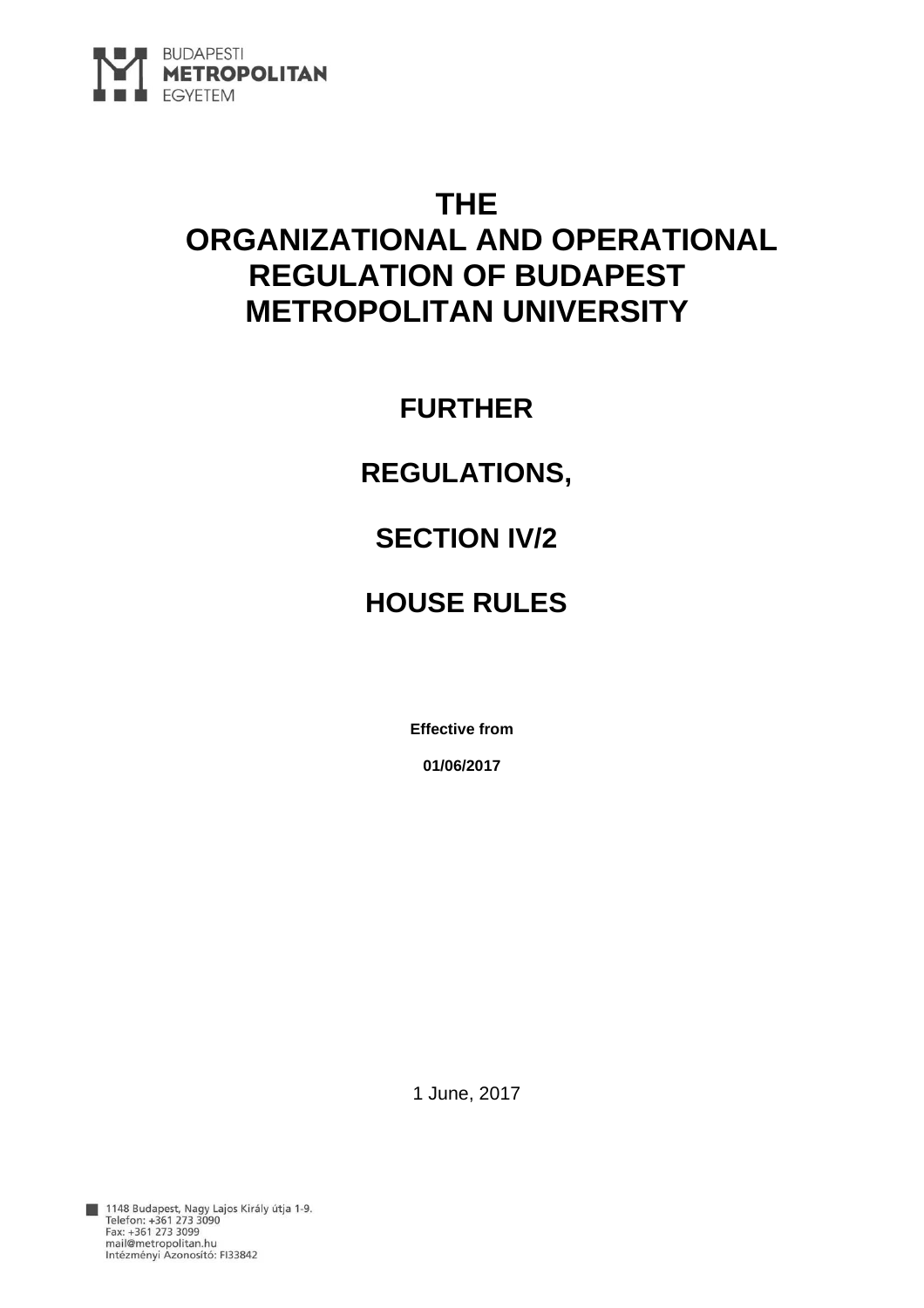# **Table of Contents**

| L. |                                                                                                     |  |
|----|-----------------------------------------------------------------------------------------------------|--|
|    | II. The Territorial Scope of the Regulations: the Location of the Buildings                         |  |
|    |                                                                                                     |  |
|    | The Business Hours of the Nagy Lajos király Street Campus and the Rules for Staying in its          |  |
|    | The Business Hours of the Rózsa Street Campus and the Rules for Staying in its Building9            |  |
|    | The Business Hours of the Egressy Street Campus and the Rules for Staying in its Building10         |  |
|    | The Business Hours of the Hódmezővásárhely Regional Knowledge Centre and the Rules for Staying      |  |
|    | The Business Hours of the Rottenbiller Street Campus and the Rules for Staying in its Building11    |  |
|    |                                                                                                     |  |
|    |                                                                                                     |  |
|    |                                                                                                     |  |
|    |                                                                                                     |  |
|    |                                                                                                     |  |
|    |                                                                                                     |  |
|    |                                                                                                     |  |
|    |                                                                                                     |  |
|    |                                                                                                     |  |
|    |                                                                                                     |  |
|    | The Use of the Classrooms with Special Equipment and Workshops of the Applied Art Institute and the |  |
|    |                                                                                                     |  |
|    |                                                                                                     |  |
|    |                                                                                                     |  |
|    |                                                                                                     |  |
|    |                                                                                                     |  |
|    |                                                                                                     |  |
|    |                                                                                                     |  |
|    |                                                                                                     |  |
|    |                                                                                                     |  |
|    |                                                                                                     |  |
|    | X. The Use of the Furniture and Other Non-Educational Equipment of the University and its           |  |
|    |                                                                                                     |  |
|    |                                                                                                     |  |
|    |                                                                                                     |  |
|    |                                                                                                     |  |
|    |                                                                                                     |  |
|    |                                                                                                     |  |
|    |                                                                                                     |  |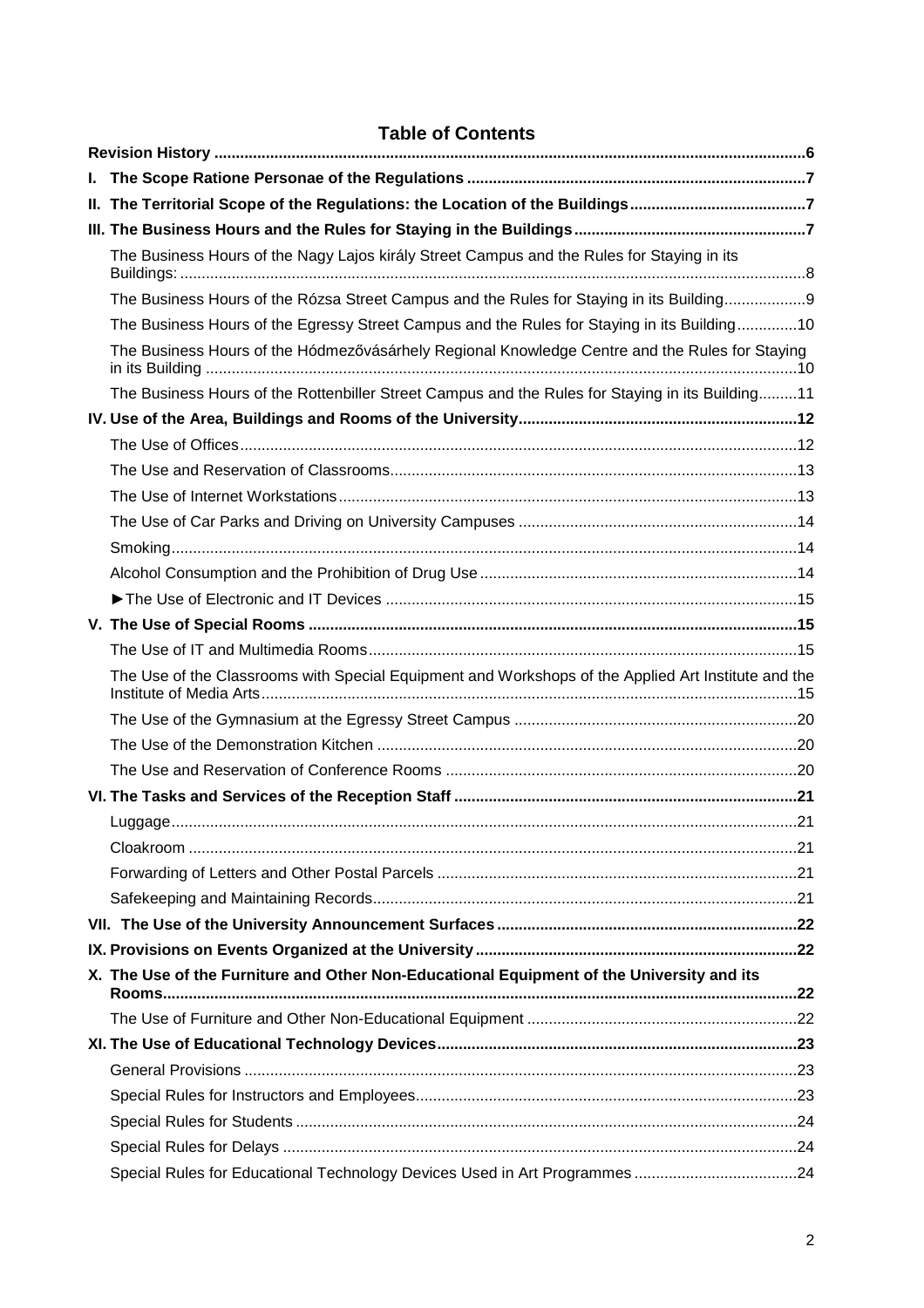| 1.  |                                                                                               |  |
|-----|-----------------------------------------------------------------------------------------------|--|
|     |                                                                                               |  |
|     | The Fire Protection Organization of the Budapest Metropolitan University and its Operation 30 |  |
| 2.  |                                                                                               |  |
| 3.  | The Fire Protection Responsibilities of the Chief Executive Officer or its Designees30        |  |
| 4.  |                                                                                               |  |
| 5.  |                                                                                               |  |
|     |                                                                                               |  |
| 6.  |                                                                                               |  |
|     |                                                                                               |  |
| 7.  |                                                                                               |  |
| 8.  |                                                                                               |  |
|     |                                                                                               |  |
|     | The Responsibilities of the Fire Protection Authority and the Fire Department 33              |  |
| 9.  |                                                                                               |  |
| 10. |                                                                                               |  |
|     |                                                                                               |  |
|     |                                                                                               |  |
| 11. |                                                                                               |  |
| 12. |                                                                                               |  |
|     |                                                                                               |  |
| 13. |                                                                                               |  |
|     |                                                                                               |  |
|     |                                                                                               |  |
| 14. |                                                                                               |  |
|     |                                                                                               |  |
|     |                                                                                               |  |
| 15. |                                                                                               |  |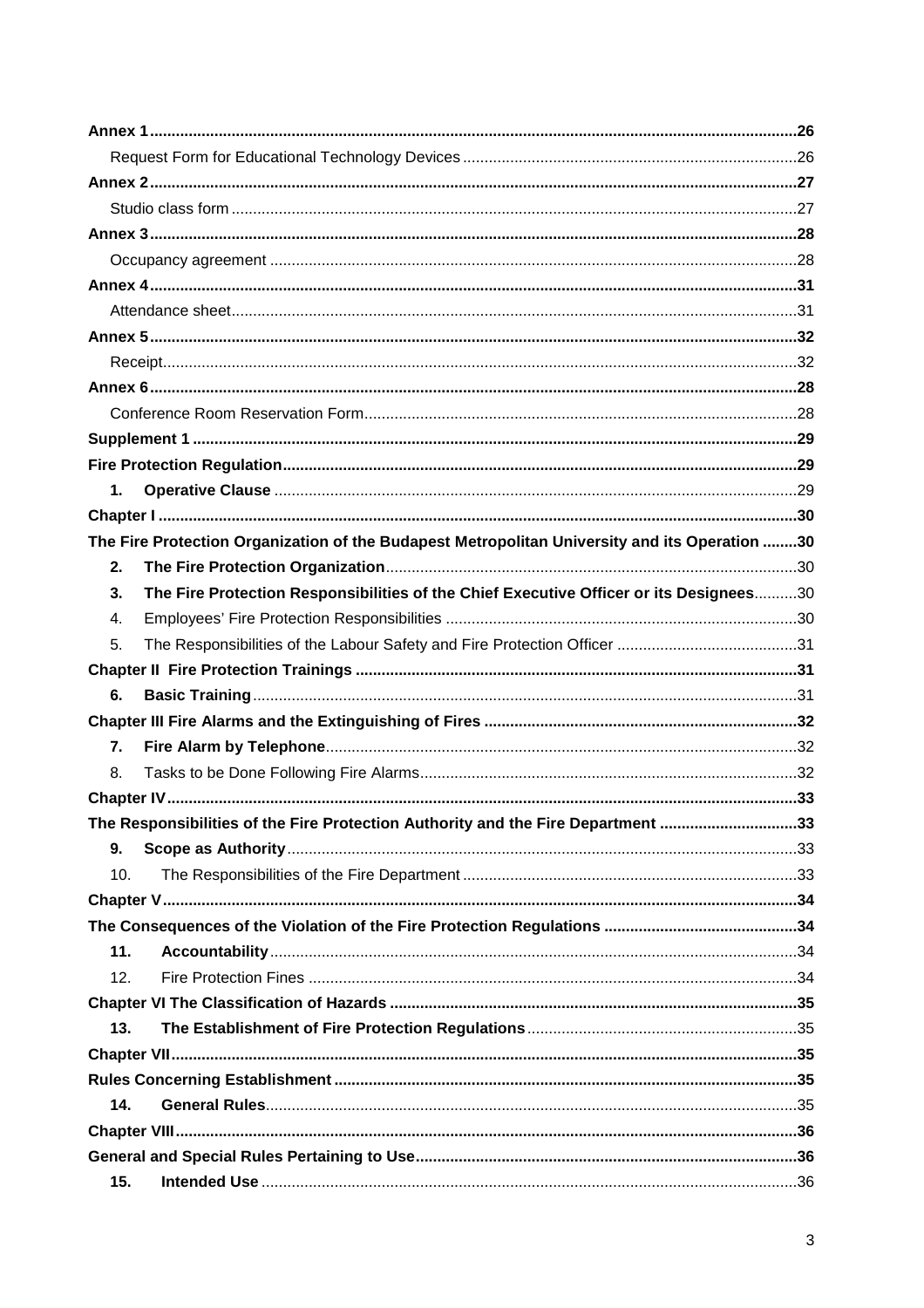| 16. |                                                                                                        |  |
|-----|--------------------------------------------------------------------------------------------------------|--|
| 17. |                                                                                                        |  |
| 18. |                                                                                                        |  |
| 19. |                                                                                                        |  |
| 20. |                                                                                                        |  |
| 21. |                                                                                                        |  |
| 22. |                                                                                                        |  |
| 23. |                                                                                                        |  |
| 24. |                                                                                                        |  |
| 25. |                                                                                                        |  |
|     |                                                                                                        |  |
|     |                                                                                                        |  |
| 26. |                                                                                                        |  |
| 27. |                                                                                                        |  |
| 28. |                                                                                                        |  |
|     |                                                                                                        |  |
|     |                                                                                                        |  |
| 29. |                                                                                                        |  |
| 30. |                                                                                                        |  |
| 31. |                                                                                                        |  |
| 32. |                                                                                                        |  |
| 33. |                                                                                                        |  |
| 34. |                                                                                                        |  |
| 35. |                                                                                                        |  |
| 36. |                                                                                                        |  |
| 37. |                                                                                                        |  |
| 38. |                                                                                                        |  |
| 39. |                                                                                                        |  |
| 40. |                                                                                                        |  |
|     |                                                                                                        |  |
|     |                                                                                                        |  |
| 41. |                                                                                                        |  |
| 42. |                                                                                                        |  |
| 43. |                                                                                                        |  |
| 44. |                                                                                                        |  |
|     | Built-in fire alarms and fire-extinguishers may only be operated by trained persons53<br>44.1.         |  |
|     | 44.2.<br>Any malfunction discovered in the course of operation, supervision or maintenance must be     |  |
|     | All inspections and test prescribed by the manufacturer must be performed in the course of<br>44.3.    |  |
|     | 44.4.<br>The operation and maintenance of the built-in fire alarms and the built-in fire-extinguishers |  |
|     | The log may only be maintained by persons trained for the operation of the built-in fire<br>44.5.      |  |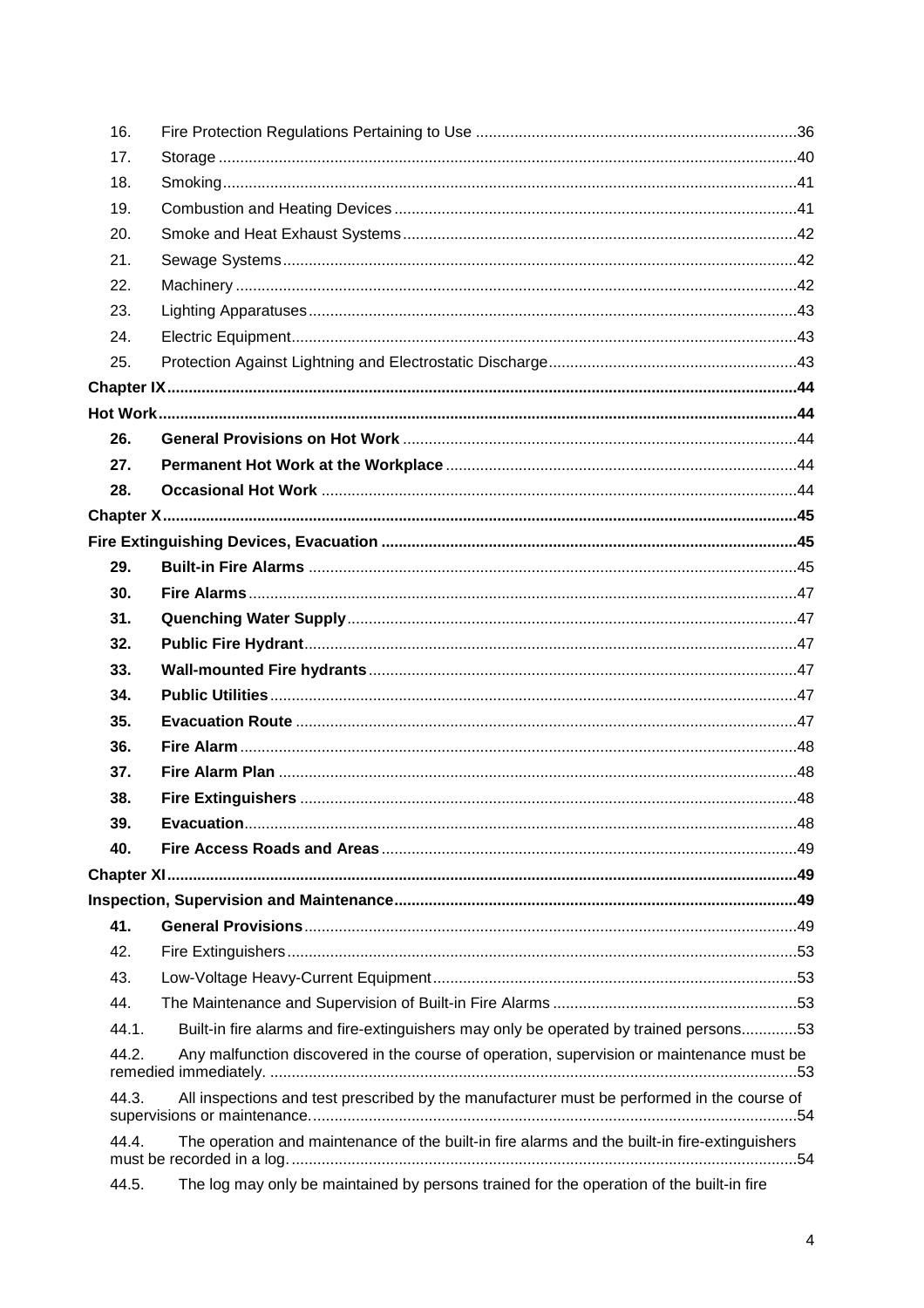| The person or service designated for the monitoring and operation of the centre of the built-<br>44.6.<br>in fire alarm system (remote displays and controllers) by the operator must ensure the following daily |  |
|------------------------------------------------------------------------------------------------------------------------------------------------------------------------------------------------------------------|--|
| 45.                                                                                                                                                                                                              |  |
| The Regular Fire Protection Supervision of the Protection Against Electrostatic Charging and<br>46.                                                                                                              |  |
|                                                                                                                                                                                                                  |  |
|                                                                                                                                                                                                                  |  |
|                                                                                                                                                                                                                  |  |
|                                                                                                                                                                                                                  |  |
|                                                                                                                                                                                                                  |  |
|                                                                                                                                                                                                                  |  |
|                                                                                                                                                                                                                  |  |
|                                                                                                                                                                                                                  |  |
|                                                                                                                                                                                                                  |  |
|                                                                                                                                                                                                                  |  |
|                                                                                                                                                                                                                  |  |
|                                                                                                                                                                                                                  |  |
|                                                                                                                                                                                                                  |  |
|                                                                                                                                                                                                                  |  |
| Internal Regulation on the Protection of Non-Smokers at the Campuses of the 69                                                                                                                                   |  |
|                                                                                                                                                                                                                  |  |
|                                                                                                                                                                                                                  |  |
|                                                                                                                                                                                                                  |  |
|                                                                                                                                                                                                                  |  |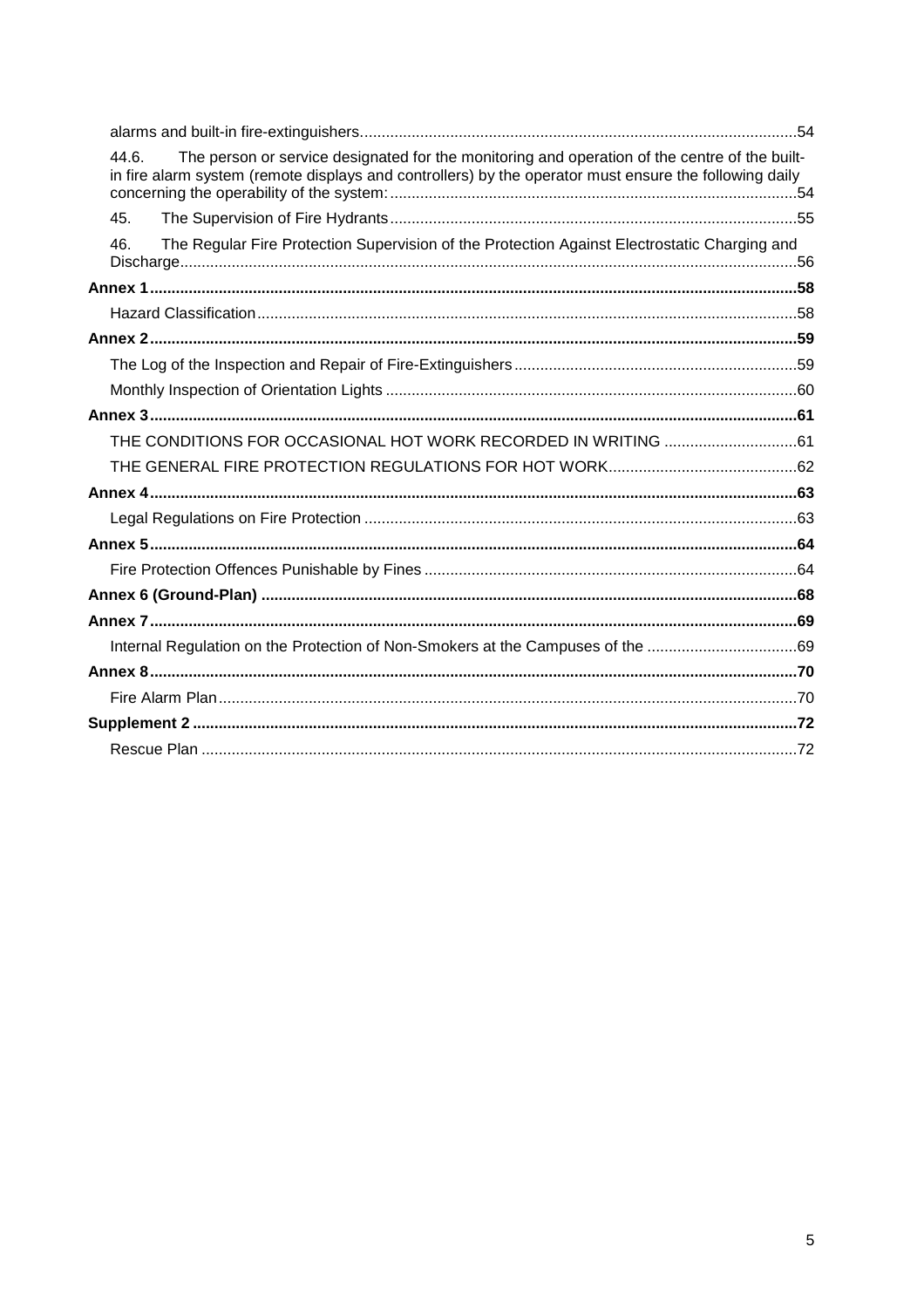# **Revision History**

| <b>Edition ID</b> | <b>Edition date</b> | <b>Description</b>                                                                                                                                      |
|-------------------|---------------------|---------------------------------------------------------------------------------------------------------------------------------------------------------|
| 1.0               | 20/02/2006          | Edition 1, Revision 0                                                                                                                                   |
| 2.0               | 09/11/2006          | Edition 2 (new structure)                                                                                                                               |
| 2.1               | 29/02/2008          | Edition 2, Revision 1 (rules for staying in the building and<br>alcohol consumption)                                                                    |
| 2.2               | 30/06/2011          | Edition 2, Revision 2 (rules pertaining to the Rózsa Street<br>and Egressy Street buildings and to the BKV headquarters,<br>general overview)           |
| 2.3               | 29/08/2011          | Edition 2, Revision 3 (more precise information)                                                                                                        |
| 2.4               | 13/09/2011          | Edition 2, Revision 4 (rules and more precise information<br>pertaining to the Hódmezővásárhely Regional Knowledge<br>Centre)                           |
| 2.5               | 23/09/2013          | Edition 2, Revision 5 (more precise information)                                                                                                        |
| 2.6               | 15/10/2013          | Edition 2, Revision 6 (more precise information, rules for<br>the use of IT devices)                                                                    |
| 2.7               | 01/06/2017          | Edition 2, Revision 7 (change of name, more precise<br>information, Rottenbiller Campus, Art Institutes, Fire<br>Protection Regulation, Evacuation Plan |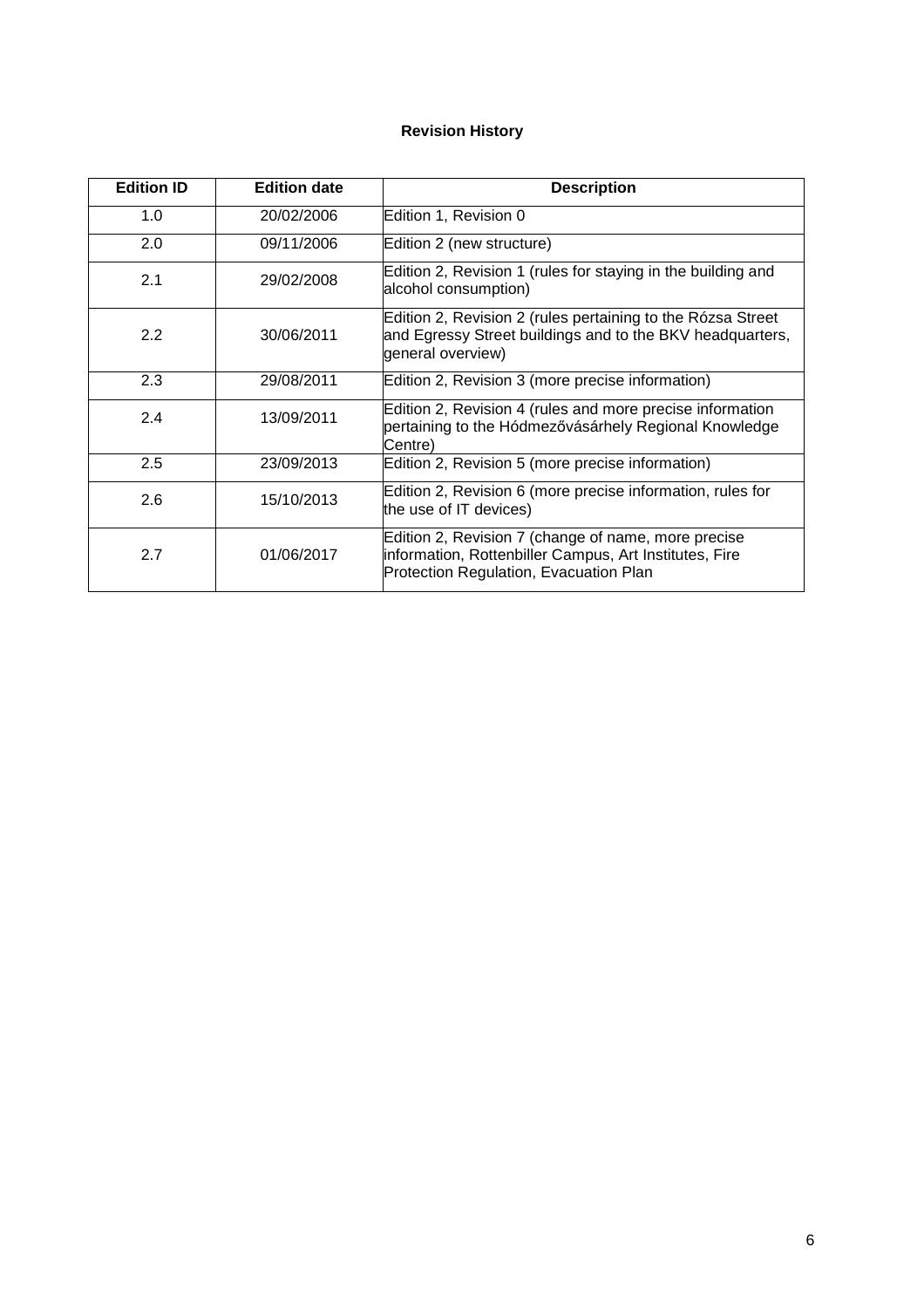To ensure and facilitate the intended use of the buildings, individual rooms and equipment of the University, the Senate of the Budapest Metropolitan University has adopted the following regulation.

# **I. The Scope Ratione Personae of the Regulations**

**1.** The scope ratione personae of the Scope of the Regulations covers all natural persons staying in or using the buildings of the Budapest Metropolitan University.

# **II. The Territorial Scope of the Regulations: the Location of the Buildings**

- **1.** This Regulation applies to the buildings of the Budapest Metropolitan University (henceforth: University).
- **2.** The University buildings are located at five campuses with the following addresses:
	- a) 1–9 Nagy Lajos király Street, Budapest 1148: ground-plot with buildings;
	- b) 4–6 Rózsa Street, Budapest 1077: ground-plot with building;
	- c) 178/G Egressy Street, Budapest 1149: ground-plot with building;
	- d) 17–19 Rottenbiller Street, Budapest 1077: ground-plot with building;
	- e) 1 Városház Street, Hódmezővásárhely 6800: ground-plot with building;
- **3.** The Nagy Lajos király Street campus of the University (henceforth: Nagy Lajos király Street Campus) consists of three buildings. The Main Building is a building with a rectangular ground-plan along Őrs vezér Street and Nagy Lajos király Street. The Small House is a one-level building within the property. The third building of the University is the Circle Building with a circular ground-plan.
- **4.** The single building at the Rózsa Street campus of the University (henceforth: Rózsa Street Campus) has two wings.
- **5.** There is a single building at the Egressy Street campus of the University (henceforth: Egressy Street Campus).
- **6.** There is a single building at the Hódmezővásárhely campus of the University (henceforth: Hódmezővásárhely Regional Knowledge Centre).
- **7.** There is a single building at the Rottenbiller Street campus at number 17–19 (henceforth: Rottenbiller Street Campus).
- **8.** The territorial scope of this Regulation does not apply to the rooms of the Small House building used by the Maintainer of the University.
- **9.** The buildings specified in Provisions II/3–7 are collectively called University Buildings.

#### **III. The Business Hours and the Rules for Staying in the Buildings**

- **1.** The business hours of the University Buildings are specified by this Regulation.
- **2.** While staying at the University Buildings, the employees, students and contractual partners of the University have overall liability for the safekeeping of the University Buildings and any property of the University.
- **3.** Persons violating the provisions of Section III may be expelled from University Buildings. Such persons are called upon to leave the affected building by the reception staff.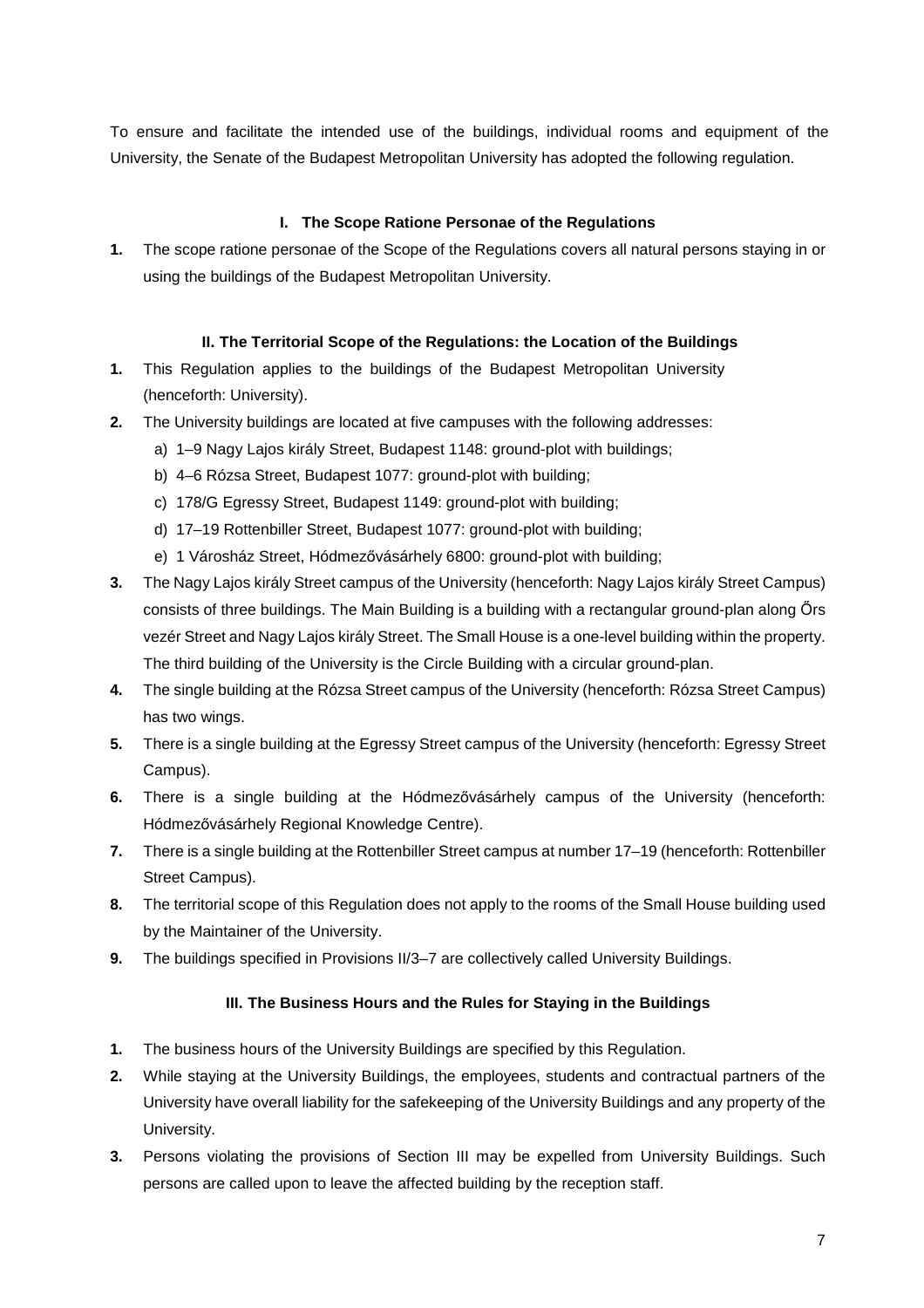- **4.** In relation to Section III, students who are not staying at the University in connection with their student status but due to another status with the University (general student assistant, agency contract etc.) are subject to the same treatment as full-time employees with the difference that outside of business hours they may stay at the University only if supervised by a full-time employee. Reception staff are responsible to verify such cases.
- **5.** Members of the reception and cleaning staff may stay in University Buildings beyond business hours if necessary for performing their tasks.
- **6.** Persons specified by the IT Director or the Director of Facilities Maintenance may stay in University Buildings beyond business hours to perform their educational technology and facilities maintenance tasks. The IT Director or the Director of Facilities Maintenance will identify the persons specified in this Provision to the reception staff at the beginning of terms.

# **The Business Hours of the Nagy Lajos király Street Campus and the Rules for Staying in its Buildings:**

- **7.** The Main Building and the Circle Building are open from 7 am. to 9 pm. on weekdays and Saturdays.
- **8.** During business hours (Provision III/7), the following are entitled to enter the Nagy Lajos király Street Campus (grounds and buildings) at any time: employees or instructors of the University, contractual partners of the University in relation to their contract, and University students, persons inquiring about admission to the University and other guests invited.
- **9.** On Sundays, bank and other holidays and beyond the business hours specified in Provision III/7, with the exception specified in Provision III/8, only instructors participating in scheduled teaching activities, participants of such activities, and organizers and participants of scheduled events may stay in the Main Building and Circle Building provided that they hold the special permissions specified in Provision III/11. The study system coordinator will inform the Director of Facilities Maintenance in advance of such cases each week.
- **10.** The employees of legal persons in a permanent contractual relationship or other relationships governed by civil law with the University (henceforth: external partners entitled to the permanent use of offices) may stay at the Nagy Lajos király Street Campus without special permissions on Sundays, bank and other holidays and beyond business hours. The Chief Executive Officer forwards the regularly updated list of such external partners entitled to the permanent use of offices to the Director of Facilities Maintenance monthly. The Director of Facilities Maintenance forwards the list of external partners entitled to the permanent use of offices to the reception staff.
- **11.** Except for persons specified in Provisions III/8–10 and reception staff, all persons need a permission or special notification to stay at the Nagy Lajos király Street Campus beyond business hours. Such permissions may be issued by the Chief Executive Officer of the University or the Director of Facilities Maintenance.
- **12.** Full-time employees may stay in the Main Building beyond business hours on weekdays or Saturdays if they announce it to the reception staff previously during business hours.
- **13.** Full-time employees may stay in the Circle Building beyond business hours on weekdays or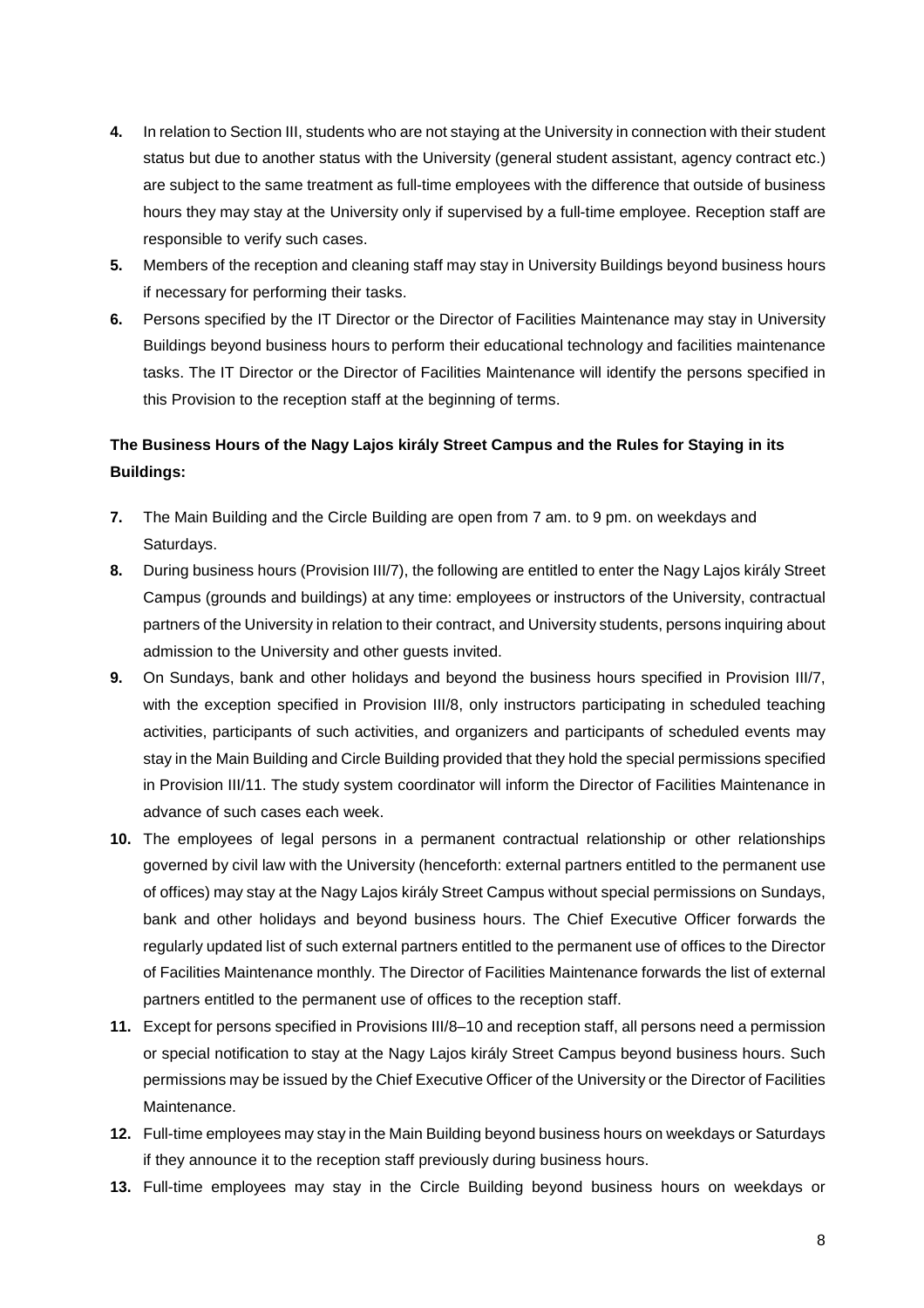Saturdays if the person they report to requests it in writing or by an electronic message from the Chief Executive Officer or the Director of Facilities Maintenance at least three days prior to the date affected with the name of the person wishing to stay there specified.

- **14.** Full-time employees may stay at the University campus beyond business hours on Sunday, bank and other holidays if the person they report to requests it in writing or by an electronic message from the Chief Executive Officer or the Director of Facilities Maintenance at least three days prior to the date affected with the name of the person wishing to stay there specified.
- **15.** The person specified in Provision III/11 who has issued a special permission to persons to stay in the building must notify the reception staff about the names and expected stay durations in advance. The reception staff will maintain an up-to-date list of the external partners entitled to the permanent use of offices.

#### **The Business Hours of the Rózsa Street Campus and the Rules for Staying in its Building**

- **16.** The Rózsa Street Building is open from 7 am. to 10 pm. on weekdays and Saturdays.
- **17.** During business hours (Provision III/16), the following are entitled to enter the Rózsa Street Campus at any time: employees or instructors of the University, contractual partners of the University in relation to their contract, and University students, persons inquiring about admission to the University and other guests invited.
- **18.** On Sundays, bank and other holidays and beyond the business hours specified in Provision III/16, with the exception specified in Provision III/17, only instructors participating in scheduled teaching activities, participants of such activities, and organizers and participants of scheduled events may stay at the Rózsa Street Campus provided that they hold the special permissions specified in Provision III/20. The study system coordinator will inform the Director of Facilities Maintenance in advance of such cases each week.
- **19.** The employees of legal persons in a permanent contractual relationship or other relationships governed by civil law with the University (henceforth: external partners entitled to the permanent use of offices) may stay at the Rózsa Street Campus without special permissions on Sundays, bank and other holidays and beyond business hours. The Chief Executive Officer forwards the regularly updated list of such external partners entitled to the permanent use of offices to the Director of Facilities Maintenance monthly. The Director of Facilities Maintenance forwards the list of external partners entitled to the permanent use of offices to the reception staff.
- **20.** Except for persons specified in Provisions III/17–19, the reception staff and the employees of the company responsible for cleaning the premises, all persons need a permission or special notification to stay at the Nagy Lajos király Street Campus beyond business hours. Such permissions may be issued by the Chief Executive Officer of the University or the Director of Facilities Maintenance.
- **21.** Full-time employees may stay at the University campus beyond business hours on Sunday, bank and other holidays if the person they report to requests it in writing or by an electronic message from the Chief Executive Officer or the Director of Facilities Maintenance at least three days prior to the date affected with the name of the person wishing to stay there specified.
- **22.** The person specified in Provision III/20 who has issued a special permission to persons to stay in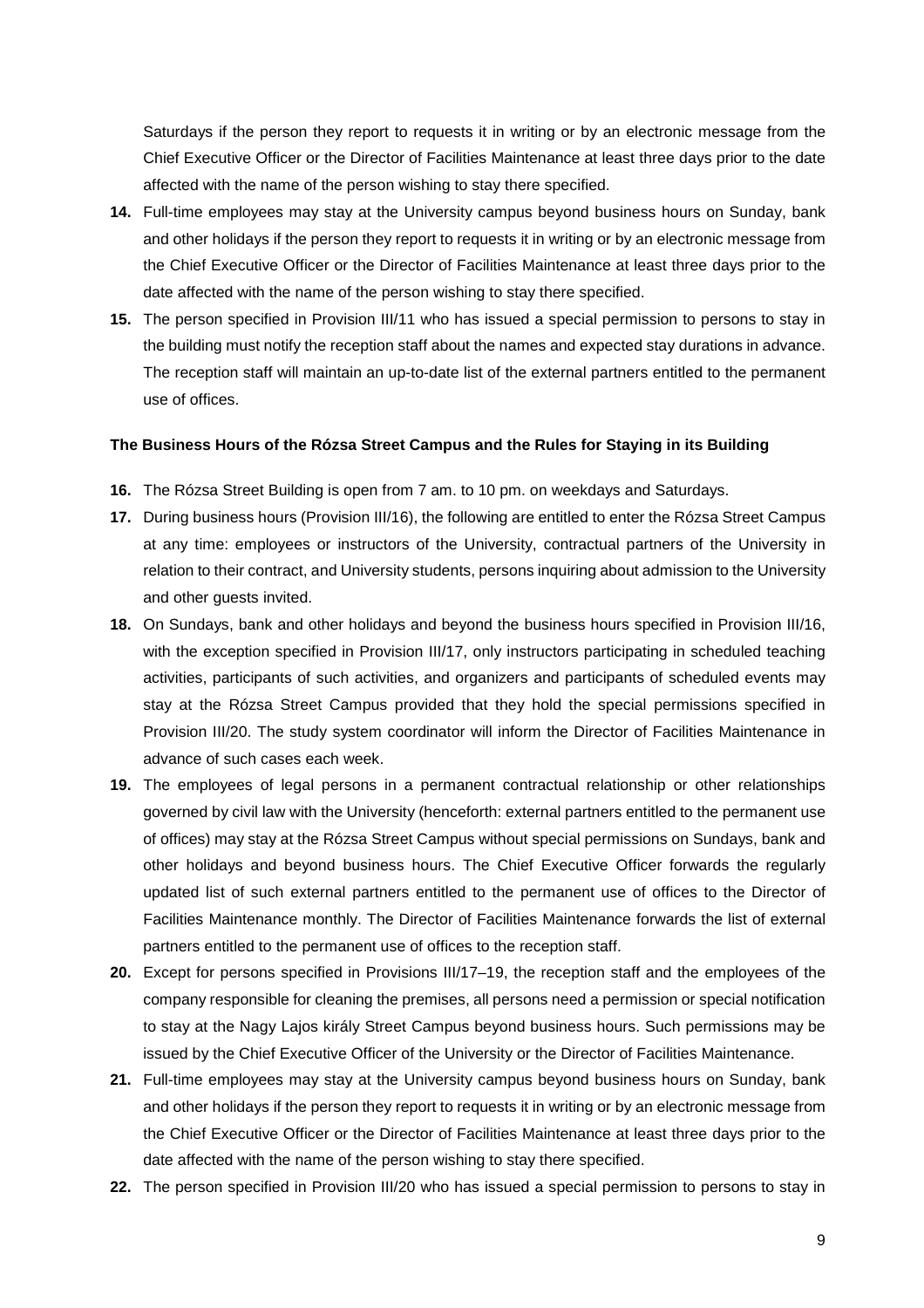the building must notify the reception staff about the names and expected stay durations in advance. The reception staff is to check which external partners entitled to the permanent use of offices may stay at the building at all times.

#### **The Business Hours of the Egressy Street Campus and the Rules for Staying in its Building**

- **23.** The Egressy Street Building is open from 7 am. to 8 pm. on weekdays and Saturdays.
- **24.** During business hours (Provision III/23), the following are entitled to enter the Egressy Street Campus at any time: employees, instructors or teachers of the University, contractual partners of the University in relation to their contract, and University students, persons inquiring about admission to the University and other guests invited.
- **25.** The employees of legal persons in a permanent contractual relationship or other relationships governed by civil law with the University (henceforth: external partners entitled to the permanent use of offices or rooms) may stay at the Egressy Street Campus without special permissions on Sundays, bank and other holidays and beyond business hours. The Director of Facilities Maintenance forwards the regularly updated list of such external partners entitled to the permanent use of offices to the reception staff monthly.
- **26.** Beyond business hours and on Sundays, bank and other holidays, persons other than those specified in Provisions III/24–25 and the reception staff or the employees of the company responsible for cleaning the premises may stay at the Egressy Street Campus only with permission. Such permissions may be issued by the Director of Facilities Maintenance.
- **27.** The person specified in Provision III/26 who has issued a special permission to persons to stay in the building must notify the reception staff about the names and expected stay durations in advance. The reception staff is to check which external partners entitled to the permanent use of offices may stay at the building at all times.

# **The Business Hours of the Hódmezővásárhely Regional Knowledge Centre and the Rules for Staying in its Building**

- **28.** The building is open from 7 am. to 9 pm. on weekdays and Saturdays.
- **29.** During business hours (Provision III/28), the following are entitled to enter the Hódmezővásárhely Regional Knowledge Centre (grounds and buildings) at any time: employees or instructors of the University, contractual partners of the University in relation to their contract, employees and students of the Hódmezővásárhely Vocational Centre, and University students, persons inquiring about admission to the University and other guests invited.
- **30.** On Sundays, bank and other holidays and beyond the business hours specified in Provision III/28, with the exception specified in Provision III/29, only instructors participating in scheduled teaching activities, participants of such activities, and organizers and participants of scheduled events may stay at the Hódmezővásárhely Regional Knowledge Centre provided that they hold the special permissions specified in Provision III/32. The study system coordinator will inform the Director of Facilities Maintenance in advance of such cases each week.
- **31.** The employees of legal persons in a permanent contractual relationship or other relationships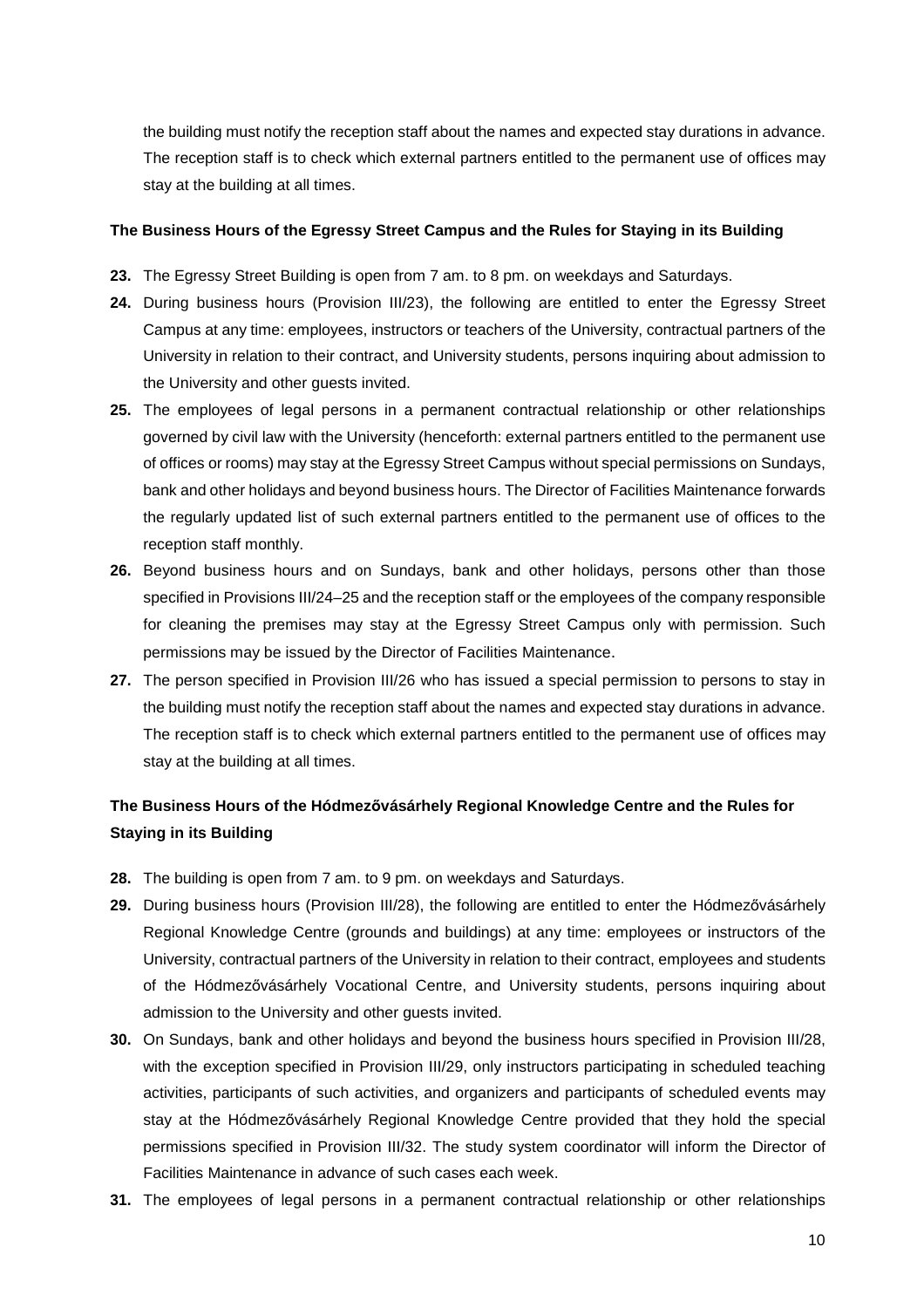governed by civil law with the University (henceforth: external partners entitled to the permanent use of offices) may stay at the Hódmezővásárhely Regional Knowledge Centre without special permissions on Sundays, bank and other holidays and beyond business hours. The Chief Executive Officer forwards the regularly updated list of such external partners entitled to the permanent use of offices to the Director of Facilities Maintenance monthly. The Director of Facilities Maintenance forwards the list of external partners entitled to the permanent use of offices to the reception staff.

- **32.** Except for persons specified in Provisions III/29-31 and reception staff, all persons need a permission or special notification to stay at the Hódmezővásárhely Regional Knowledge Centre beyond business hours. Such permissions may be issued by the Chief Executive Officer of the University or the Director of Facilities Maintenance.
- **33.** Full-time employees may stay at the Hódmezővásárhely Regional Knowledge Centre beyond business hours on weekdays or Saturdays if they announce it to the reception staff previously during business hours.
- **34.** Full-time employees may stay at the Hódmezővásárhely Regional Knowledge Centre beyond business hours on Sundays, bank and other holidays if the person they report to requests it in writing or by an electronic message from the Director of Facilities Maintenance at least three days prior to the date affected with the name of the person wishing to stay there specified.
- **35.** The person specified in Provision III/32 who has issued a special permission to persons to stay in the building must notify the reception staff about the names and expected stay durations in advance. The reception staff will maintain an up-to-date list of the external partners entitled to the permanent use of offices.

#### **The Business Hours of the Rottenbiller Street Campus and the Rules for Staying in its Building**

- **36.** The Rottenbiller Street Building is open from 7 am. to 10 pm. on weekdays and Saturdays.
- **37.** During business hours (Provision III/36), the following are entitled to enter the Rottenbiller Street Campus at any time: employees or instructors of the University, contractual partners of the University in relation to their contract, and University students, persons inquiring about admission to the University and other guests invited.
- **38.** On Sundays, bank and other holidays and beyond the business hours specified in Provision III/36, with the exception specified in Provision III/37, only instructors participating in scheduled teaching activities, participants of such activities, and organizers and participants of scheduled events may stay at the Rottenbiller Street Campus provided that they hold the special permissions specified in Provision III/40. The study system coordinator will inform the Director of Facilities Maintenance in advance of such cases each week.
- **39.** The employees of legal persons in a permanent contractual relationship or other relationships governed by civil law with the University (henceforth: external partners entitled to the permanent use of offices) may stay at the Rottenbiller Street Campus without special permissions on Sundays, bank and other holidays and beyond business hours. The Chief Executive Officer forwards the regularly updated list of such external partners entitled to the permanent use of offices to the Director of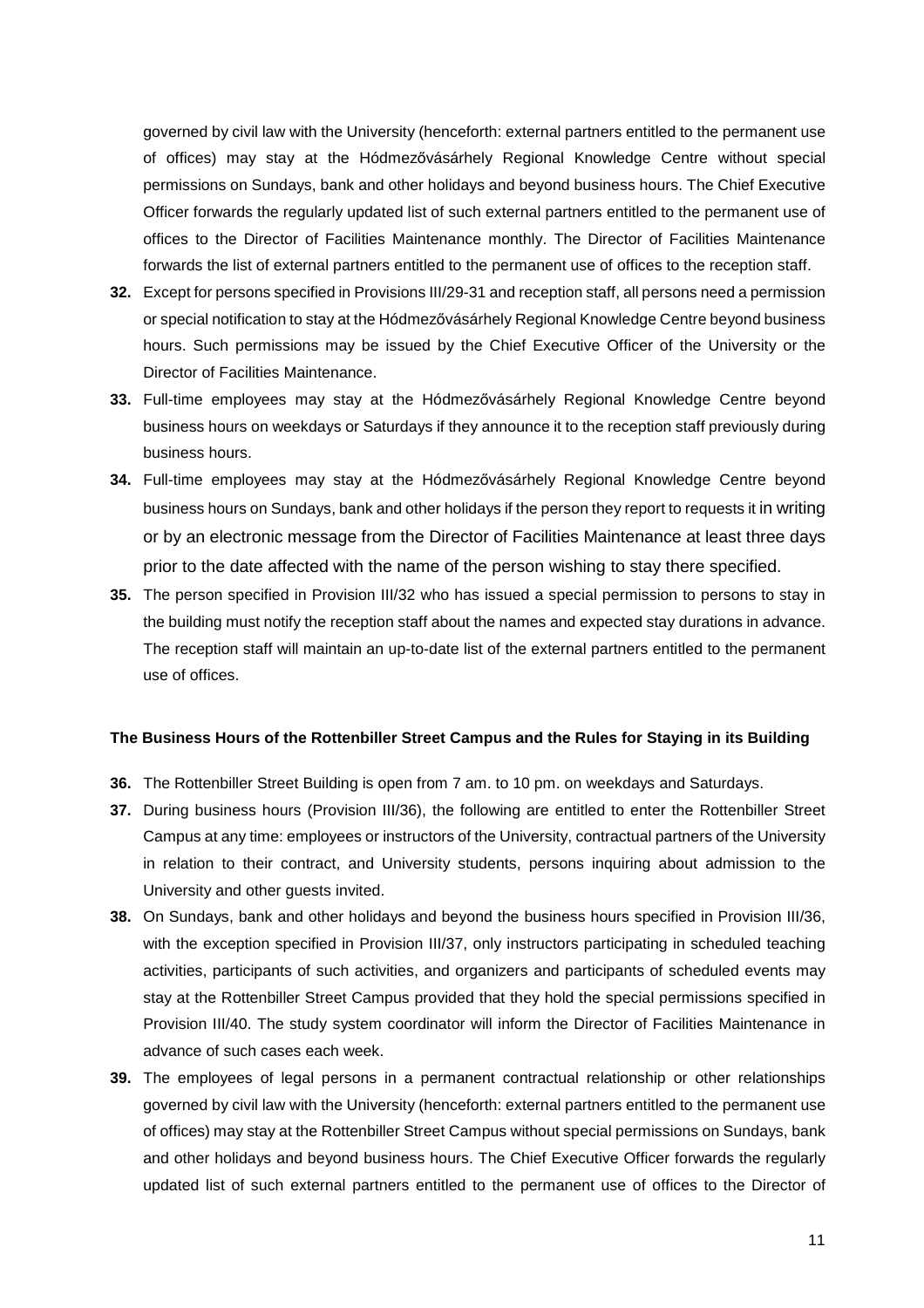Facilities Maintenance monthly. The Director of Facilities Maintenance forwards the list of external partners entitled to the permanent use of offices to the reception staff.

- **40.** Except for persons specified in Provisions III/37-39, the reception staff and the employees of the company responsible for cleaning the premises, all persons need a permission or special notification to stay at the Rottenbiller Street Campus beyond business hours. Such permissions may be issued by the Chief Executive Officer of the University or the Director of Facilities Maintenance.
- **41.** Full-time employees may stay at the University campus beyond business hours on Sundays, bank and other holidays if the person they report to requests it in writing or by an electronic message from the Chief Executive Officer or the Director of Facilities Maintenance at least three days prior to the date affected with the name of the person wishing to stay there specified.
- **42.** The person specified in Provision III/40 who has issued a special permission to persons to stay in the building must notify the reception staff about the names and expected stay durations in advance. The reception staff is to check which external partners entitled to the permanent use of offices may stay at the building at all times.

#### **IV. Use of the Area, Buildings and Rooms of the University**

- **1.** Classrooms, offices and other rooms of the University cannot be left open when not supervised. The reception staff of the respective building is responsible for locking unused rooms.
- **2.** The person taking over a key from the reception with a permission to use a room as intended is responsible for the furnishings and equipment of the room. After the persons who took over a key from the reception finish the use of the room, they must return the key to the reception staff.
- **3.** The reception staff may provide keys for the rooms of the buildings to persons entitled. Each building's reception staff must log the handing over and receipt of the keys in a "key log".
- **4.** The scope of instructors entitled to personal use of keys is determined by the General Vice-Rector. The scope of instructors entitled to personal use of keys is communicated to the reception staff by the Director of Facilities Maintenance at least two times per term a week prior to the start of termtime. The reception staff are to be notified of any changes to the above scope immediately after such changes.

#### **The Use of Offices**

- **5.** The employees of the University and the persons entitled to the permanent use of offices may permanently hold keys to their offices.
- **6.** Such persons must return these permanently used keys after their eligibility to the respective rooms ceases.
- **7.** Persons entitled to the regular use of the offices are responsible for locking these rooms. University offices may not be left open unsupervised according to Provision IV/1 of this Regulation. The user of the office is responsible for any damages caused to rooms left unsupervised. If more than one person uses the room, the user who left the office unlocked is responsible for any damages caused to rooms left unsupervised. If the identity of the responsible person cannot be ascertained, the users of the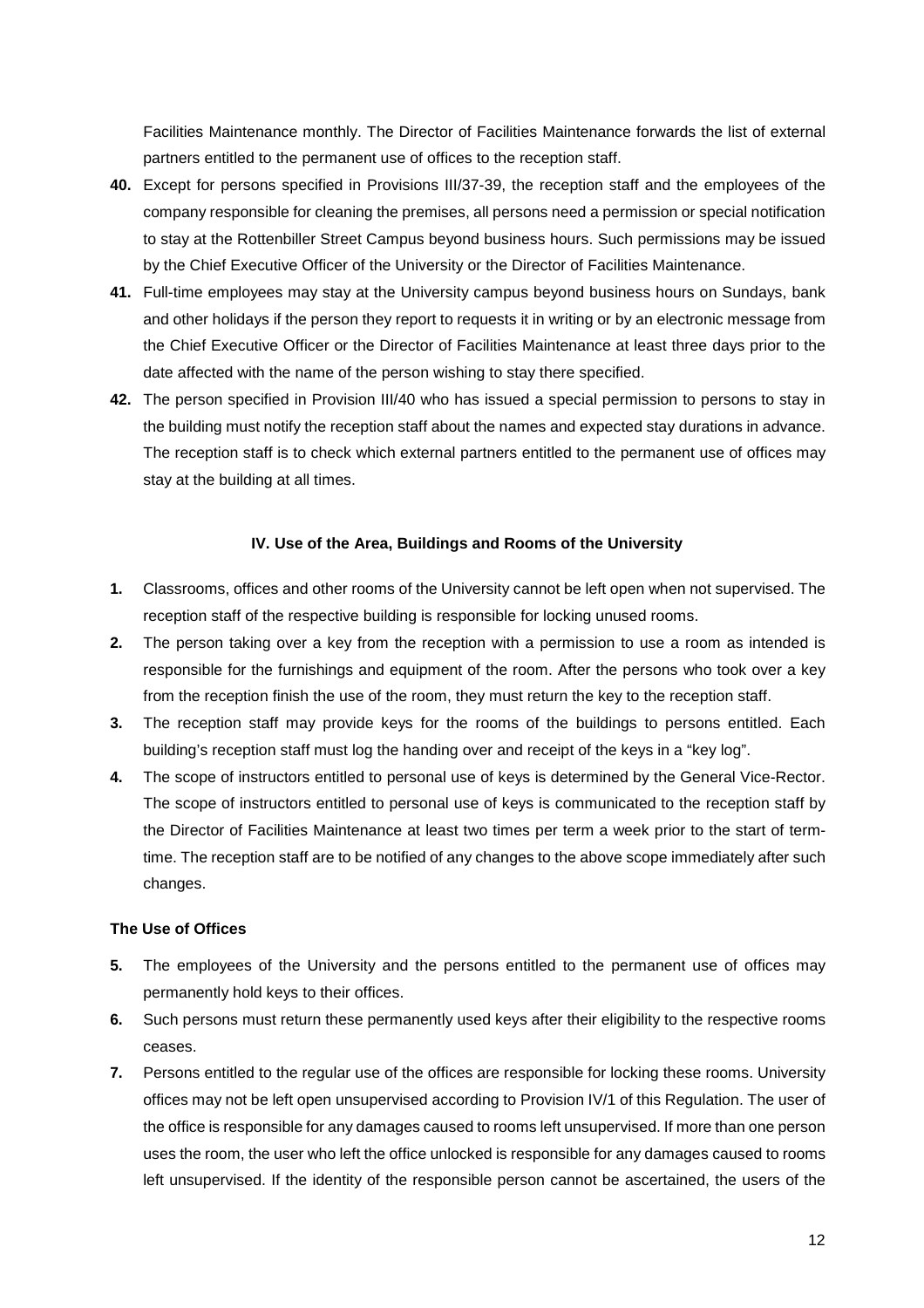office have a joint liability for such damages.

- **8.** If more than one person uses a room, the person who left the respective University building last on the day in question is responsible for locking the room.
- **9.** Non-full-time employees and instructors may take up keys to rooms other than classrooms only by the permission of the Chief Executive Officer or the Director of Facilities Maintenance.
- **10.** The use of office telephones is regulated by a separate directive.

#### **The Use and Reservation of Classrooms**

- **11.** The provisions specified in Provisions IV/5–9 are to be applied when using classrooms.
- **12.** Keys cannot be provided for the permanent use of classrooms.
- **13.** The General Vice-Rector must communicate the classroom schedules of instructors to the reception staff prior to the start of each teaching period. The reception staff may not modify the classroom schedules without the permission of the General Vice-Rector.
- **14.** The instructors of the University and the organizers of non-class events may pick up the respective keys for the duration of the class or event from the reception staff as specified in Provision IV/15–16. Non-class events include:
	- classroom tests;
	- consultations;
	- student events organized by the Student Union;
	- other events.
- **15.** Except for classroom tests and consultations, the Directorate of Marketing and Communication must be notified of events not in students' schedules. Within two days of the notification, the Director of Marketing and Communication will consult with the Study System Coordinator about it. If there is a scheduling conflict between non-class events and scheduled classes, the General Vice-Rector will decide about the realization, the time and the place of the event or class in question. If there is a scheduling conflict between two events, the Director of Marketing and Communication will decide about the realization, the time and the place of the events in question.
- **16.** The use of classrooms for classroom tests or consultations is permitted by the heads of institutes after a consultation with the study system coordinator affected.
- **17.** The Study System Coordinator of the University maintains records of the reservations for classrooms. Classrooms may not be used for non-class events without permissions.
- **18.** Classrooms are to be locked between classes and other events. The person who took over the key of a classroom has total liability for the equipment and furniture of the classroom.
- **19.** Except for classrooms for which more than one door has to be unlocked for entry, not more than one key may be taken over for one classroom. The keys must be returned after the class (contact hour, workshop practice etc.) immediately.
- **20.** In the case of classrooms with special equipment (e.g. workshops), the person who holds the key is responsible for turning the machines' and devices' power off and leave such instruments in a safe state.

#### **The Use of Internet Workstations**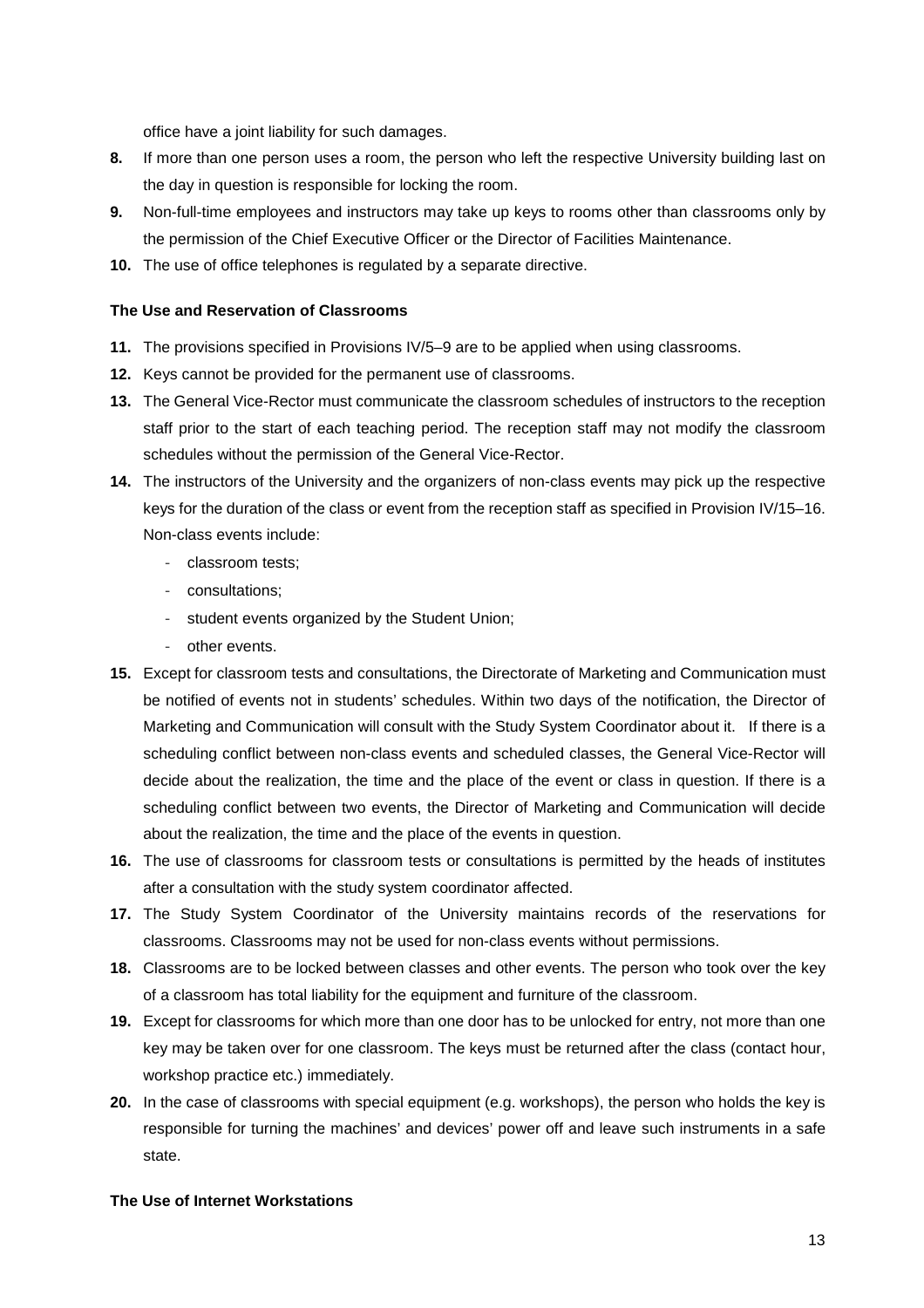**21.** The internet workstations in University Buildings are to be used as intended by the employees and instructors of the University, contractual partners of the University in relation to their contract, and University students and other guests invited who are entitled to enter the University Buildings. When using internet workstations, all users must observe the University IT Safety Regulation.

#### **The Use of Car Parks and Driving on University Campuses**

- **22.** Permanent and one-time permissions for the use of the car parks may be issued by the Chief Executive Officer and the Director of Facilities Maintenance. Car parks may be used indefinitely by persons holding permanent permits observing Provision IV/23. One-time permit holders may use the car parks within the period specified by the permit. Persons specified by the Chief Executive Officer or the Director of Facilities Maintenance may receive remote gate opener devices. The regulations of KRESZ (rules of the road) apply to driving on campuses.
- **23.** If persons entitled to the use of car parks wish to leave a vehicle in their possession or use on University campuses beyond business hours, they must notify the reception staff of it during business hours.
- **24.** In the case of the Nagy Lajos király Street Campus, the employees, contractual partners or instructors of the University and other guests invited may park their vehicles in the car park next to the Main Building or in the underground garage. Students of the University may only park bicycles or motor bicycles in the dedicated parking place for bicycles, and they may not enter the campus by other vehicles (cars or vans).
- **25.** Parking at the Rózsa Street Campus is permitted only for the purpose of transportation of goods or materials.
- **26.** Parking at the Egressy Street Campus is permitted only by permanent or one-time permits requested by previous agreement. Requests for one-time parking permits must be addressed to the Director of Facilities Maintenance who is the person entitled to issue permits for parking at the Egressy Street Campus.
- **27.** The employees, contractual partners or instructors of the University and other guests invited may use the car park rented by the University for the Rottenbiller Street Campus on a first come, first served basis. Students of the University may only park bicycles or motor bicycles in the dedicated parking place for bicycles. When there are no more vacant places in the car park rented by the University, no other parking is allowed at the campus except when temporary parking at the campus is necessary for the purpose of renting equipment. In such cases, the Director of Facilities Maintenance may permit parking at the internal court of the campus–even for University students– for the duration of no more than 30 minutes. Requests for such permits must be submitted to the Director of Facilities Maintenance at least two days prior to the event affected.

### **Smoking**

**28.** Except for areas dedicated for smoking, smoking is not allowed in University Buildings and its fenced-off grounds.

#### **Alcohol Consumption and the Prohibition of Drug Use**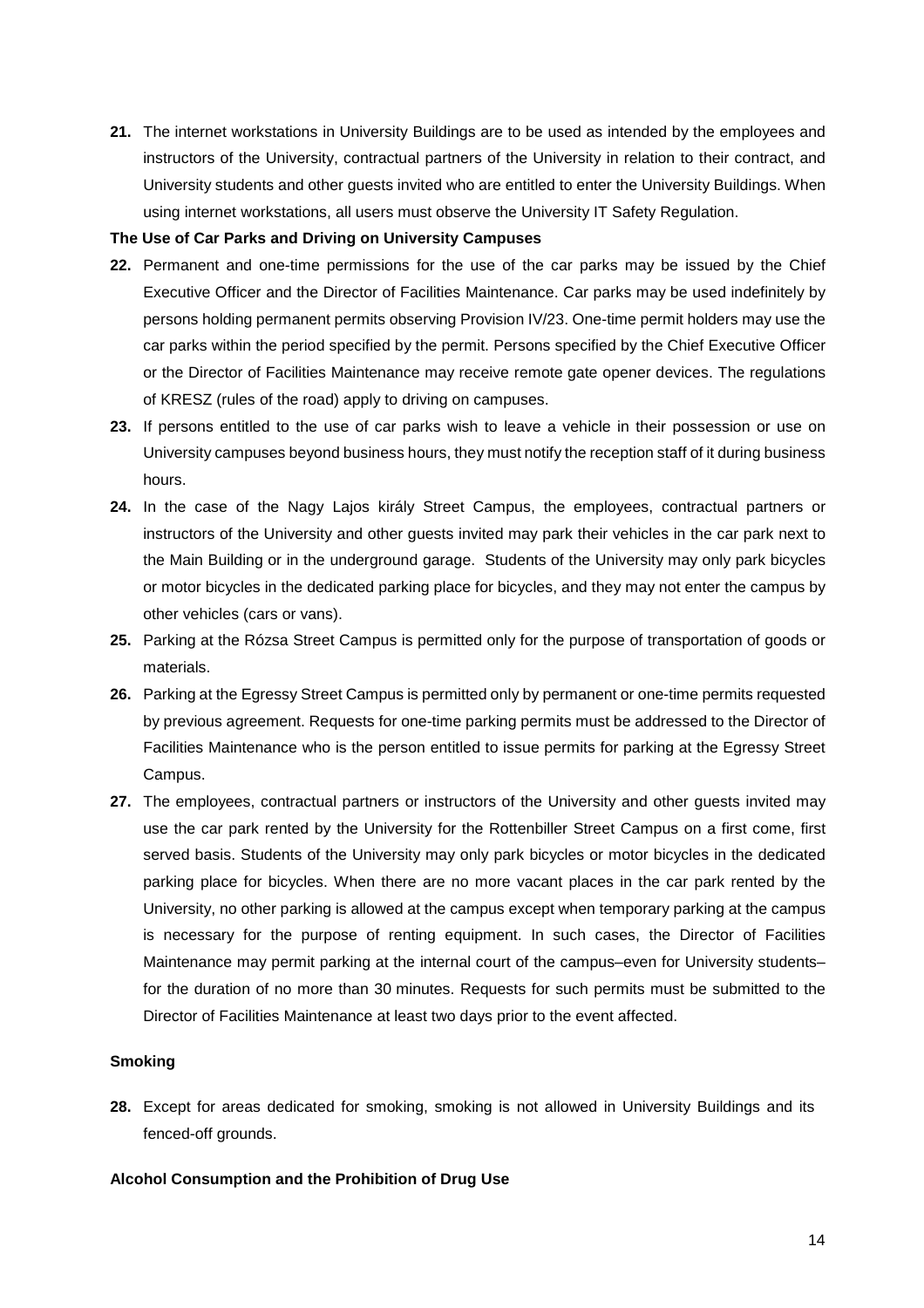- **29.** All students are strictly prohibited from the consumption of alcoholic beverages except for the cases specified in Provision IV/30. Alcoholic beverages include all beverages containing alcohol except for alcoholic medicinal herb extracts, products containing such extracts and soft drinks with an alcohol content of 1.2% or less. The possession, use and sale of narcotic drugs is strictly prohibited on all University campuses. Narcotic drugs include herbal or synthetic products evoking pleasant sensations, dozed consciousness, over-sensitivity or altered cognitive functions.
- **30.** At non-regular events previously permitted by the Rector or the Chief Executive Officer, at designated areas of the University, moderate consumption of alcoholic beverages may be permitted. Such beverages may be sold only by vendors licensed to do so.
- **31.** Should a University student violate any of the provisions of this section, disciplinary procedures must be initiated according to Provision I/2 a) of Section 9 of the Student Requirement System (Policy for Disciplinary Procedures and Damage Compensation Actions Concerning Students).

#### **►The Use of Electronic and IT Devices**

- **32.** On University campuses, it is prohibited to
	- a) disassemble the cabling;
		- b) to disassemble or relocate the IT devices;
		- c) to connect hardware (e.g. pen drives, external hard drives) that are not the property of the University and do not serve the performing of University tasks to University computers and to install software on University computers.

Persons who violate the provisions of the above Provision or who use the computers or other IT devices in a way different from their intended use or who violate the University IT Safety Regulation are fully liable for and must reimburse any damage caused.

## **V. The Use of Special Rooms**

#### **The Use of IT and Multimedia Rooms**

- **1.** The provisions specified in Provisions IV/5–9 are to be applied when using classrooms.
- **2.** The instructors of the University may use IT and multimedia rooms in the same way as classrooms, and the rules for managing the room keys apply.
- **3.** In the case of the IT and multimedia rooms of the Main Building, University students may take over keys from the reception staff for the duration of the use of the rooms only if permitted in writing by the Director of IT. Until a key is returned, the student having the key is responsible for the equipment of the respective room and for the use of IT and multimedia devices. Only students in a student status may take keys over.
- **4.** A "key log" must be maintained for each IT and multimedia room about the use and the key of each room. The key log is maintained by the reception staff. The key log must contain especially:
	- the start and end times of key use;
	- the name and ID number of the person taking the key over;
	- the number of the room to be used.

#### **The Use of the Classrooms with Special Equipment and Workshops of the Applied Art Institute**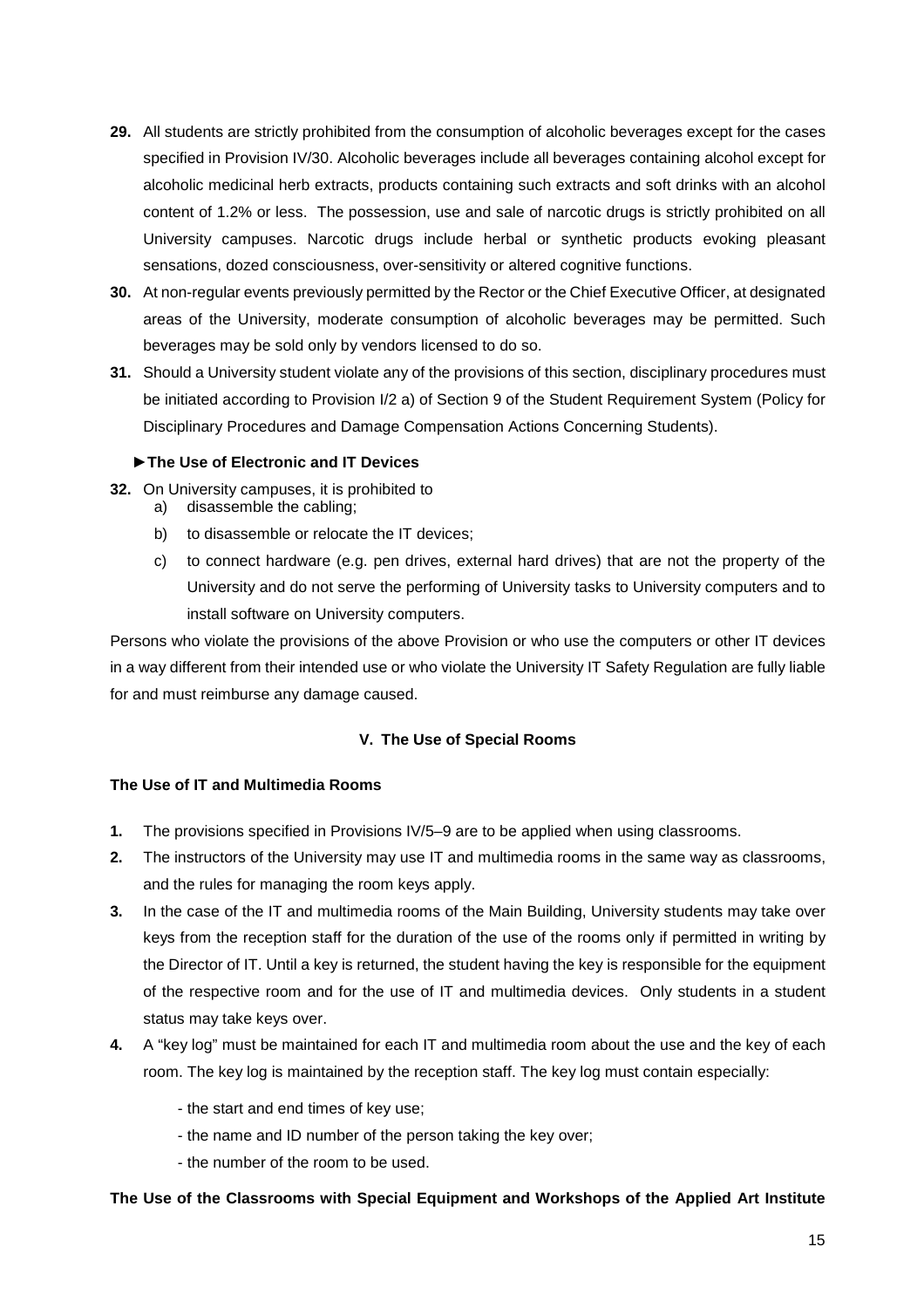# **and the Institute of Media Arts**

- **5.** The classrooms with special equipment and workshops of the Institute of Media and Motion Picture Arts, the Institute of Design and the Institute of Graphic Arts And Design (henceforth: Institutes of Arts) are listed in this Regulation.
- **6.** The classrooms with special equipment and workshops of the Art Institutes at the Rózsa Street Campus:

| <b>Building A</b>                                       |                                  |  |  |  |  |  |
|---------------------------------------------------------|----------------------------------|--|--|--|--|--|
| Graphics cellar workshop (1 -<br>Screen/litho workshop) |                                  |  |  |  |  |  |
|                                                         | workshop                         |  |  |  |  |  |
| Graphics cellar workshop (2 -                           |                                  |  |  |  |  |  |
| Letterpress and photogravure                            |                                  |  |  |  |  |  |
| workshop)                                               |                                  |  |  |  |  |  |
|                                                         | workshop                         |  |  |  |  |  |
| <b>Carpentry</b>                                        |                                  |  |  |  |  |  |
| with machines                                           | workshop                         |  |  |  |  |  |
|                                                         | lecture hall, graduation project |  |  |  |  |  |
| 009                                                     | exhibition and creative room     |  |  |  |  |  |
| 304                                                     | small studio/workshop            |  |  |  |  |  |
| 307                                                     | large studio/workshop            |  |  |  |  |  |
| 401                                                     | workshop                         |  |  |  |  |  |
| 402                                                     | workshop                         |  |  |  |  |  |
| 403                                                     | workshop                         |  |  |  |  |  |
| 404                                                     | workshop                         |  |  |  |  |  |

| <b>Building B</b>  |                                          |  |  |  |  |  |
|--------------------|------------------------------------------|--|--|--|--|--|
| 002, 003           | press workshop                           |  |  |  |  |  |
| 004, 005, 006      | modeling, plaster and firing<br>workshop |  |  |  |  |  |
| 010                | photo workshop                           |  |  |  |  |  |
| 101, 102, 103, 104 | weaving workshop and storage             |  |  |  |  |  |
| 106                | creative room                            |  |  |  |  |  |
| 109, 110           | creative jewellery workshop              |  |  |  |  |  |
| 111                | graphics workshop                        |  |  |  |  |  |
| 201, 202           | clothes workshop                         |  |  |  |  |  |
| 203                | clothes workshop                         |  |  |  |  |  |
| 205                | creative room, clothes                   |  |  |  |  |  |
| 207                | clothes workshop                         |  |  |  |  |  |
| 208                | knitting workshop                        |  |  |  |  |  |
| 209                | consultation room                        |  |  |  |  |  |
| 214                | workshop                                 |  |  |  |  |  |
| 215                | 3D workshop                              |  |  |  |  |  |
| 300                | model workshop                           |  |  |  |  |  |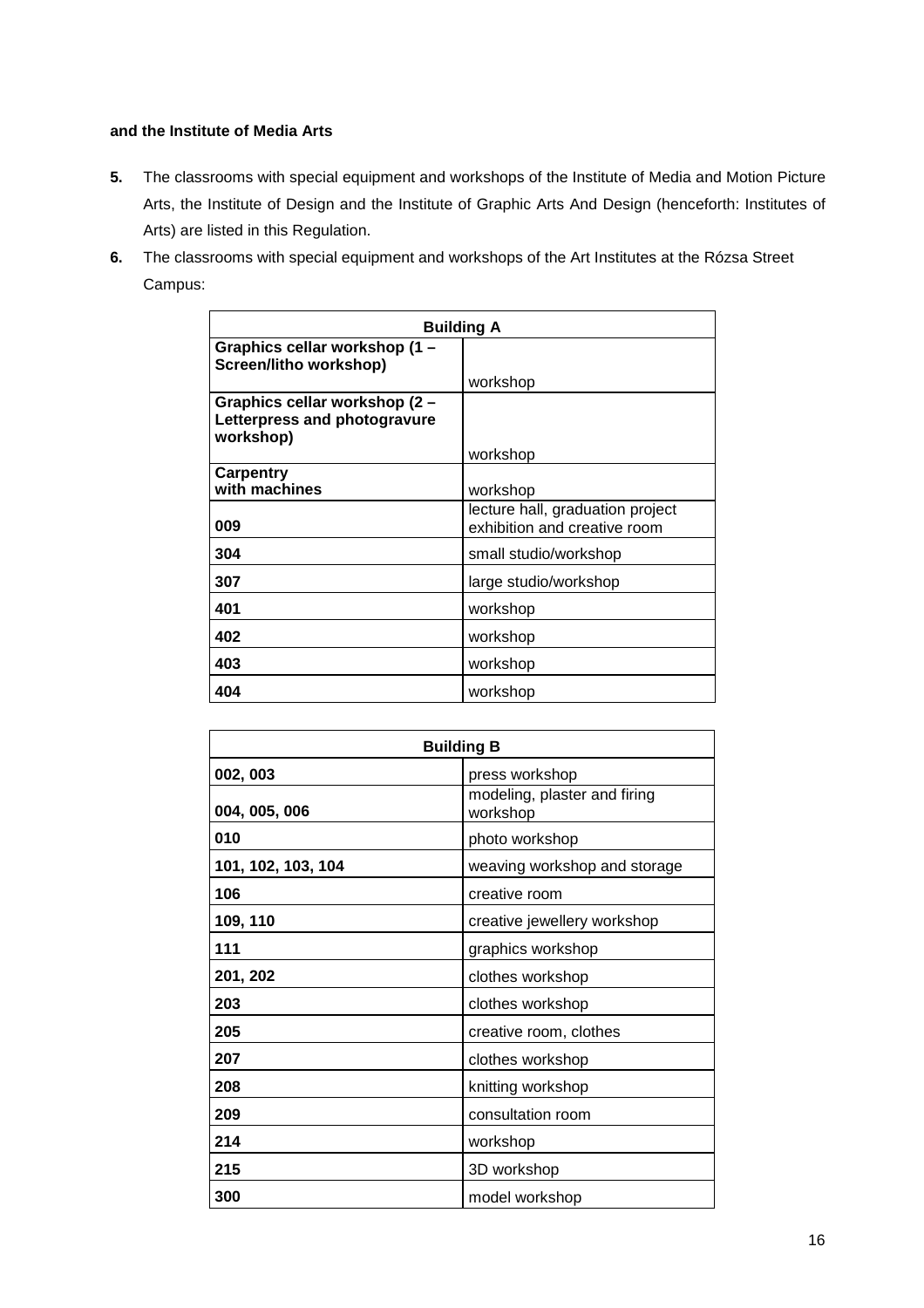| 304 | consultation room                         |
|-----|-------------------------------------------|
| 305 | consultation room                         |
| 311 | photogram room                            |
| 312 | consultation room and teachers'<br>lounge |
| 313 | workshop                                  |

**7.** The classrooms with special equipment and workshops of the Art Institutes at the Rottenbiller Street Campus:

| M 001        | IT office                                              |
|--------------|--------------------------------------------------------|
| M 002        | IT storage                                             |
| M 003        | IT storage                                             |
| M 004        | cleaning supply storage                                |
| M 005        | workshop, projector room,<br>consultation room         |
| M 006        | community space                                        |
| <b>M 007</b> | reception                                              |
| <b>M008</b>  | community space                                        |
| M 009        | janitor's office                                       |
| <b>M010</b>  | teachers' lounge                                       |
| M 101        | creative room, storage                                 |
| M 102        | workshop, consultation room                            |
| M 103        | computer room                                          |
| M 104        | kitchenette                                            |
| M 105        | workshop, projector room,<br>consultation room         |
| M 106        | computer room                                          |
| M 107        | workshop, animation drawing<br>room, consultation room |
| M 108        | not a separate room; part of M<br>108                  |
| M 109        | puppet workshop                                        |
| M 201        | rental storage                                         |
| M 202        | rental                                                 |
| M 203        | IT storage                                             |
| M 204        | audio studio                                           |
| M 205        | workshop, projector room, studio,<br>consultation room |
| M 206        | workshop, TV studio                                    |
| M 207        | studio controls                                        |
| M 208        | consultation room                                      |
| M 301        | consultation room                                      |
| M 302        | media design storage                                   |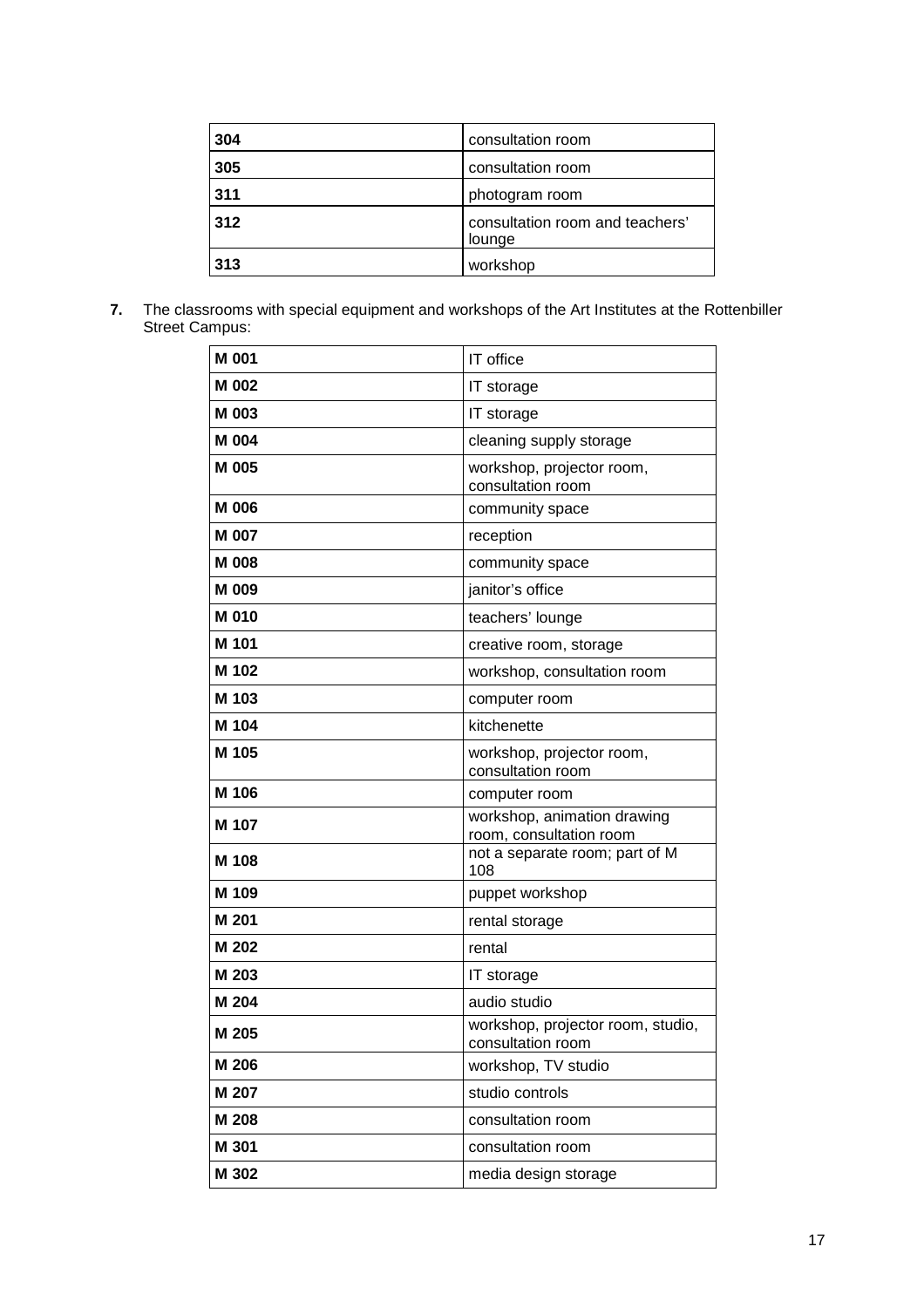| M 303 | Institute conference room                     |
|-------|-----------------------------------------------|
| M 304 | Institute kitchen                             |
| M 305 | Institute office                              |
| M 306 | workshop, consultation<br>room, computer room |
| M 307 | computer room                                 |
| M 308 | IT server room                                |
| M 309 | consultation room                             |
| M 401 | workshop, editing room                        |
| M 402 | workshop, announcer room                      |
| M 403 | workshop, editing room                        |
| M 404 | lecture hall                                  |
| M 405 | computer room                                 |
| M 406 | computer room                                 |

- **8.** The internal spaces in the buildings of the Art Institutes are available to students and instructors only during the teaching times as specified by the schedules of classes with the exception of the following Provisions.
- **9.** This Regulation specifies the following list of workshops and classrooms with special equipment where students may not stay unsupervised by instructors, technicians or student occupational safety and health protection officers and where no work may be conducted without supervision:
	- a) the machines and equipment of the Graphics cellar workshop (1 Screen/litho workshop) in Building A of the Rózsa Street Campus may not be used unless supervised by instructors or technicians;
	- b) the machines of the Carpentry in Building A of the Rózsa Street Campus may not be used unless supervised by instructors or technicians;
	- c) the room 005 containing the kiln in Building B of the Rózsa Street Campus may be used only if supervised by instructors or technicians;
	- d) the 3D workshop in room 215 of Building B of the Rózsa Street Campus may only be used without instructor or technician supervision by students who had passed a special technical examination on the use of the system;
	- e) the audio studio in room 204 of the Rottenbiller Street Campus may only be used without instructor or technician supervision by students who had passed a special technical examination on the use of the system;
	- f) the workshop and TV studio in room M 206 and the Studio controls in room M 207 of the Rottenbiller Street Campus may not be used unless supervised by instructors or technicians.
- **10.** Student occupational safety and health protection officers receive occupational health and safety training to enable them to perform occupational safety and health protection tasks in workshops and classrooms with special equipment. Student occupational safety and health protection officers are liable for the equipment of classrooms with special equipment and workshops according to the provisions of the Student Requirement System and the damage compensation regulated by the CC.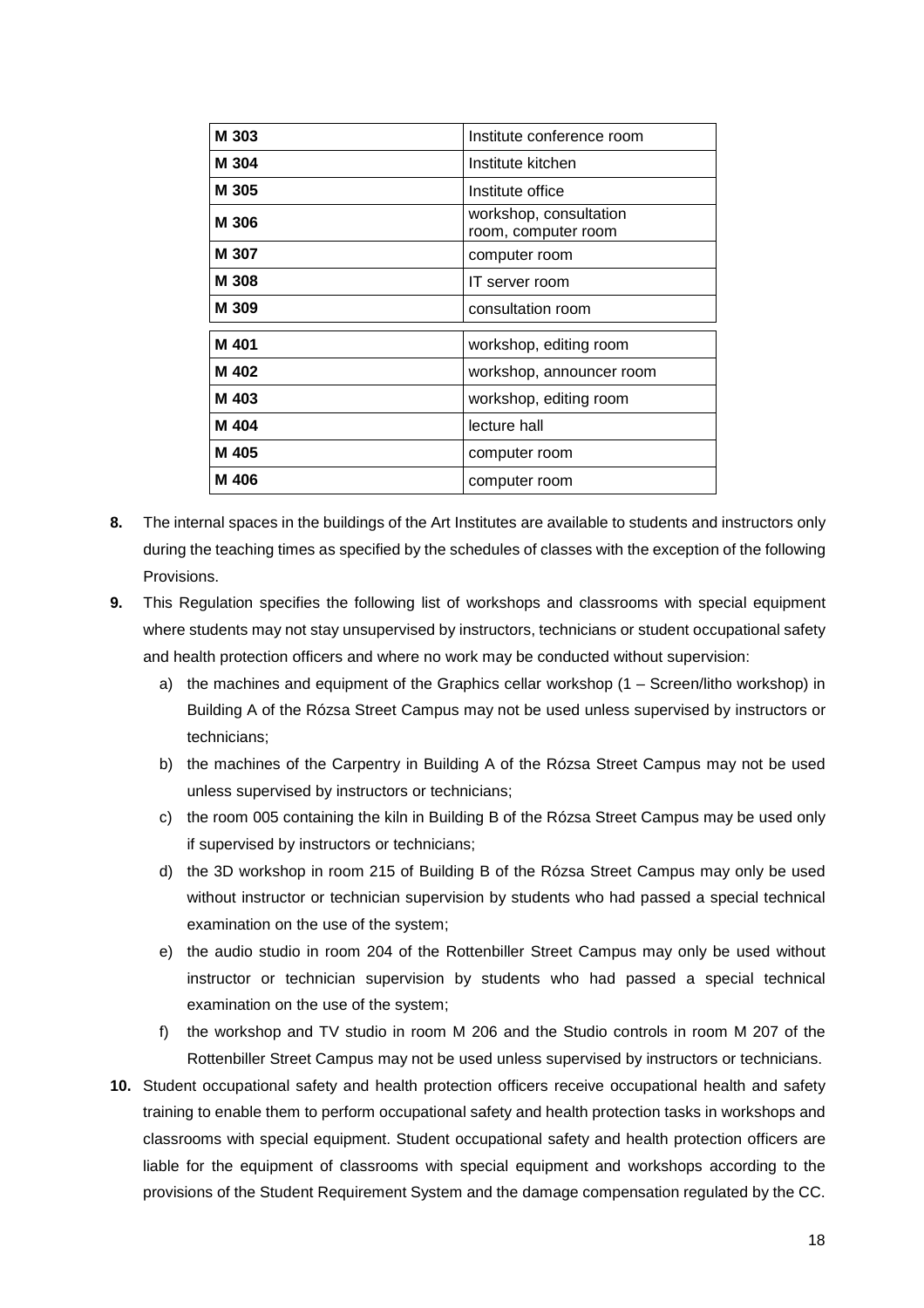- **11.** On teaching days, students may prepare extracurricular jobs and home assignments in the workshops and classrooms with special equipment of the Art Institutes between 8 am. and 10 pm.
- **12.** Students who wish to use the workshops or classrooms with special equipment of the Art Institutes beyond the times specified by their schedule of classes must notify the Head of Institute or teacher affected at least 2 days in advance. After a consultation with the teacher affected, the Head of Institute may issue a permit for the use of the workshops or classrooms with special equipment of the Art Institutes beyond the times specified by the applicant's schedule of classes. The permit must specify the person appointed to supervise such students. At least one day prior to the time requested, the teacher affected or the institutional administrator must inform students electronically about whether they may use the workshop or classrooms with special equipment according to this Regulation. The deadline in this Provision may be changed under a special permission by the Head of Institute.
- **13.** The keys of workshops and classrooms with special equipment requiring supervision according to Provision V/9 may be handed over to the supervisor. In the case of workshops and classrooms that may be used without supervision, the keys may be handed over to students as well. The reception staff maintains a key log containing the keys handed over and returned and the times and performers of such actions. Supervisors and students can hand keys over to each other if they notify the reception staff immediately. If the reception staff is not informed of this fact, the person entered into the key log has full liability.
- **14.** Returning keys is the responsibility of supervisors and students and they are accountable for failing to return the keys or returning them late. It is the responsibility of the person holding the key to turn the machines' and devices' power off and leave such instruments in a safe state when leaving a workshop or classroom with special equipment.
- **15.** The individual regulations of Art Institutes specify what records are to be kept about the materials and instruments used in the workshops.
- **16.** When students experience that devices in a classroom with special equipment or workshop malfunction or fail to operate, they must notify the supervisor or the reception staff who must record the event in writing. Following this, the supervisor or the reception staff must notify the Director of Facilities Maintenance or the Head of Institute affected.
- **17.** It is prohibited to consume or take food and drink to classrooms with special equipment and workshops. Students violating this provision must reimburse any damage caused.
- **18.** Taking educational technology devices not owned by the University into classrooms with special equipment or workshops may only be done following a previous registration. Connecting such devices to University devices may only be done with the permission of the Director of Facilities Maintenance or the Director of IT and with the cooperation of the staff of the Directorate of Facilities Maintenance.
- **19.** Installing software on computers in classrooms with special equipment or workshops may only be performed if previously permitted by the system administrator in writing.
- **20.** During work in classrooms with special equipment and workshops, the provisions of Section II/11 on Student Accident Prevention Policy of the University Student Requirement System must be strictly followed.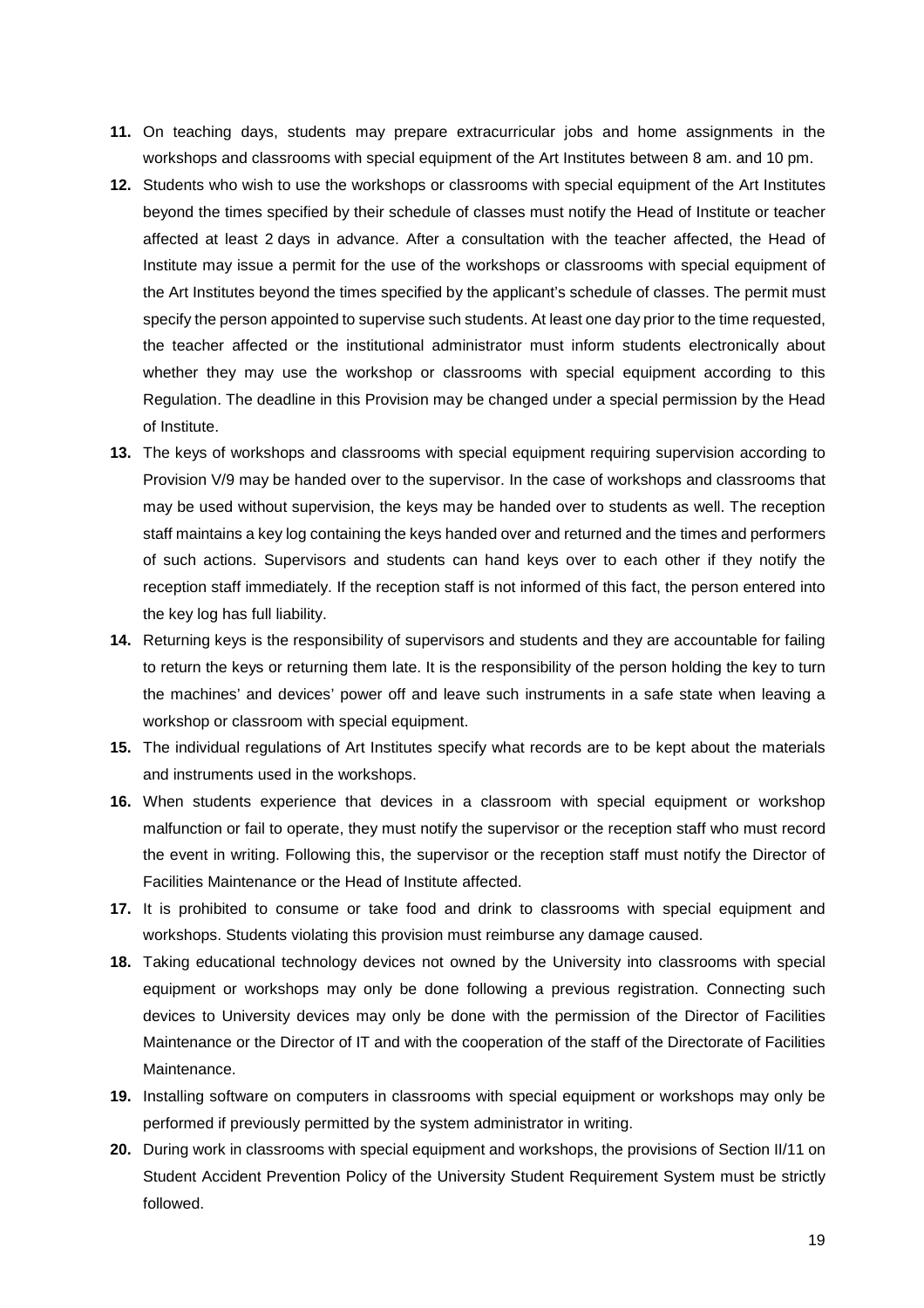#### **The Use of the Gymnasium at the Egressy Street Campus**

- **21.** Students may only use the gymnasium at the Egressy Street Campus during scheduled classes under supervision. Students may use the gymnasium at the Egressy Street Campus beyond scheduled classes without supervision at their own responsibility.
- **22.** The employees and contractual partners of the University may use the gymnasium without supervision by instructors at their own responsibility.
- **23.** The Director of Facilities Maintenance issues the permissions to use the gymnasium.
- **24.** The holder of the key to the gymnasium is liable for maintaining the gymnasium in the state it was when starting to use it, for the integrity of the devices and for adhering to the maximum number of users specified in the permission.
- **25.** Should persons in the gymnasium experience any faults or malfunctions, they are to report it to the reception staff immediately.

#### **The Use of the Demonstration Kitchen**

- **26.** The Director of Education is entitled to pass decisions about the educational areas of the demonstration kitchen, the processes performed there and the schedule of classes.
- **27.** The Director of Facilities Maintenance is entitled to pass decisions about the non-educational and service areas of the demonstration kitchen.
- **28.** The Director of Education issues the permissions for the reservation of the demonstration kitchen after a consultation with the study system coordinator.

#### **The Use and Reservation of Conference Rooms**

- **29.** Conference rooms are room 214 of the Main Building and room 101 of the Egressy Street Campus.
- **30.** Conference rooms may be used from 8 am. to 5:30 pm. on working days. The use of conference rooms after 5:30 pm. may be permitted by the Chief Executive Officer.
- **31.** The Study Administration Coordinator is responsible for the reservation of the conference room of the Main Building. Requests for the use of the conference room of the Main Building are to be submitted by the conference room reservation form in Supplement 6. The reservation system for the conference room at the Egressy Street Campus may be accessed through Outlook.
- **32.** Reservation of conference rooms is done on a first come, first serve basis.
- **33.** The order of priorities for the reservation of rooms:
	- a) Maintainer;
	- b) Rector, Chief Executive Officer, General Vice-Rector;
	- c) Secretary General;
	- d) full-time employees with external guests;
	- e) full-time employees for the purpose of internal meetings.
- **34.** The keys for the conference rooms may be taken over following the signing of the respective key log at the reception of the respective buildings at the times reserved.
- **35.** Conference rooms may not stay unlocked without supervision. The person taking over the key for a conference room from the reception with a permission to use the room is responsible for the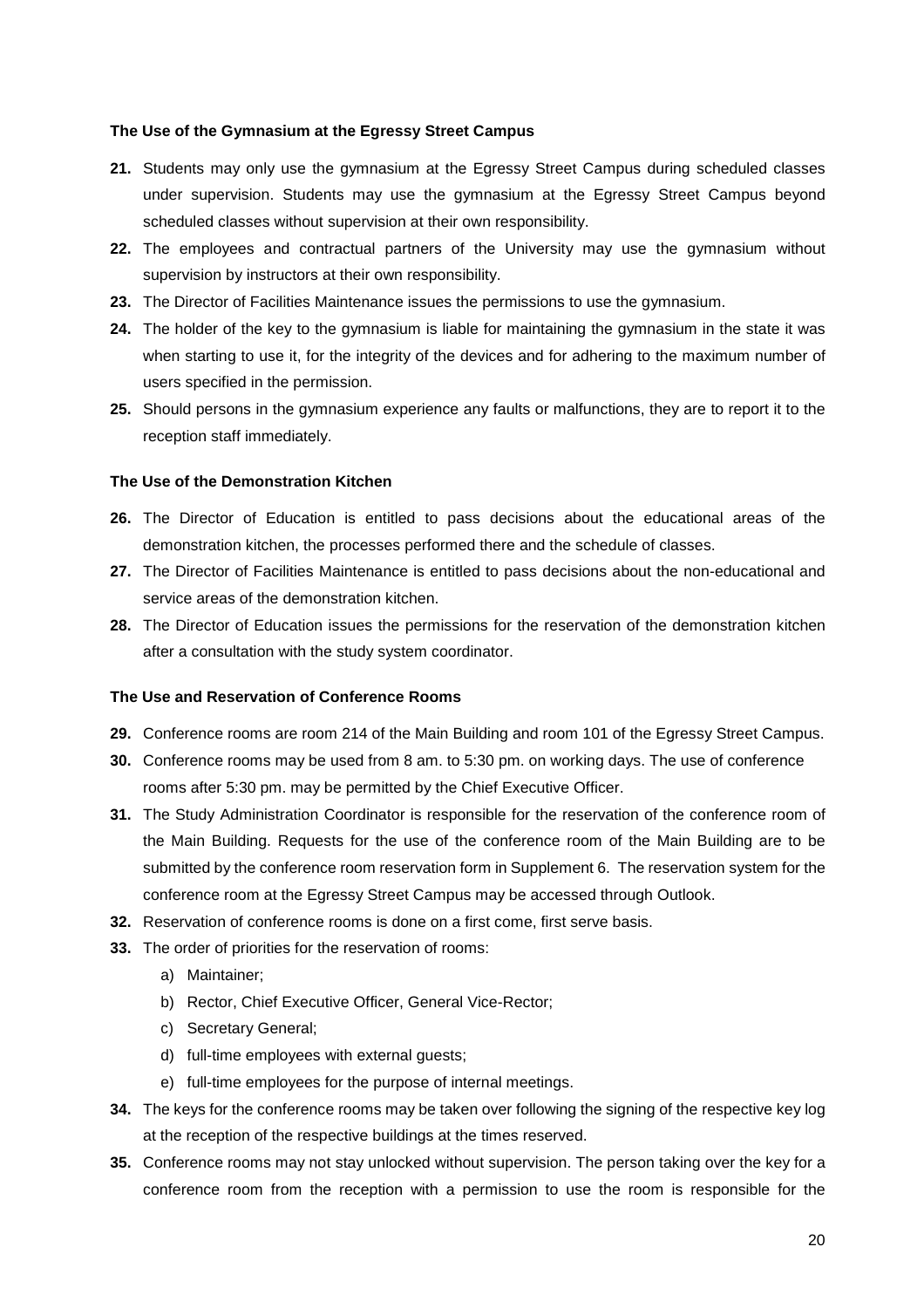furnishings and equipment of the room.

**36.** After the persons who took over a key from the reception finish the use of the room, they must return the key to the reception staff.

## **VI. The Tasks and Services of the Reception Staff**

**1.** The primary function of the reception staff is the supervision of the buildings. As specified in Provision 3, no unauthorized persons may enter the University. The reception staff is responsible to ensure compliance with this regulation.

## **Luggage**

- **2.** Students may store their possessions temporarily in dedicated luggage lockers. The reception staff is not obliged to store students' possessions.
- **3.** The reception staff may watch over the possessions of the guests of the University in exceptional cases.
- **4.** The handling of unsupervised possessions is regulated in Section 8 of the SER (Security of Persons and Properties Regulation).
- **5.** The reception staff is not responsible for the safekeeping of student documents related to their studies (official documents, tests, requests).
- **6.** Luggage lockers are not available at the Egressy Street Building.

#### **Cloakroom**

**7.** Students may store their overclothes in the luggage lockers in University Buildings as specified in Provision VI/2.

#### **Forwarding of Letters and Other Postal Parcels**

**8.** The handling of letters and other postal parcels is regulated in a separate directive by the Chief Executive Officer.

#### **Safekeeping and Maintaining Records**

- **9.** The reception staff must safekeep and maintain the following records:
	- Maintenance log;
	- Operational log for the lift:
	- Operational log for the fire detector;
	- Records about keys handed over for personal use;
	- Key logs;
	- Room supervision logs;
	- Reception log;
	- Event logs for the buildings.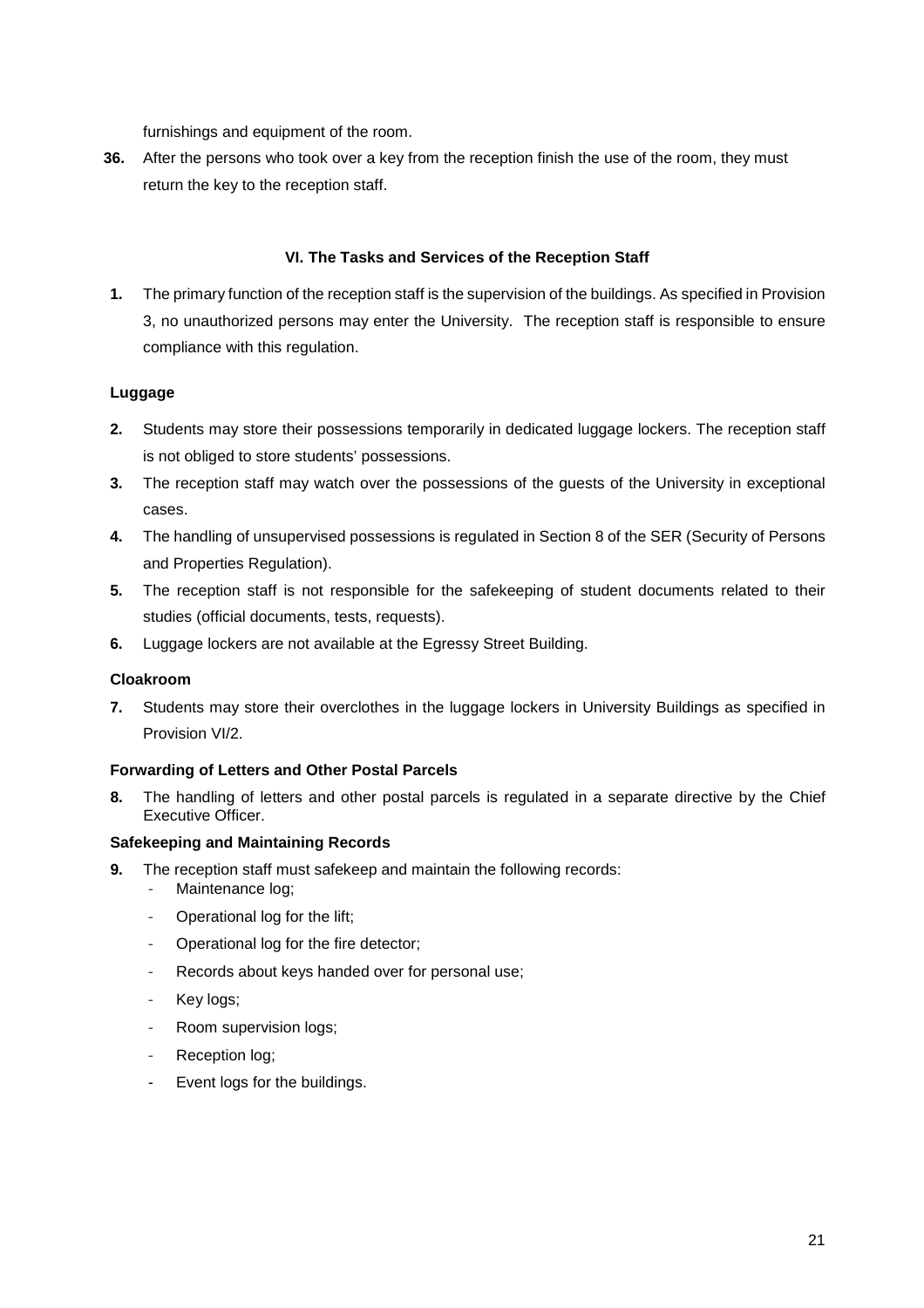#### **VII. The Use of the University Announcement Surfaces**

- **1.** Decoration, signs, and commercial and internal announcements may be placed only on surfaces designated for this purpose in University Buildings.
- **2.** University students may place their announcements on the designated surfaces in the Nagy Lajos király Street, Rózsa Street and Rottenbiller Street Buildings under the permission by the Student Union, the Director of Customer Services and Studies or the Director of Marketing and Communication. University students may place their announcements on the designated surfaces in the Egressy Street Building under the permission by the Director of Marketing and Communication. The issuer of the permission places their seal on the announcement permitted and writes the date of the permission on it.
- **3.** Announcements about internships, job opportunities and other matters related to its scope of activities will have the seal of the Career Centre and will be placed on the surface designated for this purpose.
- **4.** Artistic decorations may be implemented under the permission of the Heads of the Art Institutes.
- **5.** Other decorations, signs and announcements by external parties may be placed on the surface designated for this purpose under the permission by the Director of Marketing and Communication. The Director of Marketing and Communication puts the University seal on the announcements permitted.
- **6.** Under agreements between the University and an external person or organization to post announcements on University campuses, the external party may place their announcements only according to the dimensions and surfaces specified in the agreement.
- **7.** Unapproved announcements will be removed immediately by the reception staff and the Directorate of Facilities Maintenance.
- **8.** The reception staff will act in the same way as specified in Provision VII/7 for expired announcements and those posted more than a month ago.

#### **IX. Provisions on Events Organized at the University**

- **1.** Events may be organized only by observing the regulations of the University Events Policy.
- **2.** Political event may not be organized in University Buildings.

# **X. The Use of the Furniture and Other Non-Educational Equipment of the University and its Rooms**

#### **The Use of Furniture and Other Non-Educational Equipment**

- **1.** The furniture and other non-educational equipment of the University and its rooms may be used only as intended.
- **2.** Indoor furniture may not be taken from the buildings. Such furniture may only be transported to other rooms in the same or other University Buildings if permitted by the Director of Facilities Maintenance.
- **3.** Outdoor furniture may only be used outdoors at the University campus.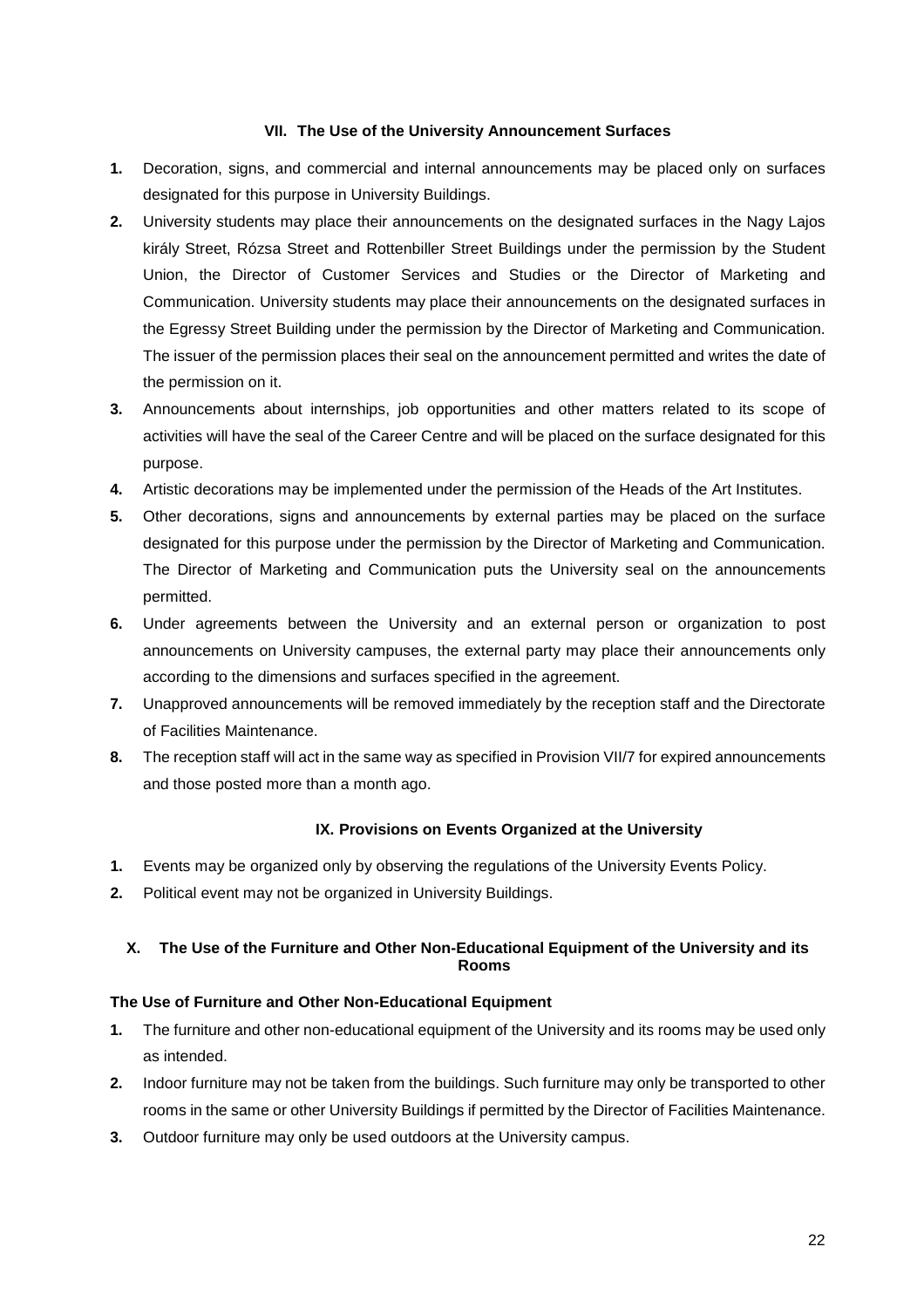#### **XI. The Use of Educational Technology Devices**

This Regulation applies to all natural persons using the educational technology devices of the Budapest Metropolitan University.

#### **General Provisions**

- **1.** Educational technology devices may be used by University employees, instructors or students in direct relation to their work and University teaching purposes as specified by this Regulation.
- **2.** Persons intending to use the educational technology devices must register them with the educational technician at least one day before the intended use. Educational technicians maintain records about the educational technology devices and their users.
- **3.** The person to whom the educational technology device is handed over is fully liable for it until its return. The person to whom the educational technology device is handed over will complete and sign a receipt.
- **4.** University educational technology devices may be taken from the Buildings only with permission. Such permissions are issued by the Director of IT (if absent, the Director of Facilities Maintenance).
- **5.** Educational technicians hand over the devices in operable condition while operation is the responsibility of the user.

#### **Special Rules for Instructors and Employees**

- **6.** Instructors are to submit requests for devices to be used permanently (with the period and room specified) at least two weeks prior to the actual term-time.
- **7.** Instructors are to submit requests for devices to be used occasionally at least one week prior to the time of the intended use to the institutional administrator on the form specified in Supplement 1 of this Regulation.
- **8.** Institutional administrators are to notify the educational technician about instructors' occasional requests for devices within one day and complete the request form specified in Provision XI/7.
- **9.** The educational technician will provide the requested device if it is available and notify the person intending to use the device or the institutional administrator.
- **10.** The educational technician hands over the educational technology devices in the educational technology room during the break before the class affected. The educational technician will maintain records with the following information in the device logbook: the precise identification of the device(s), the date when they are handed over, the signature of the instructor, the number of the room, the date when the device is expected to be returned and the signatures of the instructor and the educational technology technician upon return.
- **11.** Instructors must operate requested devices by themselves. If needed, they may ask the educational technician for assistance, however, Provision XI/5 still applies.
- **12.** Each term-time, the educational technician provides training for instructors needing assistance to use said devices at a previously announced time. The educational technician will announce the location and time of such training at the University website at least one week prior to the beginning of term-time.
- **13.** The educational technician provides the instructions for use to the user of the devices. These may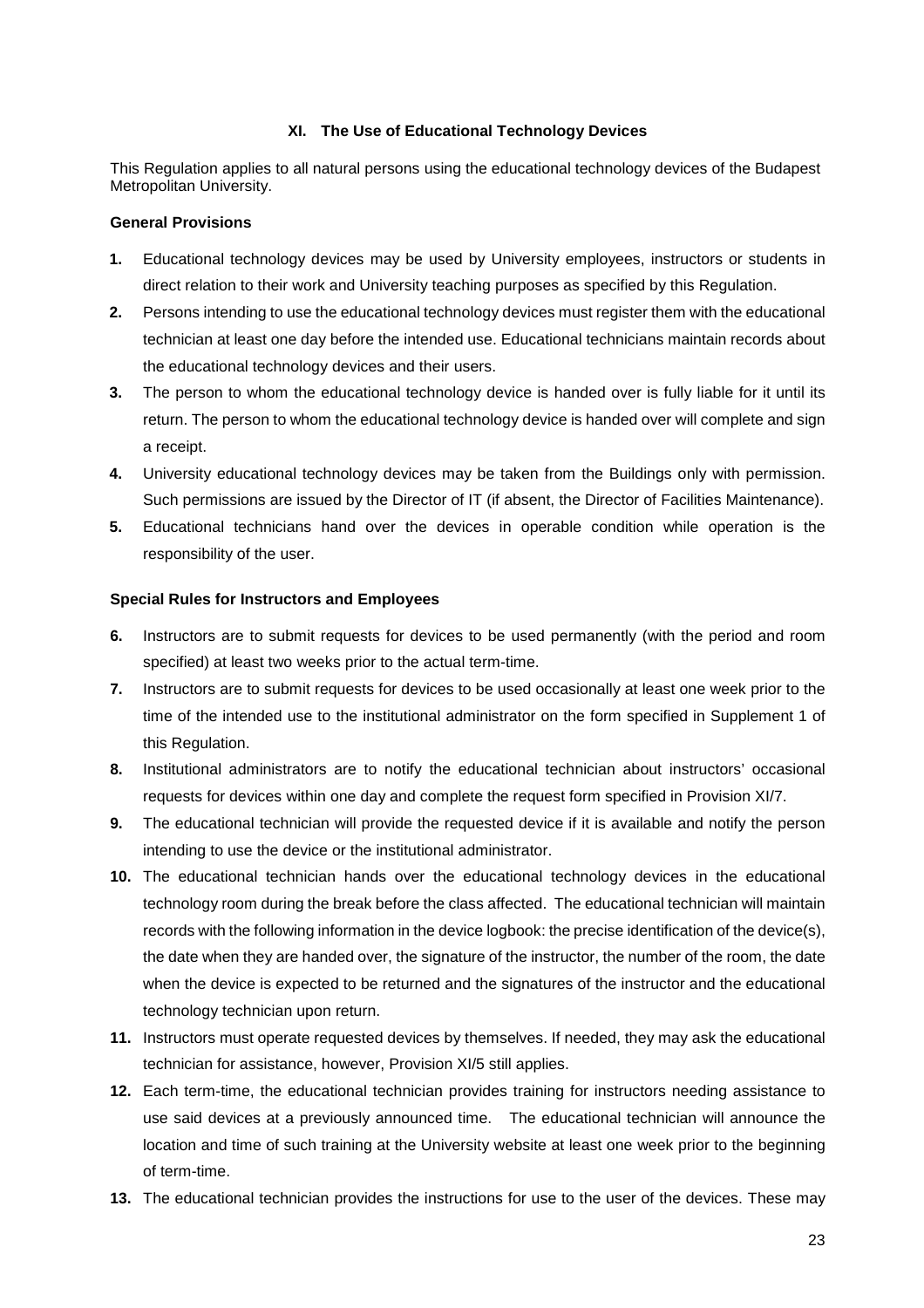be requested from the technician, or, in cases specified in Provision XI/14, from the reception staff.

**14.** Any malfunction of the devices must be reported to the educational technician immediately but at the time of the expected return of the devices at the latest.

#### **Special Rules for Students**

- **15.** University students may request to use educational technology devices necessary for their studies from their teachers. If the teacher supports the request, the student completes the request form specified in Provision XI/7, signs it, and forwards it to the teacher for approval. Students must indicate the intended use and the period of use of the devices on the request form.
- **16.** Following such approval, the teacher forwards the form immediately to the Head of Institute.
- **17.** Within one day of their approval, the Heads of Institute inform the affected teachers and the teachers forward the request to the educational technician.
- **18.** Following this, the special rules for instructors and employees apply.

#### **Special Rules for Delays**

- **19.** If persons who have taken possession of devices wish to return them later than agreed, they may apply for the extension of the usage period from the educational technician who may grant it is there are no reservations for the devices in that period.
- **20.** If persons who have taken possession of devices do not return the devices to the educational technician by the expected time of return or if they are not granted extensions and delay in returning them, they must pay a late fine of 5000 forint per day and per device. Late fines are to be paid through the VPOS terminal. The educational technician's accounts of such fees are to be submitted to the Controlling Directorate each month. The Controlling Directorate issues the invoices about the fees to the persons affected.
- **21.** The educational technician must notify persons who delay to return devices by telephone or e-mail (by an ETR message). Should such notifications fail to take place, the late fines are still to be paid.
- **22.** Persons failing to pay the fine within one day of the receipt of the notification specified in Provision XI/21 or failing to return devices may not take over any other devices.
- **23.** Student with outstanding fines towards the University arising from the late return of devices may not sign in and register for subjects.
- **24.** In the case of full-time employees and persons working under agency contracts, the University deducts any late fine from their wages or fees.

#### **Special Rules for Educational Technology Devices Used in Art Programmes**

- **25.** The provisions of this Part XI apply to educational technology devices used in art programmes with the differences described in Provisions XI/26–30.
- **26.** In the case of art programmes, the rules pertaining to the use of the classrooms with special equipment and workshops of the Applied Art Institute and the Institute of Media Arts apply.
- **27.** The educational technology devices used in art programmes may be moved from their storage rooms only under the permission of the Director of Facilities Maintenance. In the absence of the Director of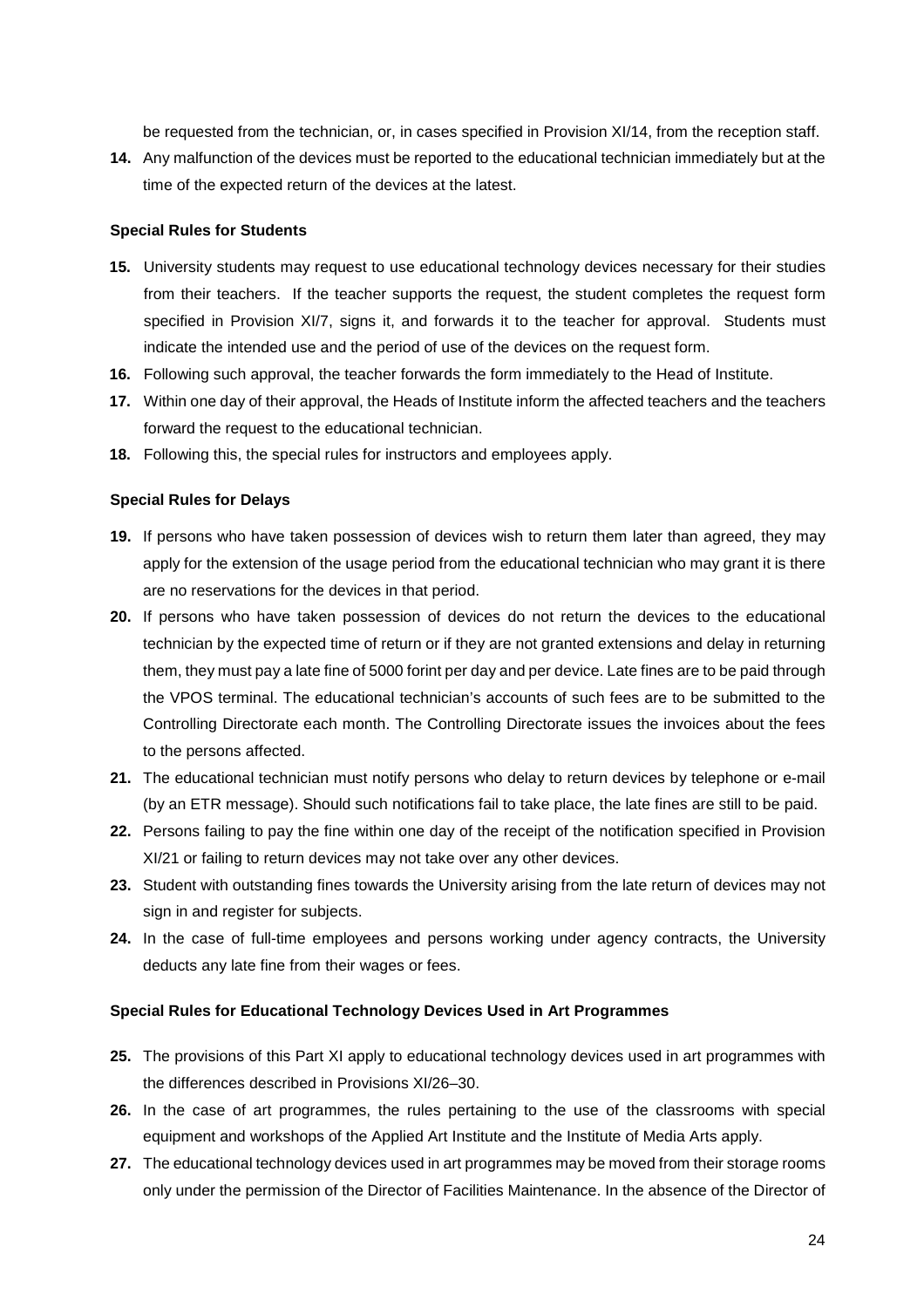Facilities Maintenance, the Chief Executive Officer or the Head of the Art Institute affected may issue such permissions.

- **28.** The educational technology devices used in art programmes may be handed over only with the permission of the Chief Executive Officer. The Head of Institute affected makes their recommendation on such issues to the Chief Executive Officer.
- **29.** Instructors. employees or students of the University intending to use educational technology devices used in art programmes outside of the Rottenbiller Street Campus or the Rottenbiller Street Campus must inform the institutional administrator affected at least 10 days prior to the intended use, and the institutional administrator must forward such notifications to the Director of IT and the Head of Institute affected. Use outside of the Rózsa Street Campus must be permitted by the Director of IT.
- **30.** If the Director of IT permits the use outside the Rottenbiller Street Campus or the Rózsa Street Campus, the University and the person intending to use the device enter into an occupancy agreement. Supplement 3 of this Regulation contains a template for such agreement.

This Regulation was accepted by the Senate of the Budapest Metropolitan University at their meeting on 1st June, 2017. The provisions of this Regulation are to be applied from the 1st term of the 2017/2018 academic year.

Budapest, 1st June, 2017

# **Dr. László Vass**

Rector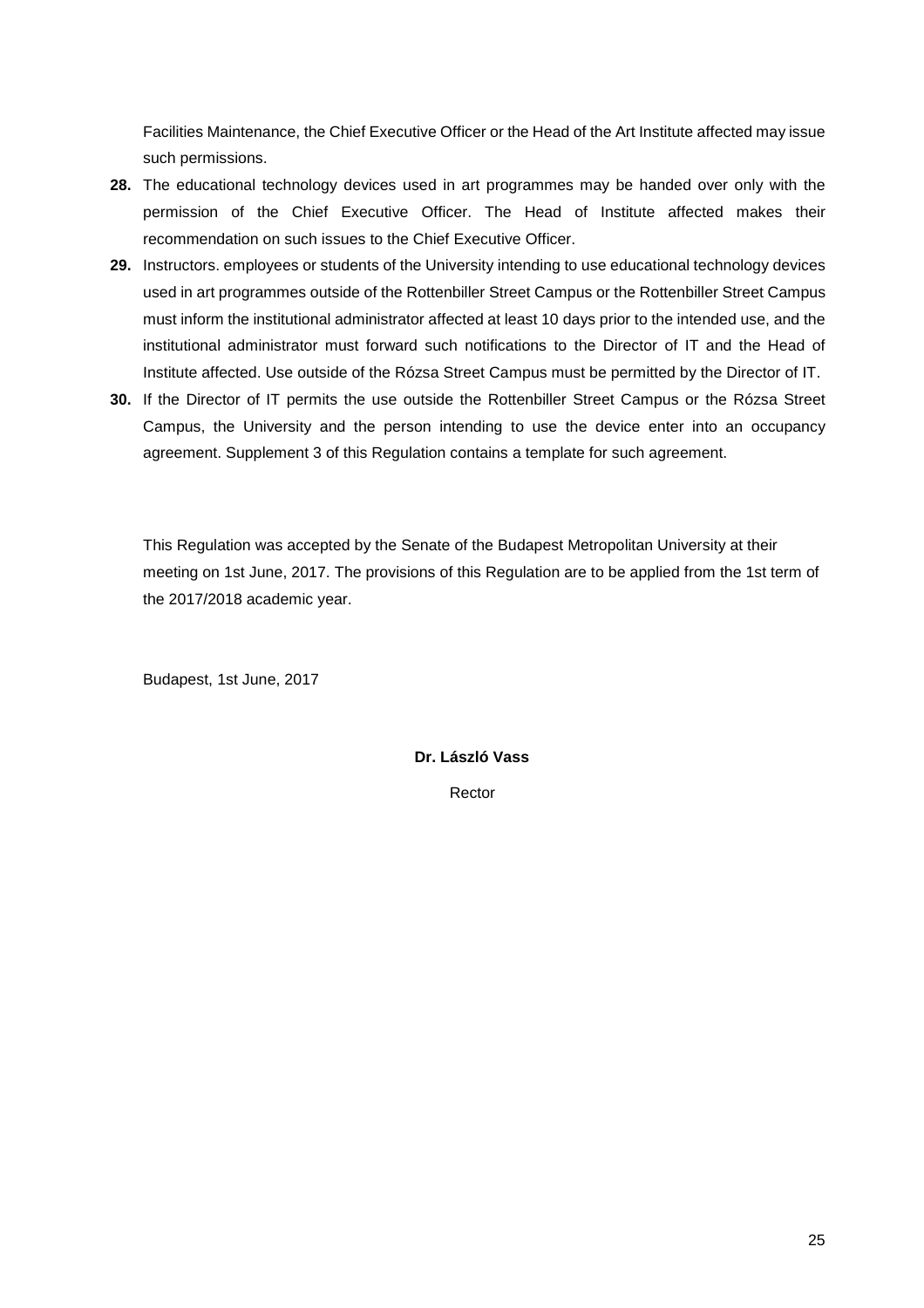# **Request Form for Educational Technology Devices Request Form for Educational Technology Devices**

…………………………………… (name of requesting instructor/student) …………………………………… (personal ID number or student ETR ID)

| Precise designation of the educational technology device(s)<br>requested                                          | Shelf mark                                              |
|-------------------------------------------------------------------------------------------------------------------|---------------------------------------------------------|
| (completed by the requestor)                                                                                      | (completed by the educational<br>technology technician) |
|                                                                                                                   |                                                         |
|                                                                                                                   |                                                         |
|                                                                                                                   |                                                         |
|                                                                                                                   |                                                         |
|                                                                                                                   |                                                         |
| The use of the device(s) from  200 to   200                                                                       |                                                         |
|                                                                                                                   |                                                         |
|                                                                                                                   |                                                         |
| Signature of the requesting instructor/student                                                                    |                                                         |
| Date:                                                                                                             |                                                         |
| The approvals of the persons listed below are to be acquired only if the requestor of the device<br>is a student. |                                                         |

………………………………………… ………………………………………… Head of Institute's approval Teacher's approval

Approval date: ...................................... Approval date: ......................................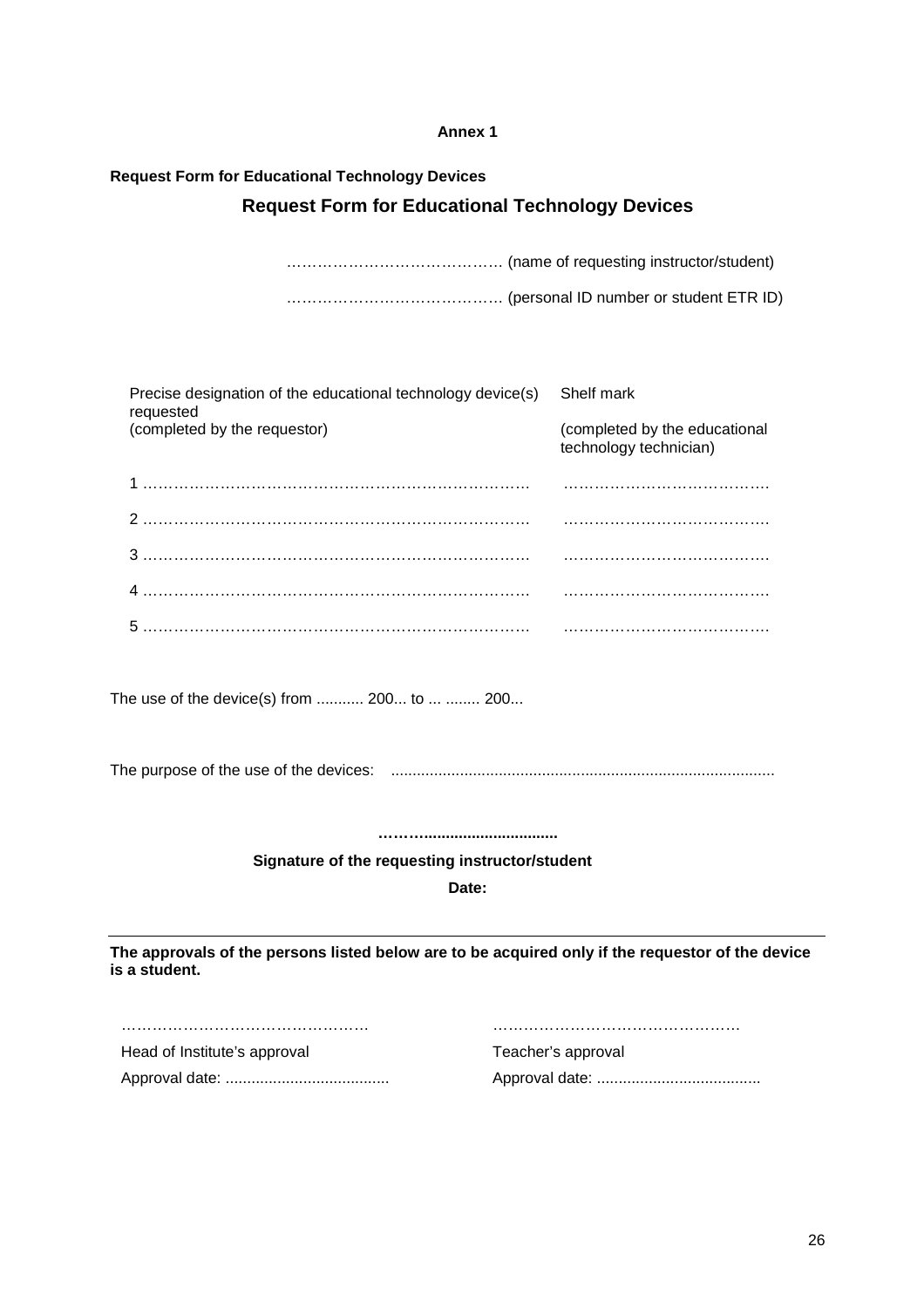

|                                                                                      |             |   |                        | <b>Studio class form</b> |              |             |             |   |             |          |
|--------------------------------------------------------------------------------------|-------------|---|------------------------|--------------------------|--------------|-------------|-------------|---|-------------|----------|
|                                                                                      |             |   |                        |                          |              |             |             |   |             |          |
| University bachelor's programme<br>Institutional communicator<br>Advertising manager |             |   | Full-time<br>Part-time |                          |              |             |             |   |             |          |
|                                                                                      |             |   |                        |                          |              |             |             |   |             |          |
|                                                                                      |             |   |                        |                          |              |             |             |   |             |          |
| Devices used during class (please mark the devices used with an "X"):                |             |   |                        |                          |              |             |             |   |             |          |
| Device name                                                                          | Inv.<br>No. | X | Device name            | Inv.<br>No.              | $\mathsf{X}$ | Device name | Inv.<br>No. | X | Device name | Inv. No. |
|                                                                                      |             |   |                        |                          |              |             |             |   |             |          |
|                                                                                      |             |   |                        |                          |              |             |             |   |             |          |
|                                                                                      |             |   |                        |                          |              |             |             |   |             |          |
|                                                                                      |             |   |                        |                          |              |             |             |   |             |          |
|                                                                                      |             |   |                        |                          |              |             |             |   |             |          |
|                                                                                      |             |   |                        |                          |              |             |             |   |             |          |

I declare that the information above is true and correct and I am fully liable for the use of the above devices.

............................................................ **Instructor** 

Annex 2

■ 1148 Budapest, Nagy Lajos Király útja 1-9.<br>Telefon: +361 273 3090<br>Fax: +361 273 3099 max. +301 273 3033<br>mail@metropolitan.hu<br>Intézményi Azonosító: FI33842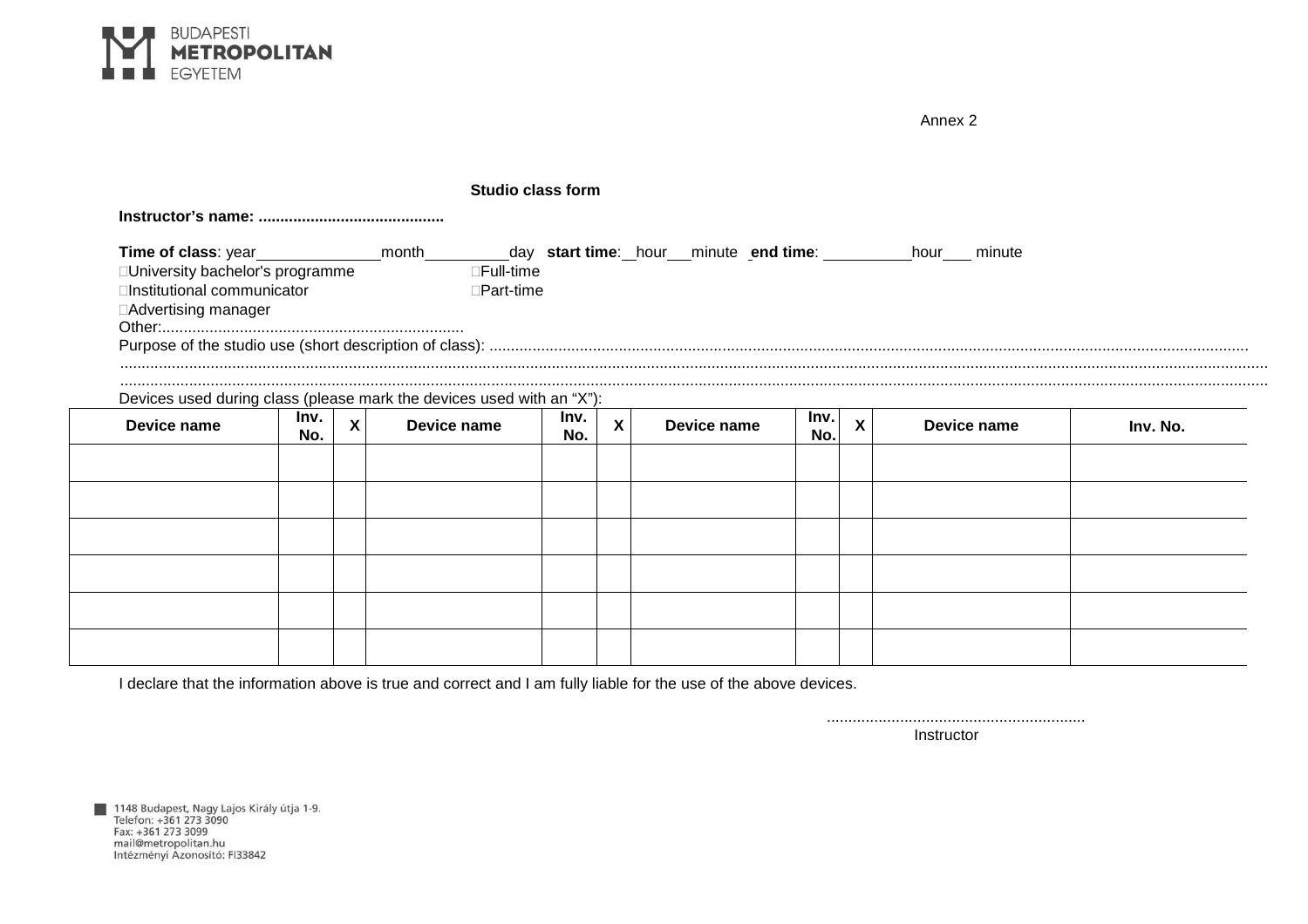

#### **Occupancy agreement**

entered into by the

**Budapest Metropolitan University** (registered seat: 1–9 Nagy Lajos király Street, 1148 Budapest, institutional identification number: FI33842, tax ID: 18172636-2-42, represented by: dr. Pál István Kiss Chief Executive Officer) as Owner **(**henceforth: **Owner)** 

and

Name:

mother's birth name:

address:

identity card number:

as User (henceforth: **User**) at the location and date as signed below with the following conditions.

#### **1. The Object of the Agreement**

- 1.1. The Owner declares that the device specified in the annex of this agreement is their exclusive property.
- 1.2. The owner provides the device specified in the annex of this agreement for use by the Owner at the times specified in the annex of this agreement.
- 1.3. The User will use the device handed over under this agreement outside of the campus for nonclass purposes. Should the device be damaged or lost, or should it malfunction, the User is obliged to report it to the Owner.
- 1.4. The Owner declares that no third party has a right to the device provided for use that would limit or prevent the use by the User.

#### **2. The Duration of the User's right to Use the Device**

- 2.1. Conforming to the period of the term, from ... (day) ... (month) ... (year) to ... (day) ... (month) ... (year), the parties agree on the use of the named device. The times of the handover/acceptance and the return of the devices will be recorded in the annex of this agreement, taking the orderly operation of the University as an educational institution into account.
- 2.2. During the term of this contract, after the training, the User must return the device in full and undamaged.

#### **3. Operation**

3.1. Should the device specified in the annex of this agreement and taken over by the User malfunction or be damaged or stolen, the User must notify the Owner immediately.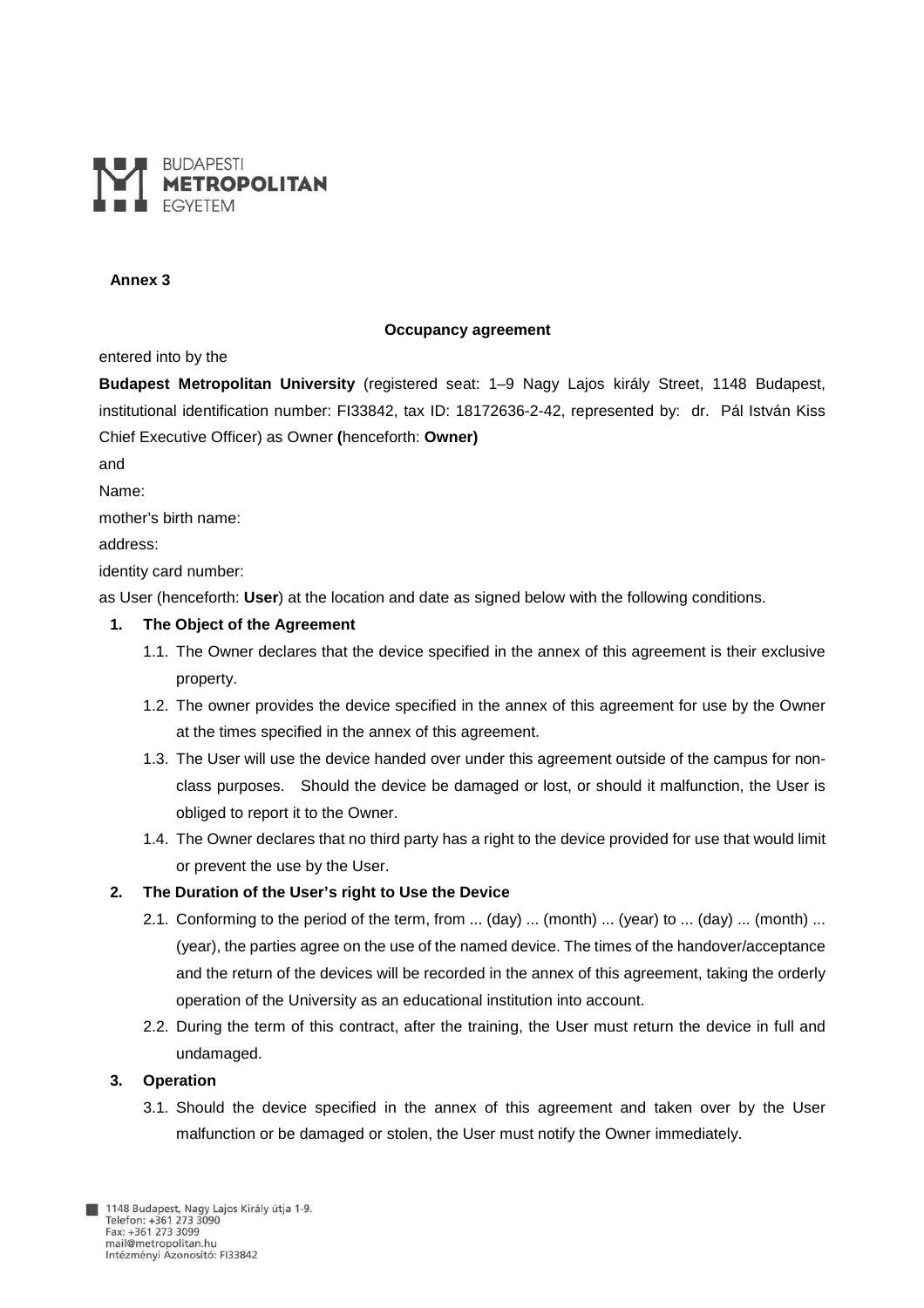#### **4. The Owner's Other Rights and Obligations**

- 4.1. The Owner or their representative has the right to inspect the device without prior notice, and is entitled to draw the User's attention to the intended use of the device and to request the User to cease any incorrect use.
- 4.2. The Owner must provide for the maintenance of the device and to restore it to operable condition.
- 4.3. The parties agree that if the User does not return the device specified in the annex of this agreement by the deadline specified in the annex of this agreement to the Owner, the Owner is entitled to inflict a penalty on the User. The amount of the penalty is 5% of the inventory value of the device specified in the annex but at least 5000 forint per day.

#### **5. The User's Other Rights and Obligations**

- 5.1. The parties agree that the User may use the device exclusively for study purposes.
- 5.2. The User has a full liability for the device. The User must fully reimburse the Owner for any damages caused by the theft, damage or unintended use of the device. The Controlling Directorate keeps the records of the inventory values of the devices. In the case of theft or damage to the device that prevents further use, the User must pay this amount event if the value of the device had decreased during its use due to natural amortization.
- 5.3. The User is liable for any damage to the device due to unintended use or to any use not permitted under this agreement.
- 5.4. The consequences of the actions performed by the User with the device named (e.g. any damages) are the User's sole responsibility.
- 5.5. Should the device be damaged as a consequence of the User's conduct, the User must reimburse the damage. The User must also pay any expenses incurred.
- 5.6. The parties declare that the User may not pass the device on to a third party.

#### **6. Miscellaneous Provisions**

- 6.1. Hungarian law, especially the effective regulations of the Civil Code apply to all issues not regulated in this agreement.
- 6.2. If any conditions of this agreement become fully or partially invalid, it does not affect the validity of the other parts of the agreement. The parties agree to replace any condition rendered invalid with a condition that complies the best with the purposes of this agreement.
- 6.3. Disputes originating from this agreement between the parties are to be resolved primarily through non-judicial channels. Should such attempts prove futile, the parties subject themselves to the Budapest Metropolitan Court as the body having exclusive jurisdiction.
- 6.4. This agreement has been prepared in three original and identical copies.
- 6.5. The parties have read and understood the agreement and have signed it as proof of their willing consent.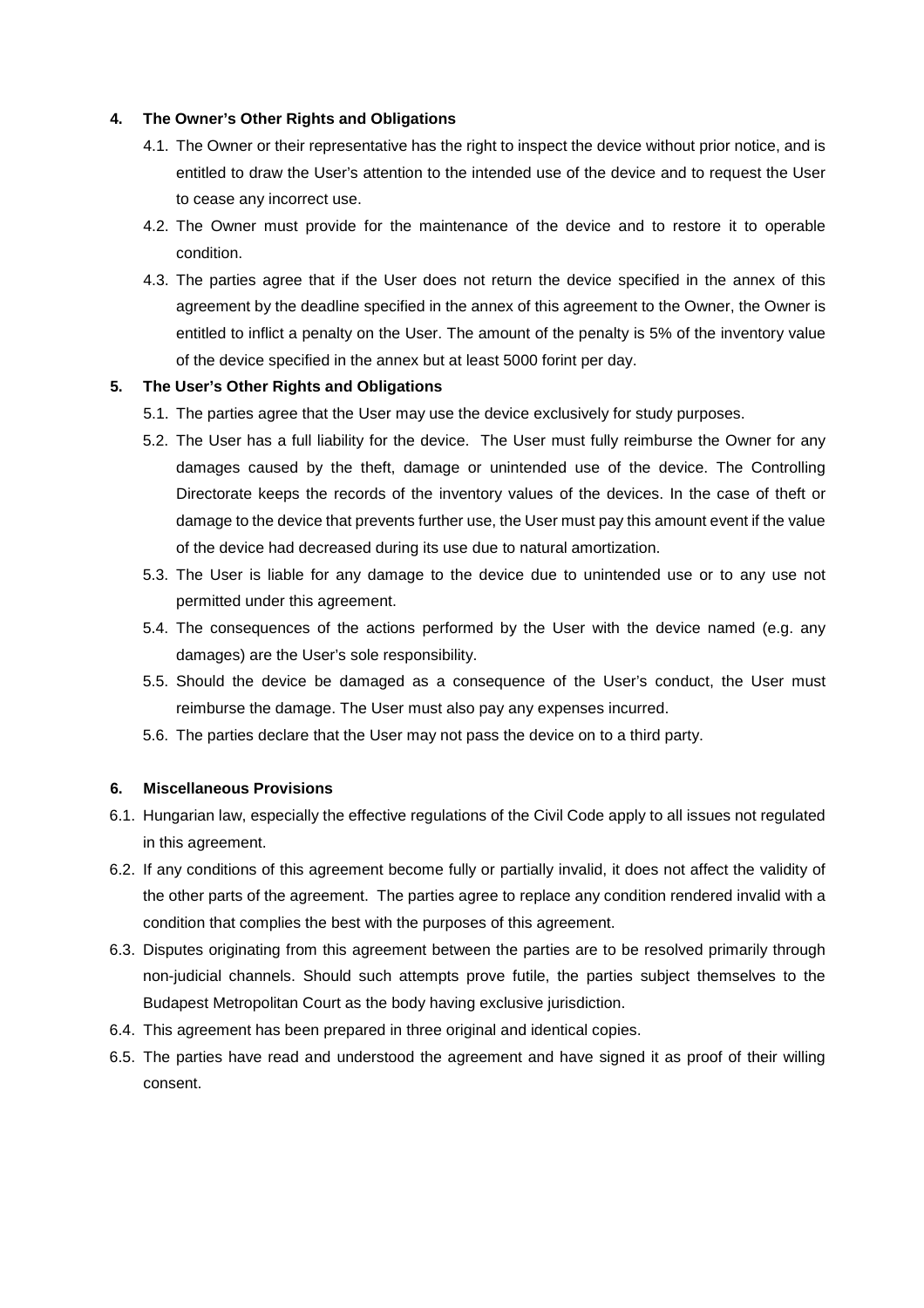Budapest, 201. …………………….

**Owner Contract Contract Contract Contract Contract Contract Contract Contract Contract Contract Contract Contract Contract Contract Contract Contract Contract Contract Contract Contract Contract Contract Contract Contract** 

-------------------------------------- -----------------------------------------

**Annex** 

**The name of the device and its subsystems, if any: Its inventory value: Inventory number: The time when the device was handed over, and the names of the persons handing it over and receiving it: The time when the device was returned, and the names of the persons handing it over and receiving it:** 

**Instruction for use (in Hungarian):**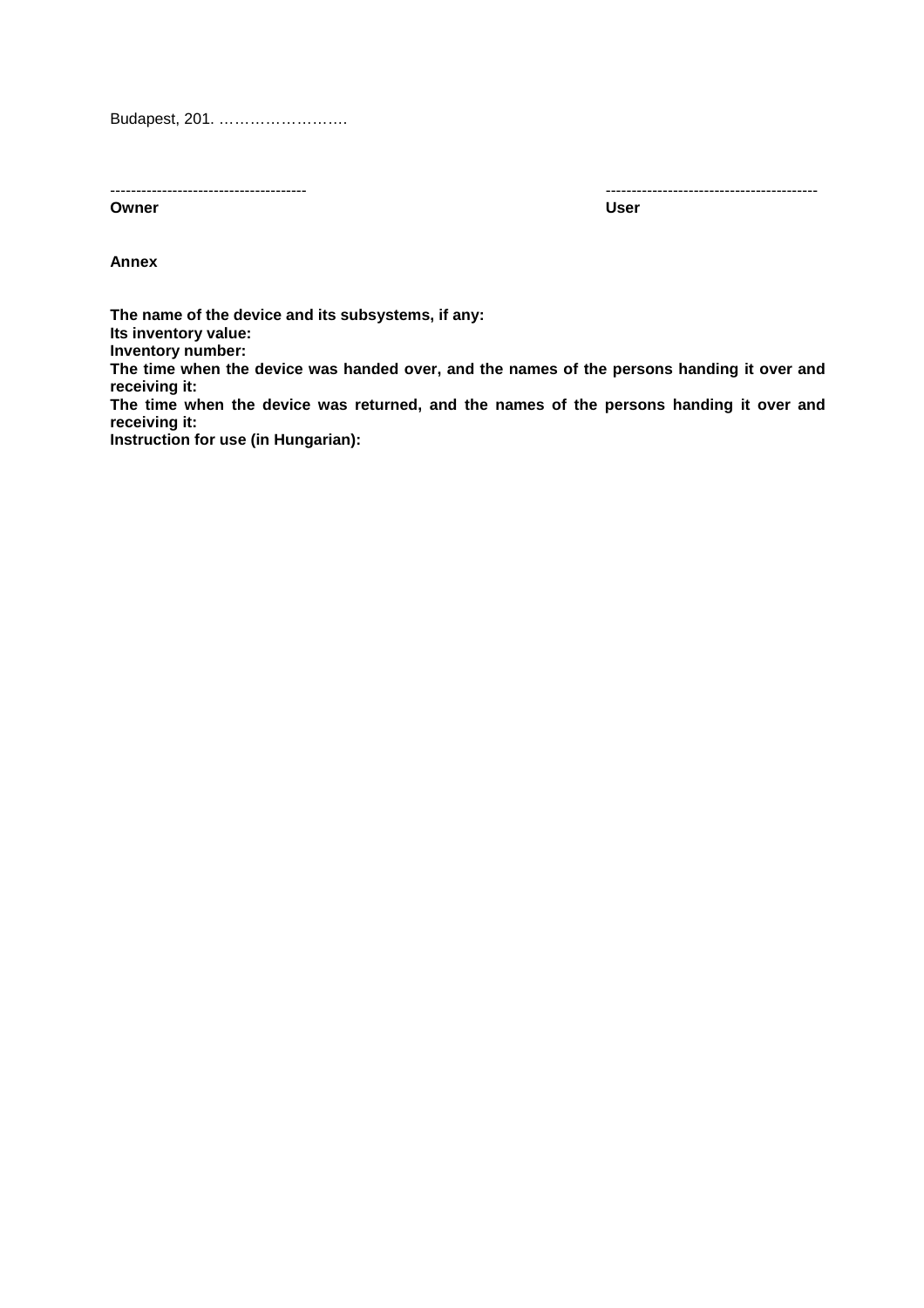

## **Attendance sheet**

## **—of persons staying in classrooms with special equipment and workshops beyond scheduled classes—**

Number of room:

Date of attendance sheet:

Supervisor's name: Supervisor's name: Supervisor's name: Signature: Signature: Signature: Signature: Signature:

| Student's name | Student's EHA code | Student's time of<br>arrival | Student's<br>time of leaving | Devices used | Student's signature | Other notes |
|----------------|--------------------|------------------------------|------------------------------|--------------|---------------------|-------------|
|                |                    |                              |                              |              |                     |             |
|                |                    |                              |                              |              |                     |             |
|                |                    |                              |                              |              |                     |             |
|                |                    |                              |                              |              |                     |             |
|                |                    |                              |                              |              |                     |             |

1148 Budapest, Nagy Lajos Király útja 1-9.<br>Telefon: +361 273 3090<br>Fax: +361 273 3099 mail@metropolitan.hu Intézményi Azonosító: FI33842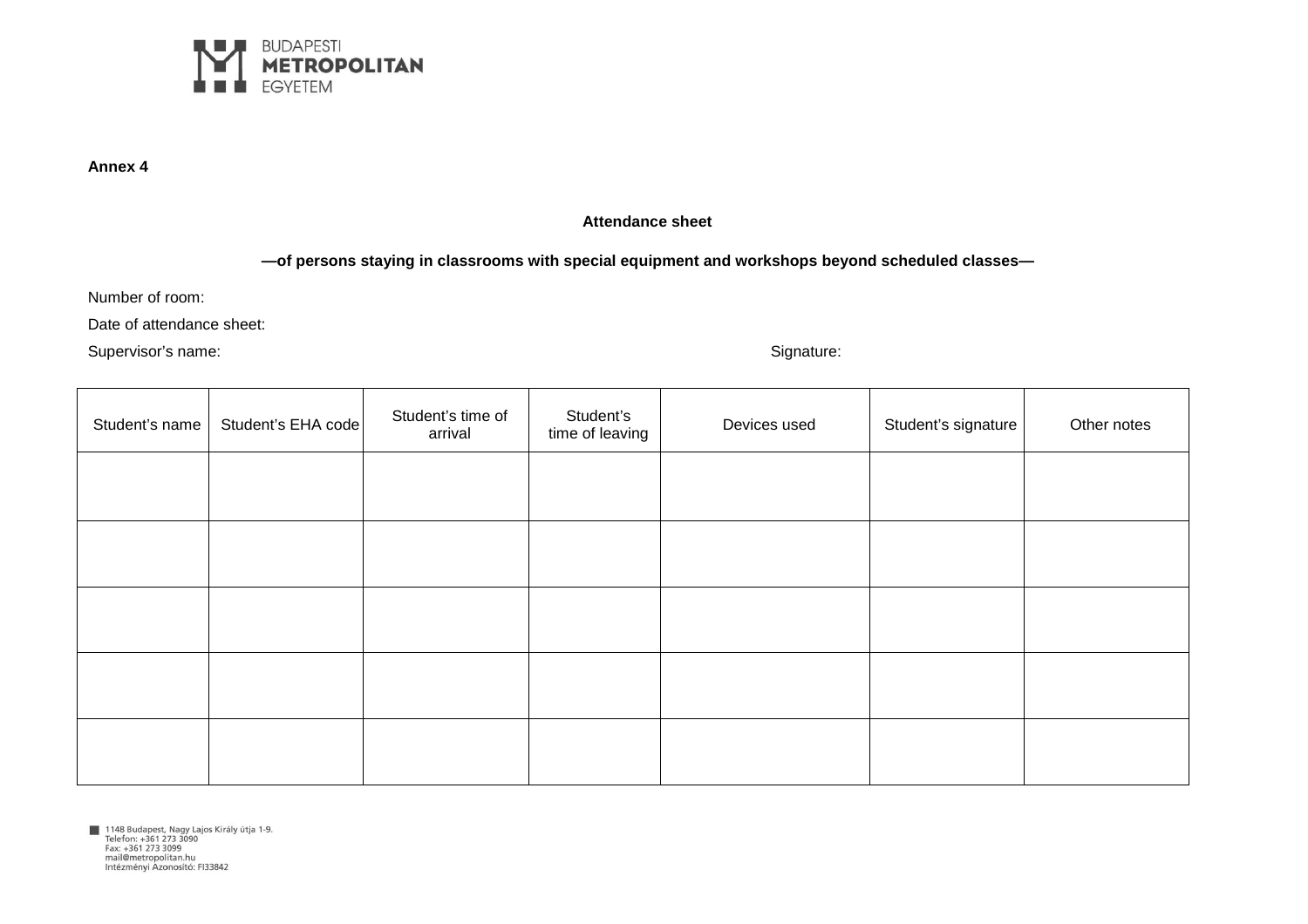

#### **Receipt**

I, the undersigned ………………………………………………………………………………………………… (name, postal address, mother's name, tax ID, birthplace and birth date), as a student of the Budapest Metropolitan University have received the devices listed below .............................. for my exclusive use and operation:

|  | Name | Product ID | Inventory<br>number |
|--|------|------------|---------------------|
|  |      |            |                     |
|  |      |            |                     |
|  |      |            |                     |
|  |      |            |                     |
|  |      |            |                     |
|  |      |            |                     |
|  |      |            |                     |
|  |      |            |                     |
|  |      |            |                     |
|  |      |            |                     |
|  |      |            |                     |
|  |      |            |                     |
|  |      |            |                     |
|  |      |            |                     |

I declare that I have ascertained that the devices to be handed over are complete and they correspond in number and identity to the list above. I verify the receipt of these devices to which I raise no objection. I understand that I have the obligation to return these devices and I may only use and operate them myself.

I undertake the obligation to return the devices listed on this receipt to .................................... The devices are handed over to the following purpose: ..................................

The permanent storage location of these devices is ............................ The devices may be taken from there only to the above purpose and duration. The handing over of the devices are to be recorded in the acceptance book kept in the office. The receiver is only liable for the devices entered into the acceptance book. The devices may not be taken over party, only as part of the set. The identification of the device groups is included in the table above.

By signing this receipt, I acknowledge my responsibility for any deficiency or damage to the devices listed on the receipt taken over with a return obligation.

Budapest, ……………………….

-------------------------------------------------------

**Recipient** 

**------------------------------- ------------------------------- Witness 1 (name, postal address) Witness 2 (name, postal address)**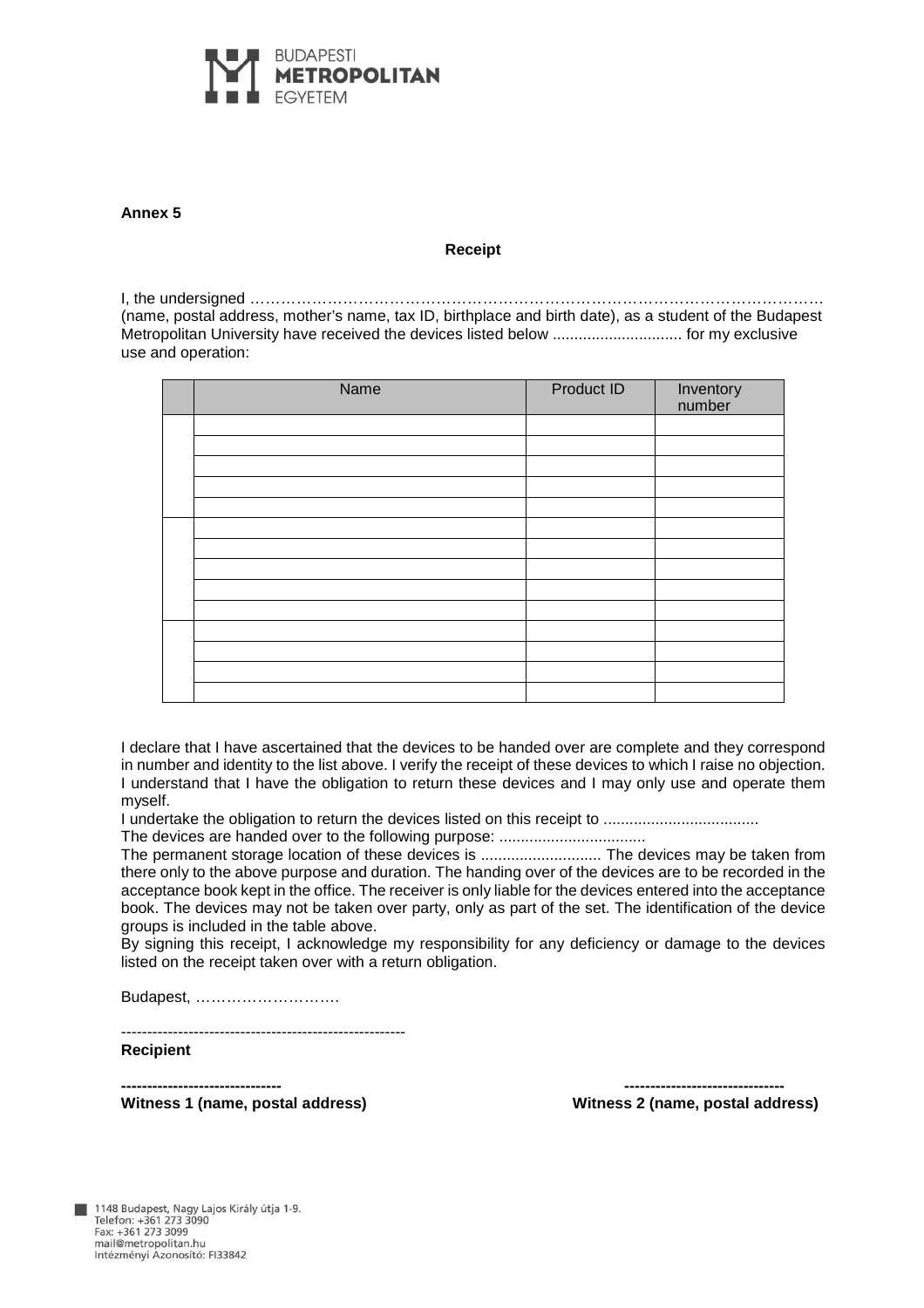# **Conference Room Reservation Form**

| Reserver 's name                          |  |
|-------------------------------------------|--|
| <b>Subject of Meeting</b>                 |  |
| Reservation date (day, month, year)       |  |
| Start of reservation (hour)               |  |
| <b>Expected end of reservation (hour)</b> |  |
| <b>Number of guests</b>                   |  |
| <b>Number of external guests</b>          |  |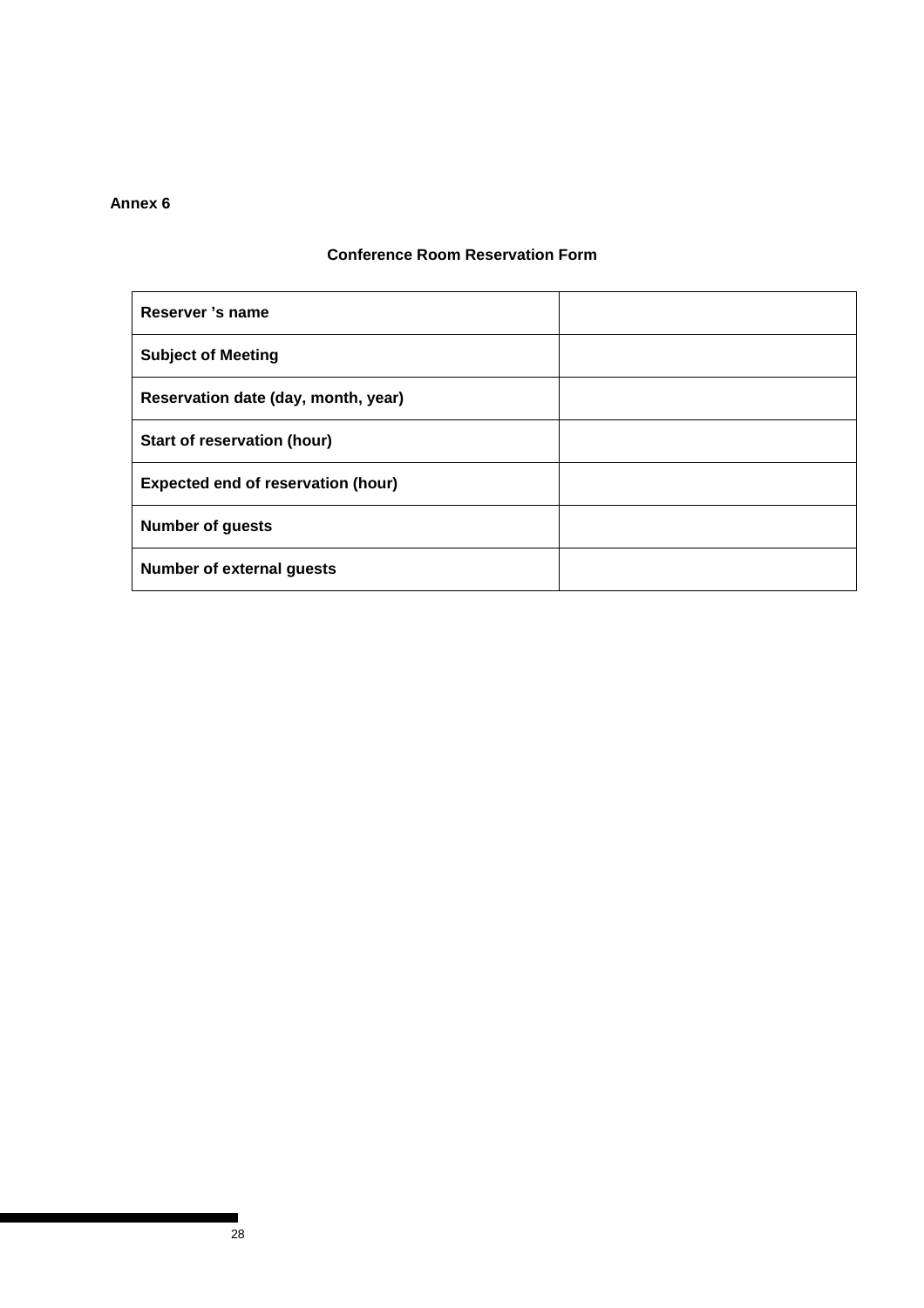## **Supplement 1**

# **Fire Protection Regulation**

## **The Scope of the Fire Protection Regulation**

# **1. Operative Clause**

- 1.1. The Senate of the Budapest Metropolitan University regulates the fire protection of its Buildings with this Regulation prepared according to Act XXXI of 1996 on Fire Protection, Technical Rescue and Fire-Services (henceforth: Fire Protection Act), the National Fire Protection Regulation that entered into force by Regulation 54/2014 (5 December) of the Ministry of Interior (henceforth: NFPR).
- 1.2. The Fire Protection Regulation applies to the area of the campuses of the Budapest Metropolitan University and to persons engaged in activities or persons staying there for any reason, including foreign citizens.
	- 1.2.1. If the local fire protection regulations of external sites specify more strict regulations then this Fire Protection Regulation, they are to be observed.
- 1.3. Besides observing this regulation, the operating and maintenance instructions for equipment and devices must be adhered to as specified by their distributor, and the technological and operational instructions issued in work orders must be observed when conducting technological processes.
- 1.4. The Regulation applies to the fire protection of the area specified in Provision 1.2: fire prevention and fire fighting, and lists the tasks necessary for the observation of the fire protection regulations in detail.

Besides this Fire Protection Regulation, all effective legal provisions must be observed, especially the Act on Fire Protection and its implementing regulation and the NATIONAL FIRE PROTECTION REGULATION.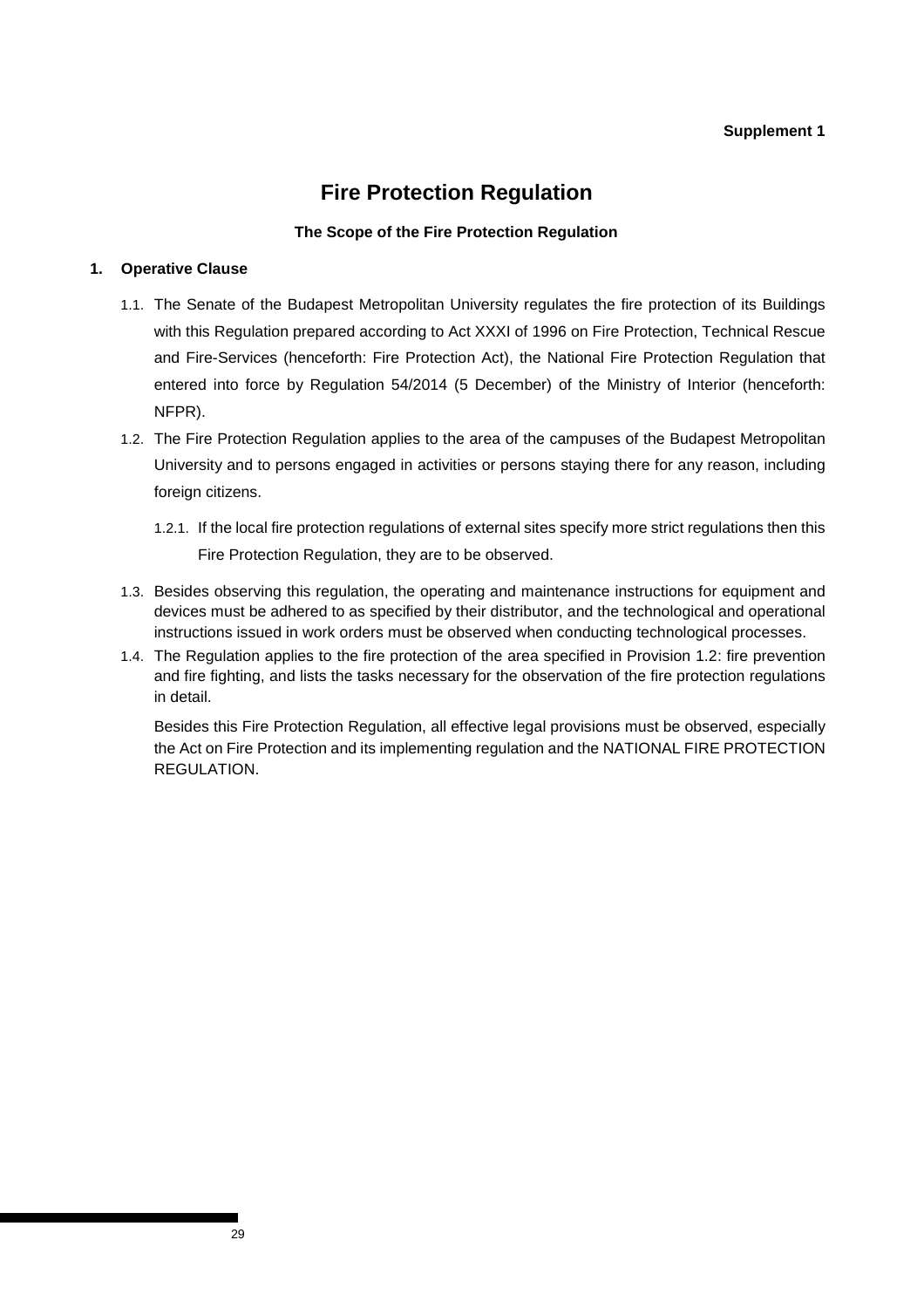#### **Chapter I**

# **The Fire Protection Organization of the Budapest Metropolitan University and its Operation**

## **2. The Fire Protection Organization**

- Chief Executive Officer
- the person designated by the Chief Executive Officer

The Chief Executive Officer, the employees and all persons staying at the area of the institution must observe, execute and verify the execution of the fire protection regulations, without being called to do so.

## **3. The Fire Protection Responsibilities of the Chief Executive Officer or its Designees**

- 3.1. The implementation of the material, technical and personal conditions to ensure the safety of the workplace, to enforce the fire protection requirements and for the control of the fire protection activities.
- 3.2. The control, supervision and development of the fire protection organization. Has decision-making power and signatory authority. Its legal status, scope and responsibilities are specified by the legislation in force. Part of its operative responsibilities are carried out by the Labour Safety and Fire Protection Officer by the powers conferred.
- 3.3. Issues hot work permits in accordance with the effective fire protection regulations (e.g. renovation, maintenance).
- 3.4. Organizes the fire protection supervision of electrical equipment and eliminating any deficiencies.
- 3.5. Reports any changes affecting fire protection and the conditions for fire extinguishing in writing to the fire protection authority 15 days prior to such changes. Such reports must include the classification of the hazard associated with the change, if necessary.
- 3.6. Prior to the introduction and use of any new machine, equipment, technology or material posing a fire or explosion hazard, a fire protection investigation must be performed and the necessary certificates must be acquired.
- 3.7. Participates in the inspections by the fire protection authority or if absent, delegates a competent person to act in its stead.
- 3.8. Provides for the remedy of any deficiency exposed by the procedure by the authority.
- 3.9. Ensures that employees understand the fire protection regulations applying to the use of the facilities. Organizes trainings for employees.
- 3.10. Provides for the examination of the fire protection installations, equipment and devices and ensures they are in working order by inspections, repair and replacement.
- 3.11. Ensures that the provisions of the fire protection regulation be enforced on the employees of other employers and to the persons staying at the area.
- 3.12. Maintains the records of the fire protection activities.
- 3.13. Issues the REGULATION and verifies its execution.
- 3.14. Organizes annual fire drills according to the Fire Alarm Plan and prepares reports about it.

# **4. Employees' Fire Protection Responsibilities**

4.1. All employees must understand and apply the provisions of the REGULATION during their work, and cooperate in its execution without being called to do so.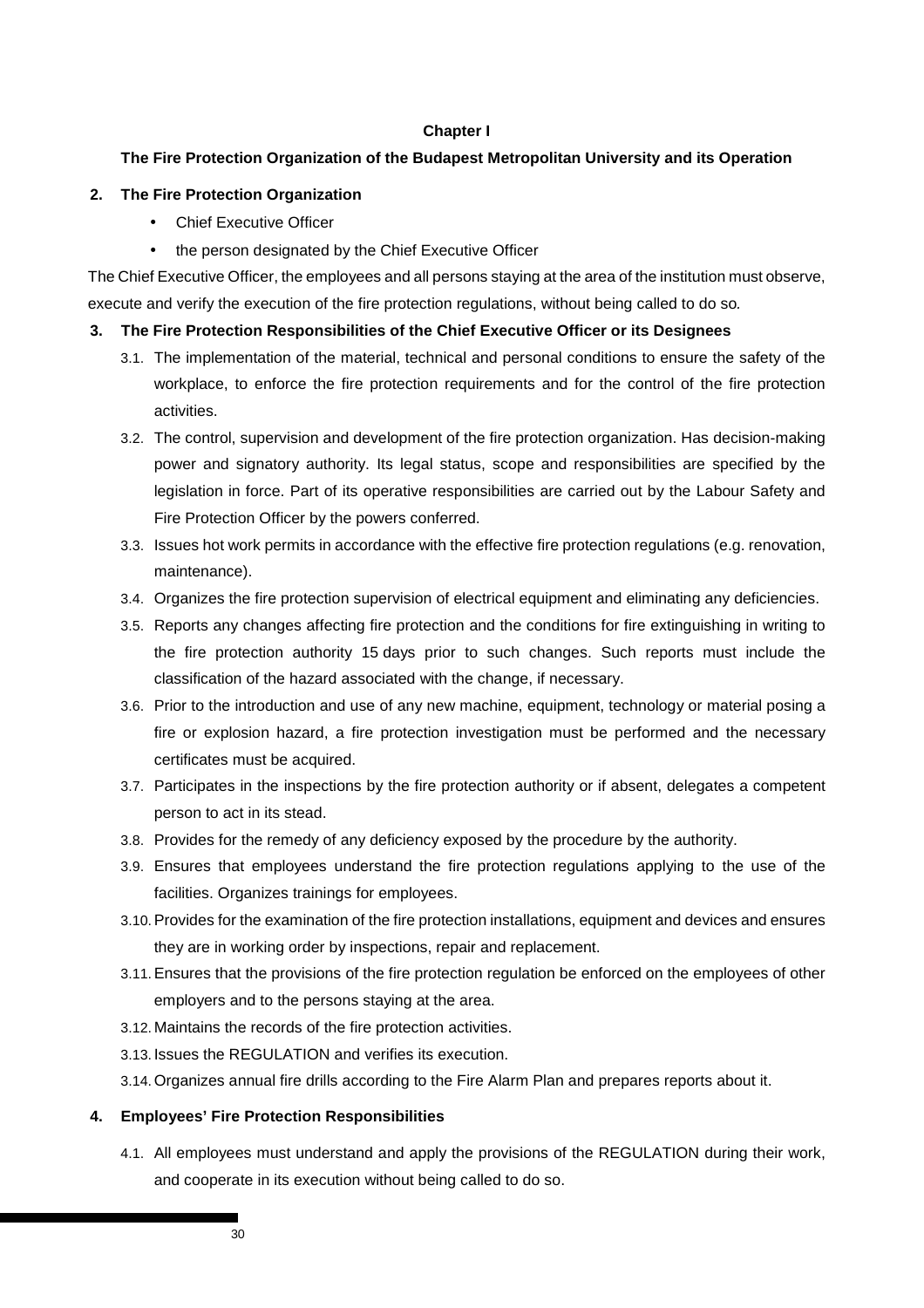- 4.2. Before finishing their daily tasks (shifts), employees must provide for the following in line with the provisions of the REGULATION:
	- keep the emergency routes and the fire extinguisher equipment and devices unobstructed;
	- switch off the power supply (disconnect from the electric network) of heating systems, electric equipment and the lighting; and
	- prevent any conditions that might lead to combustion or explosion.
- 4.3. If a fire is detected, they must notify their leader, the fire services and cooperate in life-saving and the control of damages and fire.
- 4.4. Participate at fire protection trainings.

## **5. The Responsibilities of the Labour Safety and Fire Protection Officer**

- 5.1. Provides for the assembly of the REGULATION and the classification of the hazard and maintains them.
- 5.2. Controls the execution of the REGULATION, provides for the remedy of any deficiencies and verifies the execution of these tasks.
- 5.3. Cooperates in ensuring that employees understand the fire protection regulations applying to the use of the facilities.
- 5.4. Oversees the fire protection supervision of electrical equipment and eliminating any deficiencies.
- 5.5. Examines the fire protection installations, equipment and devices.
- 5.6. Cooperates in the remedy of any deficiency exposed by the procedure by the authority.
- 5.7. Is available to perform specialist fire protection duties.
	- 5.7.1. After consultations with the delegating person, facilitates employees' fire protection training.
	- 5.7.2. Provides expert's opinion on fire protection issues.
	- 5.7.3. Participates in the inspections by the fire protection authority.
	- 5.7.4. Performs the fire protection perambulation at the intervals specified in the perambulation (on average, annually), prepares notes about it, and sends them to the head.

# **Chapter II**

# **Fire Protection Trainings**

#### **6. Basic Training**

- 6.1. Employees must participate in fire protection training to familiarize themselves with the fire protection regulations, fire extinguishing and the use of emergency routes and assembly areas. These trainings may be preliminary, routine or occasional.
- 6.2. Theoretical trainings must be held for the following before entering service and before the start of actual work:
	- − all new employees;
	- − students participating in internship programmes.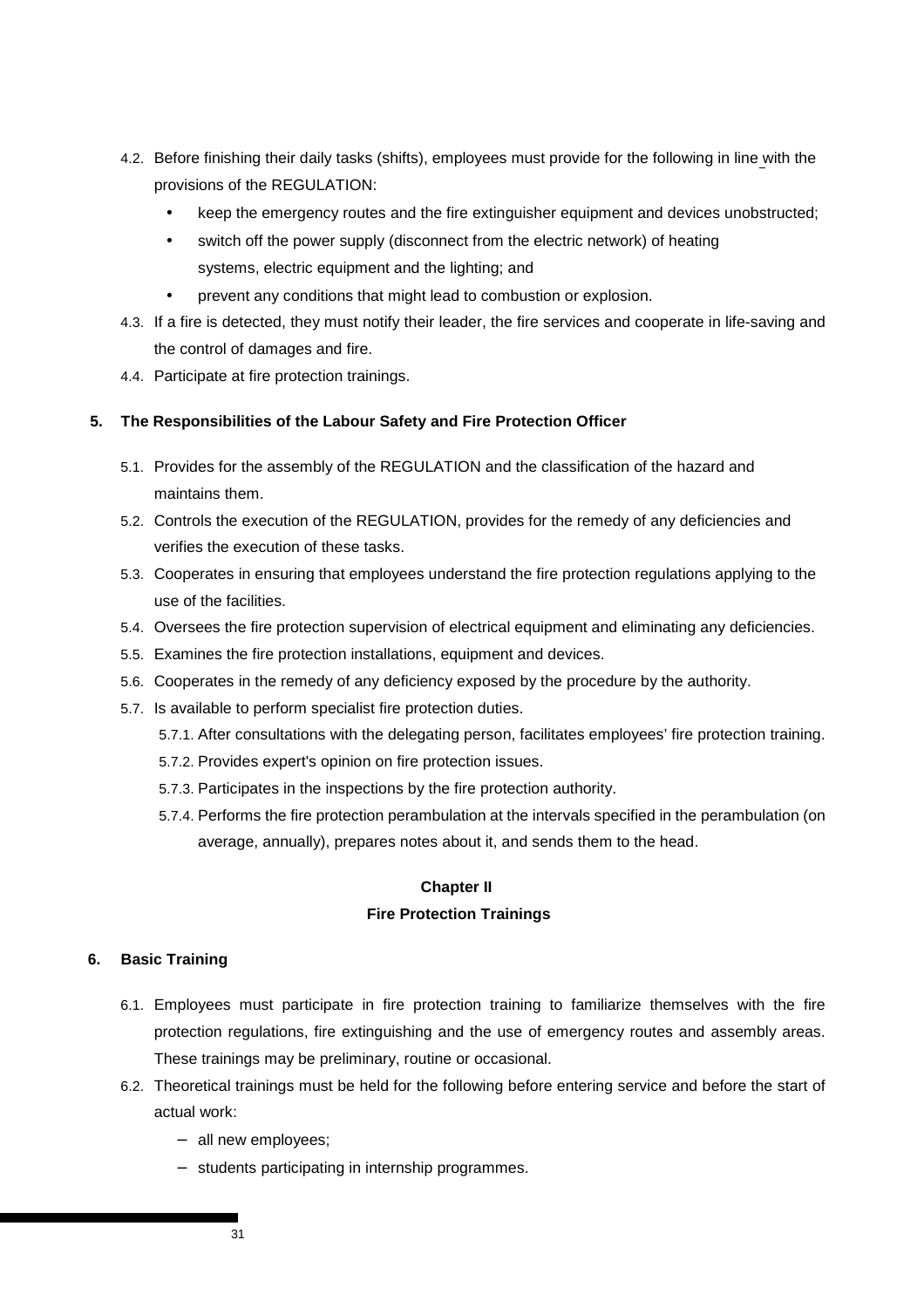- 6.3. The topics of the training:
	- − major fire protection provisions;
	- − instructions for use;
	- − the workplace (University) Fire Protection Regulation;
	- − fire signalling system (internal and the notification of the fire services);
	- − conduct expected in the case of fire;
	- − the types, operation and location of the manual fire-extinguishers;
	- − the hazards associated with fire-fighting;
	- − the consequences of the violation of the fire protection regulations;
	- − the Fire Alarm Plan (evacuation, escape routes, assembly areas).
- 6.4. Preliminary and routine trainings are held and documented by the Fire Protection Officer. The fire protection trainings for new employees may be conducted by managers or by the persons they designate and it must adhere to the fire protection training syllabus.
- 6.5. Completed trainings are to be recorded in the Fire Protection Training Log.

#### **Chapter III**

### **Fire Alarms and the Extinguishing of Fires**

### **7. Fire Alarm by Telephone**

- 7.1. All persons detecting fire or imminent fire hazards must report it to the fire services at the **105 telephone number.**
- 7.2. When reporting a fire by telephone, the following must be included:
	- a) The exact location and address of the fire.
	- b) What is burning? What damages have occurred, what damages are expected?
	- c) Is there a risk to human life?
	- d) The name of the person reporting the fire and the number of the telephone used.

In the case of fires, business organizations and citizens are obliged to provide help to report, ask for assistance and provide feedback with all the telecommunication devices and vehicles in their use without compensation.

- 7.3. Fires extinguished without assistance from the fire services or stopped without human intervention must also be immediately reported to the fire services, and the damage site must be left unaltered until measures are taken by the leader of the fire investigation team.
- 7.4. The telephone number of the fire services must be displayed next to the telephone at a visible location.

## **8. Tasks to be Done Following Fire Alarms**

- 8.1. After a fire has been reported, the responsible fire department will begin its operation.
- 8.2. The Fire Protection Officer must be notified of the fire and that it has been reported.
- 8.3. Employees must begin an intervention lead by the Fire Protection Leader or if absent, its delegate.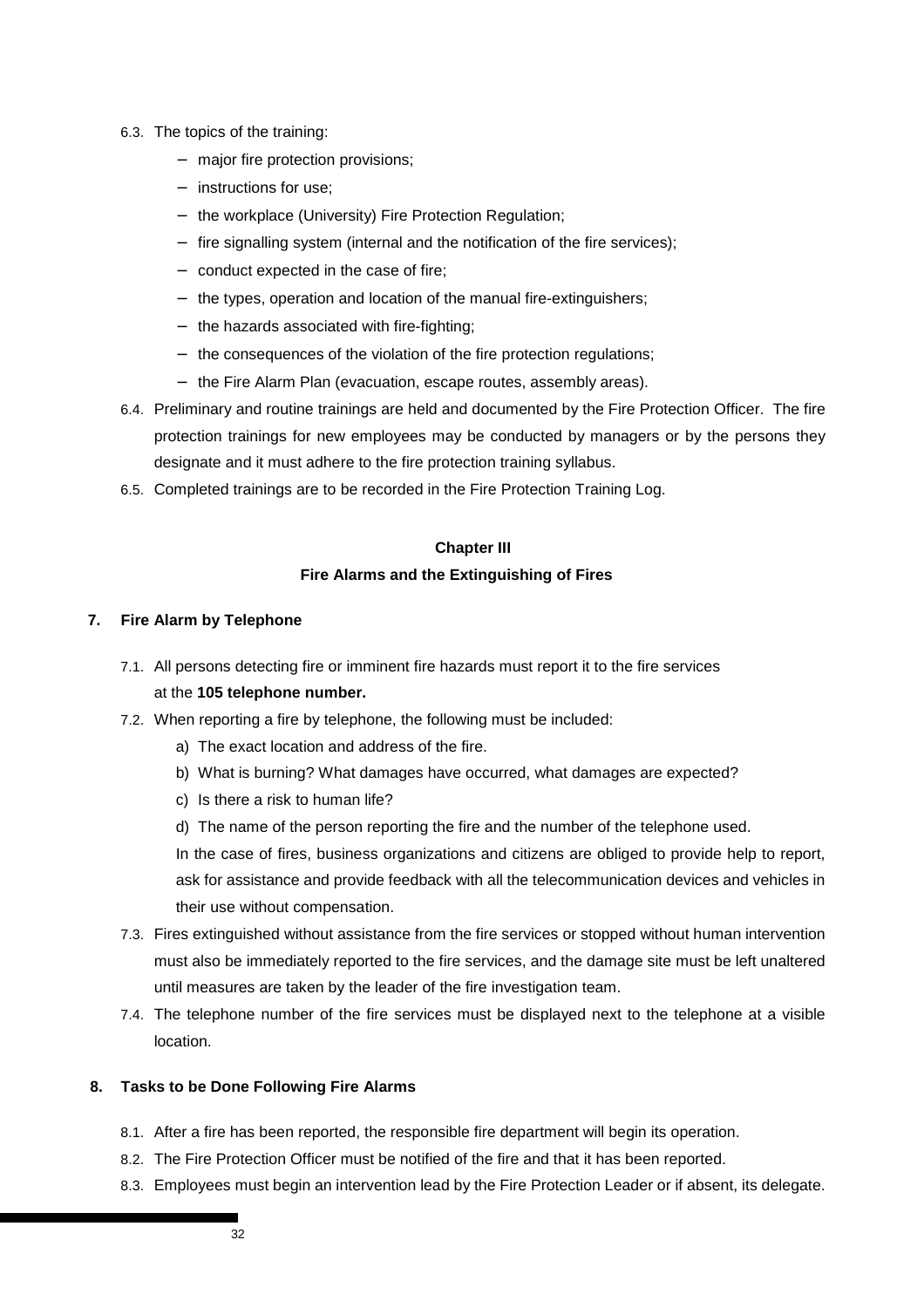- 8.4. The measures to be taken until the arrival of the fire brigade:
	- − life-saving (primary task);
	- − preparations for the extinguishing of the fire: disconnecting electric equipment (cutting the current off);
	- ensure a quick approach to the areas affected (freeing doors and routes, etc.);
	- extinguishing initial fires and preventing the spread of the fire with fire-extinguisher(s).

## **Chapter IV**

## **The Responsibilities of the Fire Protection Authority and the Fire Department**

## **9. Scope as Authority**

- 9.1. The primary official authority for fire protection is the Disaster Protection Agency.
- 9.2. The primary fire protection authority:
	- 9.2.1. Supervises compliance with the fire protection rules at the area of the facility, building, room or outdoor area.
	- 9.2.2. Prohibits employees who are not familiar with the fire protection regulations concerning their field of work or the use of the fire alarm or extinguishing devices from activities performed at fire sites until they acquire the necessary knowledge.
	- 9.2.3. Lays down the fire protection obligations in accordance with the legal regulations.
	- 9.2.4. May prohibit operation or activities until the fire protection requirements are enforced for up to 24 hours after an irregularity is ascertained.
	- 9.2.5. Acts in the authorization procedures specified by the NFPR that the Regulation does not transfer to the scope of the local or central responsible disaster protection agency.
	- 9.2.6. Conducts the on-site inspections of the fire-extinguishers according to the legal regulations of fire protection.
	- 9.2.7. Conducts fire investigation procedures.

## **10. The Responsibilities of the Fire Department**

10.1. Conducts fire-fighting and technical rescue operations and in the case of an immediate fire or explosion hazard, cooperates in the implementation of the safety measures and maintains a continuous stand-by service.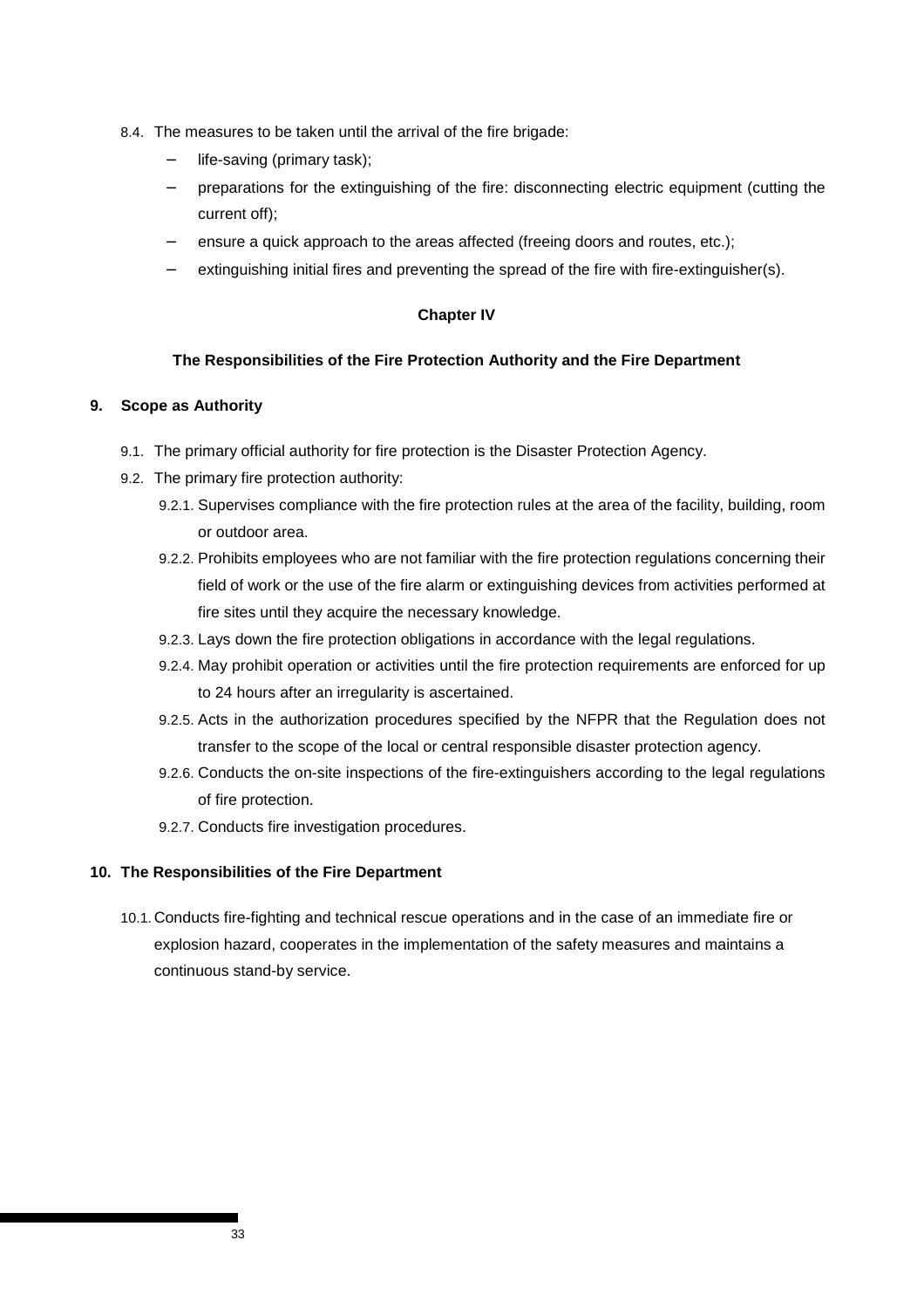### **Chapter V**

## **The Consequences of the Violation of the Fire Protection Regulations**

### **11. Accountability**

11.1. Persons violating the regulation will be held responsible by the University.

## **12. Fire Protection Fines**

- 12.1. In the case of a violation listed in Annex 5, the fire protection authority may impose a fire protection fine in the amount specified in the Annex. In the case of the violations listed in rows 1–8, 12–16 a), 17–18, 20–24, 29, 30 and 36 of the table in Annex 5, a fire protection fine must be imposed.
- 12.2. In the case of the repetition of any violations listed in Annex 5 a fire protection fine must be imposed.
- 12.3. If more than one violation occurs at the same time, the amount of the fine is the sum of the fines for each violation up to 10,000,000 forint.
- 12.4. The fire protection authority observing the violation (except for the case in row 39 of the table in Annex 5) is entitled to impose the fine at the first instance if the observed violation is directly associated with the given procedure of the authority or if the fire protection authority has the scope and authority for the fire protection inspection of the site of the violation. In the case of the violation in row 39 of the table in Annex 5, the central authority is entitled to impose the fine.
- 12.5. The payment of the fire protection fine does not exempt the violator from criminal and civil liability and the obligation to remedy the violation in question.
- 12.6. With the exception of violations that can be remedied instantly, when the state of affairs is unchanged, the fire protection fine may not be imposed again for two months following the announcement of the binding resolution imposing the fire protection fine.
- 12.7. Due to budgetary reasons, the binding resolution imposing the fire protection fine must be announced to the budgetary institution of the central authority.
- 12.8. The proceedings for imposing fire protection fines may be initiated within three months of the day when the authority obtained knowledge of the violation or within a year of the day when the violation occurred at the latest. In the case of a continuous violation, the start date of the above deadlines is the day when the violation ceased. If the violation means that a situation or state is not remedied, the deadline may not begin while the situation or state subsists.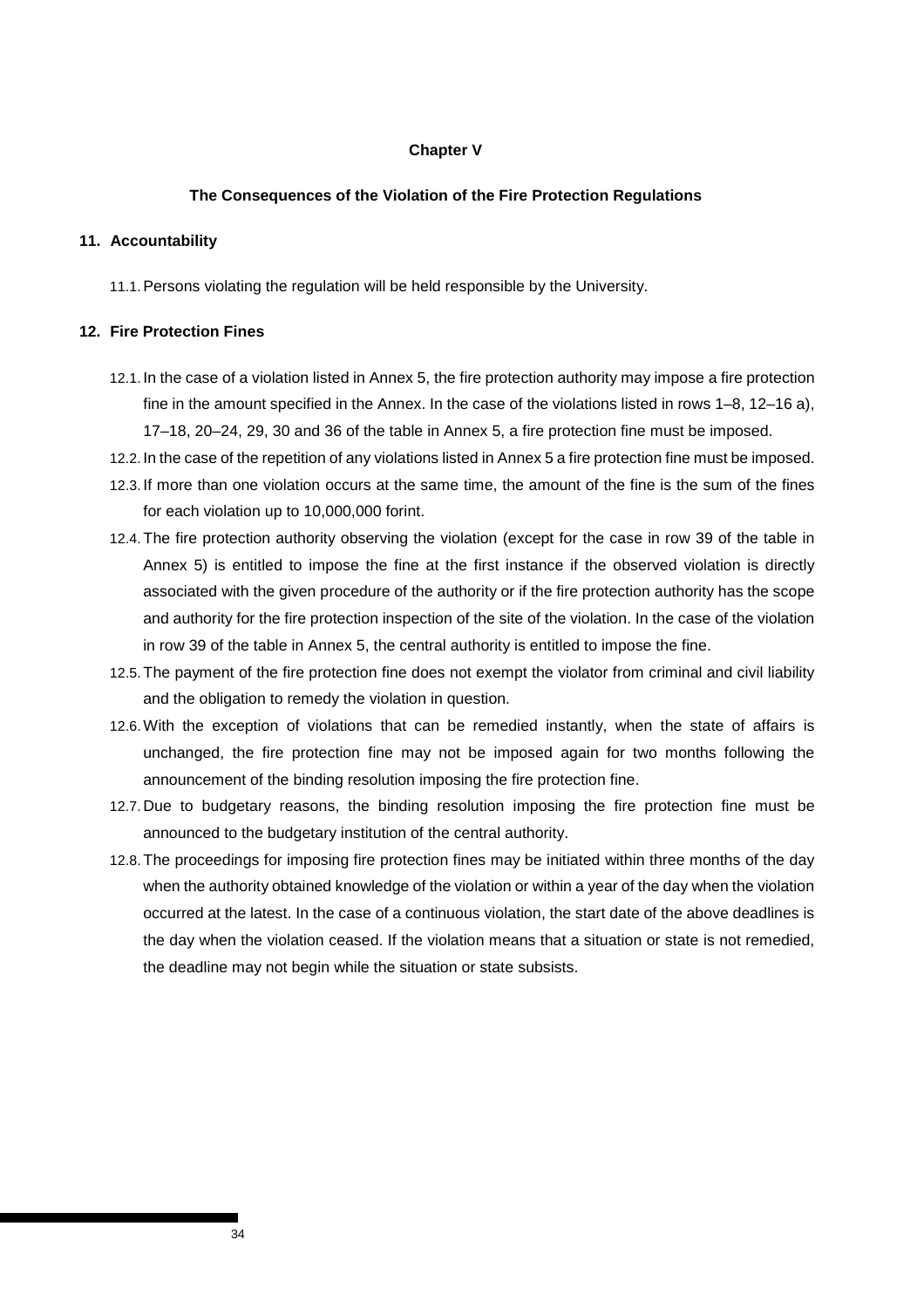## **Chapter VI**

### **The Classification of Hazards**

### **13. The Establishment of Fire Protection Regulations**

- 13.1. Fire protection requirements must be established by taking the flammability classifications of the materials, the hazard classification of the unit affected, and the standard hazard classification of the building, stand-alone building part or special structure into account.
- 13.2. To determine the risk influencing the fire protection requirements, the following must be determined: 13.2.1. The risk units forming the building, stand-alone building part, the hazard classification of such units, and then the standard hazard classification of the building or stand-alone building part; and
	- 13.2.2. in the case of special structures, its hazard classification.
- 13.3. According to the extent of the hazard, the building, stand-alone building part, the special structure and the risk unit is classified as
	- a. very low risk: class NAK;
	- b. low risk: class AK;
	- c. moderate risk: class KK;
	- d. high risk: class MK.
- 13.4. The flammability classification of a material facility according to Section 28 of the repealed Act of 2011: "D" – moderately flammable
- 13.5. If an existing building or part of a building is converted, extended, modernized, restored, renovated or if its intended use is changed, the current NFPR must be applied, taking the extent and scope of the conversion and its effects on the fire protection status of the building or building part into consideration.

Note:

If the extent of conversion, extension, etc. is enough to affect the fire protection status of the building or building part, it is recommended to have an investigation by a Fire Protection Expert. Fire Protection Experts write up declarations (expert opinions) on whether the effects influencing the fire protection status justify the hazard recategorization of a building, building part or room.

#### **Chapter VII**

#### **Rules Concerning Establishment**

#### **14. General Rules**

- 14.1. The fire protection regulations specified in Acts, Hungarian and international standards and technical regulations pertaining to establishment must be enforced by the architects, investors and building contractors without being called to do so.
- 14.2. The architect must attach a declaration on the implementation of the fire protection regulations to the design dossier.
- 14.3. On the fire services' behalf, the body responsible at first instance to participate in the procedure of issuing permissions for building and occupancy is the local Disaster Protection Agency.
- 14.4. The following must be complied with during establishment: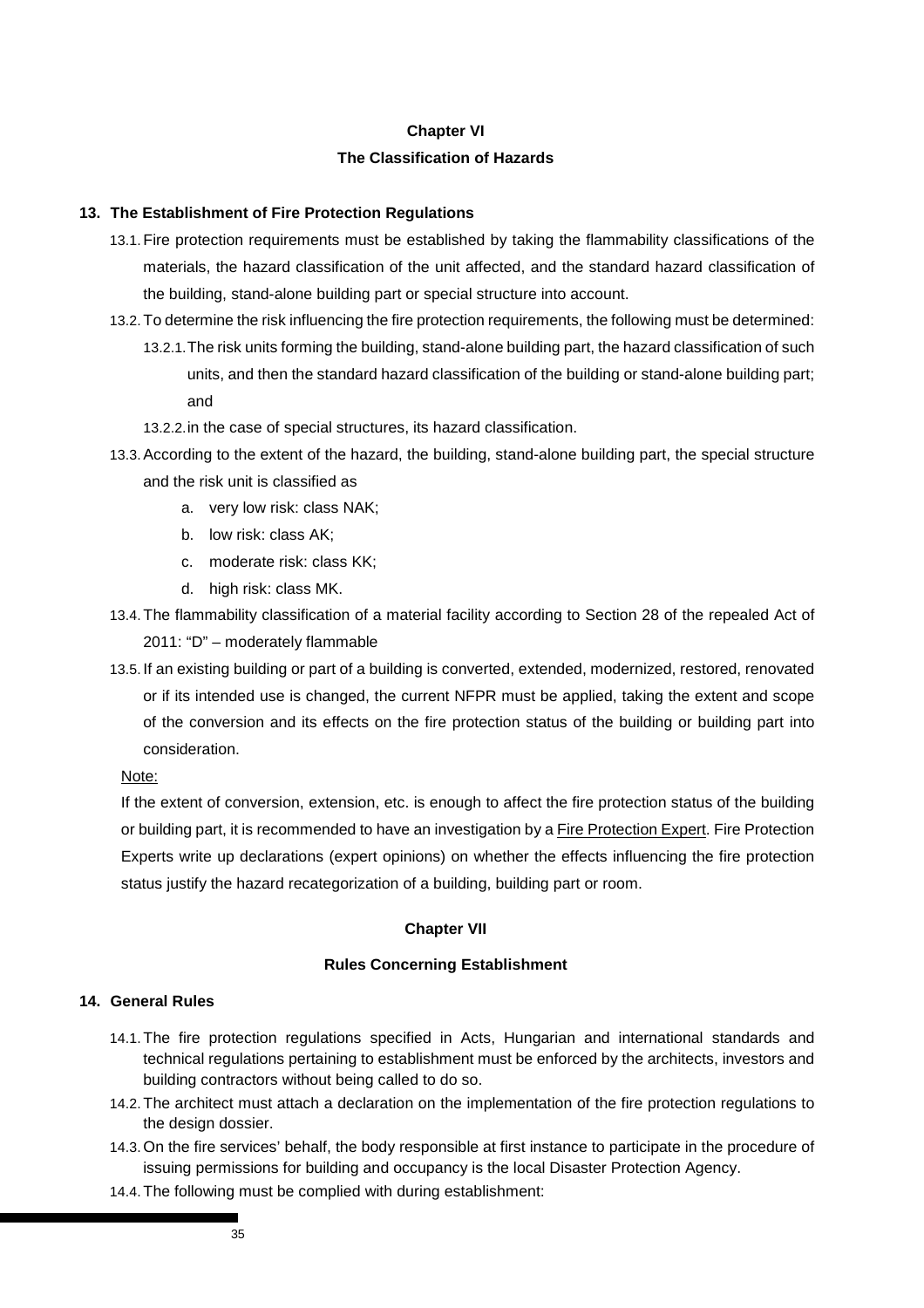- − for electrical establishment, the valid standards from the MSZ EN 2364 and MSZ HD 60364 series of standards;
- − for the use, storage and transport of gas, standard MSZ 6292:2009;
- − for general fire protection and technical considerations, the National Fire Protection Regulation enforced by Regulation 54/2014 (5 December) of the Ministry of Interior (NFPR) and Government Decree 253/1997 (20 December) on National Urban Planning and Building Requirements.
- − for the storage of flammable liquids and gases, the National Fire Protection Regulation.
- 14.5. The Fire Protection Technical Principles (FPTP) include the technical solutions and calculation methods of the required safety level for compliance with the fire protection requirements specified in the National Fire Protection Regulation enforced by Regulation 54/2014 (5 December) of the Ministry of Interior (NFPR).

#### **Chapter VIII**

#### **General and Special Rules Pertaining to Use**

#### **15. Intended Use**

- 15.1. The intended purpose of the facility: educational institution
- 15.2. The building, building part, building for miscellaneous use and outdoors area may only be used for the use specified in their occupancy permission, operating licence and site permission complying with the fire protection requirements listed in the above permissions.

#### **16. Fire Protection Regulations Pertaining to Use**

- 16.1. Activities Performed in the Facility:
	- senior executives, junior executives, administrators, instructors, maintenance staff, reception staff, cleaners.
- 16.2. The activities and associated tasks listed in Provision 16.1 may only be carried out in the facility in compliance with the safety regulations of the Regulation.
- 16.3. Activities may only be conducted in outdoor areas, rooms, fire divisions, building units and buildings conforming to the fire protection requirements.
- 16.4. Only materials and equipment necessary for the continuous operation of the rooms, institution and outdoor areas may be stored there.
- 16.5. Should there be a change effecting fire protection, Provision 3.6 is to be applied.
- 16.6. No storage activities may be performed within the specified range of potential fires. Such areas are to be maintained free of waste products and dry undergrowth.
- 16.7. The flammable and explosive materials and waste products in the rooms and outdoor areas or on machines, devices and equipment originating from the above activities must be regularly removed and also during each shift and at the end of an activity.
- 16.8. Waste products contaminated with liquids or greases of flammability classification I or II must be collected in a container with a well-fitting lid made of non-flammable material and stored at the location designated for this purpose.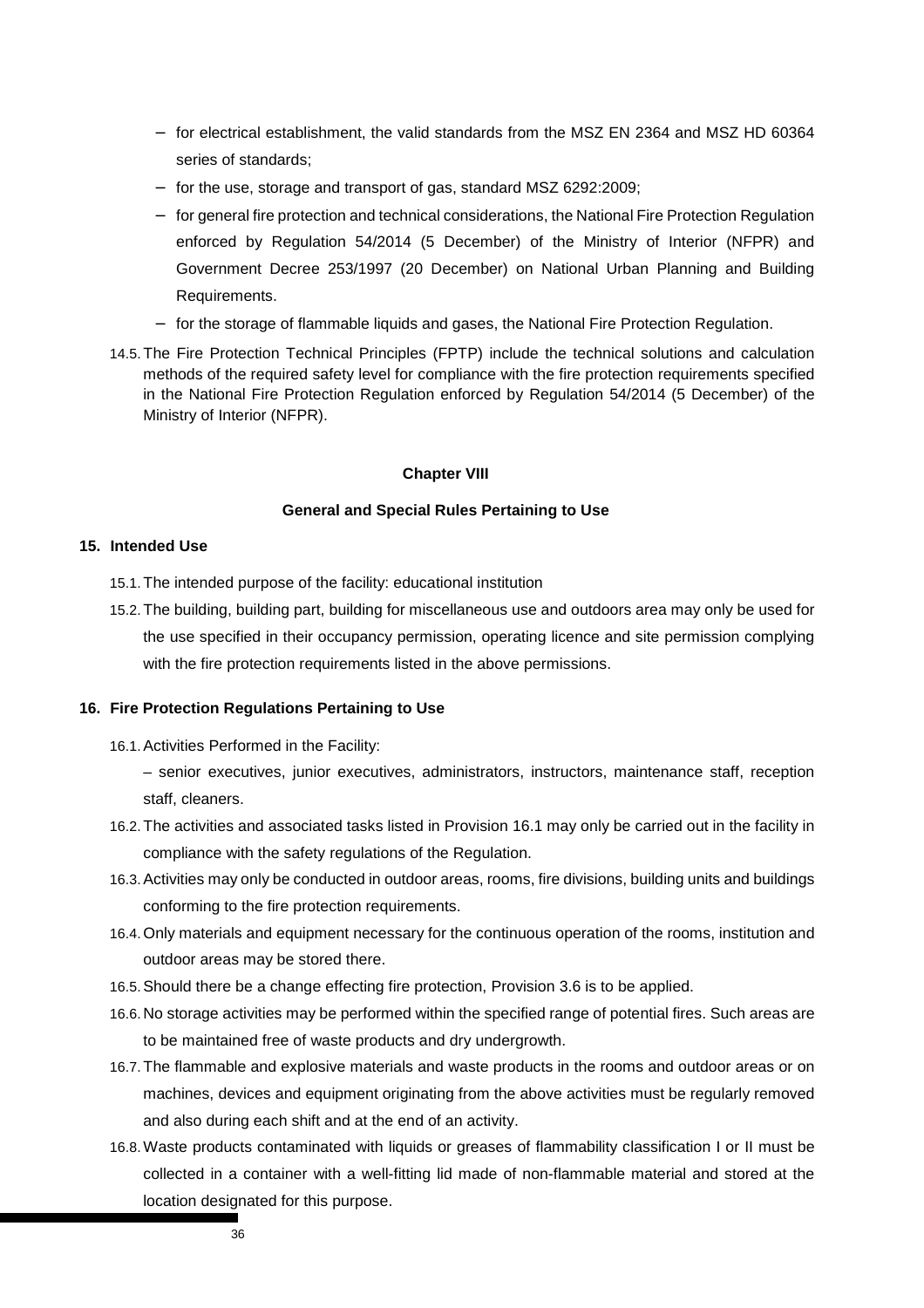- 16.9. In the case of pipelines transporting or containers storing liquids of flammability classification I or II or gases classified as explosive, flammable or oxidizing, and for all machines, equipment and devices, the leakage of liquids of flammability classification I or II and gases must be prevented. Any material spilled or leaked must be immediately wiped up and stored at the location designated for this purpose.
- 16.10. Liquids of flammability classification I or II may only be used outdoors or in a room with effective ventilation without a source of ignition.
- 16.11. Persons performing work at workplaces must verify the compliance with fire protection usage regulations and remedy all violations during and after work.
- 16.12. Safety signs warning about fire or explosion hazards and about the warnings or prohibitions of the applicable regulations are to be placed at visible locations at the entrances of rooms—and if necessary, institutions and facilities—and in rooms.
- 16.13. The opening and locking devices of the public utilities are to be marked with the open or closed state clearly indicated.
- 16.14. Signs are to be placed to indicate the location of fire hydrants, fire-extinguishers and manual fire alarm devices as specified by the applicable technical requirement.
- 16.15. Wall-mounted and other fire hydrants, fire-extinguishers and manual fire alarm devices must be placed so that they can be freely accessed.
- 16.16. Where the regulations specify the application of "automatic closing devices", the doors should be kept closed. (If it is not possible due to the nature of the operation or if materials classified as explosive occur in an explosive state, permanent supervision must be provided while such doors are open or the fire alarm system must be enabled to close such doors automatically in case of fire.)
- 16.17. During work processes, the doors of rooms with persons staying there are strictly FORBIDDEN to be locked so that such persons may freely proceed along the escape routes.
- 16.18. The accessibility of the power switches of electric equipment, the opening and locking devices of public utilities, the manual fire alarm devices, the booster pumps and the openings of the control devices of the smoke and heat exhaust systems and the fire protection equipment and fire extinguishing appliances must be continuously maintained and such objects may not be covered or blocked, even temporarily.
- 16.19. Indoor traffic routes, doors and evacuation routes may not be restricted, even temporarily.
- 16.20. Materials classified as explosive or flammable may not be placed on escape routes or stairways. The above restriction does not apply to built-in building materials, safety signs and installations, decorations, carpets, tapestry or other objects not for storage purposes that cover no more than 15% of the wall or floor affected. Installations, decorations or materials placed in escape routes, non-smokeless stairways and basement level rooms may not decrease the efficiency of smoke and heat exhaust systems.
- 16.21. The evacuation routes of the Buildings may not be restricted, even temporarily.
- 16.22. The openings of the ventilation system must not be blocked.
- 16.23. Smoke and heat exhaust systems may be used for general ventilation purposes if no flammable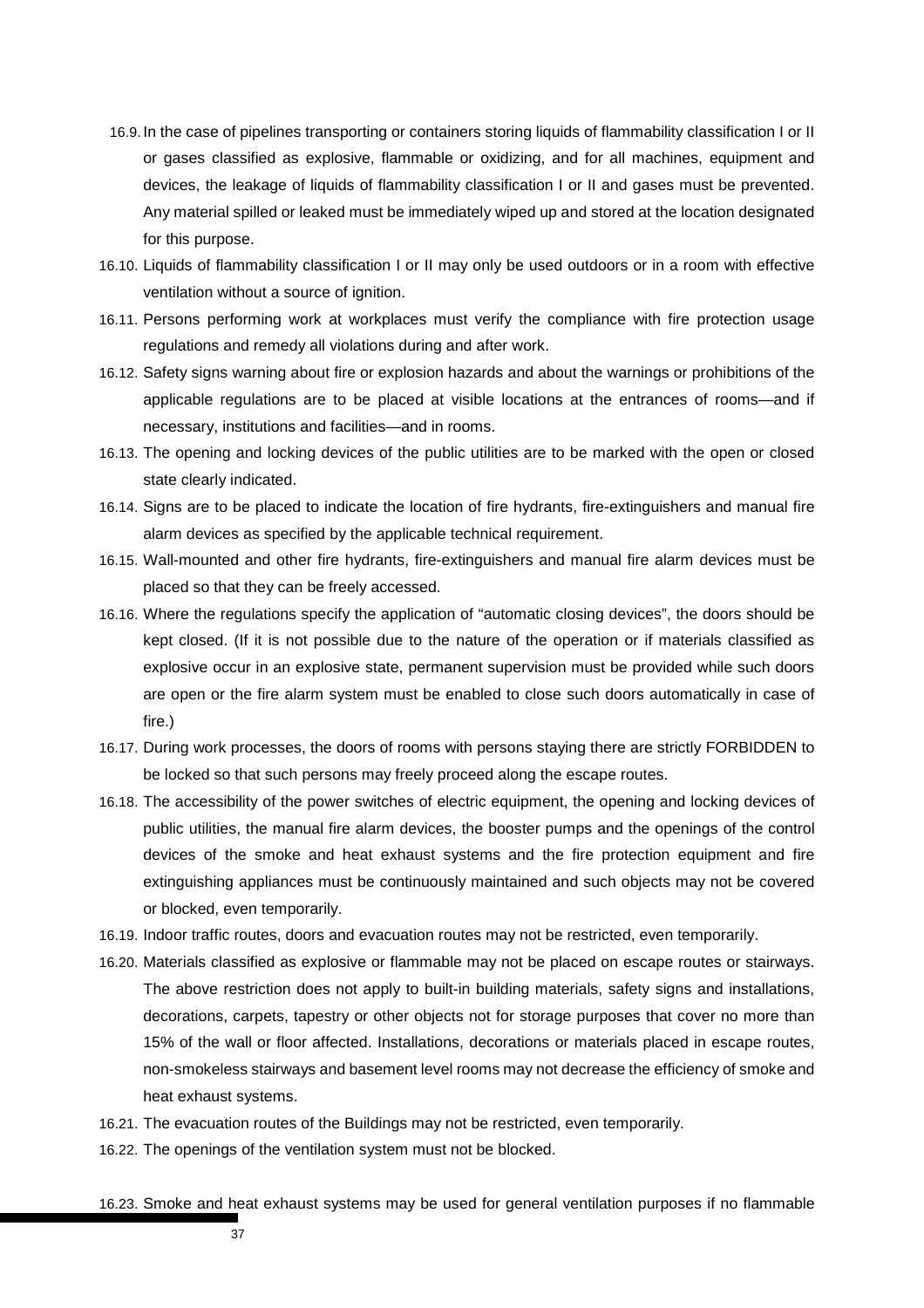materials may be expected to remain, build up or deposit in the system during ventilation.

- 16.24. In the case of buildings whose top used level is higher than 14 m, central ventilation systems and restaurants' kitchen ventilations systems (extractor fans) are to be cleaned regularly and the cleanings are to be recorded in writing. The cleaning intervals may be specified by the manufacturer; otherwise, in the case of residential buildings, it is three years, and for restaurants, it is six months.
- 16.25. Building owners must maintain the built-in fire alarm devices (fire extinguishers, fire controllers) and the fire service key safe in working order at all times.
- 16.26. Building owners must provide the circumstances necessary for the continuous operation of manual radio devices.
- 16.27. The use of electric hotplates, radiators, coffee makers, microwave ovens etc. is prohibited (due to their unascertained protection and fire protection state).
- 16.28. Only those heat producing electric devices are permitted that had been approved by the operator of the Buildings, bear the CE sign, and are not capable to ignite fire or initiate explosion if used as intended.
- 16.29. Heat producing electric devices may only be used in the Institution if approved by the operator of the Building. Such devices may only be used in specially designated rooms, placed on a nonflammable surface and under supervision. Precautions must be made for the radiating heat not to cause fire. After working with such devices, students must ensure they are switched off.
- 16.30. Heat producing electric devices (e.g. coffee makers, radiators, microwave ovens) may only be used if equipped with a power light or used with an electric socket equipped with a power light. Such electric devices and equipment may only be used if supervised.
- 16.31. All heat producing devices, equipment and light fixtures must be placed at such distance from flammable materials that when such devices operate at maximum output, the heat generated at the surface of the flammable material does not exceed 60 °C. Depending on the heat source, this distance is typically at least 0.5–1 m.
- 16.32. The storage of flammable materials is prohibited in the proximity of heat producing electric devices.
- 16.33. The use of faulty electric devices is PROHIBITED.
- 16.34. Electric equipment, devices and cables may only be installed or repaired by qualified technicians. It is prohibited to apply temporary solutions—with the potential of a fire hazard—when repairing electric equipment, light fixtures and other devices. It is prohibited to place or hang flammable materials (e.g. paper, textiles) on electric cord and fixtures.
- 16.35. After the daily operation, the last persons leaving a room must switch off all electric devices and equipment with the exception of appliances with continuous operation (e.g. refrigerators). They must also cut the current from heat producing devices.
- 16.36. Waste products of the daily activities must be removed from rooms as necessary and always at the end of the work each day.
- 16.37. Waste products must be stored according to the relevant regulations.

#### 16.38. **Work Rooms**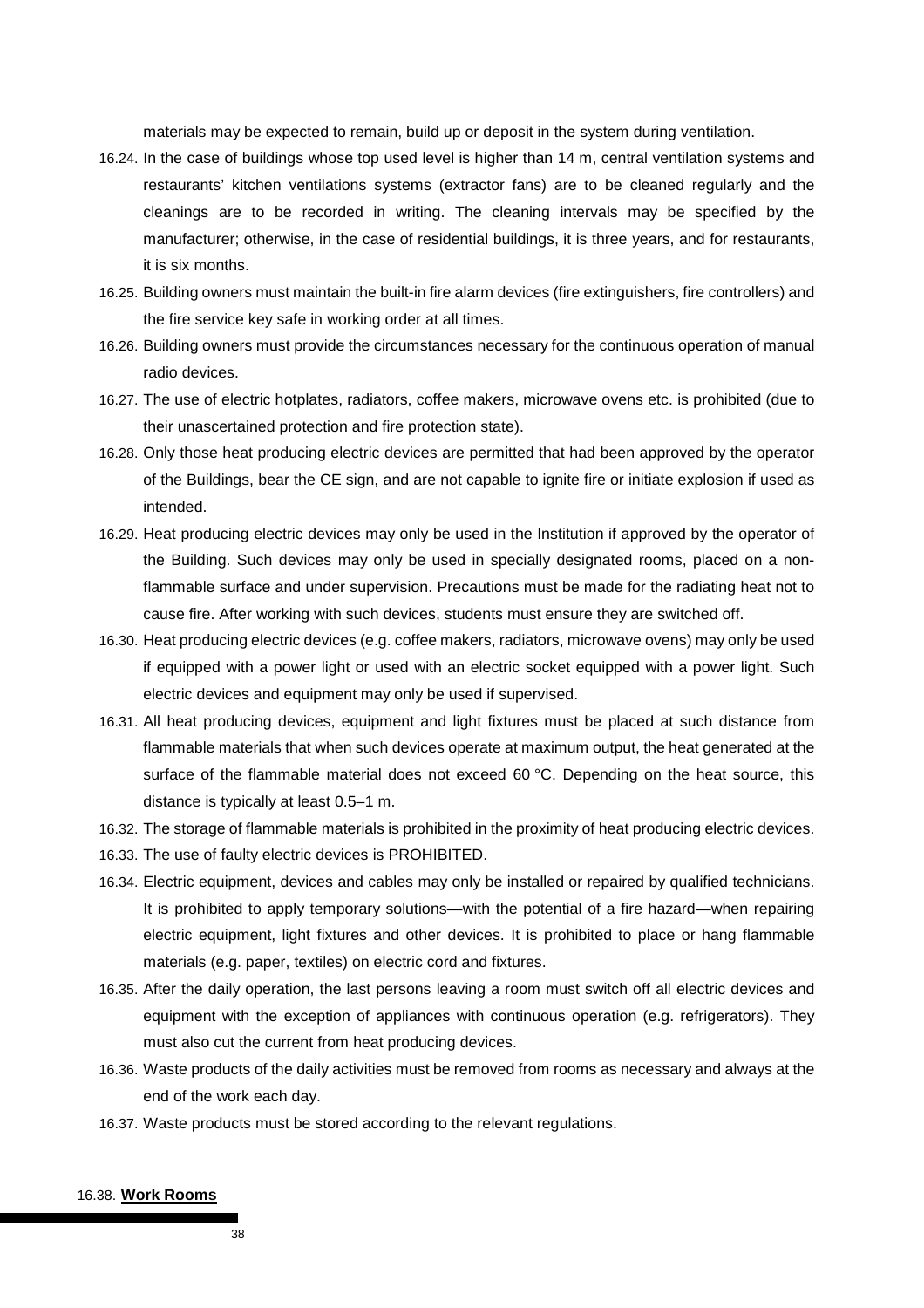16.38.1. The following emergency telephone numbers must be placed in the institution near the telephone at a highly visible location: Ambulance – 104 Fire services – 105 Police – 107 General Assistance – 112.

16.38.2. A route at least 1 m in width must be provided from all the rooms of the institution. The route between the hallways and the exit doors must be at least 1.5 m wide.

#### 16.39. **Dining Room, Kitchen (Operator's Responsibility)**

- 16.39.1. Ovens and cookers may only be used if placed on surfaces that are non-flammable and do not conduct heat.
- 16.39.2. Ovens and cookers may only be used under supervision.
- 16.39.3. After use, ovens and cookers must be disconnected from the electric mains.
- 16.39.4. The last person leaving the rooms must ensure that no fire protection hazard are left in the rooms.

#### 16.40. **Storage Room**

- 16.40.1. Flammable materials may only be stored on non-flammable stands and shelves.
- 16.40.2. Liquids of flammability classification I to III and aerosols classified as explosive may only be stored on shelves made of non-flammable materials, in metal cabinets (up to 20 litre), anti-explosive cabinets (up to 50 litre) or in fireproof cabinets suitable for storing liquids (up to 50 litre). The maximum volume of such materials that may be stored outside the above cabinets is 5 litres per room.
- 16.40.3. A straight pathway of an at least 80 cm width must be provided in storage rooms between containers.
- 16.40.4. When designing the evacuation routes for storage rooms, the following minimum requirements must be applied:
	- 16.40.4.1. In a room with a width not exceeding 10 m, a route with a longitudinal direction and a width of 1 metre.
	- 16.40.4.2. In a room with a width not exceeding 15 m, a route with a longitudinal direction and a width of 1.2 m.
	- 16.40.4.3. In a room with a width between 15 m and 40 m, a route with a longitudinal direction and a width of 2.4 m and transversal routes each 30 m with a width of 1.8 m.
	- 16.40.4.4. In a room with a width exceeding 40 m, there must be either one route in the middle or two routes at the sides. If the width of the room exceeds 80 m, there must be one straight route for each 40 m of the width. In both cases, the width of the route must be at least 3 m and transversal routes each 30 m with a width of 1.8 m.
	- 16.40.5. The edges of routes not narrower than 2.4 m must be clearly marked. Routes along walls, built-in rows of machinery and equipment need not be marked.
	- 16.40.6. Storage rooms are to be maintained in a clean condition at all times. Waste products of the daily activities must be removed to the designated location as necessary and always at the end of the work each day.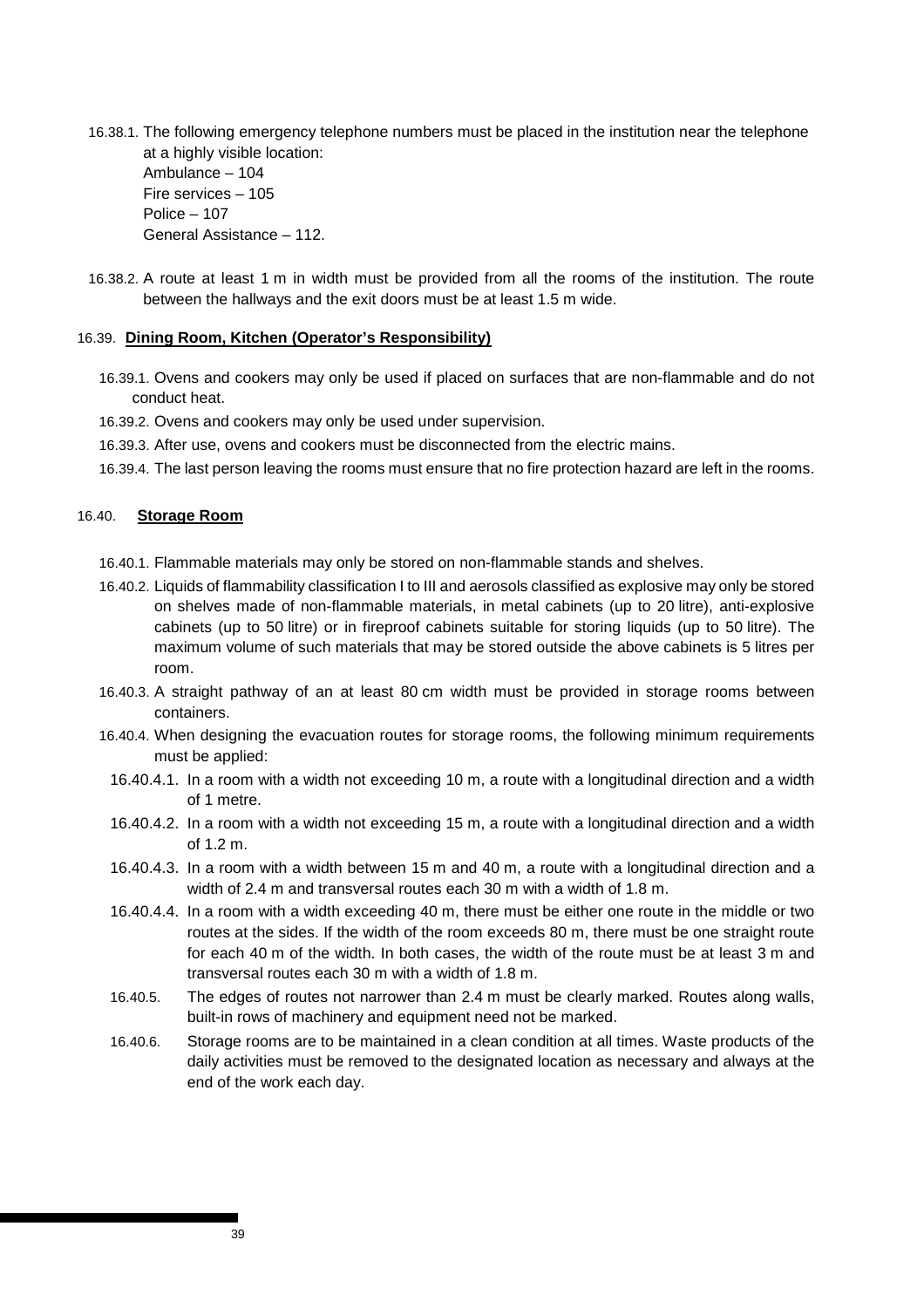## **17. Storage**

- 17.1. Materials classified as explosive or flammable may only be stored in rooms, buildings and outdoor areas if they are needed for the day-to-day operation. The quantity of materials and products stored in buildings must not exceed the quantity calculated at the planning of the building.
- 17.2. No materials may be stored in stairways, entrance halls and hallways.
- 17.3. Materials classified as explosive and not packaged in pressure-proof containers may only be stored in closed containers according to the requirements for materials classified as explosive.
- 17.4. Storage areas are to be maintained free of flammable waste products and dry undergrowth.
- 17.5. Materials classified as explosive and liquids or gases of flammability classification I to III may not be stored in attics. Other solid materials may only be stored in such a way and quantity that they not block access to the trussing and the chimneys and may be easily removed from the flammable elements of the trussing. Furthermore, they must be at least 1 m from the chimney.
- 17.6. It is prohibited to use and store gas cylinders in buildings with more than one level if the supporting structure could collapse in case of a gas explosion.
- 17.7. Aerosols classified as explosive and liquids of flammability classification I or II may not be stored at basement level, in attics and on escape routes.
- 17.8. 17.8. Flammable liquids may only be stored in containers resistant to their effects, not having the potential to ignite the liquid and with a well-fitting lid. Such containers must be stored and transported upright with their opening pointing up and closed securely. The same provisions apply to drained but not cleaned containers. The maximum volume that may be stored is the sum of the volume of all storage containers.
- 17.9. Liquids of flammability classification I to III and aerosols classified as explosive may be stored on shelves made of non-flammable materials or in metal cabinets, anti-explosive cabinets or fireproof cabinets suitable for storing liquids.
- 17.10. Liquids of flammability classification I or II may only be stored in containers not larger than 20 l.
- 17.11. If more than 20 l of liquids of flammability classification I or II are stored in one room, at least one device must be provided for spreading, and
	- $-$  if the volume of the container does not exceed 1 l, at least 0.02  $\text{m}^3$  absorbent material
	- $-$  if the volume of the container exceeds 1 l, at least 0.05  $\text{m}^3$  absorbent material must be provided no farther than 15 m from the storage area.
- 17.12. In the case of non-commercial community use, the amounts of liquids of flammability classification I to III and aerosols classified as explosive listed in the table below may be stored for the intended use of the establishment.

| Room Area (m <sup>2</sup> ) | The maximum permitted volume of The<br>liquids of flammability classification $I$ or $\parallel$<br>Il and aerosols classified as explosive<br>(litre) | permitted<br>maximum<br>volume of<br>liquids<br>оf<br>flammability classification II<br>(litre) |  |  |
|-----------------------------|--------------------------------------------------------------------------------------------------------------------------------------------------------|-------------------------------------------------------------------------------------------------|--|--|
| $0 - 50$                    | 10                                                                                                                                                     | 30                                                                                              |  |  |
| $50 - 500$                  | 20                                                                                                                                                     | 40                                                                                              |  |  |
| $500+$                      | 30                                                                                                                                                     | 60                                                                                              |  |  |

The maximum storage volume of materials is

− 20 l in metal cabinets;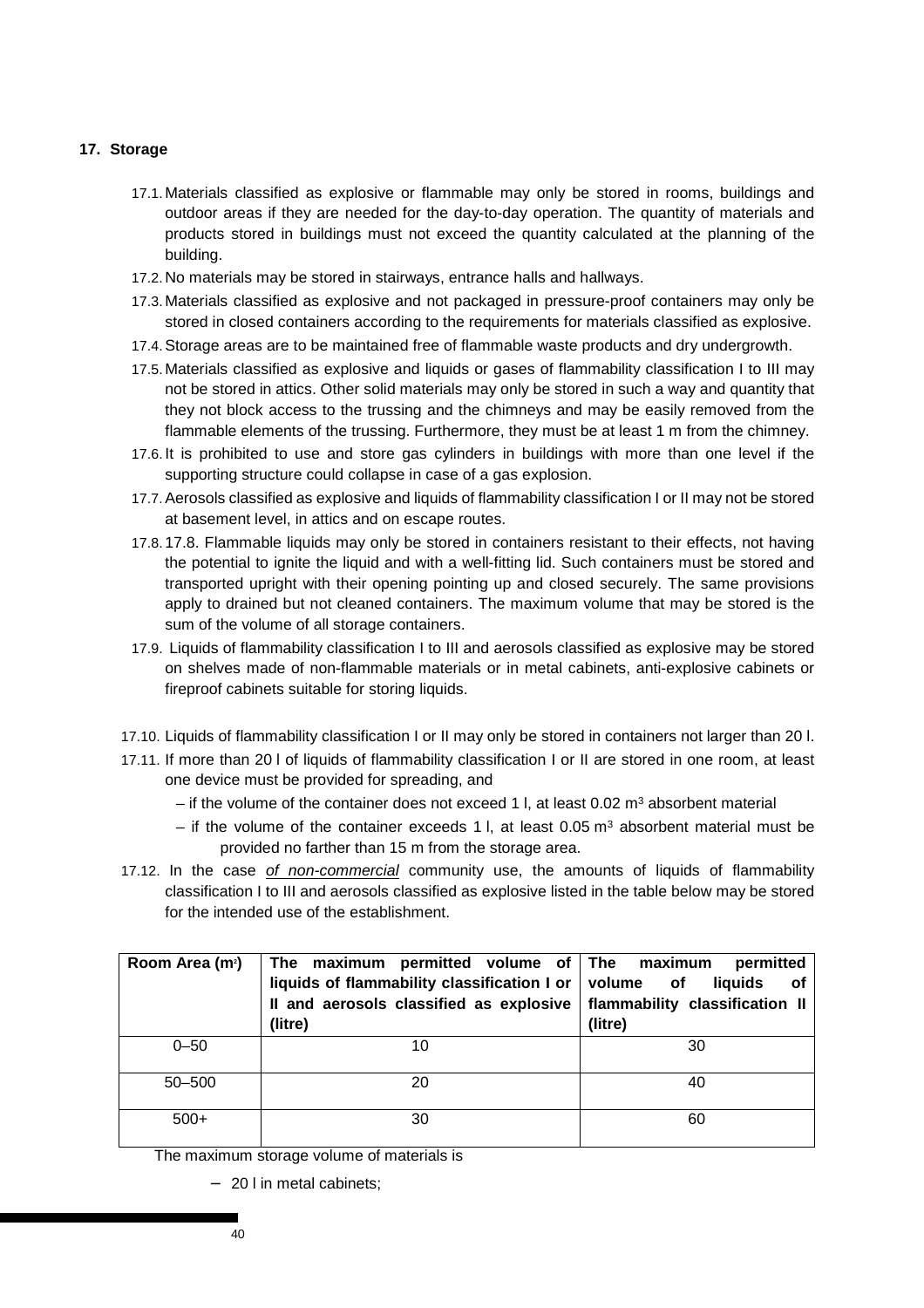- − 50 l in anti-explosive cabinets;
- − 60 l in cabinets suitable for storing liquids.
- The maximum volume of such materials that may be stored outside the above cabinets is 5 litres per room.
- 17.13. Materials stored must be placed at least 50 cm from the fire detector.

### **18. Smoking**

- 18.1. SMOKING IS PROHIBITED in the facility!
- 18.2. Annex 7 specifies the locations designated for smoking.
- 18.3. The prohibition of smoking is to be posted by the signs and pictograms specified in the national standard.
- 18.4. Burning tobacco products, matches and other source of ignition may not be placed or thrown at places where they may cause fire or explosion.
- 18.5. At the locations designated for smoking, an ashtray of non-flammable material must be provided and such locations must be indicated with the signs and pictograms specified in the national standard.

#### **19. Combustion and Heating Devices**

- 19.1. The heating system of the building must be designed, implemented and used so that when used as intended, it cannot cause fire or explosion.
- 19.2. During the operation of combustion and heating devices fuelled with liquids of flammability classification I or II, or gases classified as explosive or flammable, supervision must be provided according to the devices' operation classification.
- 19.3. In the case of devices fuelled with gas or oil without a safety ignition feature, the combustion must be stopped. In iron stoves, the fire must be extinguished and the embers removed. In the case of tile stoves and furnaces, the combustion must be stopped 2 hours before the end of the work, and the door of the heating device must be closed when leaving the room. Persons leaving the workplace must ascertain that the heating devices pose no hazard.
- 19.4. Between the combustion and heating devices, fume pipes and the flammable materials in the vicinity, a distance must be kept or insulation must be placed so that in the case of operation with the highest heat output, the surface temperature of the flammable material will not be sufficient to ignite it.
- 19.5. Heating and its supervision may only be conducted by persons familiar with the operation of the heating device.
- 19.6. Combustion and heating devices with fume pipes may only be connected to chimneys suitable for the device in terms of efficiency and size.
- 19.7. Only approved combustion and heating devices in a faultless condition may be used as supplementary heating devices.
- 19.8. For the exhaust fumes, fire tubes must be made of non-flammable material that maintains its solidity at the maximum temperature of the exhaust fumes, and they are to be affixed by metal clamps at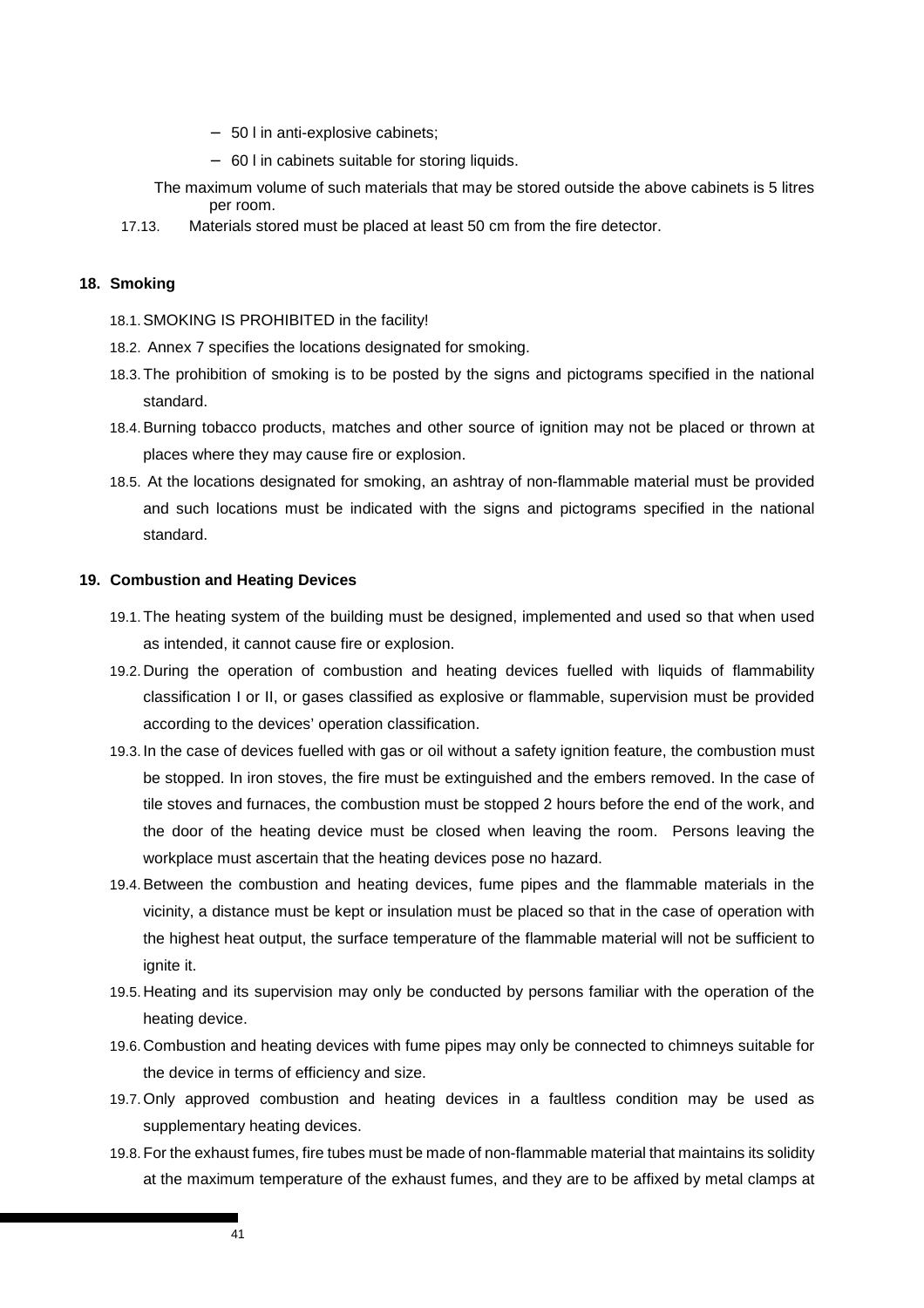each 1.5 m and connected to the chimney correctly so that it poses no ignition hazard.

#### **20. Smoke and Heat Exhaust Systems**

- 20.1. The openings and covers of the natural and mechanical smoke extractors and air inlets must not be covered or blocked from movement. Highly visible signs to the above effect with easily readable font sizes are to be posted on or beside such covers and openings. The above signs and the signs indicating the switches of the smoke and heat exhaust systems must also include foreign language text if necessary due to the needs of the users of the building or building part.
- 20.2. Decorations and materials may not decrease the area of openings necessary for smoke exhaustion and air intake and may not restrict the movement and operation of the heat and smoke protection devices.

#### **21. Sewage Systems**

- 21.1. Gases and vapours classified as explosive or flammable, liquids of flammability classification I or II, sewage water containing the solutions of such materials, and gas producing materials reacting with water and thus classified as explosive or flammable must not be disposed into the public sewage system or cesspools.
- 21.2. In buildings where the sewage or rainwater may contain liquids of flammability classification I or II, the sewage system must be divided into segments with water traps while ensuring the uninterrupted operation of the facility.
- 21.3. Any hazardous waste produced must be collected in designated containers and disposed of as specified in the relevant regulations.

#### **22. Machinery**

- 22.1. In basement rooms and areas where the presence of flammable or explosive gases and vapours of more than 0,8 relative density may be expected, only such machinery, equipment and devices may be placed that pose no fire or explosion hazards.
- 22.2. In the case of machines where the generation of heat or the pressure increase might cause a fire or explosion, in the technical instructions in addition to technological control solutions, control devices must be used to stop the operation of the machine or eliminate the increase in temperature and pressure over the safety limits specified.
- 22.3. If a foreign material might enter into a machine and cause fire or explosion, such entry must be prevented.
- 22.4. Rotating and grating machine parts and shafts must be prevented from overheating and causing a fire hazard to the machine or its surroundings.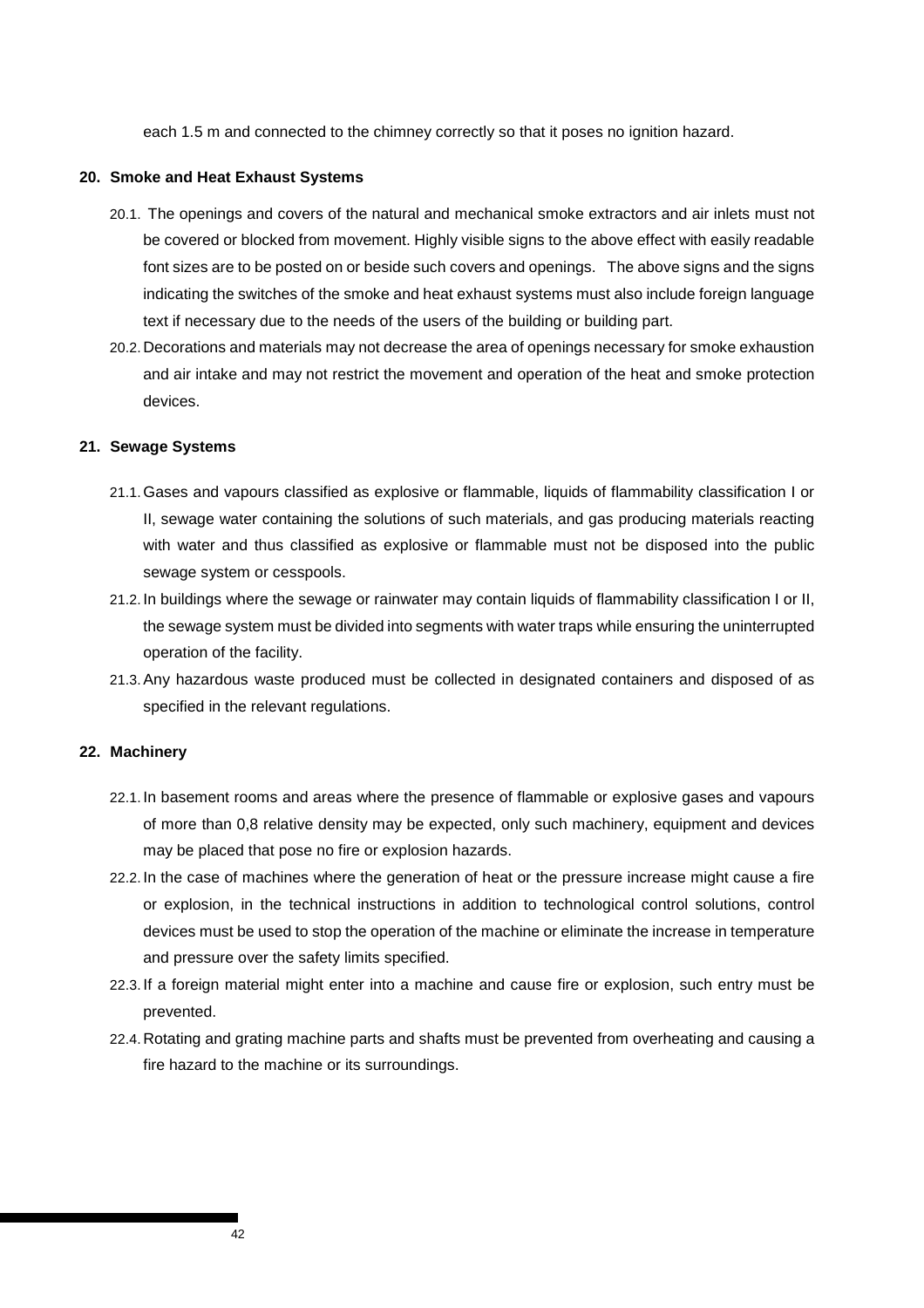### **23. Lighting Apparatuses**

- 23.1. Light fixtures and apparatuses must be placed, secured and used so as to prevent a fire hazard to their surroundings.
- 23.2. Electric lighting systems must be installed and used according to the applicable national standards (MSZ EN 2364, MSZ HD 60364) and the building permit.
- 23.3. Safety and orientation lights must undergo regular maintenance. If a building is converted, the safety and orientation lighting may not be eliminated and such lights must be installed in the new building parts according to the national standard (MSZ 1600, MSZ 1610).

### **24. Electric Equipment**

- 24.1. The electric equipment of buildings must be designed so that the devices may be disconnected both centrally and in groups.
- 24.2. The electric equipment of the facility must be installed, used and supervised according to the applicable national standards.
- 24.3. The intended purpose and the status (ON or OFF) must be clearly marked for groups of electric switches, main switches and circuit breakers.
- 24.4. Electric equipment may not be used if its intended use poses a fire hazard to its surroundings.
- 24.5. Between all electric equipment and the flammable materials in the vicinity, a distance must be kept or insulation must be placed so that it does not pose a fire hazard to its surroundings.
- 24.6. Electric machines, equipment and devices must be switched off after use. This provision does not apply to devices that are intended to be used continuously. The standby mode of electronic, IT and similar devices may be considered as switched off.
- 24.7. Only qualified personnel may repair, maintain or inspect electric equipment.

## **25. Protection Against Lightning and Electrostatic Discharge**

- 25.1. The maintenance and supervisory tasks concerning the protection against the effects of lightning are the responsibilities of the Director of Facilities Maintenance.
- 25.2. When providing protection against the effects of lightning on buildings, the risks of the loss of human life, the shortfall of public services and the loss of cultural heritage must be taken into consideration.
- 25.3. Lightning protection equipment must be maintained in faultless working condition at all time and inspected at the same time as the supervision of electric equipment. Deficiencies discovered in the course of such inspections must be remedied immediately.
- 25.4. In the case of buildings, outdoor areas, technological processes and equipment where the static discharge might cause a fire or explosion, efficient and adequate protective measures must be taken as prescribed by the national standards.
- 25.5. The protection against electrostatic discharge is considered adequate if the design, implementation, operation and maintenance processes are conducted according to the applicable technical requirement or in other equivalents ways, and the supervisory authority declares it as adequate.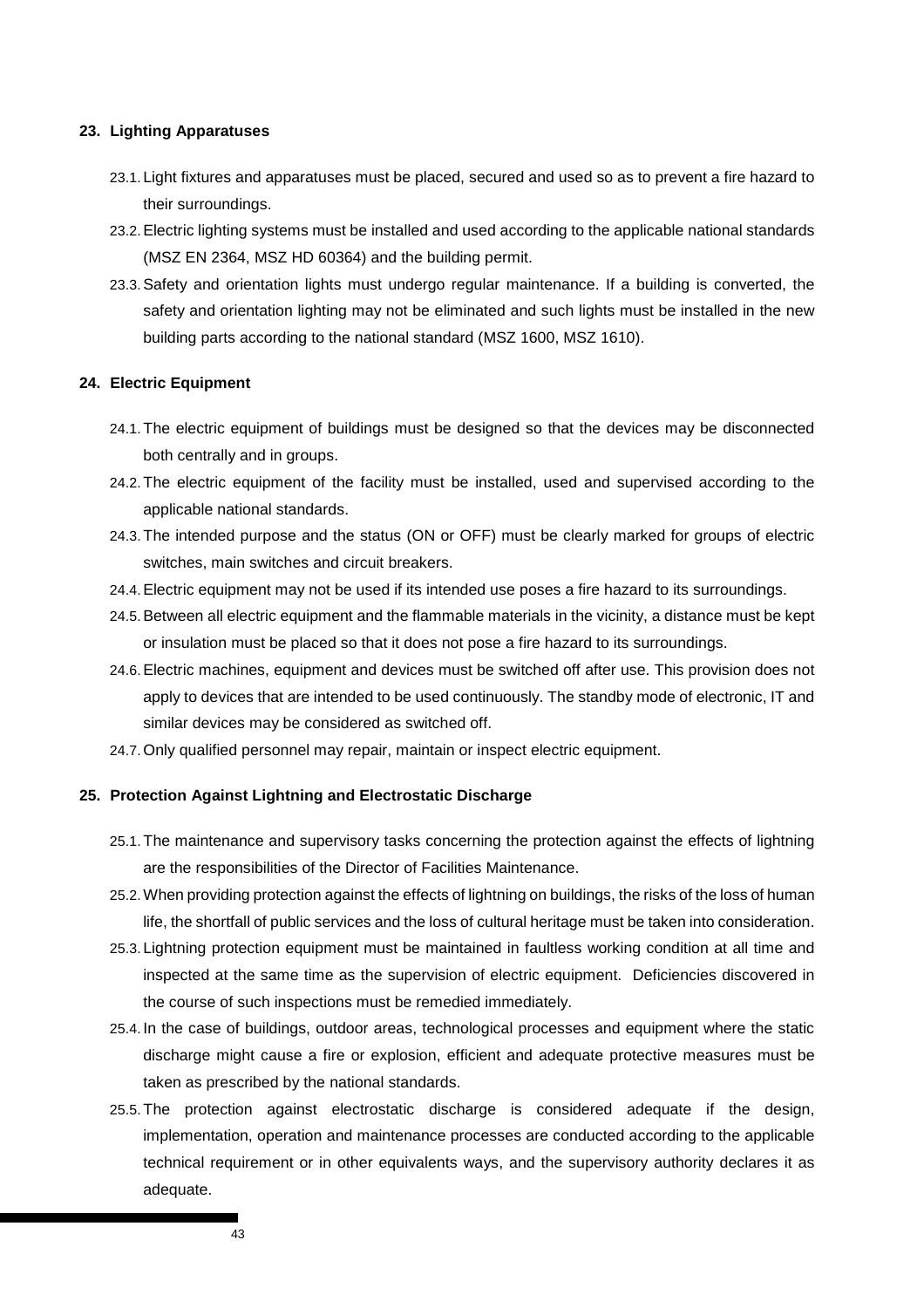## **Chapter IX**

## **Hot Work**

## **26. General Provisions on Hot Work**

- 26.1. "Hot work" is any activity involving temperatures exceeding the ignition temperature of the surrounding flammable materials, open flames, smouldering, glowing or sparks.
- 26.2. Hot work may not be conducted where it may cause a fire or explosion.
- 26.3. Hot work may be conducted:
	- 1 At permanent workplaces designed for such activities.
	- 2 At temporary workplaces not designed for such activities.
- 26.4. Hot work (welding) may be performed without supervision by persons:
	- − over the age of 18; and
	- − suitable to perform such activities according to the applicable legal regulations and to the preliminary and regular medical examinations; and
	- hold state-recognized welding and fire protection qualifications.

## **27. Permanent Hot Work at the Workplace**

27.1. There are no work processes at the workplace involving permanent hot work.

## **28. Occasional Hot Work**

- 28.1. If such work activities involve the area of the Workplace, the Labour Safety and Fire Protection Officer must be notified.
- 28.2. Occasional hot work at the workplace includes:
	- maintenance
	- conversion
	- renovation.
- 28.3. Occasional hot work may be performed under conditions predetermined in writing by considering the characteristics of the work site (Annex 3). Such conditions are specified by the person requiring the activity to be performed with a direct control of the activity. In the absence of such a person, it is the responsibility of the person performing the activity.
- 28.4. The person with a direct control of the activity must verify that the person preparing to do said activity has the adequate and valid qualification for fire hazard activities, if it is the prerequisite of the work to be done. If the relevant certificates are not presented, the work permit must not be issued.
- 28.5. The conditions for hot work performed by an external organization or person must be consulted with the manager of the work site or their delegate who – supplement them with the fire protection provisions applicable for the work site.
- 28.6. The conditions for occasional hot work permits must include - the time, place and description of the activity;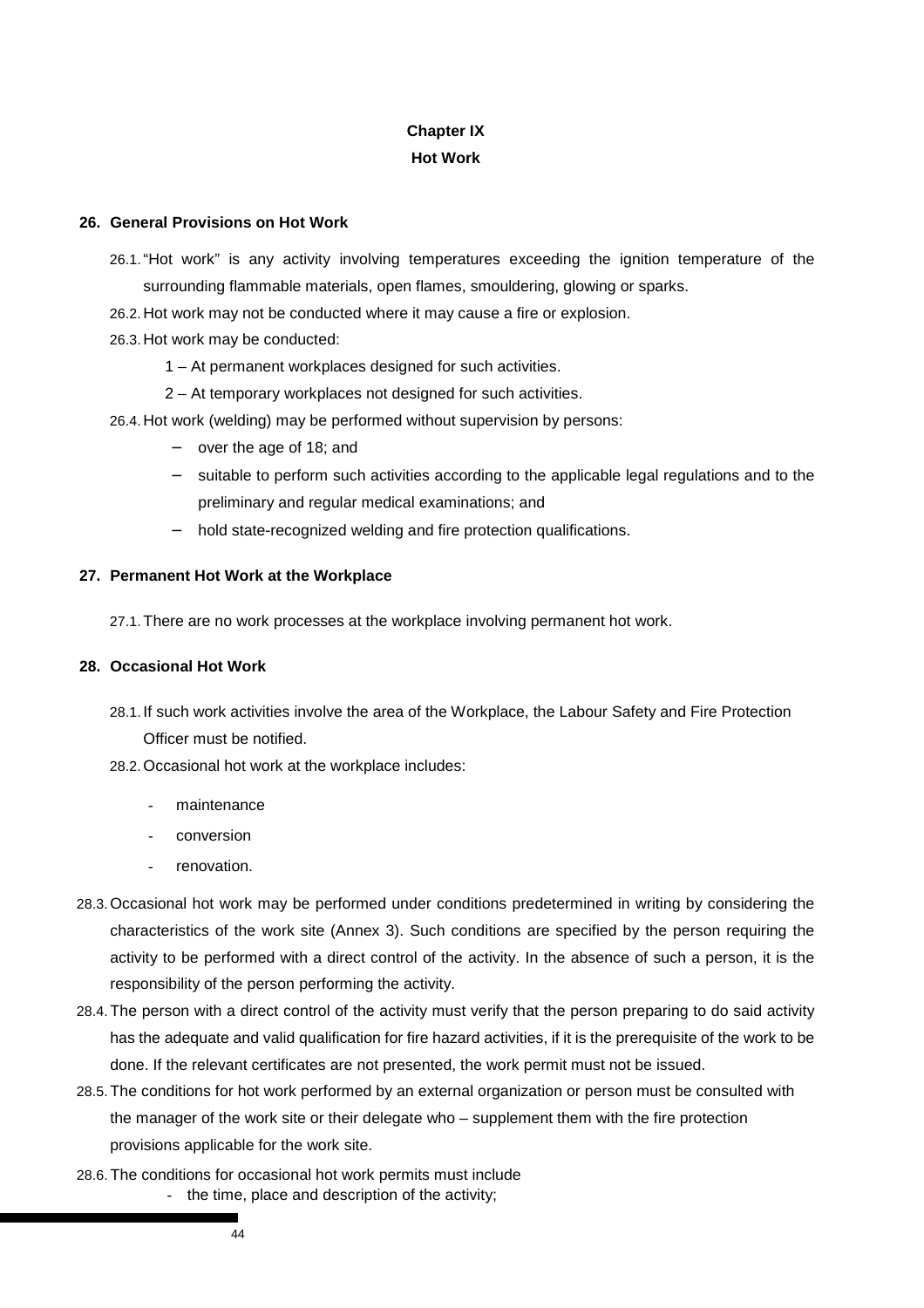- the name of the person performing the activity and in the case of activities requiring fire protection qualifications, the ID of the certificate;
- the applicable fire protection rules and regulations.
- 28.7. Hot work legally requiring fire protection qualifications may only be performed by persons with a valid fire protection qualification, and other hot work may only be performed by persons with training about fire protection rules and regulations.
- 28.8. Hot work performed in fire hazard environments must be supervised from the beginning to the end by a person with a direct control of the hot work. In the absence of such a person, it is the responsibility of the person performing the activity.
- 28.9. Fire-extinguishers suitable to extinguish potential fires must be provided by a person with a direct control of the hot work. In the absence of such a person, it is the responsibility of the person performing the activity.
- 28.10. Following the completion of hot work, the persons performing it must inspect the work site and its surroundings for fire protection hazards, and eliminate any conditions with a potential to cause fire. The work site must be conveyed by the person with a direct control of the activity or in their absence, to the person performing the activity to the manager of the work site of the facility or their delegate. The time of the acceptance must be recorded on the permit and the permit must be signed by the acceptor.

28.11. Fire permits are issued by the employer of the employee performing the hot work. (Annex 3)

## **Chapter X**

#### **Fire Extinguishing Devices, Evacuation**

## **29. Built-in Fire Alarms**

29.1. The University has a built-in fire alarm system.

- 29.2. The operator of the establishment provides the continuous monitoring of the built-in fire alarm system by
	- the presence of qualified persons in the room with the central display of the fire alarm system;
	- automatically transferring the warnings of the fire alarm system to a location with continuous monitoring within the facility; or
	- automatically transferring the warnings of the fire alarm system to a location with continuous monitoring outside the facility (remote supervision).
- 29.3. The number of the persons monitoring the fire detector system is at least two (in case one of the monitors should have any tasks involving leaving the room). One of these two persons must stay in the room where the warnings of the fire detection system are displayed at all times.
- 29.4. The operation of the fire detector system involves the following mandatory tasks:
	- maintaining the system in working order;
	- − continuous monitoring of the warning signals (fire, error);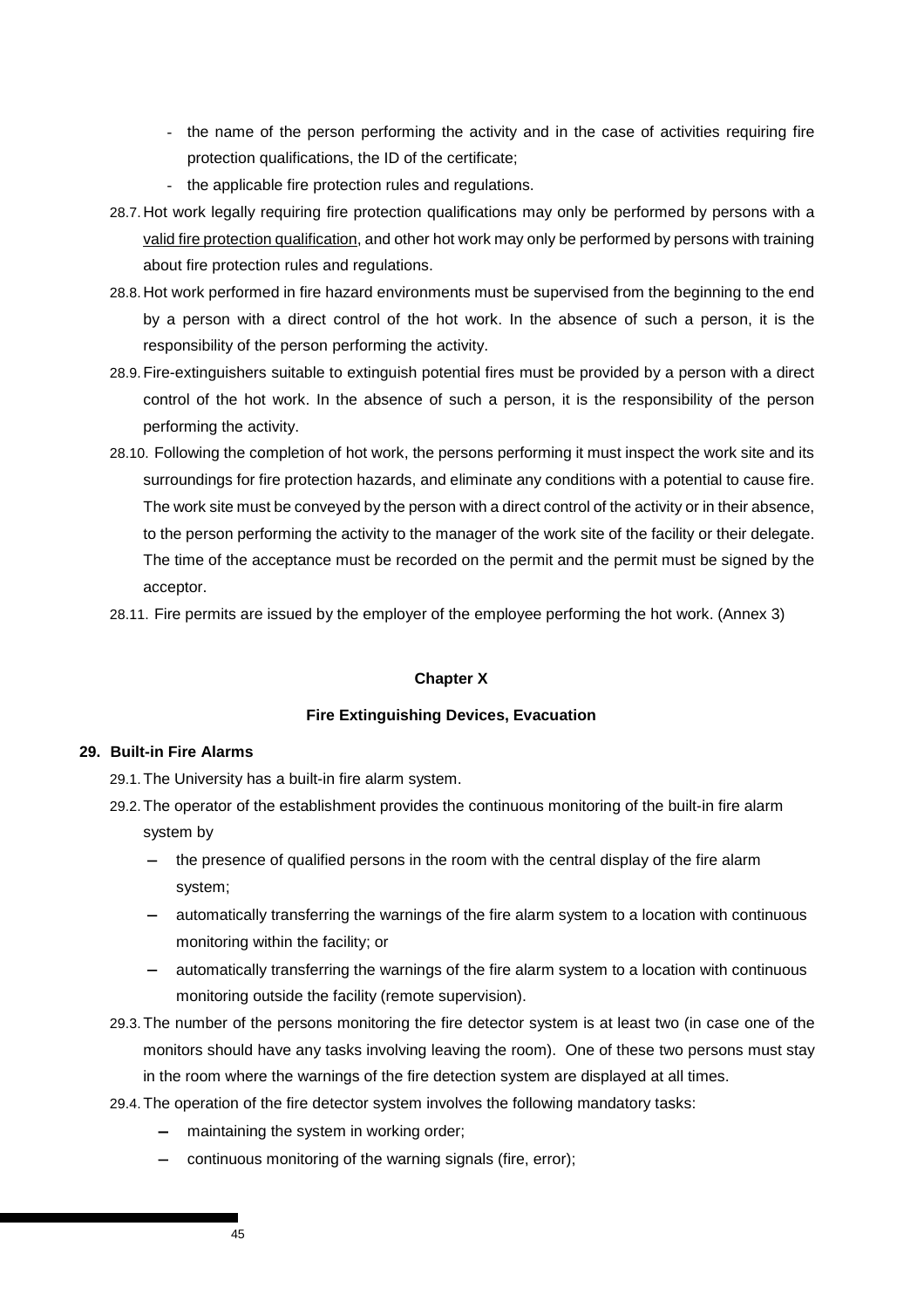- system checks by the monitors;
- − regular inspections and maintenance;
- servicing, cleaning, necessary replacements to maintain the system in working order;
- − documentation necessary for the operation of the system.
- 29.5. Should fire alarm systems (including the fire alarm devices and the transfer of error states) need a scheduled, partial of full shutdown, this fact must be communicated in writing at least 5 workdays prior to the scheduled shutdown. Malfunctions that cannot be remedied in 24 hours must be reported immediately.
- 29.6. In the case of scheduled shutdowns or breakdowns of the fire detector system, the operator of the system must provide for the safety of the site in accordance with the risks associated.
- 29.7. If such a system is used instead of local supervision and the transmission of the warning signals fails to operate, local supervision must be provided immediately.
- 29.8. To avoid false alarms, when effects similar to the effects triggering alarm are expected, a single detector, zone or zones may be masked from the system provided that
	- such masked detectors or zones limit only the operation of the automatic detectors in the same room as the effect in question,
	- such masked detectors or zones do not limit the operation of the manual signalling devices,
	- such masking was consulted with persons familiar with the technical design of the system and according to their opinion, such masking does not violate the rights and obligations associated with the implementation, maintenance and inspection, and
	- the Fire Protection Regulation regulates the processes, responsibilities and compensations measures associated with the masking of the detector or zone and its restoration.
	- 29.9. The centre receiving fire alarms and error warnings must be maintained in a working order at all times by trained personnel.
	- 29.10. The following must be kept at an easily accessible location in the room receiving fire alarms and error warnings:
		- a copy of the certificate of conformity or the declaration of efficiency of the fire alarm system.
		- − the measures and plans for the malfunction of the fire alarm system, and
		- the list of the persons trained to operate the centre receiving the fire alarms and error warnings.
- 29.11. Records must be maintained in the centre receiving fire alarms and error warnings about:
	- the address, name and intended use of the facility with the fire detector system,
	- the number of the underground and above-ground levels of the facility with the fire detector system,
	- any circumstances that may hinder the extinguishing of fires, especially gas cylinders, flammable liquids (isotopes),
	- the location of the locking devices of the public utilities, especially those of gas, water and district-heating pipes and electric cables,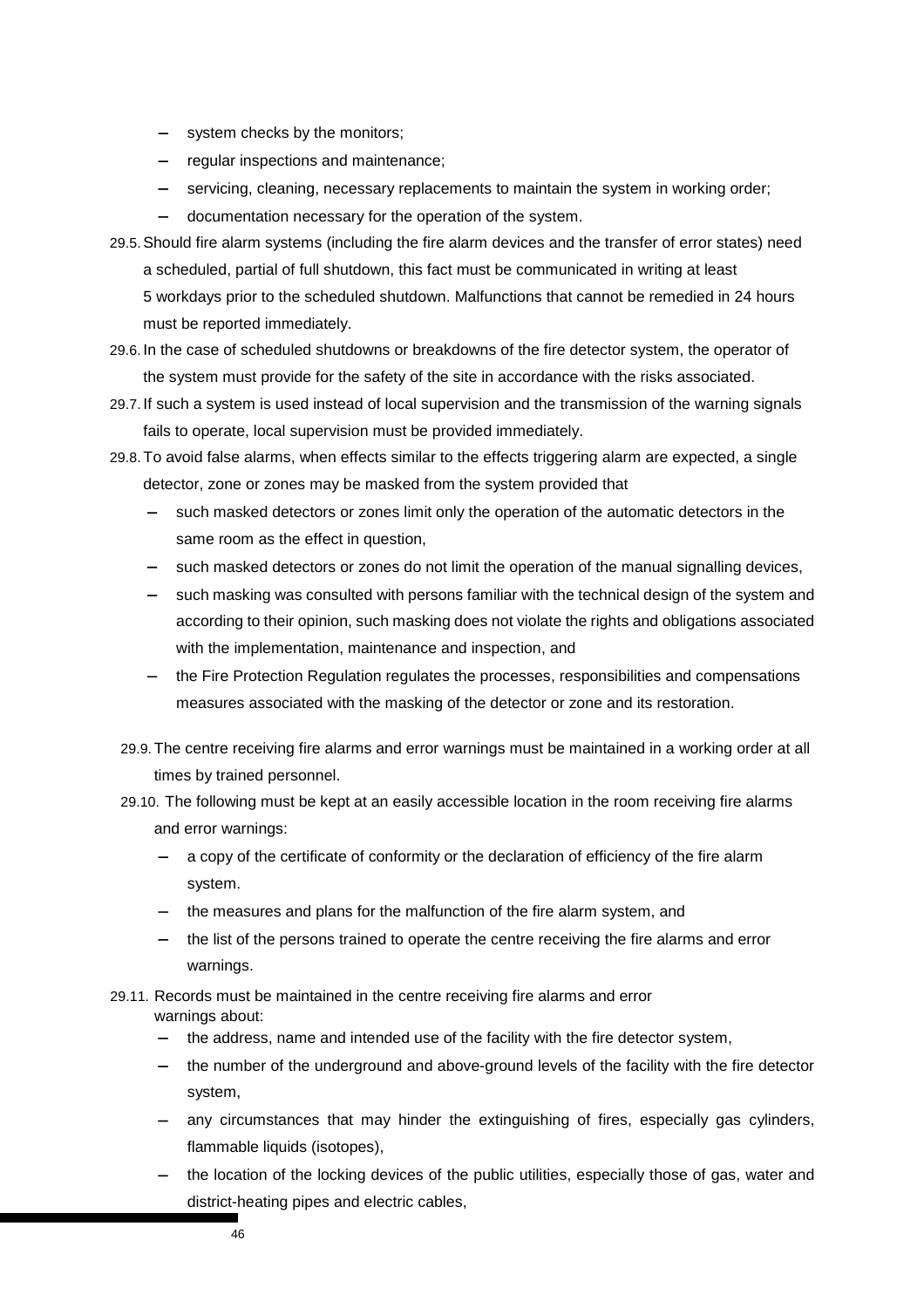- the location of the external water sources for extinguishing fires (fire hydrants, reservoirs, pools),
- any circumstances that may facilitate the extinguishing of fires including smoke and heat exhaust systems, built-in fire extinguishing apparatuses; the location of the responsible fire service, and the name and telephone number of the contact person.
- 29.12. The service agreement between the owner, operator, maintainer or user of the facility with the fire detector system and the operator of the remote monitoring centre must provide for the consequences of false alarms such as the turning out or the withdrawal of the fire brigade and specify the acceptable number of such events and the amount, liability and method of the compensation for these events.
- 29.13. If the remote monitoring site or the site designated by the fire protection authority at first instance changes, the automatic fire signalling must be rerouted to the new site within 90 days, and the fire detector system must be continuously monitored in the interim.

## **30. Fire Alarms**

- − to the manager of the workplace
- − to the colleagues
- − to the fire services (105), >>general emergency number (112)<<

## **31. Quenching Water Supply**

31.1. The supply of quenching water for the facility may be provided by above-ground fire hydrants on public grounds or wall-mounted fire hydrants maintained in the buildings.

### **32. Public Fire Hydrant**

32.1. The location of the (above-ground) fire hydrant: Nagy Lajos király Street, Örs vezér Street

#### **33. Wall-mounted Fire hydrants**

33.1. There is a network of wall-mounted fire hydrants in the facility.

## **34. Public Utilities**

34.1. The electric supply may be disconnected in the electric switchboard box with the main switch. 34.2. Curb cock (gas, basement)

## **35. Evacuation Route**

35.1. In the course of classes, examinations or other times when people are present in rooms, the rooms, evacuation exits and emergency exits must not be locked. If doors must be locked for safety considerations, the keys must be kept near the exit at highly visible and accessible locations marked with explicit signs. Revolving, sliding, tipping and shutter doors must not be installed on evacuation routes.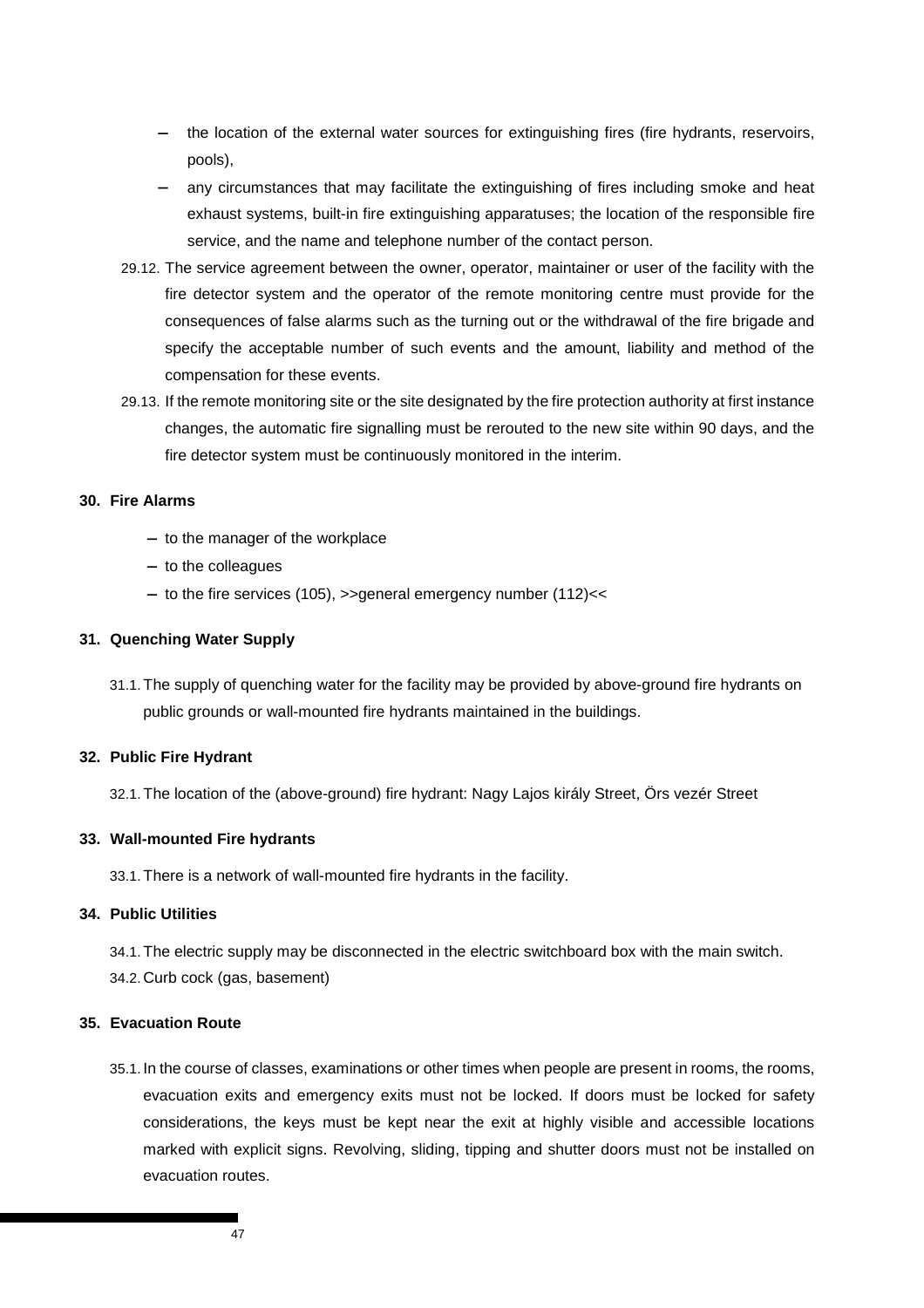#### **36. Fire Alarm**

The number of the fire services (105) and the general emergency telephone number (112) must be posted next to all telephones with trunk lines. All persons must provide their mobiles phones for fire alarms without compensation.

## **37. Fire Alarm Plan**

37.1. The Fire Alarm Plan is a legal requirement.

37.2. See Annex 8 for the Fire Alarm Plan.

## **38. Fire Extinguishers**

- 38.1. All workplaces must be equipped with the number of fire-extinguishers with the adequate fireextinguishing agent to extinguish any fires.
- 38.2. Fire-extinguishers must be placed at highly visible and accessible locations so that they may be utilized in the shortest time possible even in the case of fires at the greatest distance. Fireextinguishers must be maintained in a working order.
- 38.3. The number of necessary fire-extinguishers is calculated by the amount of fire-extinguishing agent necessary to extinguish the fire of the given area.
- 38.4. Extinguishing fires with manual fire-extinguishers:

Manual fire-extinguishers are suitable only for extinguishing initial fires. The operation of fireextinguishers - is depicted and written on the side of the devices.

Fires may be extinguished more efficiently of more than one devices are used at the same time. The manual fire-extinguishers in the facility are suitable for extinguishing the following fire types:

- flammable, smouldering solids (fire protection class A)
- flammable liquids (fire protection class B)
- flammable gases (fire protection class C)

## **39. Evacuation**

- 39.1. The facility must be used in such a way that the persons staying in the building when a fire is ignited may easily leave or be removed.
- 39.2. Escape and evacuation routes:
	- − the traffic routes in the buildings,
	- − the doors and exits leading to the outside.
- 39.3. Indoors traffic and evacuation routes may not be used for storage, even temporarily.
- 39.4. The evacuation of the facility may be performed within the allowed length of time.
- 39.5. Assembly area: the side at Örs vezér Street (public area)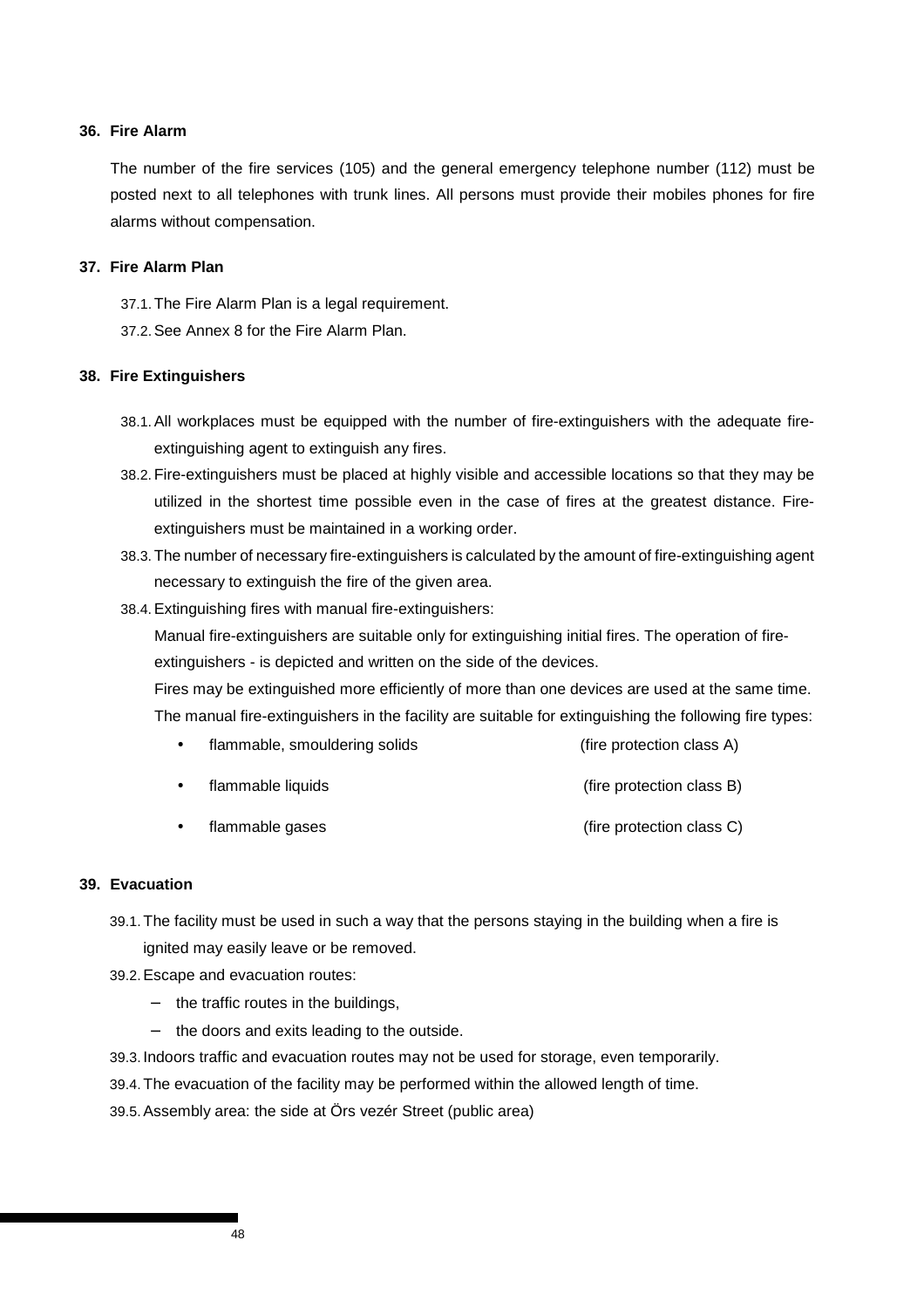### **40. Fire Access Roads and Areas**

40.1. The fire access roads and areas and the access routes to the water sources in the facility must maintained unobstructed and in a condition suitable for the fire vehicles and their operation.

### **Chapter XI**

### **Inspection, Supervision and Maintenance**

#### **41. General Provisions**

- 41.1. The operator must provide for the inspection, regular supervision and maintenance of the affected technical solutions by the methods and frequency listed in the table below (Annexes) and any repairs necessary.
- 41.2. The operator must provide for extra inspections of the affected technical solutions and for the repair of any defects immediately after such conditions or deficiencies come to their attention, or in other cases, within 10 working days if
	- − the technical solution affected has not fulfilled its fire protection purpose in the course of a fire, fire drill or other event, or
	- the technical solution affected is not suitable to fulfil its fire protection purpose.
	- 41.3. The inspection, regular supervision and maintenance must be performed by the operator and documented in writing.
	- 41.4. The manufacturer's instructions for the technical solution affected must be consulted in the course of operator inspection, regular or extra supervision, maintenance or repair.
	- 41.5. The responsibilities of the person performing the operator inspection are:
		- the verification of whether the regular supervision and maintenance is due;
		- the visual inspection—or if required by this Regulation, the testing—of the functionality of the technical solution affected and the verification of whether the requirements of the next Provision are fulfilled,
		- − the preparation of the written documentation of the inspection and the recording of the results on site, and
		- the written reporting of any conditions hindering the functionality or the unserviceable condition immediately upon the completion of the inspection to the operator.
		- 41.6. Operator inspections include ensuring the following in relation to the technical solution affected:
			- it is placed at its designated built-in position,
			- − it is undamaged,
			- it is visible and accessible.
			- its controls, labels and signs are visible and correct,
			- its sound condition based on the essential displays and status indicators, and
			- no soiling or other environmental conditions are present that would directly impede its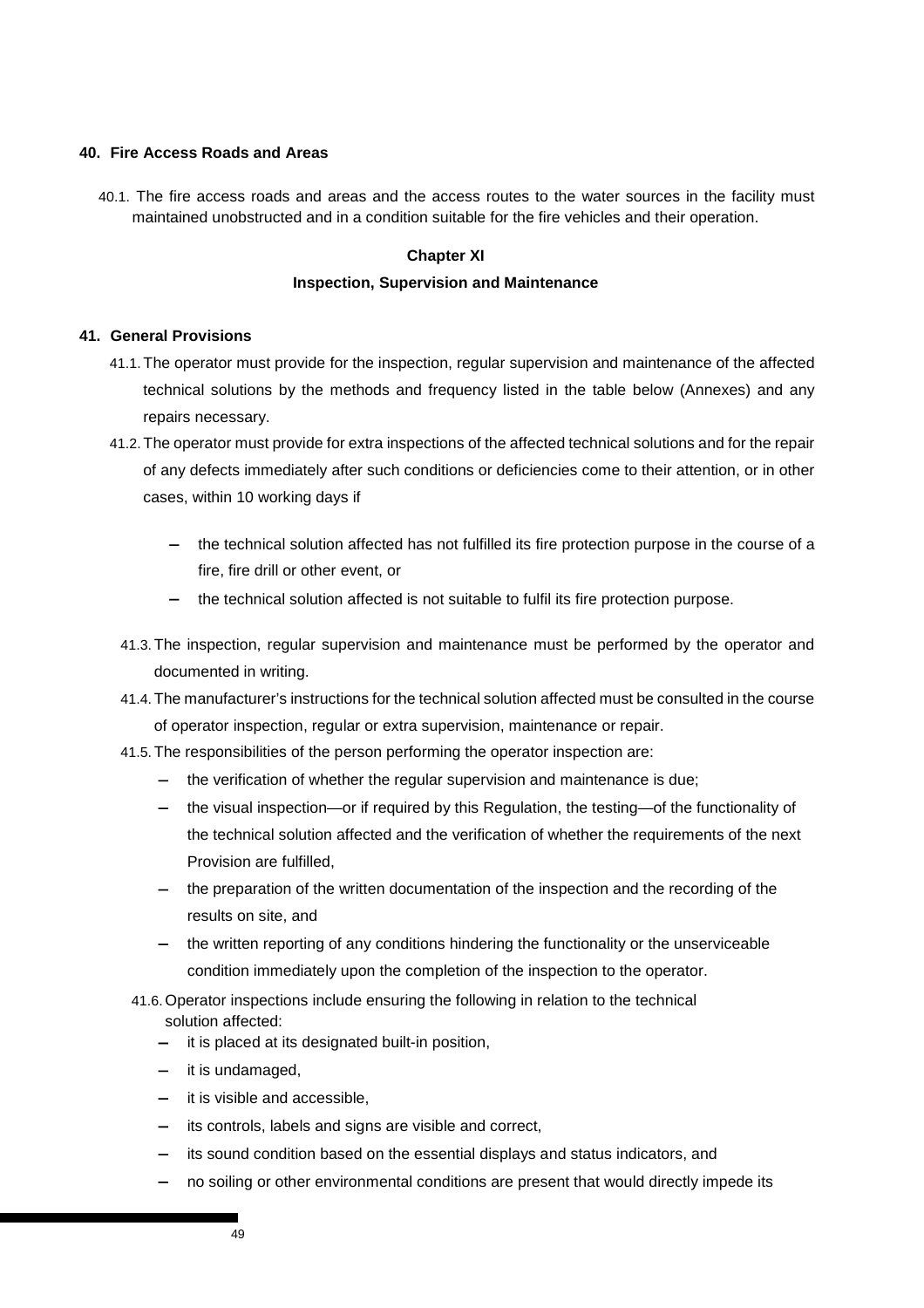functionality or operation (by visual inspection).

- 41.7. In the course of regular inspections, the person designated to perform it:
	- − verifies whether the prescribed operator inspection and maintenance has been performed and documented and whether it was necessary,
	- − performs visual inspections, test or—if necessary—disassembly and reassembly, or by the verification of the readings to ascertain the functionality and effectiveness,
	- records the results of the supervision in writing, and
	- − reports any conditions hindering the functionality, effectiveness or the unserviceable condition immediately upon the completion of the inspection to the operator.
	- 41.8. The person designated to perform an extra supervision performs the regular inspection and investigates the reasons or circumstances that cause the malfunctions or breakdowns of the technical solution affected. They also record the results of the extra supervision in writing and provides 1 copy of it to the operator on site immediately following the supervision or sends this copy to them within 5 working days.
	- 41.9. In the course of the maintenance, the person designated to perform it:
		- − verifies whether the prescribed operator inspection and regular supervision has been performed and documented and whether it was necessary,
		- − performs the maintenance tasks as prescribed by the manufacturer, records the results of the maintenance in writing,
		- − reports any conditions hindering the functionality, effectiveness or the unserviceable condition immediately upon the completion of the inspection to the operator on site, and
		- in justified cases, makes a recommendation to the operator to decrease the maintenance periods.
- 41.10. The operator is required to provide for the remedy of any deficiencies ascertained in the course of operator inspections, maintenance, regular and extra supervisions within a period justified by the severity of the deficiency. Severe deficiencies that must be remedied immediately include:
	- − a condition involving fire or explosion hazard,
	- a condition hindering the fire protection capabilities of the technical solution affected.
- 41.11. If agreed upon in writing, other persons or organizations may undertake the operator's obligations entirely or in part.
- 41.12. The person performing the operator inspection must have the expertise and must hold a written permission to carry out adequate inspections.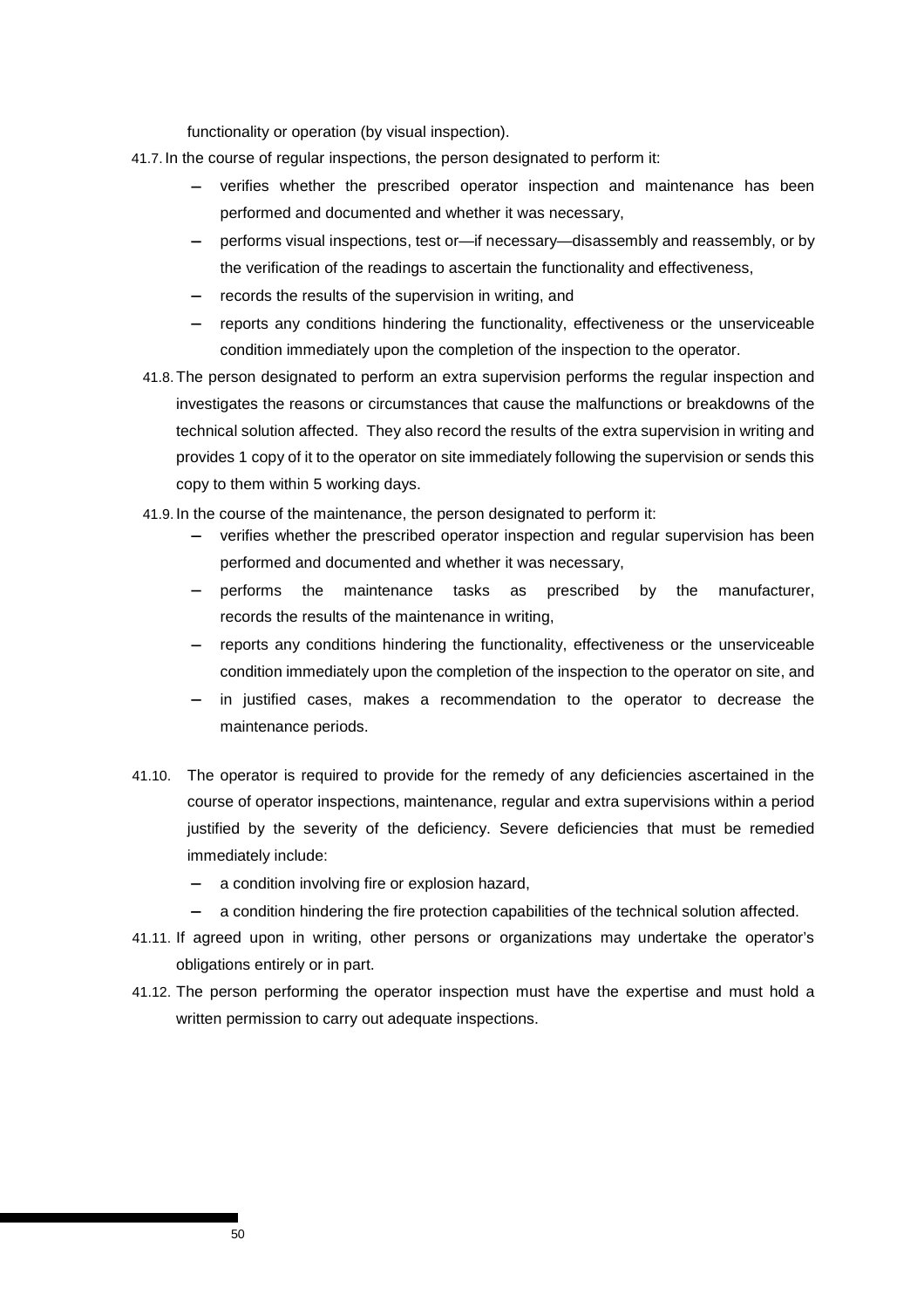|                                                                                                                                               | operator inspection                                    |                                          |                       | regular supervision                      | maintenance                                          |                                                 |  |
|-----------------------------------------------------------------------------------------------------------------------------------------------|--------------------------------------------------------|------------------------------------------|-----------------------|------------------------------------------|------------------------------------------------------|-------------------------------------------------|--|
| technical<br>solution<br>affected                                                                                                             | period                                                 | type of<br>documentation<br>if necessary | period                | type of<br>documentation<br>if necessary | period                                               | type of<br>documentation<br>if<br>neces<br>sary |  |
| fire<br>extinguisher                                                                                                                          | 3 months                                               | Fire<br>protection<br>operational<br>log |                       | no requirement                           | 6 months<br>12 months<br>5 years<br>10 years         | Fire<br>protection<br>operational<br>log        |  |
| safety<br>lights<br>(orientation<br>lights)                                                                                                   | 1 month                                                | Fire<br>protection<br>operational<br>log | 12 months             | Fire<br>protection<br>operational<br>log |                                                      | Fire<br>protection<br>operational<br>log        |  |
| wall-mounted<br>fire hydrant,<br>water<br>sources<br>(except<br>natural water<br>sources)<br>booster<br>pump, dry<br>quenching<br>water pipes | 6 months                                               | Fire<br>protection<br>operational<br>log | 12 months             | Fire<br>protection<br>operational<br>log | at the time of<br>the regular<br>supervision         | Fire<br>protection<br>operational<br>log        |  |
| built-in fire<br>alarm<br>device                                                                                                              | 1 day,<br>1 month,<br>3 months                         | Fire<br>protection<br>operational<br>log | 6 months<br>12 months | Fire<br>protection<br>operational<br>log | at the same<br>time as the<br>regular<br>supervision | Fire<br>protection<br>operational<br>log        |  |
| built-in fire-<br>extinguisher                                                                                                                | 1 week<br>1 month                                      | Fire<br>protection<br>operational<br>log | 12 months             | Fire<br>protection<br>operational<br>log | at the time of<br>the<br>regular<br>supervision      | Fire<br>protection<br>operational<br>log        |  |
| fire<br>alarm<br>system                                                                                                                       | 1 day                                                  | Fire<br>protection<br>operational<br>log | 6 months              | Fire<br>protection<br>operational<br>log | at the same<br>time as the<br>regular<br>supervision | Fire<br>protection<br>operational<br>log        |  |
| fire service<br>key safe                                                                                                                      | 1 day                                                  | Fire<br>protection<br>operational<br>log | 6 months              | Fire<br>protection<br>operational<br>log | at the same<br>time as the<br>regular<br>supervision | Fire<br>protection<br>operational<br>log        |  |
| fire service<br>radio<br>amplifier                                                                                                            |                                                        | no requirement                           | 6 months              | Fire protection<br>operational log       | at the time of<br>the<br>regular<br>supervision      | Fire protection<br>operational log              |  |
| fire<br>safety<br>lift                                                                                                                        | 3 months                                               | Fire<br>protection<br>operational<br>log | 12 months             | Fire<br>protection<br>operational<br>log | at the time of<br>the<br>regular<br>supervision      | Fire<br>protection<br>operational<br>log        |  |
| evacuation<br>audio system                                                                                                                    | 1 day                                                  | Fire<br>protection<br>operational<br>log | 6 months              | Fire<br>protection<br>operational<br>log |                                                      | Fire<br>protection<br>operational<br>log        |  |
| anti-panic<br>door<br>opener for<br>safety<br>exits,<br>safety<br>exit<br>system                                                              | After each<br>event,<br>but at<br>most<br>3 month<br>S | Fire<br>protection<br>operational<br>log | 6 months              | Fire<br>protection<br>operational<br>log |                                                      | Fire<br>protection<br>operational<br>log        |  |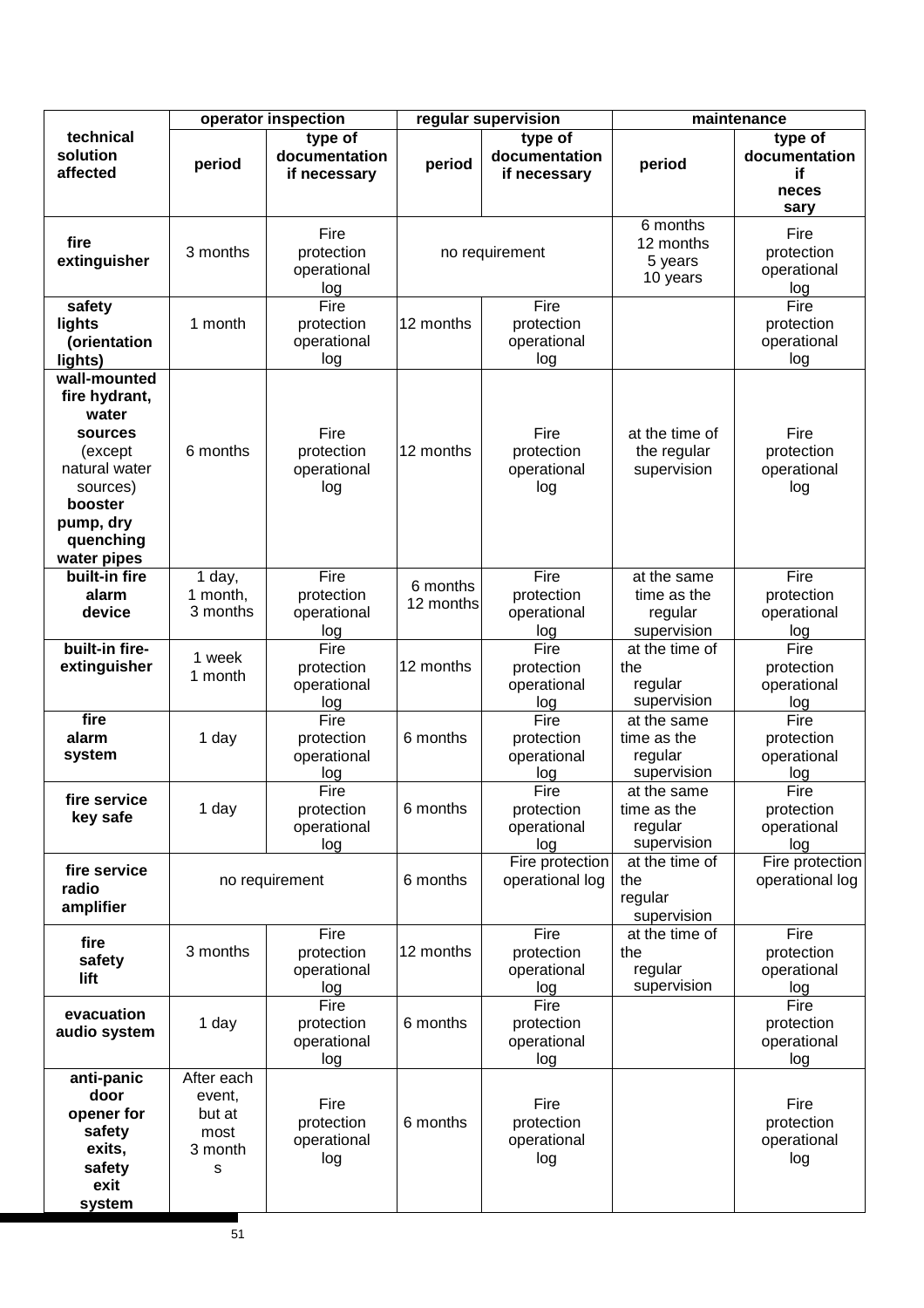| low-voltage<br>heavy-current<br>electric<br>equipment |  | 6 years | qualifying<br>document |  |
|-------------------------------------------------------|--|---------|------------------------|--|
| non-standard<br>lightning<br>protection<br>equipment  |  | 6 years | qualifying<br>document |  |

| fireproof                   | fireproof                      |                | Fire protection | 6               | Fire protection | at the time of the | Fire protection |
|-----------------------------|--------------------------------|----------------|-----------------|-----------------|-----------------|--------------------|-----------------|
| closures                    | doors and                      | month          | operational log | months          | operational log | regular            | operational log |
|                             | windows                        |                |                 |                 |                 | supervision        |                 |
|                             | fireproof                      | no requirement |                 | 6               | Fire protection | at the time of the | Fire protection |
|                             | closure                        |                |                 | months          | operational     | regular            | operational     |
|                             | elements                       |                |                 |                 | log             | supervision        | log             |
| heat and                    | smoke                          | 3              | Fire protection | 6               | Fire protection | at the time of the | Fire protection |
| smoke                       | extractor, air                 | months         | operational log | months          | operational log | regular            | operational log |
| protection                  | inlet                          |                |                 |                 |                 | supervision        |                 |
| solutions                   |                                |                |                 |                 |                 |                    |                 |
|                             | smoke extractor,               | 3              | Fire protection | $6\phantom{1}6$ | Fire protection | at the time of the | Fire protection |
|                             | air inlet                      | months         | operational log | months          | operational log | regular            | operational log |
|                             | fan                            |                |                 |                 |                 | supervision        |                 |
|                             | smoke extractor                | 3              | Fire protection | 6               | Fire protection | at the time of the | Fire protection |
|                             | fan                            | months         | operational     | months          | operational     | regular            | operational     |
|                             |                                |                | log             |                 | log             | supervision        | log             |
|                             | smoke shutter                  | 3              | Fire protection | $6\phantom{1}6$ | Fire protection | at the time of the | Fire protection |
|                             |                                | months         | operational     | months          | operational     | regular            | operational     |
|                             |                                |                | log             |                 | log             | supervision        | log             |
|                             | smoke proof                    | 3              | Fire protection | $6\phantom{1}6$ | Fire protection | at the time of the | Fire protection |
|                             | door or                        | months         | operational log | months          | operational log | regular            | operational log |
|                             | window                         |                |                 |                 |                 | supervision        |                 |
|                             | mobile smoke                   | 3              | Fire protection | 6               | Fire protection | at the time of the | Fire protection |
|                             | apron                          | months         | operational     | months          | operational     | regular            | operational     |
|                             |                                |                | log             |                 | log             | supervision        | log             |
| diesel generator for backup |                                | 1              | Fire protection | $\overline{6}$  | Fire protection | at the time of the | Fire protection |
| power supply                |                                | months         | operational log | months          | operational log | regular            | operational log |
|                             |                                |                |                 |                 |                 | supervision        |                 |
|                             | battery, uninterruptible power | 1              | Fire protection | $6\phantom{1}6$ | Fire protection | at the time of the | Fire protection |
| supply                      |                                | month          | operational log | months          | operational log | regular            | operational log |
| for backup power supply     |                                |                |                 |                 |                 | supervision        |                 |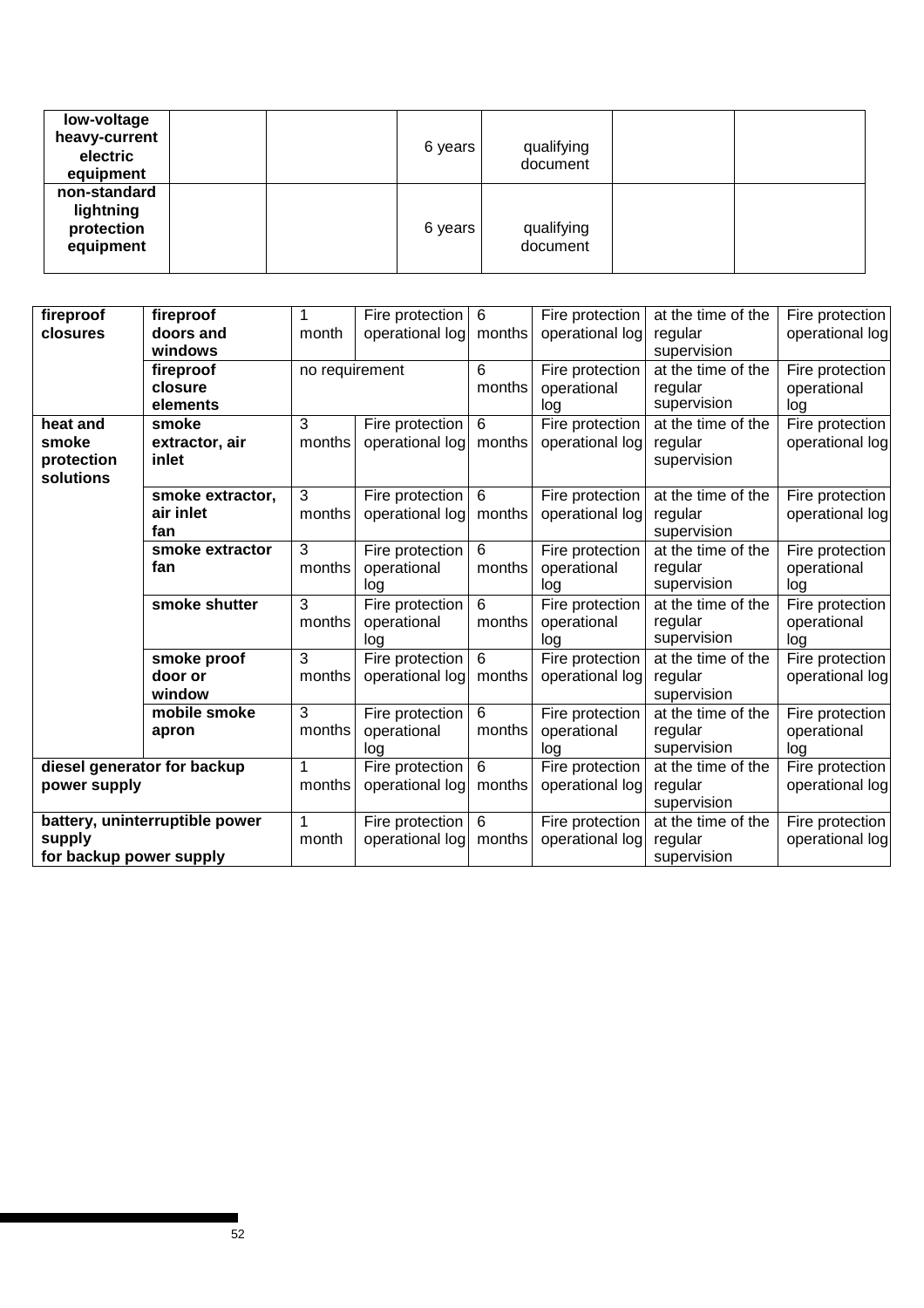## **42. Fire Extinguishers**

- 42.1. The fire-extinguishers must be visually inspected each 3 months and the inspections must be documented.
- 42.2. The inspections to be performed by the person responsible for the working order of the safety devices (the operator):

The operator or its representative must check each fire-extinguisher regularly—**at least once each quarter**—for the following:

they are at the prescribed stand-by locations;

- they are mounted safely:
- − they are visible, ready to be used and when standing facing them, one can read the instructions for use in Hungarian;
- − the instructions for use are intact;
- − all of the signals of the pressure gauges and signalling devices are within the area of operation;
- − the fire-extinguishers are locked, intact, complete and furnished with the correct fittings.
- − the devices' metal or plastic seals, maintenance labels and the maintenance organization's OKF (National Directorate General for Disaster Management) ID are intact.
- the devices' standby locations are marked with recognizable signs;
- the devices are in perfect working order;
- the maintenance times of the devices.

The person responsible for the working order of the safety devices must provide for the remedy of any deficiencies.

Inspections are to be carried out monthly if possible but at least quarterly and documented in the Fire protection operational log attached to the Fire Protection Regulation.

42.3. The fire-extinguisher must be inspected annually by an expert organization.

#### **43. Low-Voltage Heavy-Current Equipment**

43.1. Unless legal regulations specify it differently, after a piece of electric equipment has been put into service, the operator of the equipment must have it undergo a fire protection supervision every three years if in the room or outdoor area where the equipment is kept manufactures, processes, stores or uses more than 300 kg or 500 l materials classified as explosive; for less capacities, the fire protection supervision must be done each **6 years**. The operator must remedy any deficiencies discovered during such inspections until the deadline specified by the supervisor in the qualification document and must be able to credibly verify it.

#### **44. The Maintenance and Supervision of Built-in Fire Alarms**

- 44.1. Built-in fire alarms and fire-extinguishers may only be operated by trained persons.
- 44.2. Any malfunction discovered in the course of operation, supervision or maintenance must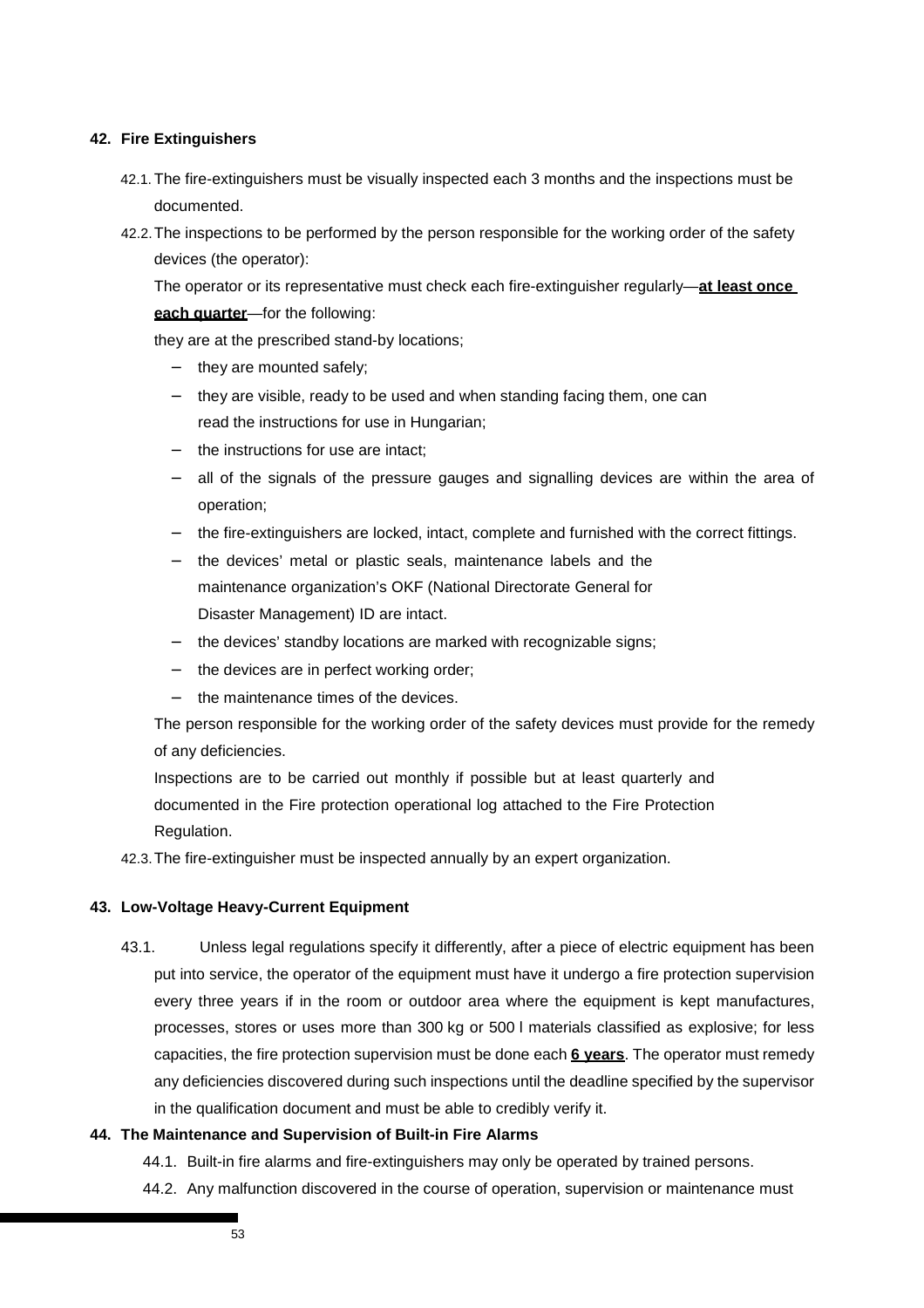be remedied immediately.

- 44.3. All inspections and test prescribed by the manufacturer must be performed in the course of supervisions or maintenance.
- 44.4. The operation and maintenance of the built-in fire alarms and the built-in fire-extinguishers must be recorded in a log.
- 44.5. The log may only be maintained by persons trained for the operation of the built-in fire alarms and built-in fire-extinguishers.
- 44.6. The person or service designated for the monitoring and operation of the centre of the builtin fire alarm system (remote displays and controllers) by the operator must ensure the following daily concerning the operability of the system:
	- all alarms were recorded in the operation log, and for issues needing measures by qualified personnel (not temporary network downtimes), the maintenance crew was notified;
	- − appropriate measures were taken in response to issues that had happened on the previous day;
	- − all status indicators of the fire alarm system are in working order.
- 44.7. The purpose of such checks is to ascertain that the on-site audio alarm and the central visual alarm and information displays are in working order.
- 44.8. The check is to be done in accordance with manufacturer instructions.
- 44.9. The person designated for verifying the appropriate operation of the built-in fire alarm system and its appropriate personal, environmental and technical requirements by the operator must ensure the following **monthly**:
	- − that the operation log is continuously maintained;
	- that all supervisors of the system underwent appropriate training;
	- − that all devices and materials necessary for the printers (paper, toner, printing ribbons) are available.
- 44.10. The person designated for verifying the appropriate operation of the built-in fire alarm system and its appropriate personal, environmental and technical requirements by the operator must ensure the following **each three months**:
	- the check is done in accordance with manufacturer instructions;
	- − ascertain whether there were any changes to the use, technology or design of the buildings that affect the operation of the fire alarm system, especially the efficiency of the automatic detectors, the accessibility of the manual signalling devices, the audibility of the
		- audio alarms; and
	- that the statements and diagrams identifying the signals are available and that the graphic display is operable.
- 44.11. Supervisions and maintenance may be regular or extra. Extra supervision must be performed
	- − after a fire;
	- in the case of a false alarm;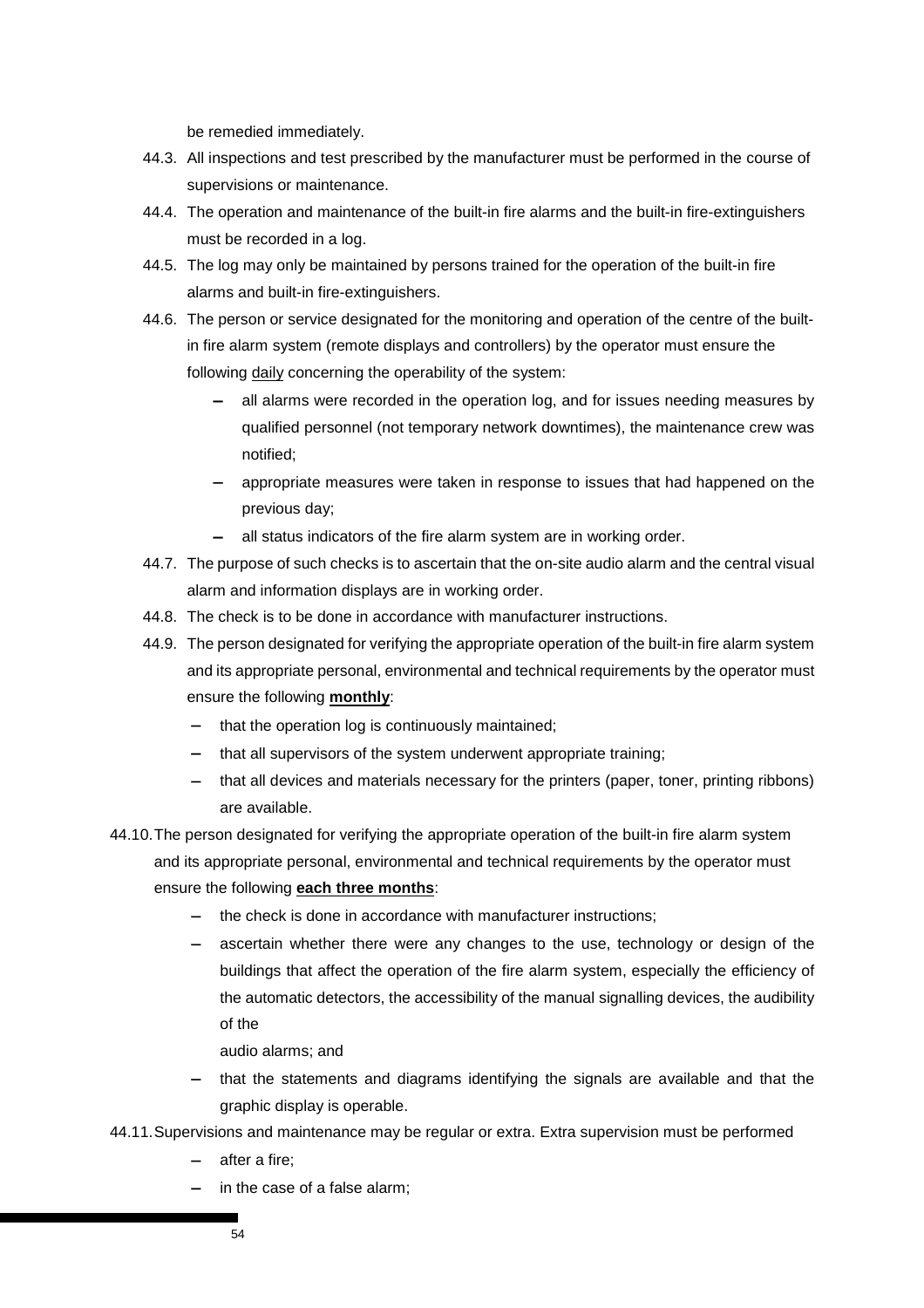- − if there is a system malfunction;
- − if the system is modified;
- − after long shutdown; or
- if a new contract is entered into with a new maintenance organization.
- 44.12. Daily supervisions may be recorded electronically in systems suitable for track responsibility.
- 44.13. The operator provides for regular and extra supervisions and maintenance, and remedies any deficiencies discovered.
- 44.14. The operator designates a person responsible for the verification of the appropriate operation and the appropriate personal, environmental and technical requirements of the fire alarm system (henceforth: person responsible) and provides for the conduction of all prescribed inspections and the remedy of any deficiencies discovered in the course of inspections. The person responsible performs all of the scheduled necessary inspections and reports any deficiencies in writing in a verifiable manner to the supervisor authorized to take the necessary measures.

## **45. The Supervision of Fire Hydrants**

- 45.1. The organization responsible for the quenching water network must provide for the operability, accessibility and anti-frost protection of the fire hydrants, and perform the prescribed regular inspections, maintenance, repairs and pressure tests.
- 45.2. Persons holding a valid qualification for the fire protection supervision of fire hydrants may perform such inspections except for the regular check of the cabinets of the wall-mounted fire hydrants which is done by the person responsible.
- 45.3. Fire hydrants (except natural water sources) must be supervised at least each 6 months and a pressure test must be done each 5 years.
- 45.4. The organization responsible for the operation of the facility must provide the inspection of the fire cabinets and their fittings and accessories at least each 6 months and entirely inspected annually.
- 45.5. The inspection intervals are determined depending on the environmental conditions, fire protection factors and risk assessment of the fire cabinets.
- 45.6. The inspection performed at least once **each 6 months** includes the inspection of the following:
	- whether the fire cabinet complies with the applicable technical requirement;
	- whether the location of the fire cabinet is unambiguous;
	- − in the case of wall-mounted fire cabinets: whether they are mounted securely and appropriately;
	- whether the fire cabinet is undamaged and its door may be opened freely;
	- − whether the cabinet contains the prescribed fittings and accessories;
	- − whether such fittings and accessories are securely mounted; and
	- whether any deficiencies, corrosions or other damages are discernible on the fire cabinet or on the fittings and accessories within.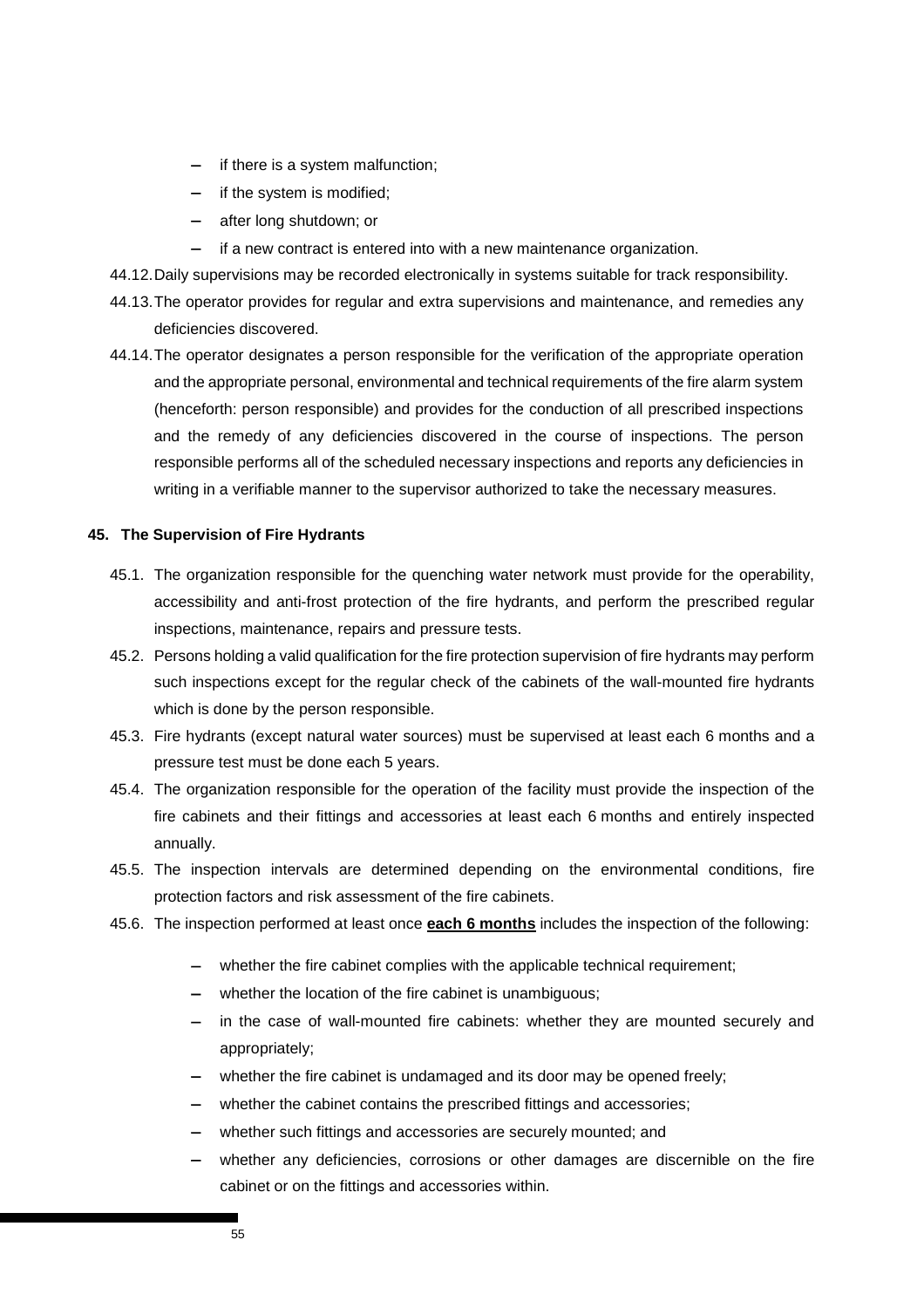- The person performing the inspection checks for any damages on the fittings, accessories and the fire cabinet, refolds the waterproof flat hoses and while doing so, visually inspects the hose, and reports any damage or corrosion of the fittings or the accessories to the organization responsible for the operation of the facility.
- 45.7. The accessories in the fire cabinets (pressure hose fitting, transmission clamp) are to undergo a pressure test each 5 years.
- 45.8. The organization responsible for the operation of the facility must provide the inspection of water containers and pools (henceforth: reservoirs) and other water sources each 6 months and a full survey each 5 years. In addition, they must perform pressure tests on the accessories that are under pressure during operation.

## **46. The Regular Fire Protection Supervision of the Protection Against Electrostatic Charging and Discharge**

- 46.1. The protection against electrostatic discharge is considered adequate if the design, implementation, operation and maintenance processes are conducted according to the applicable technical requirement, and the supervisory authority declares it as adequate.
- 46.2. Mandatory supervision occasions:
	- before putting the facility into operation;
	- after conversions and extensions;
	- − after a fire;
	- − after the modification of the technology used; or
	- unless the manufacturer or the contractor specify shorter intervals in the technical description or documentation, or in the implementation technological documentation, the protection against electrostatic discharge must be inspected each 3 years in existing buildings and outdoor areas;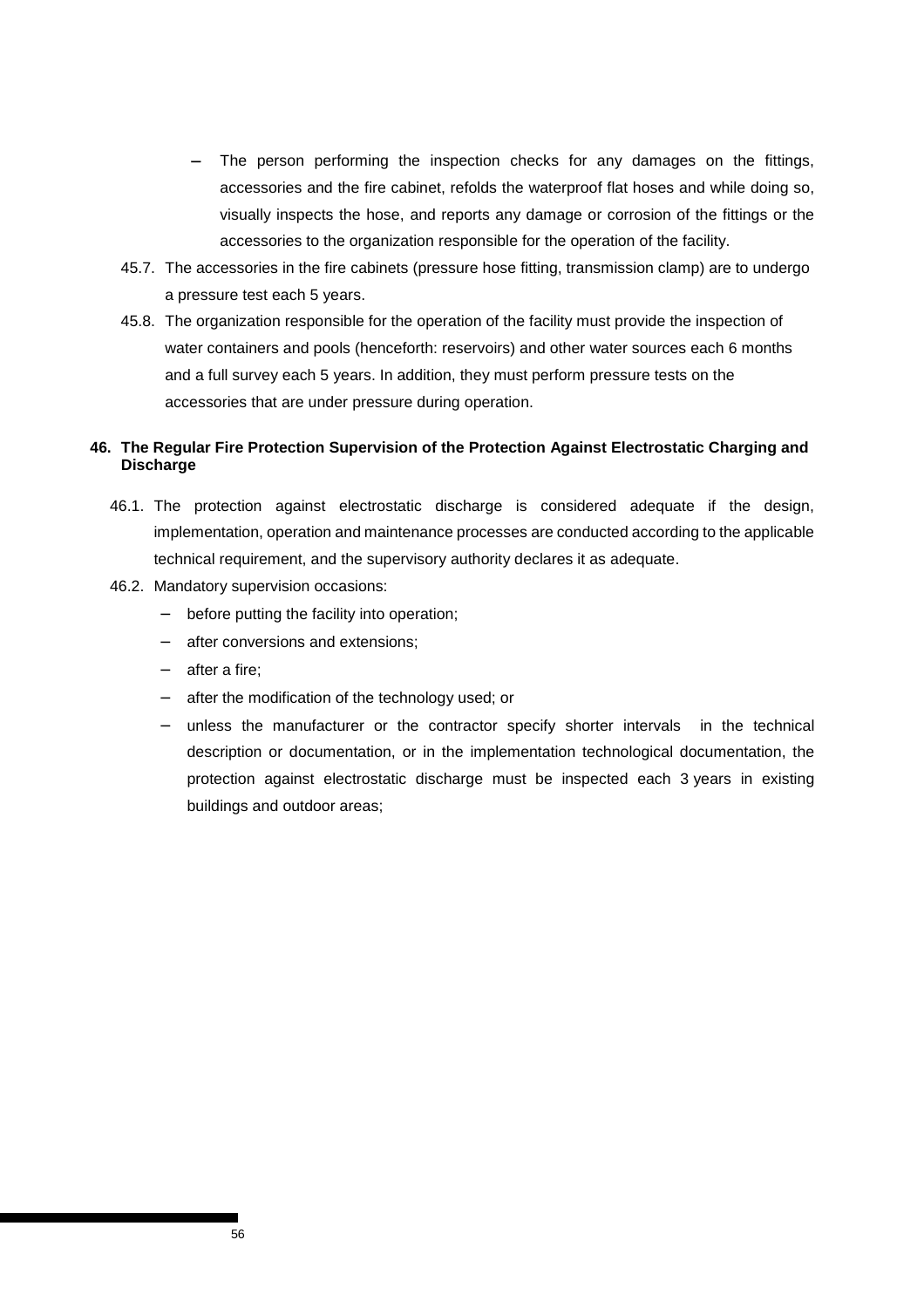# 1) Annexes: 1) Hazard Classification

- 2) Fire Protection Operational Log—Fire-Extinguishers
- 3) Fire Protection Operational Log—Safety Lights—Orientation Lights

Hot Work Permit

4) Legal Regulations on Fire Protection Fire Protection Offences Punishable by

Fines

Ground-Plan

5) Internal Regulation on the Protection of Non-Smokers

Fire Alarm Plan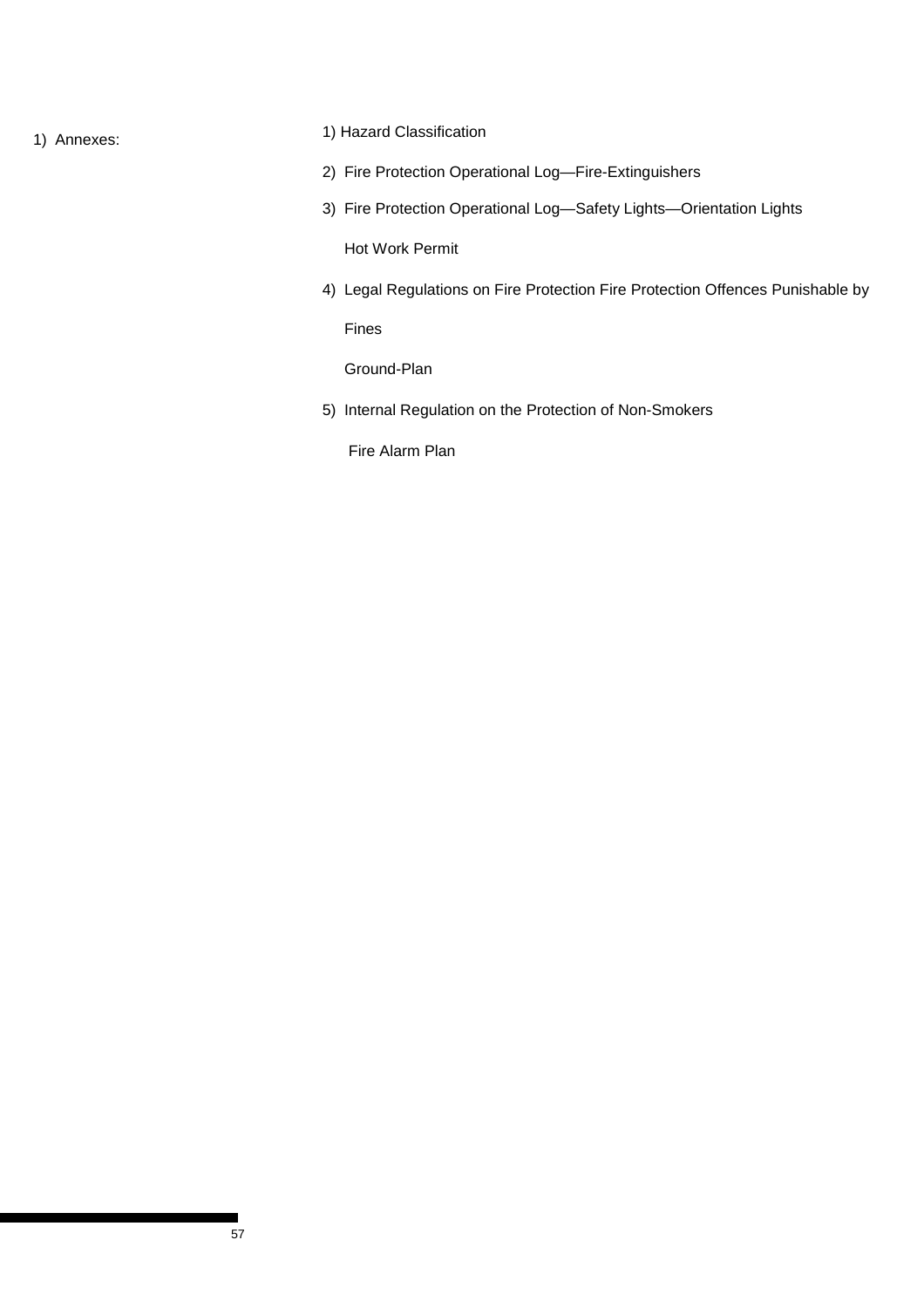**Annex 1** 

## **Hazard Classification**

| <b>Budapest Metropolitan University,</b><br>1-9 Nagy Lajos király Street, 1148<br><b>Budapest</b><br>Floor area: |                |                 |        |       |  |  |  |  |  |
|------------------------------------------------------------------------------------------------------------------|----------------|-----------------|--------|-------|--|--|--|--|--|
| Name and area of risk<br>unit                                                                                    | NAK*           | AK <sup>*</sup> | $KK^*$ | $MK*$ |  |  |  |  |  |
|                                                                                                                  |                |                 |        |       |  |  |  |  |  |
|                                                                                                                  |                |                 |        |       |  |  |  |  |  |
|                                                                                                                  |                |                 |        |       |  |  |  |  |  |
|                                                                                                                  |                |                 |        |       |  |  |  |  |  |
|                                                                                                                  | m <sup>2</sup> |                 |        |       |  |  |  |  |  |

\*NAK: very low risk; AK: low risk; KK: moderate risk; MK: high risk.

## **The standard hazard classification of the Budapest Metropolitan University**

**Maximum capacity:**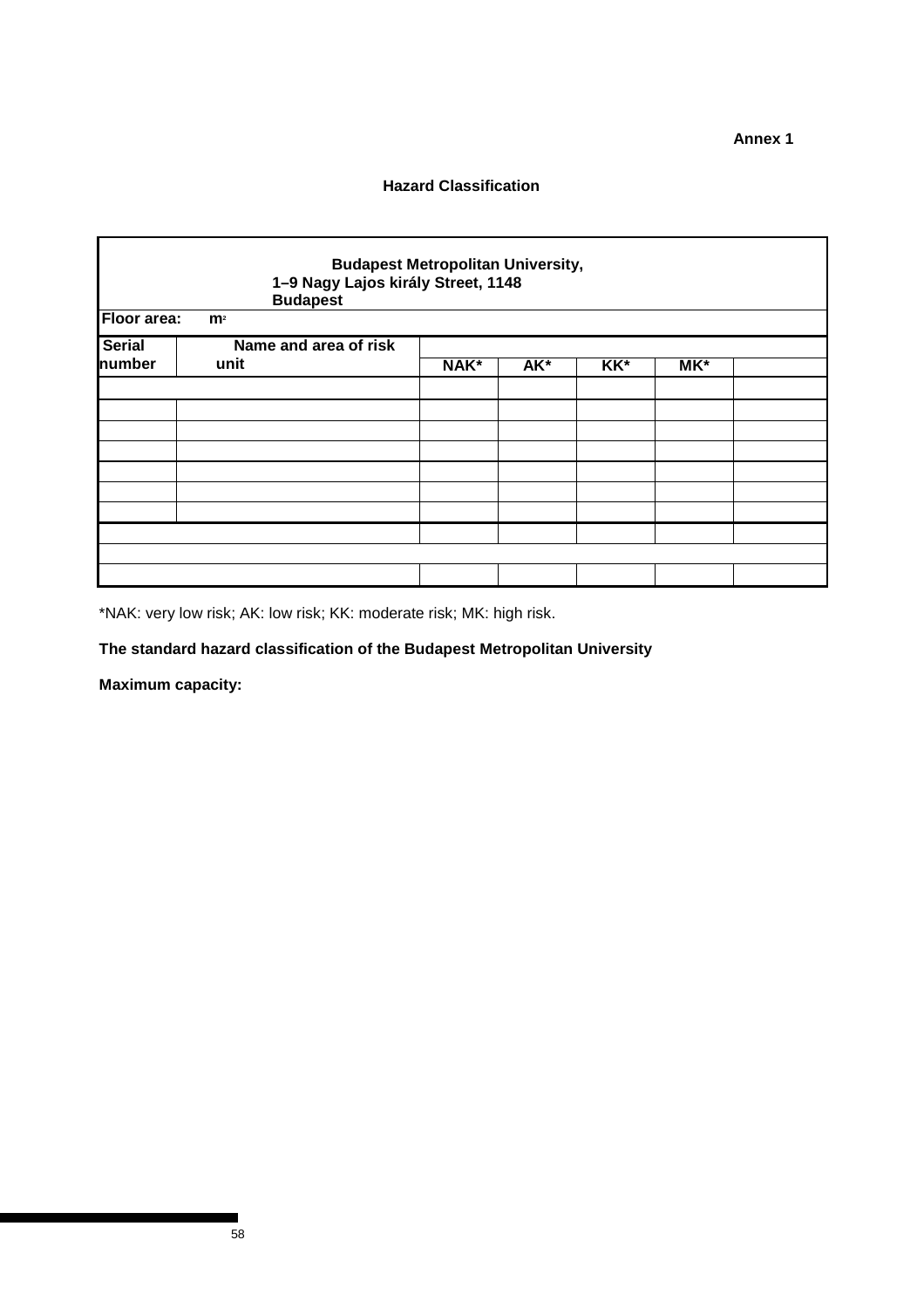**Annex 2** 

## **FIRE PROTECTION OPERATIONAL LOG**

## **The Log of the Inspection and Repair of Fire-Extinguishers**

## **Budapest Metropolitan University 1–9 Nagy Lajos király Street, 1148 Budapest**

Inspector's name:..................................................................................................

| No. | <b>Fire extinguisher</b>      |      |                   |                         | Inspection date<br>(quarter) |                         | Repair<br>necessary     | <b>Comment</b> |  |
|-----|-------------------------------|------|-------------------|-------------------------|------------------------------|-------------------------|-------------------------|----------------|--|
|     | standby<br>location           | type | product<br>number | $\overline{\mathbf{1}}$ | $\overline{2}$               | $\overline{\mathbf{3}}$ | $\overline{\mathbf{4}}$ |                |  |
|     |                               |      |                   |                         |                              |                         |                         |                |  |
|     |                               |      |                   |                         |                              |                         |                         |                |  |
|     |                               |      |                   |                         |                              |                         |                         |                |  |
|     |                               |      |                   |                         |                              |                         |                         |                |  |
|     |                               |      |                   |                         |                              |                         |                         |                |  |
|     |                               |      |                   |                         |                              |                         |                         |                |  |
|     |                               |      |                   |                         |                              |                         |                         |                |  |
|     |                               |      |                   |                         |                              |                         |                         |                |  |
|     |                               |      |                   |                         |                              |                         |                         |                |  |
|     |                               |      |                   |                         |                              |                         |                         |                |  |
|     |                               |      |                   |                         |                              |                         |                         |                |  |
|     |                               |      |                   |                         |                              |                         |                         |                |  |
|     |                               |      |                   |                         |                              |                         |                         |                |  |
|     |                               |      |                   |                         |                              |                         |                         |                |  |
|     |                               |      |                   |                         |                              |                         |                         |                |  |
|     |                               |      |                   |                         |                              |                         |                         |                |  |
|     |                               |      |                   |                         |                              |                         |                         |                |  |
|     |                               |      |                   |                         |                              |                         |                         |                |  |
|     |                               |      |                   |                         |                              |                         |                         |                |  |
|     |                               |      |                   |                         |                              |                         |                         |                |  |
|     | <b>Signature of inspector</b> |      |                   |                         |                              |                         |                         |                |  |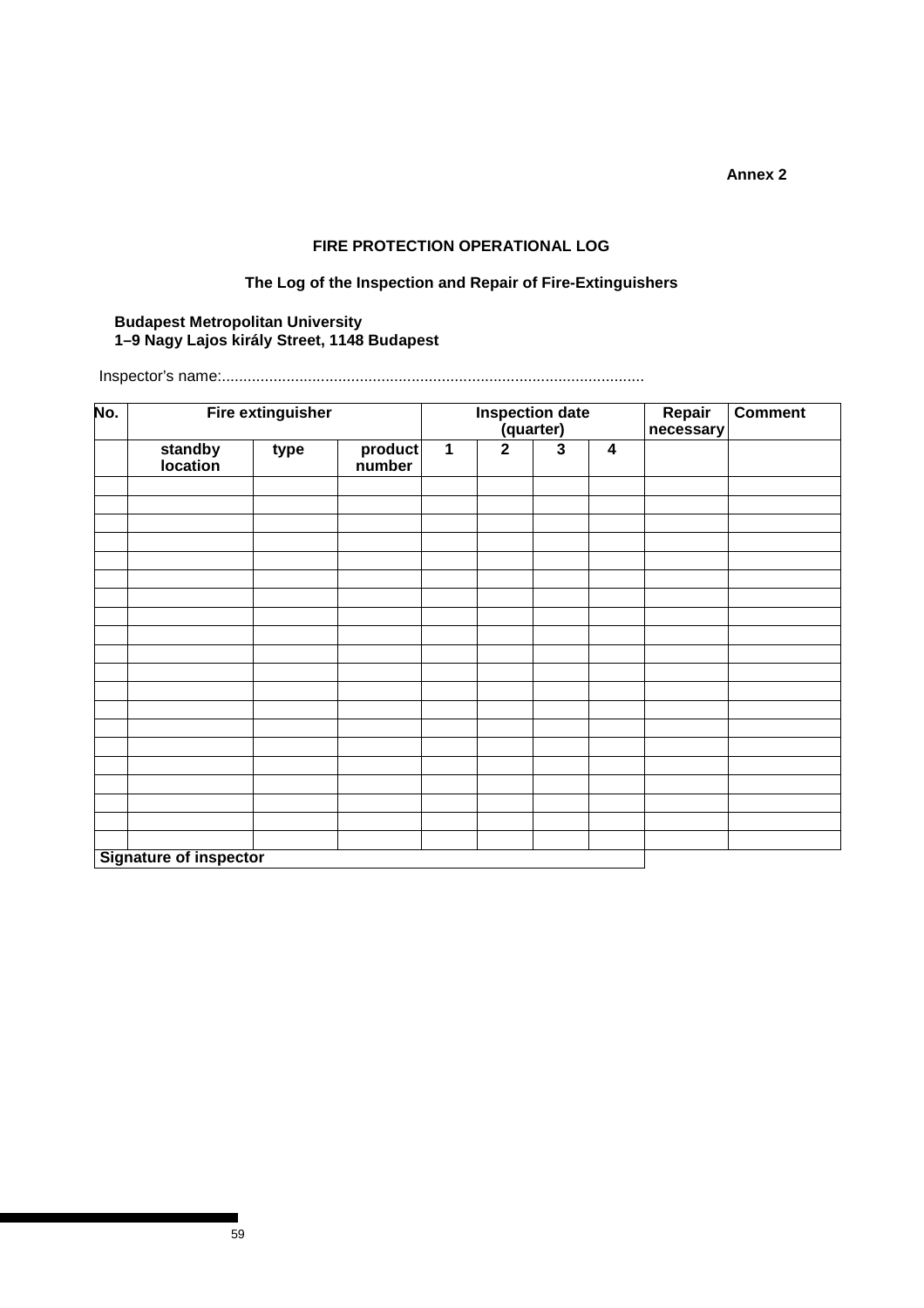# **FIRE PROTECTION OPERATIONAL LOG**

## **Monthly Inspection of Orientation Lights**

| No.            | <b>Standby</b><br>location |             | <b>Month of inspection</b> |              |   |            |         |                |   |   |    |    |    |
|----------------|----------------------------|-------------|----------------------------|--------------|---|------------|---------|----------------|---|---|----|----|----|
| $\blacksquare$ | $\blacksquare$             | $\mathbf 1$ | $\mathbf{2}$               | $\mathbf{3}$ | 4 | $\sqrt{5}$ | $\bf 6$ | $\overline{7}$ | 8 | 9 | 10 | 11 | 12 |
|                |                            |             |                            |              |   |            |         |                |   |   |    |    |    |
|                |                            |             |                            |              |   |            |         |                |   |   |    |    |    |
|                |                            |             |                            |              |   |            |         |                |   |   |    |    |    |
|                |                            |             |                            |              |   |            |         |                |   |   |    |    |    |
|                |                            |             |                            |              |   |            |         |                |   |   |    |    |    |
|                |                            |             |                            |              |   |            |         |                |   |   |    |    |    |
|                |                            |             |                            |              |   |            |         |                |   |   |    |    |    |
|                |                            |             |                            |              |   |            |         |                |   |   |    |    |    |
|                |                            |             |                            |              |   |            |         |                |   |   |    |    |    |
|                |                            |             |                            |              |   |            |         |                |   |   |    |    |    |
|                |                            |             |                            |              |   |            |         |                |   |   |    |    |    |
|                |                            |             |                            |              |   |            |         |                |   |   |    |    |    |
|                |                            |             |                            |              |   |            |         |                |   |   |    |    |    |
|                |                            |             |                            |              |   |            |         |                |   |   |    |    |    |
|                |                            |             |                            |              |   |            |         |                |   |   |    |    |    |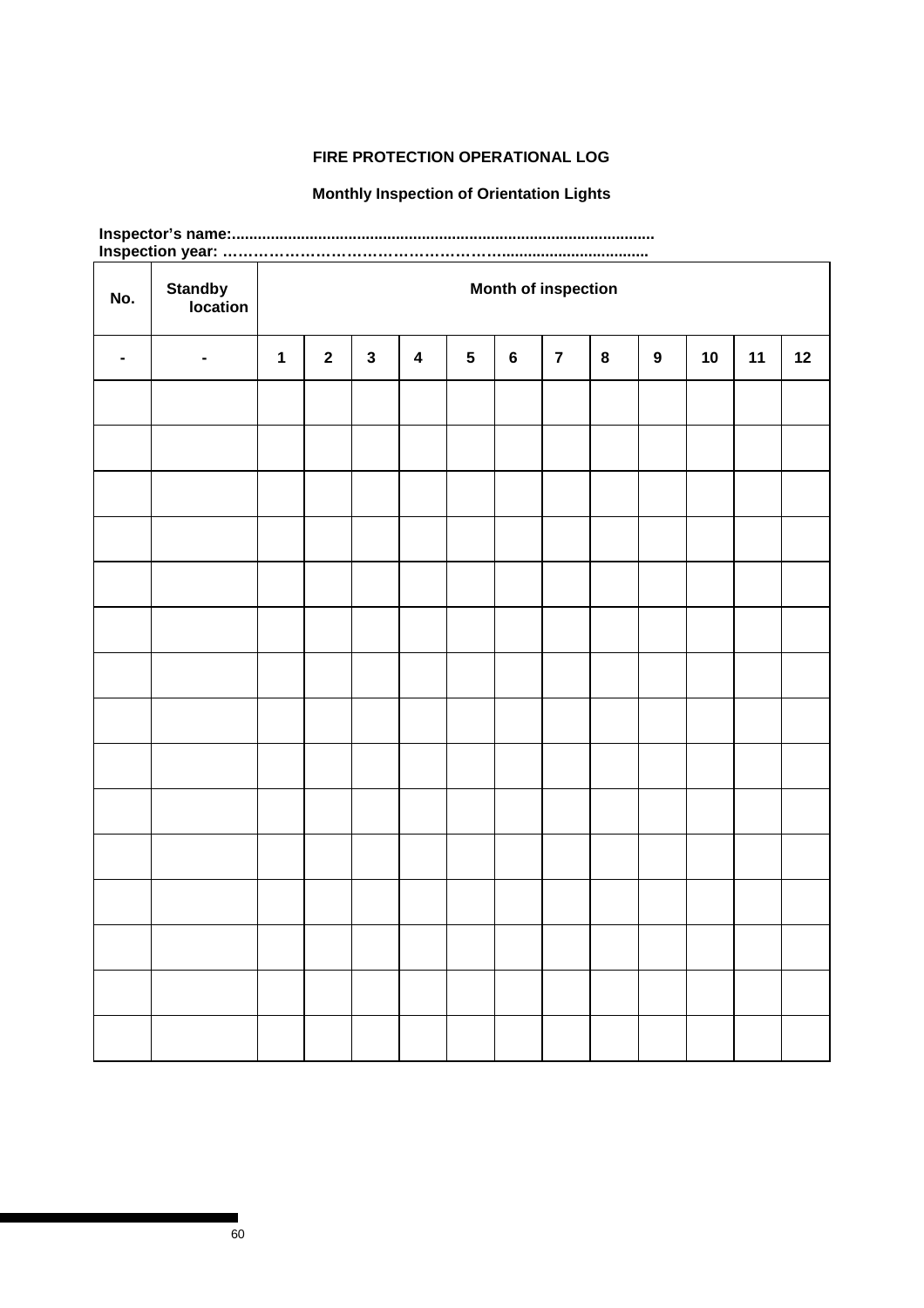**Annex 3** 

|                                                               |                                                                                                                                                                                |                                    | Copy: /3                     |
|---------------------------------------------------------------|--------------------------------------------------------------------------------------------------------------------------------------------------------------------------------|------------------------------------|------------------------------|
|                                                               | <u>THE CONDITIONS FOR OCCASIONAL HOT WORK RECORDED IN WRITING</u>                                                                                                              |                                    |                              |
|                                                               | Time of work: from day  month  year 20 hours                                                                                                                                   |                                    |                              |
|                                                               | to day  month  year 20 hours.                                                                                                                                                  |                                    |                              |
| Description of the permitted work:                            |                                                                                                                                                                                |                                    |                              |
| position(s)<br>ID(s) of the fire protection qualification(s): |                                                                                                                                                                                |                                    |                              |
|                                                               |                                                                                                                                                                                |                                    |                              |
|                                                               | For work to be carried out in flammable environments, the names and positions of the supervisors:                                                                              |                                    |                              |
|                                                               | The following fire-extinguishing equipment and devices must be present at the work site:                                                                                       |                                    |                              |
|                                                               |                                                                                                                                                                                |                                    |                              |
| .                                                             | Provided that the work complies with the following special provisions and the provisions of NFPR and this<br>Regulation, and the site inspection on day  month  year           |                                    |                              |
| , day  month  year                                            | I issue a one-time permit for the hot work described above.                                                                                                                    |                                    |                              |
|                                                               | I have complemented the provisions listed on the permit with the following on-site regulations:                                                                                | name and position of issuer        |                              |
|                                                               | (If the hot work is performed and permitted by a third party employee.)                                                                                                        |                                    |                              |
| , day  month  year<br>them.                                   | Under penalty of perjury, I acknowledge the provisions listed in the permit and undertake to comply with                                                                       | facility manager or representative |                              |
| Acknowledged by:                                              | signatures of persons conducting the hot work<br>The completion of the work must be reported to the issuer of the permit.<br>Completion of the work: day  month  year 20 hours |                                    |                              |
|                                                               |                                                                                                                                                                                |                                    | name and signature of issuer |
| hazard.                                                       | I took the worksite back at day  month  year 20 hours in a condition that does not pose a fire                                                                                 |                                    |                              |
|                                                               |                                                                                                                                                                                |                                    |                              |
| (The permit must be completed in 3 copies.)                   |                                                                                                                                                                                |                                    | name and signature of issuer |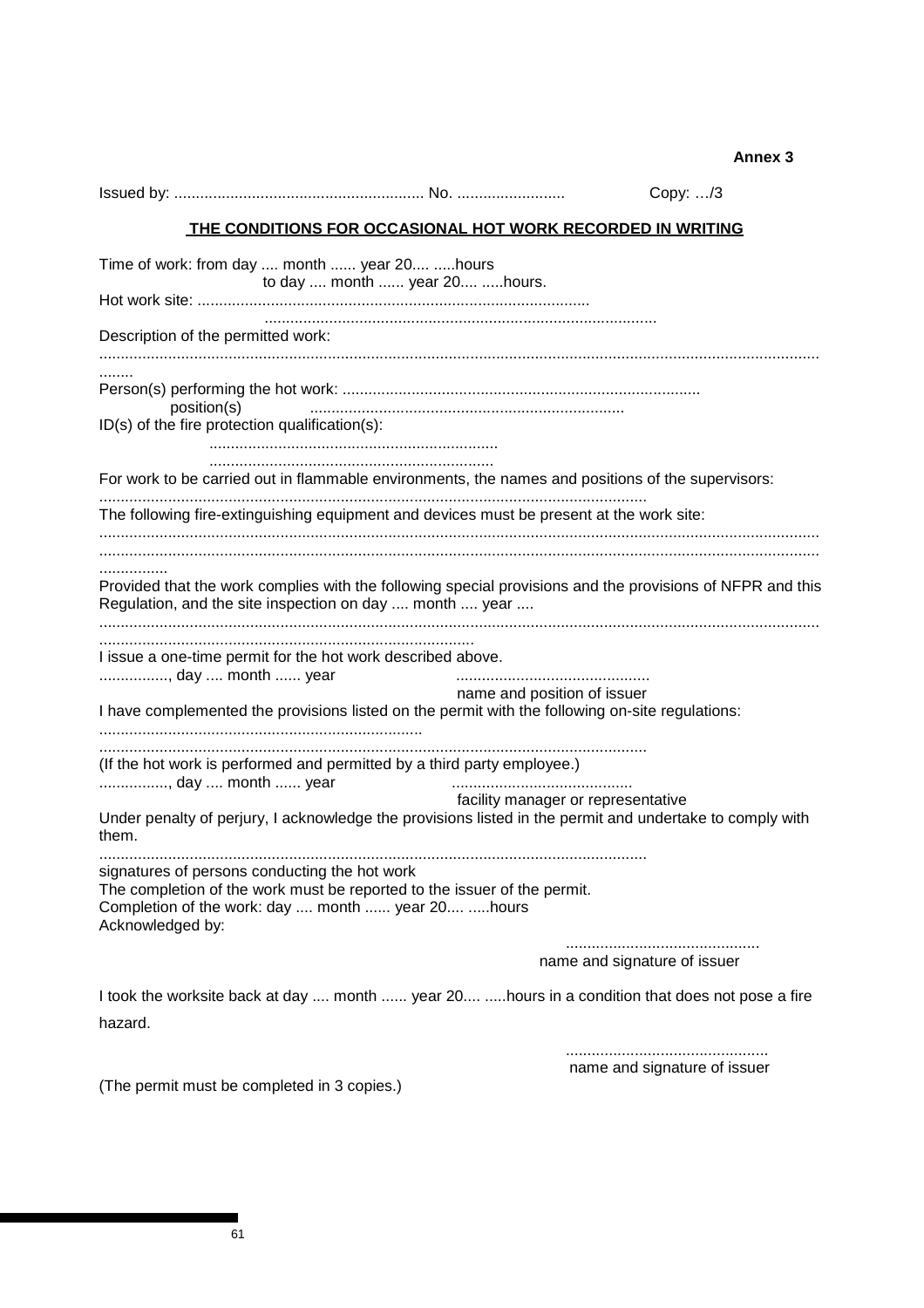## **THE GENERAL FIRE PROTECTION REGULATIONS FOR HOT WORK**

- 1. Work must not be started until any fire or explosion hazard has been eliminated.
- 2. Welders and other persons conducting work that regularly involves the presence of open flames must hold a fire protection qualification.
- 3. All flammable materials must be removed from a 5 m vicinity of the hot work.
- 4. When performing occasional hot work, the persons working in the vicinity must be warned to perform their work with special care.
- 5. After the completion of hot work, the work site and its vicinity must be inspected by the worker for fire hazards and any fire risk factors must be eliminated.
- 6. In the case of a site inspection, the hot work permit must be presented.
- 7. The permit form is part of a 90-page block and must be completed in 3 copies.
	- The person conducting the hot work must receive Copy 1, and after the work is completed, this person must hand it back to the issuer. The issuer attaches it to Copy 3.
	- Copy 2 must be sent to the person responsible for maintenance.
	- 3 Copy 3 remains in the block.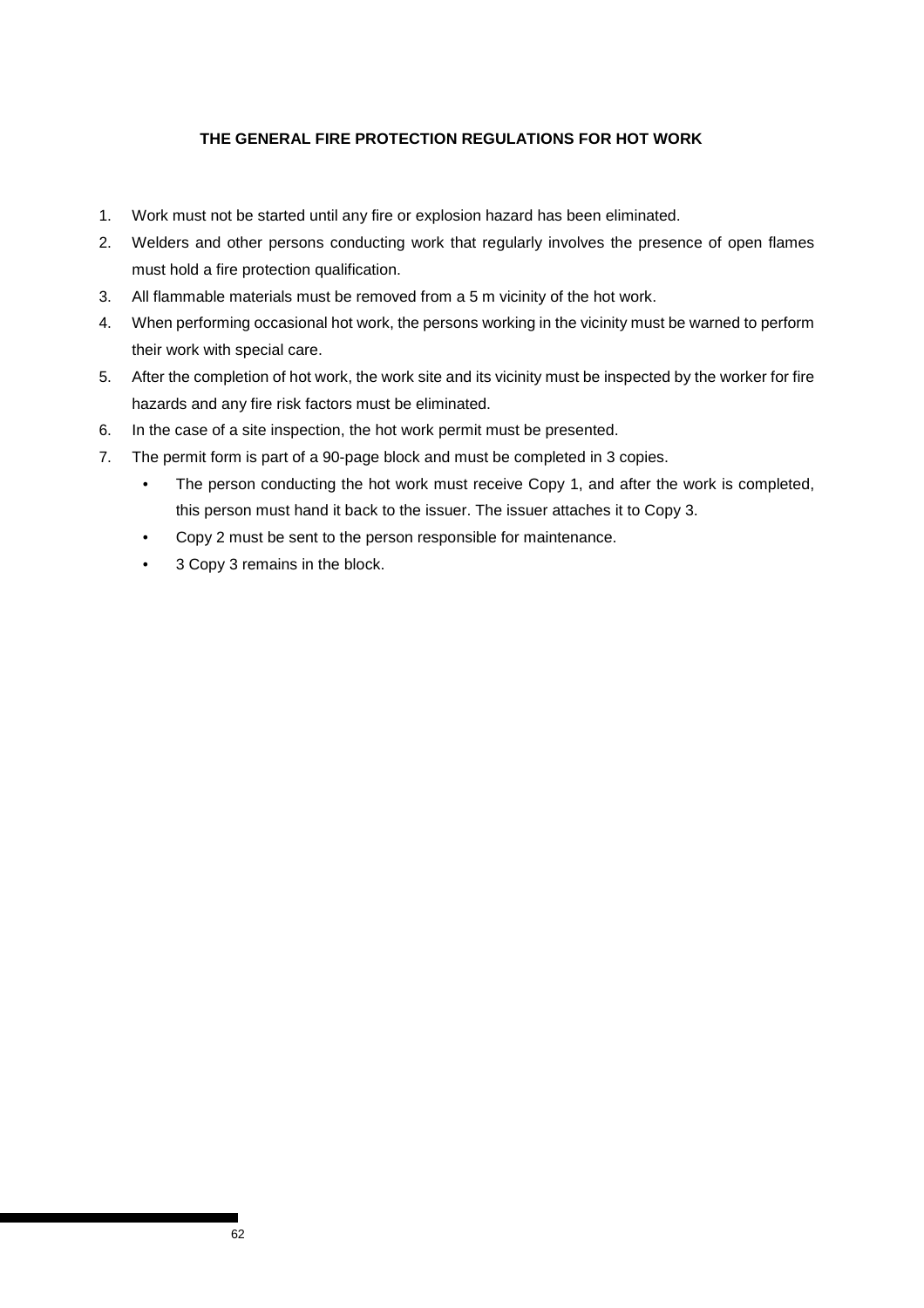## **Annex 4**

# **Legal Regulations on Fire Protection**

| Act XXXI of 1996                                         | on Fire Protection, Technical Rescue and Fire-<br>Services                                                                                                                                                                                                |
|----------------------------------------------------------|-----------------------------------------------------------------------------------------------------------------------------------------------------------------------------------------------------------------------------------------------------------|
| 54/2014. (5 Dec.) Decree of the Ministry of<br>Interior  | on the National Fire Protection Regulation                                                                                                                                                                                                                |
| 259/2011. (7 Dec.) Government Decree                     | on Fire Protection Authorities, Fire Protection<br>Fines and the Mandatory Life and Accident<br>Insurance of the Persons Working in Fire<br>Protection                                                                                                    |
| 45/2011. (7 Dec.) Decree of the Ministry of<br>Interior  | on the Occupations and Positions with<br>Mandatory Fire Protection Qualifications, on<br><b>Education Administration of Fire Protection</b><br>Trainings and the Detailed Rules of Fire<br><b>Protection Examinations</b>                                 |
| 9/2015. (25 March) Decree of the Ministry of<br>Interior | on the Professional Qualification Requirements<br>and Professional Training of the Persons<br><b>Employed by Disaster Protection Agencies,</b><br>Community and Facility Fire Services,<br><b>Volunteer Fire Services and Other Similar</b><br>Categories |
| 50/2011. (20 Dec.) Decree of the Ministry of<br>Interior | on the Detailed Rules of Initiation and<br>Conduction of Fire Protection Services with the<br><b>Requirement of Notification</b>                                                                                                                          |
| 30/1996 (6 Dec.) Decree of the Ministry of<br>Interior   | on the Preparation of Fire Protection<br>Regulations                                                                                                                                                                                                      |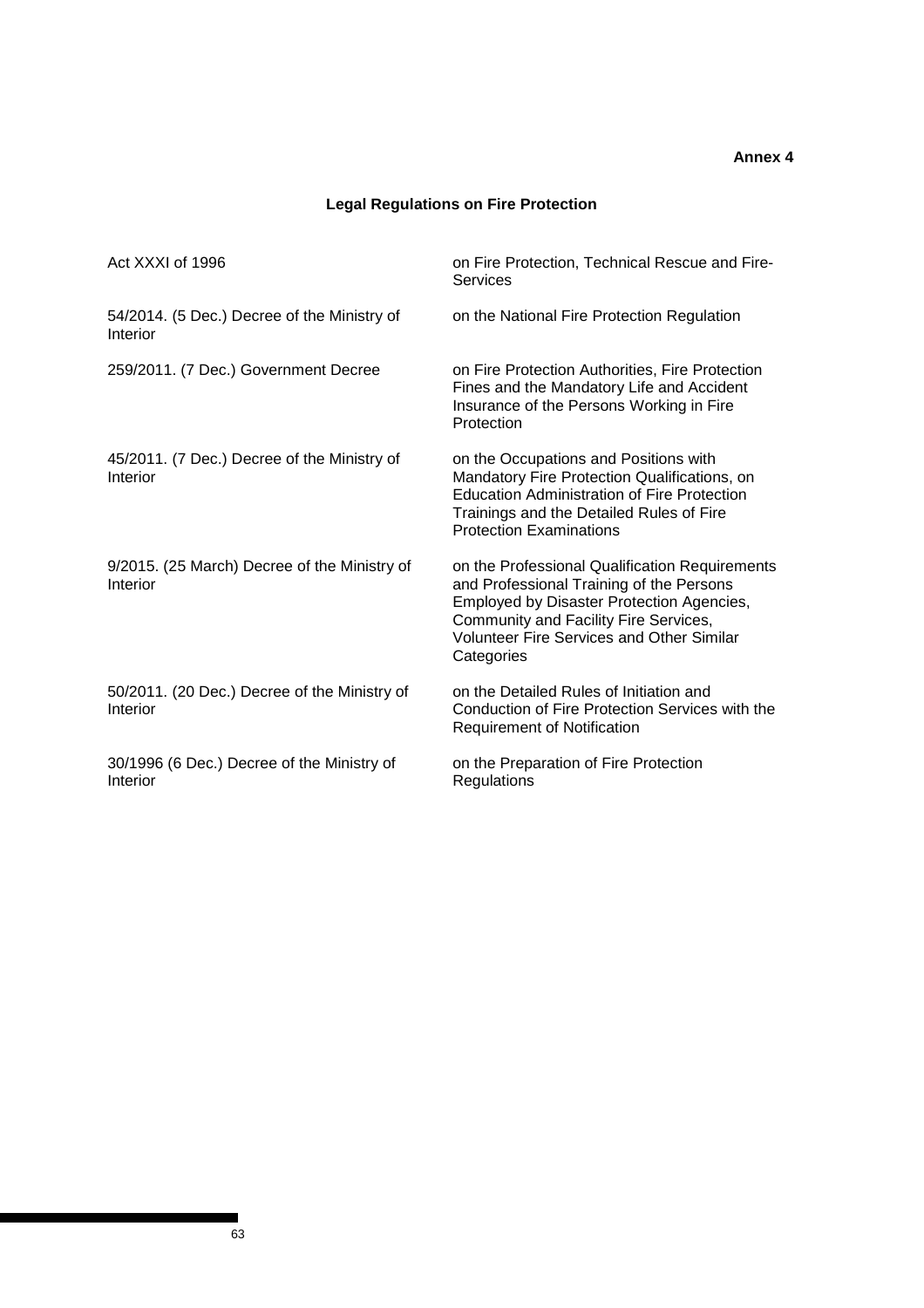## **Annex 5**

|                | <b>Fire protection offence</b>                                                                                                                                                                                                                                                                               | The minimum<br>amount of the fire<br>protection fine<br>(Ft) | The maximum<br>amount of the fire<br>protection fine<br>(Ft) |
|----------------|--------------------------------------------------------------------------------------------------------------------------------------------------------------------------------------------------------------------------------------------------------------------------------------------------------------|--------------------------------------------------------------|--------------------------------------------------------------|
| 1              | Violation of fire protection regulations if resulting in<br>a fire                                                                                                                                                                                                                                           | 10,000                                                       | 1,000,000                                                    |
| $\overline{2}$ | Violation of fire protection regulations if resulting<br>in a fire whose extinguishing<br>required intervention by fire services                                                                                                                                                                             | 20,000                                                       | 3,000,000                                                    |
| 3              | Violation of fire protection regulations if resulting<br>in immediate fire or explosion hazard                                                                                                                                                                                                               | 20,000                                                       | 1,000,000                                                    |
| $\overline{4}$ | Obstruction of an evacuation exit or emergency<br>exit to the extent that it impeded<br>the necessary throughput for evacuation                                                                                                                                                                              | 20,000                                                       | 800,000                                                      |
| 5              | Obstruction of an evacuation exit or emergency exit<br>of a building or building part designed for a large<br>number of people to the extent that it impeded<br>the necessary throughput for evacuation                                                                                                      | 30,000                                                       | 1,000,000                                                    |
| 6              | Obstruction of an evacuation exit or emergency<br>exit that<br>could not be immediately eliminated for the<br>evacuees                                                                                                                                                                                       | 30,000                                                       | 1,200,000                                                    |
| $\overline{7}$ | Obstruction or closing of an evacuation exit or<br>emergency exit of a building or building part<br>designed for a large number that<br>could not be immediately eliminated for the<br>evacuees                                                                                                              | 40,000                                                       | 1,500,000                                                    |
| 8              | Irregular storage on evacuation routes, operation<br>of electrical equipment unrelated to the operation<br>of the facility without supervision, and extreme<br>obstruction of the evacuation routes resulting in<br>decreased evacuation throughput                                                          | 20,000                                                       | 500,000                                                      |
| 9              | Storage of flammable installations, decorations,<br>carpets, tapestry and other flammable materials on<br>the evacuation routes of buildings, or covering<br>more than 15% of the wall or floor areas with<br>flammable materials (with the exception of built-in<br>building materials<br>and safety signs) | 20,000                                                       | 500,000                                                      |
| 10             | Exceeding the number of persons allowed at the<br>calculation of evacuation                                                                                                                                                                                                                                  | 30,000                                                       | 3,000,000                                                    |
| 11             | Elimination, removal or obstruction of the operation<br>of built-in fire- or smoke-proof closure technical<br>solutions prescribed by law or by the authority<br>at the divisions of the fire and smoke segments                                                                                             | 30,000                                                       | 200,000                                                      |
| 12             | No full access to the fire access roads and areas<br>included in the original plans approved by the fire<br>protection authority                                                                                                                                                                             | 30,000                                                       | 1,000,000                                                    |
| 13             | Deficient intensity of quenching water or outflow<br>pressure,<br>or obstruction of quenching water use                                                                                                                                                                                                      | 30,000                                                       | 1,000,000                                                    |
|                | intervention of the fire services                                                                                                                                                                                                                                                                            | 20,000                                                       | 2,000,000                                                    |

64

# **Fire Protection Offences Punishable by Fines**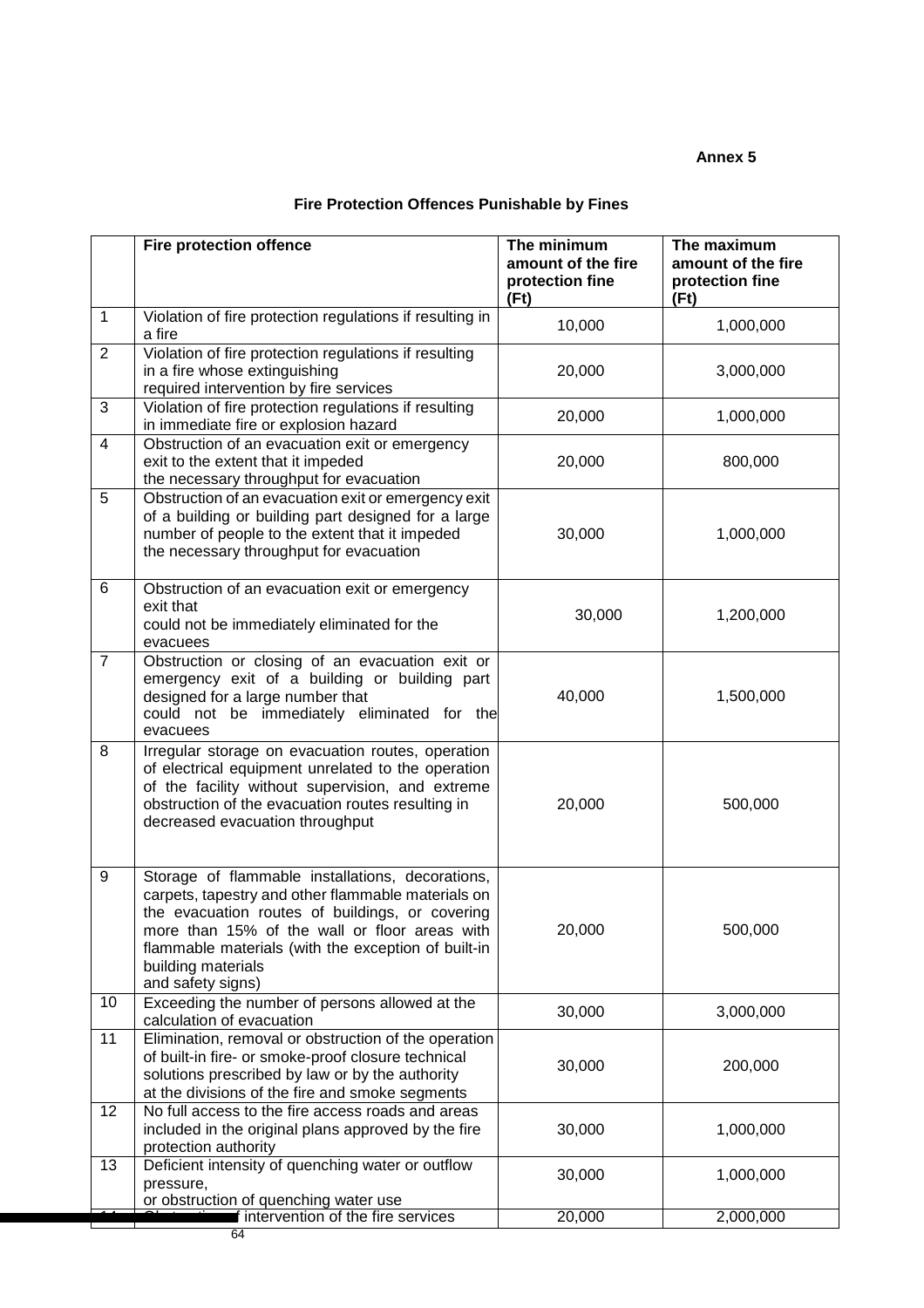| 15              | Violation of provisions pertaining to the maximum<br>number of persons prescribed by the legal<br>provisions pertaining to community and facility fire<br>services or<br>by an authority decision                                                                                                                                                                      | 50,000                       | 2,000,000                         |
|-----------------|------------------------------------------------------------------------------------------------------------------------------------------------------------------------------------------------------------------------------------------------------------------------------------------------------------------------------------------------------------------------|------------------------------|-----------------------------------|
| 16              | No standby fire-extinguishers (except in the case<br>of vehicles transporting hazardous substances)                                                                                                                                                                                                                                                                    | 20,000                       | 50,000                            |
| 17              | Negligence of the maintenance of fire-extinguishers<br>(except<br>in the case of vehicles transporting hazardous<br>substances)                                                                                                                                                                                                                                        | 10,000                       | 30,000                            |
| 18              | Deficient standby, maintenance or supervision of<br>built-in fire extinguishing or fire alarm devices<br>prescribed by legal regulations or authorities, or the<br>obstruction of their use, if the area of the protected<br>space is<br>a) not more than $100 \text{ m}_2$ :<br>b) $100 - 500$ m <sub>2</sub> :<br>c) more than $500$ m <sub>2</sub> :                | 50,000<br>100,000<br>200,000 | 400,000<br>1,000,000<br>2,000,000 |
| 19              | Deficiencies in the continuous supervision of the<br>centre of a fire alarm and extinguishing systems or<br>direct fire alarm devices<br>as prescribed by legal regulations or authorities                                                                                                                                                                             | 100,000                      | 1,500,000                         |
| 20              | The lack of verifiable measures to remedy the<br>malfunction of the built-in fire extinguishing or fire<br>alarm devices prescribed by legal regulations or<br>authorities, or the lack of the initiation of such<br>measures<br>if more than 8 days have passed since the<br>deficiency was discovered                                                                | 50,000                       | 1,000,000                         |
| $\overline{21}$ | The lack of the standby, maintenance, inspection,<br>supervision or pressure test of the technical<br>solution affected prescribed by legal regulations or<br>authorities in the National Fire Protection<br>Regulation and the lack of the remedy for the<br>discovered deficiencies<br>if they cannot be classified into other fire protection<br>penalty categories | 30,000                       | 1,000,000                         |
| 22              | The lack of the procurement and standby of fire-<br>extinguishing agents as prescribed by legal<br>regulations or authorities                                                                                                                                                                                                                                          | 30,000                       | 1,000,000                         |
| 23              | The conduction and direct control of activities with<br>mandatory fire protection qualifications<br>without valid fire protection qualifications                                                                                                                                                                                                                       | 50,000                       | 50,000                            |
| 24              | Activities involving the education administration of<br>fire protection examinations and operation as an<br>examination committee member<br>or committee chairperson in spite of being prohibited<br>by the authorities                                                                                                                                                | 50,000                       | 50,000                            |
| 25              | Performing activities with mandatory fire protection<br>qualifications differently than as prescribed by the<br>technical requirements (natural person or business<br>entity)                                                                                                                                                                                          | 50,000                       | 1,000,000                         |
| 26              | Preparation of fire protection documentation<br>without proper authentication                                                                                                                                                                                                                                                                                          | 50,000                       | 1,000,000                         |
| 27              | If the architect responsible, the fire protection<br>expert or the fire protection planner has not<br>planned the building according to the applicable<br>legal or authority regulations                                                                                                                                                                               | 30,000                       | 1,000,000                         |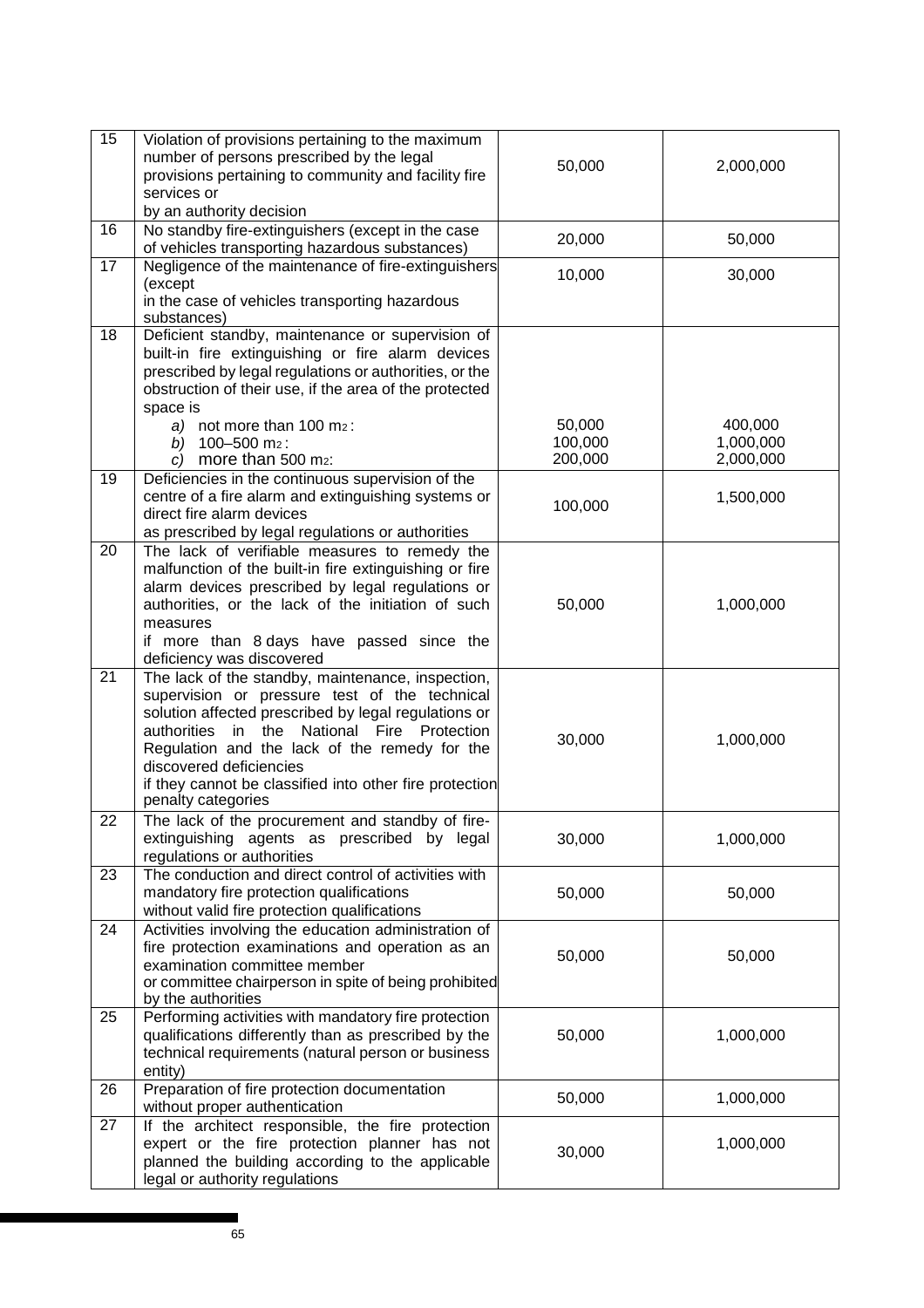| 29 | If the employer cannot verifiably prove that they<br>have provided for the fire protection training of a<br>new employee, or if the employer is obliged to<br>have a fire protection regulation made, and has<br>not had the new employee understand them, and<br>more than 15 days have passed since the new<br>employees entered into service                                                                                                                                                                                                    | 30,000 | 1,500,000 |
|----|----------------------------------------------------------------------------------------------------------------------------------------------------------------------------------------------------------------------------------------------------------------------------------------------------------------------------------------------------------------------------------------------------------------------------------------------------------------------------------------------------------------------------------------------------|--------|-----------|
| 30 | If the employer cannot verifiably prove that they<br>have provided for the regular fire protection training<br>or-when such training is prescribed by the fire<br>protection authority-the one-time fire protection<br>training of the employees, or has not had the<br>employees<br>understand<br>the<br>fire<br>protection<br>regulation within the deadline prescribed in legal<br>regulations, in the fire protection regulation or in a<br>decree prescribing the one-time training, and more<br>than 15 days have passed since the deadline. | 30,000 | 1,000,000 |
| 31 | If the operator cannot document by a signed<br>order<br>with<br>agreement<br>appropriate<br>or<br>an<br>organization or person<br>with fire<br>protection<br>qualification that they employ the services of such<br>organizations or persons to provide fire protection<br>services where it is required by law.                                                                                                                                                                                                                                   | 50,000 | 500,000   |
| 32 | If the entities required by law do not prepare the<br>prescribed fire protection regulation or have it<br>prepared                                                                                                                                                                                                                                                                                                                                                                                                                                 | 50,000 | 250,000   |
| 33 | If legally obligatory content is missing from the fire<br>protection regulation prepared by the entities<br>required by law or if such regulation does not<br>reflect a change that affect the fire protection<br>situation                                                                                                                                                                                                                                                                                                                        | 50,000 | 200,000   |
| 34 | If the quantity of the materials or products stored in<br>the building exceeds the fire load capacity effective<br>at the building or conversion of the building                                                                                                                                                                                                                                                                                                                                                                                   | 30,000 | 2,000,000 |
| 35 | The lack of the obligatory regular electric or<br>lightning protection supervision                                                                                                                                                                                                                                                                                                                                                                                                                                                                 | 50,000 | 1,000,000 |
| 36 | The lack of the verifiable remedy of the defects<br>discovered in the course of the obligatory regular<br>electric or lightning protection supervision and<br>marked as "fire hazard / to be repaired<br>immediately"                                                                                                                                                                                                                                                                                                                              | 40,000 | 300,000   |
| 37 | If foresters do not prepare the legally prescribed<br>fire protection regulation for the forest or its<br>simplified version, or have it prepared                                                                                                                                                                                                                                                                                                                                                                                                  | 50,000 | 200,000   |
| 38 | The lack of the reporting of changes affecting the<br>extinguishing of fires in a community or facility to<br>the professional fire service on standby or to the<br>community or facility fire services                                                                                                                                                                                                                                                                                                                                            | 30,000 | 1,000,000 |
| 39 | If fire protection services have not been provided<br>according to the legal provisions                                                                                                                                                                                                                                                                                                                                                                                                                                                            | 50,000 | 1,000,000 |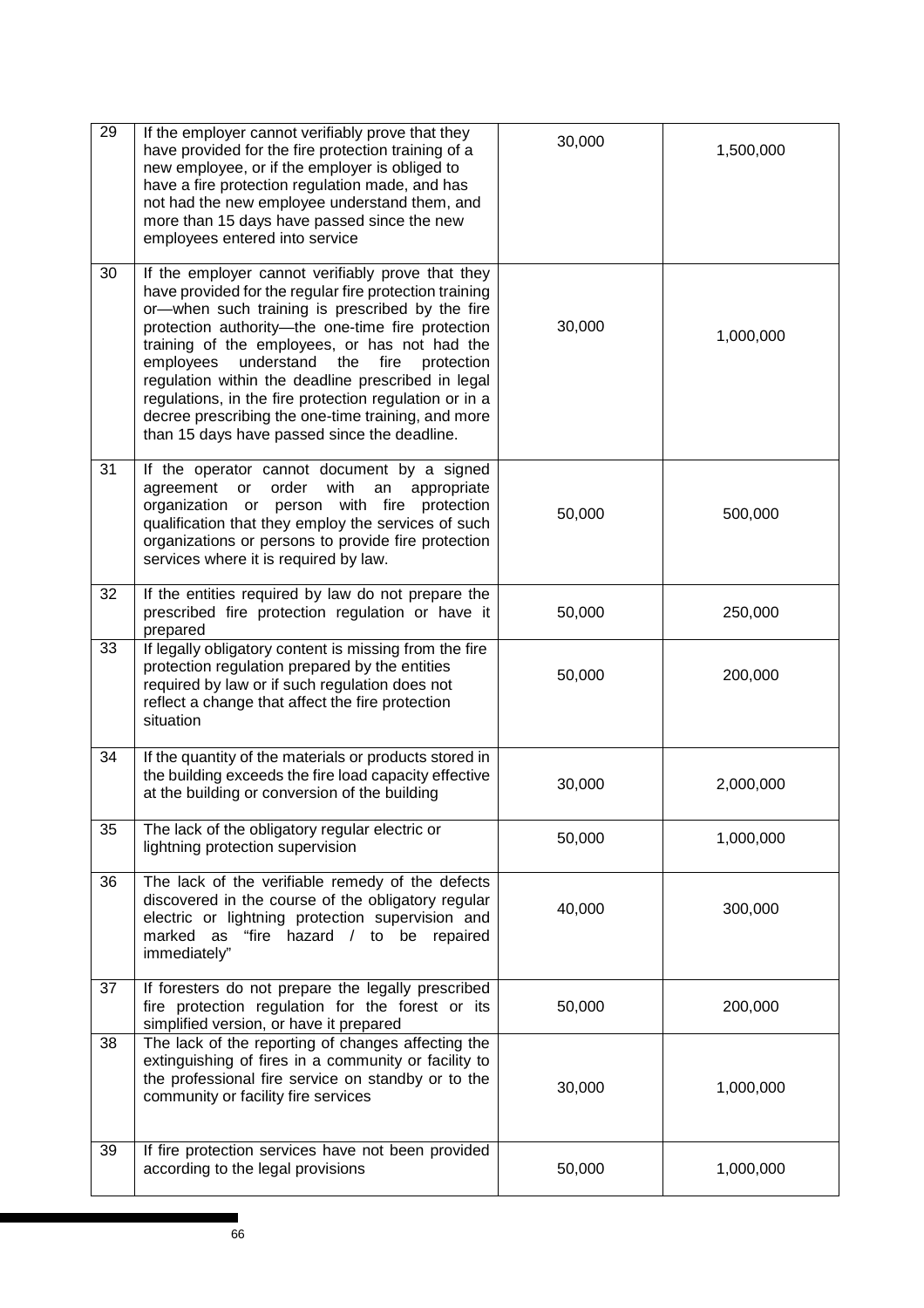| 40 | Conducting the fire<br>protection<br>inspection,<br>supervision, maintenance or repair of fire<br>protection technical devices or building elements in<br>another manner than specified in the technical<br>documents or in the permission by the fire<br>protection authority or if such activities have<br>endangered such devices or elements, if such<br>activities do not constitute a finable fire protection<br>violation | 50,000  | 1,000,000 |
|----|----------------------------------------------------------------------------------------------------------------------------------------------------------------------------------------------------------------------------------------------------------------------------------------------------------------------------------------------------------------------------------------------------------------------------------|---------|-----------|
| 41 | If no permission has been requested for the<br>distribution of fire protection devices that may only<br>be legally distributed with such permissions                                                                                                                                                                                                                                                                             | 200,000 | 3,000,000 |
| 42 | The violation of other provisions of the legal or<br>institutional fire protection regulation                                                                                                                                                                                                                                                                                                                                    | 20,000  | 60,000    |
| 43 | The violation of the fire protection provisions<br>related to the manufacture, distribution, storage,<br>transport, disposal and possession of pyrotechnic<br>products                                                                                                                                                                                                                                                           | 20,000  | 1,000,000 |
| 44 | Does not provide for the prevention of fires by<br>neglecting the obligations prescribed by the act on<br>the protection of arable land for utilization                                                                                                                                                                                                                                                                          | 40,000  | 200,000   |
| 45 | The lack of installing, operation, inspection,<br>supervision and maintenance of the smoke and<br>heat exhaust systems prescribed by legal<br>regulations, or hindering the operation of such<br>systems                                                                                                                                                                                                                         | 50,000  | 1,000,000 |
| 46 | The lack of submitting the expert opinion verifying<br>the fire protection characteristics of building<br>structures to the fire protection authority                                                                                                                                                                                                                                                                            | 30,000  | 100,000   |
| 47 | If a fire protection expert issues an untruthful<br>opinion about the fire protection characteristics of<br>building structures                                                                                                                                                                                                                                                                                                  | 50,000  | 1,000,000 |
| 48 | Controlled burning without the permission of the<br>fire protection authority                                                                                                                                                                                                                                                                                                                                                    | 50,000  | 500,000   |
| 49 | Violation of the fire protection regulations on<br>occasional hot work and controlled burning in the<br>course of outdoor burning                                                                                                                                                                                                                                                                                                | 20,000  | 400,000   |
| 50 | Non-compliance with the fire protection<br>regulations of the national standards and the fire<br>protection technical principles without the<br>authority's approval                                                                                                                                                                                                                                                             | 50,000  | 1,000,000 |
| 51 | Non-compliance with a technical solution approved<br>by fire protection authority except if the solution of<br>the legal regulations, national standards or fire<br>protection technical principles have been used<br>instead                                                                                                                                                                                                    | 50,000  | 1,000,000 |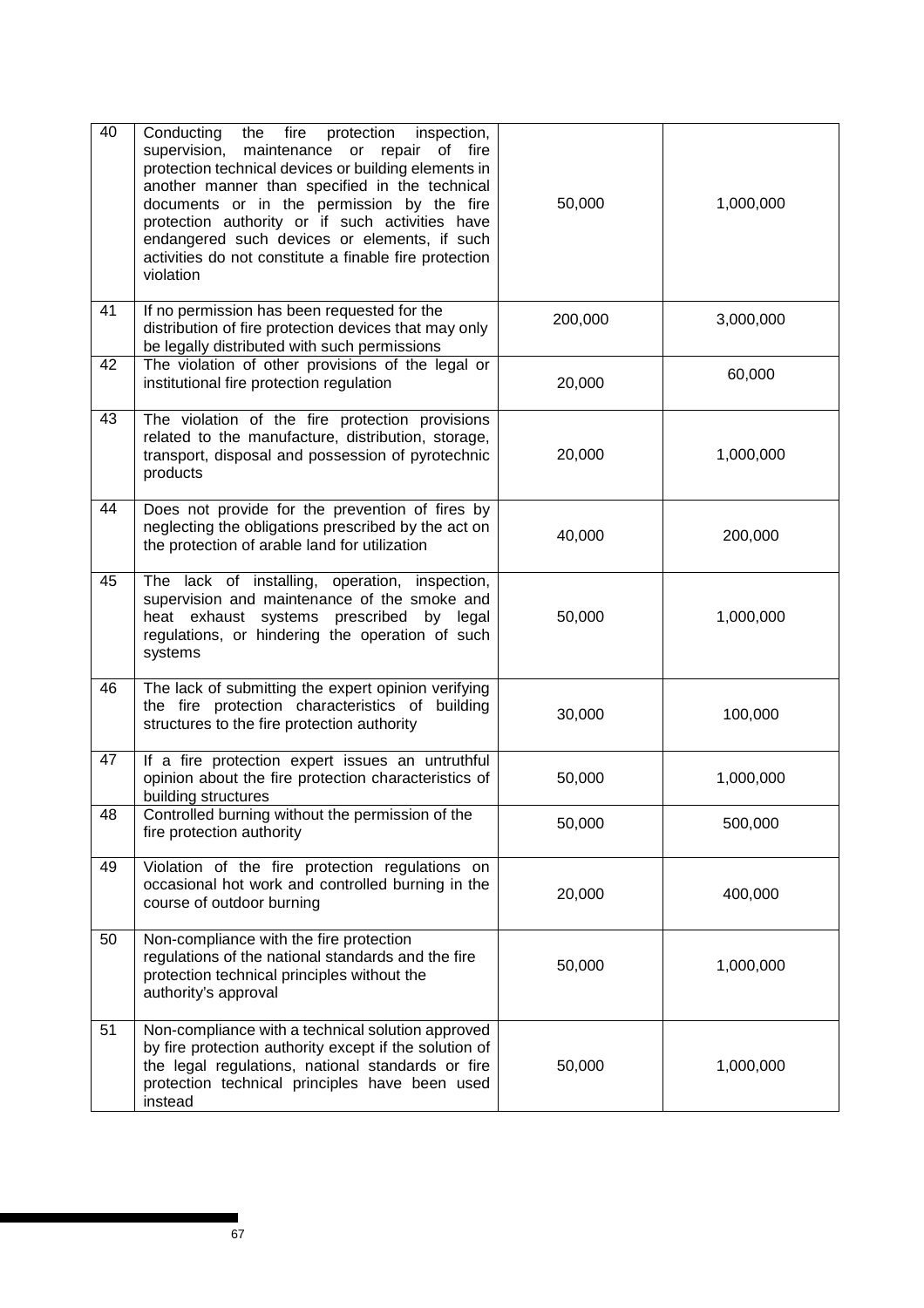**Annex 6 (Ground-Plan)**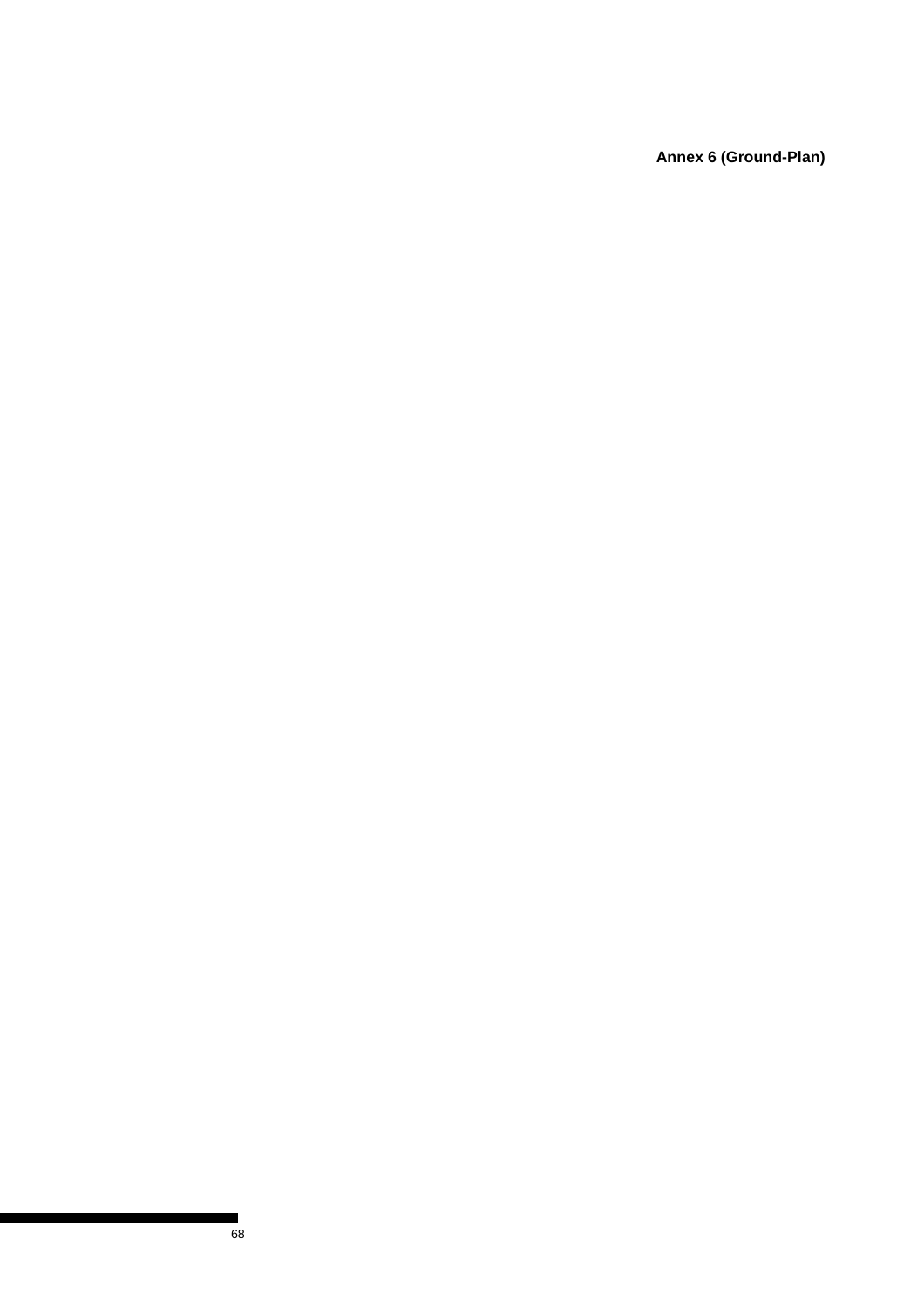## **Annex 7**

## **Internal Regulation on the Protection of Non-Smokers at the Campuses of the**

## **Budapest Metropolitan University**

**With reference to Act XCIII of 1993 on Occupational Safety and Health Protection and the paragraphs of Act XLII of 1999 on the Protection of Non-Smokers listed below, the Budapest Metropolitan University prescribes the following:** 

2 Section 1 Except for the locations designated for smoking and with the difference specified in (3), smoking is prohibited: c) at the workplace,

2 Section 4 Except for the difference prescribed in Section (5), locations may not be designated for smoking b) in confined space rooms of workplaces, except for the cigar rooms of detention facilities, psychiatric institutions and hotels, and the exhibition of tobacco products.

To facilitate that work conducted in the institution be safe and not endanger human health, smoking is prohibited, and separated locations must be designated for smoking. To protect non-smokers' health, such locations must be designated at the appropriate distance.

Locations are designated for smoking by the operator of the Budapest Metropolitan

University. SMOKING IS PROHIBITED in all University rooms and buildings.

Pictograms indicating the prohibition of smoking must be placed at highly visible locations.

**Areas designated for smoking are located outside the buildings at an appropriate (at least 5 m) distance from the entrance.** 

**The person responsible for compliance with the above:** Director of Facilities Maintenance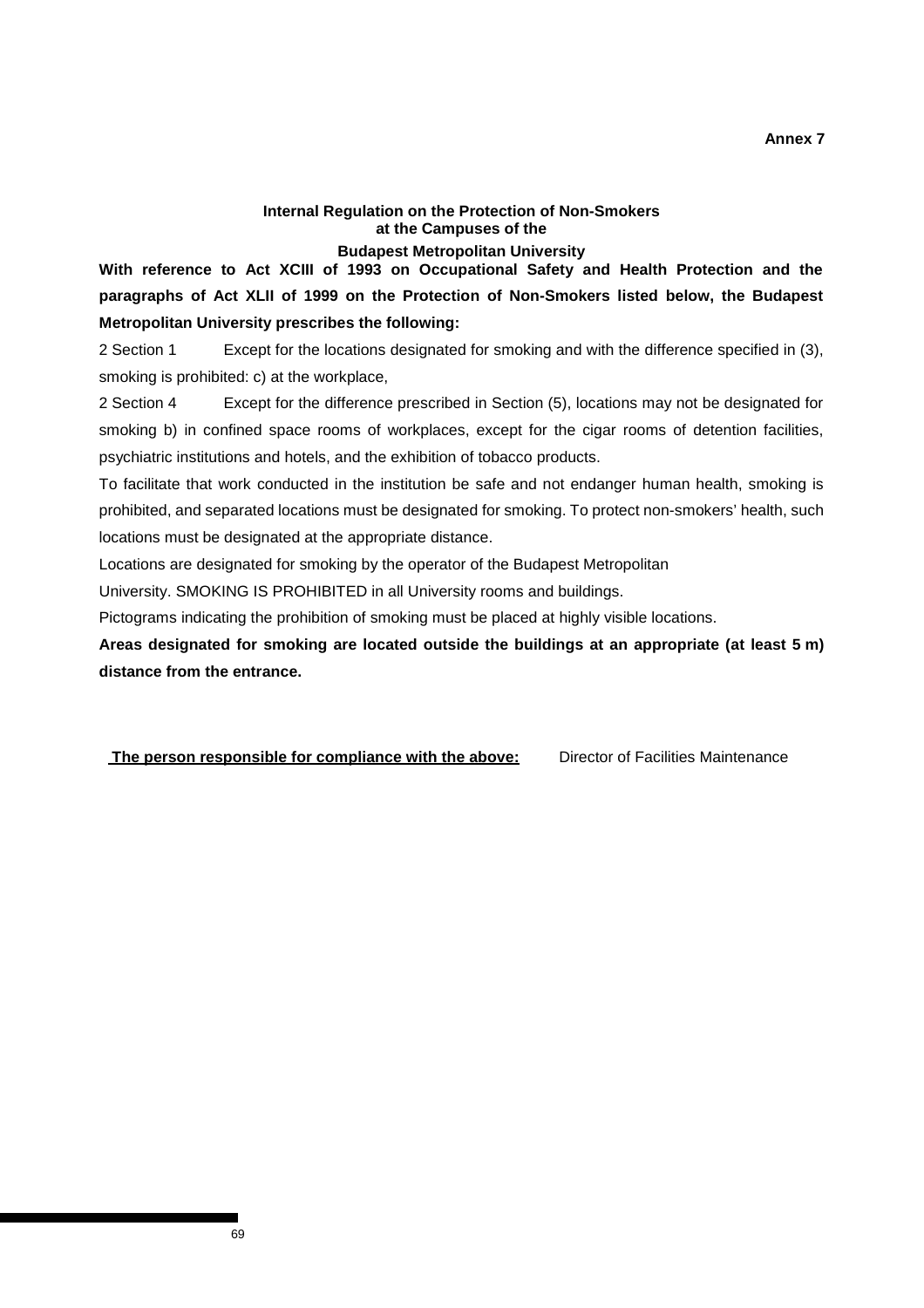# **Fire Alarm Plan**

The purpose of the Fire Alarm Plan is to coordinate the employees' efforts to eliminate fires.

All employees must read and understand the provisions of the Fire Alarm Plan and act accordingly when necessary.

The Fire Alarm Plan must be displayed at highly visible locations.

The execution of the Fire Alarm Plan must be practised as necessary but at least **annually** with the persons affected, and the results must be recorded in writing.

# **MAJOR HAZARDS**

Non-compliance with the fire protection regulations, negligence, prohibited or careless smoking, irregular use of open flames (e.g. use of welders, cutting torches and pyrotechnic devices) or malfunction, overloading or overheating of electric equipment

## **At the University campuses, all persons who detect fire or imminent fire hazards or obtain knowledge of such hazard must immediately report it to:**

- the fire services
- the colleagues
- the responsible manager,
- reception staff.

#### **Fire alarm method at University campuses:**

- $\triangleright$  Reporting of the fire by trunk line telephone to the fire service. (105)
- $\triangleright$  Operation of the manual fire alarm device.
- $\triangleright$  Fire call to colleagues and persons in the vicinity by shouting "FIRE".

#### **The Method of Evacuation**

Leaving the campus by the shortest route available for the **Assembly Area** located at a safe distance.

# **THE TELEPHONE NUMBER OF THE FIRE SERVICE IS 1 0 5**

#### **The location of the trunk line telephones: Reception**

The fire services may be notified by mobile telephone.

When reporting fires to the fire services, the following information must be included:

- $\triangleright$  the location of the fire, the address of the facility and the intended use of the outdoor area or building,
- $\triangleright$  the types of materials on fire, the list of irregular technical processes, technical malfunctions and any hazardous materials that might have escaped, and what is endangered,
- $\triangleright$  the number of persons in the facility or building whose life or health is endangered and the description of such dangers,
- $\triangleright$  the name of the person reporting the fire and the telephone number by which the report was done.

#### **In the case of FIRE, the following measures must be taken:**

• **DISCONNECTION OF THE ELECTRIC NETWORK**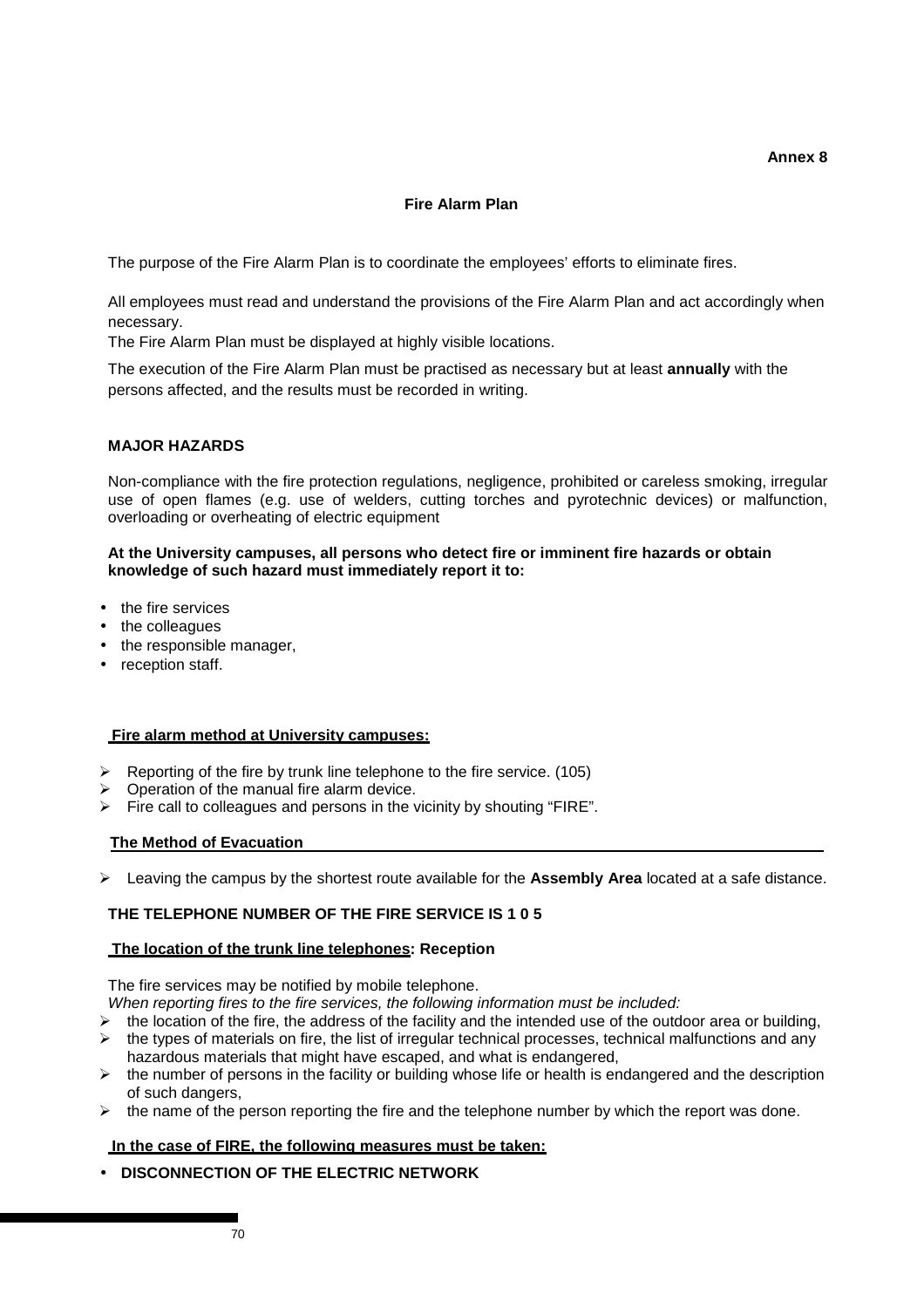The location of the fire protection main switch: Main Building (electric switchboard box)

# • **CLOSING OF THE GAS FAUCETS**

Closing of the gas mains with the gas faucet in the building.

# • **SAVING OF LIVES AND PROPERTY**

The operator—in their absence, the person designated— is responsible for the evacuation of the rented property. Their responsibilities include the identification and evacuation of endangered persons, the control of the evacuation and the removal of endangered goods and devices from the vicinity of the fire to a safe location to prevent the spread of the fire. They are also responsible for preventing panic and maintaining order. To filter smoke, a wet cloth should be held in front of the face. The air at floor level is cleaner and contains more oxygen.

First aid to any persons injured due to fire must be attempted by all persons on their level of expertise, and all persons are responsible for notifying and receiving the ambulance service.

Injured person(s) must be escorted or transported to a safe location where the first aid is to be performed.

## • **EXTINGUISHING OF FIRES**

Prior to the arrival of the fire brigade, the fire must be extinguished or prevented from spreading with the devices available. After a fire alarm, all persons must initiate such intervention by exercising due skill with the devices available. As a first step, the intervention must be initiated by the person who has discovered the fire. Burning clothing MUST NOT be extinguished with dry chemical fire-extinguishers. Burning clothing may be extinguished using a blanket with no synthetic fibres.

During the attempt to extinguish the fire, the students, employees and instructors must leave the building guided by the reception staff or—if present—the operators, and assemble at the designated assembly area.

After the fire brigade has arrived, all persons participating in the extinguishing of the fire must observe the instructions of the person in control of the operation. Such instructions are obligatory for all persons involved.

If the fire is successfully extinguished prior to the arrival of the fire brigade, the site must be maintained unaltered until the completion of the fire investigation.

Extinguished fires must not be left unattended because they might flare up repeatedly.

# • **RECEIVING THE FIRE BRIGADE**

The fire access area and the route to / area around the fire hydrants must be maintained accessible. Access must be provided for the fire brigade to enter the facilities and rooms. The person in control of the fire extinguishing operation must be informed of the activities conducted in the facility, the areas affected by the fire, the expected emergencies and the measure that had been taken.

# • **THE FOLLOWING MUST BE NOTIFIED IF NECESSARY**

- AMBULANCE: **104**
- POLICE: **107**
- General assistance:**112**

# • **ACCESS TO THE FACILITY**

The facility may be accesses from Nagy Lajos király Street. A fire access area is available, and fire extinguishing vehicles may use a paved road.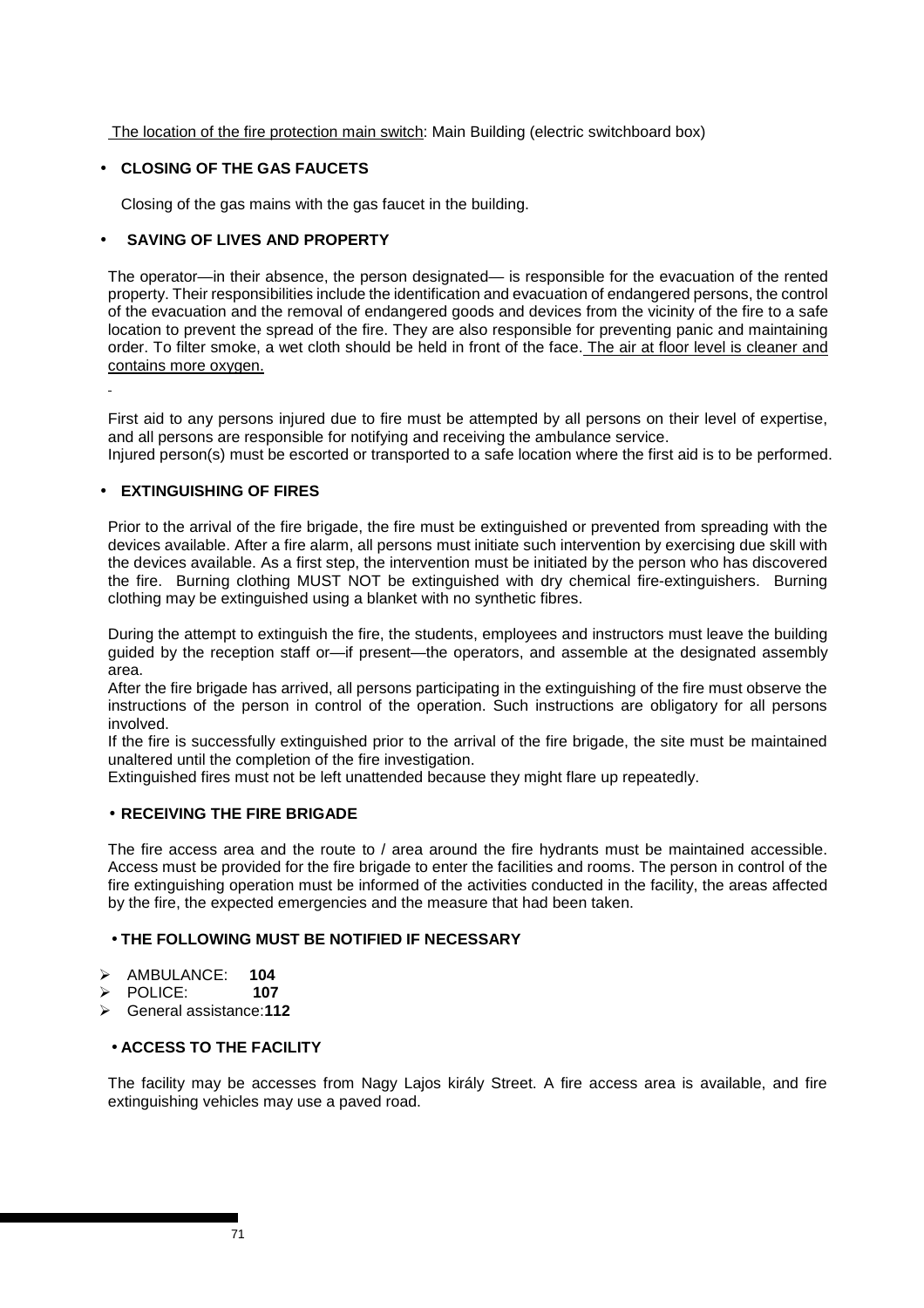# **Supplement 2**

# **Rescue Plan**

### The Rescue Plan provides for the management of unusual circumstances that may occur at the workplace in the course of work.

## Act XCIII of 1993 on the Management of Unusual Circumstances (excerpt)

"Section 45 (1) For the occurrence of unusual circumstances when the safety provisions pertaining to normal operation cannot be complied with, rescue plans must be prepared in accordance with the characteristics, location, dimensions of the workplace, with the effects of potential hazards and with the persons staying in the vicinity of the work conducted, and the persons necessary for the evacuation must be designated. Legal regulations may specify obligatory provisions to adhere to. The rescue plan may be prepared as a part of a safety, defence, action or other plan prescribed by special legal regulations. (2) The part of the rescue plan applicable to a specific workplace must be made known to all affected employees."

## **The Purpose of the Rescue Plan**

The management of accidents, malfunctions and emergencies related to hazardous materials, saving of human life and property, and the prevention of accidents and work-related health impairment.

## **The Procedure**

- In the case of any unusual events, the head of the organizational unit—in their absence, the person authorized to intervene—must immediately take the measures necessary to save human lives and property.
- The emergency exits of the buildings must be marked with appropriate signs and the evacuation routes must be kept free. Emergency doors must have a technical design that facilitates evacuation by the ability to be opened towards the outside at any moment. Doors must not be locked. Emergency doors must open towards the outside (the evacuation direction).
- In the case of unusual events, all persons must participate in the rescue and the prevention of further accidents or material damage by exercising due skill.
- Rescue Plans must be prepared for each organizational unit.
- The Rescue Plan form in this Regulation must be completed with the persons necessary for the rescue for each organizational unit and each dotted space must be completed.
- The persons and information needed for the rescue are identified and designated by the head of the organizational unit.
- The part of the Rescue Plan applicable to a specific workplace must be made known to all affected employees.
- The rescue and the evacuation must be practiced at least annually and the completed practise must be documented.
- The head of the organizational unit is responsible for the realization and documentation of the rescue and evacuation practise.
- The head of the organizational unit must involve the occupational safety and health protection organization in the practises.
- The organization of such trainings and the rescue and evacuation according to the type of work conducted at the workplace is the responsibility of the head of the organizational unit.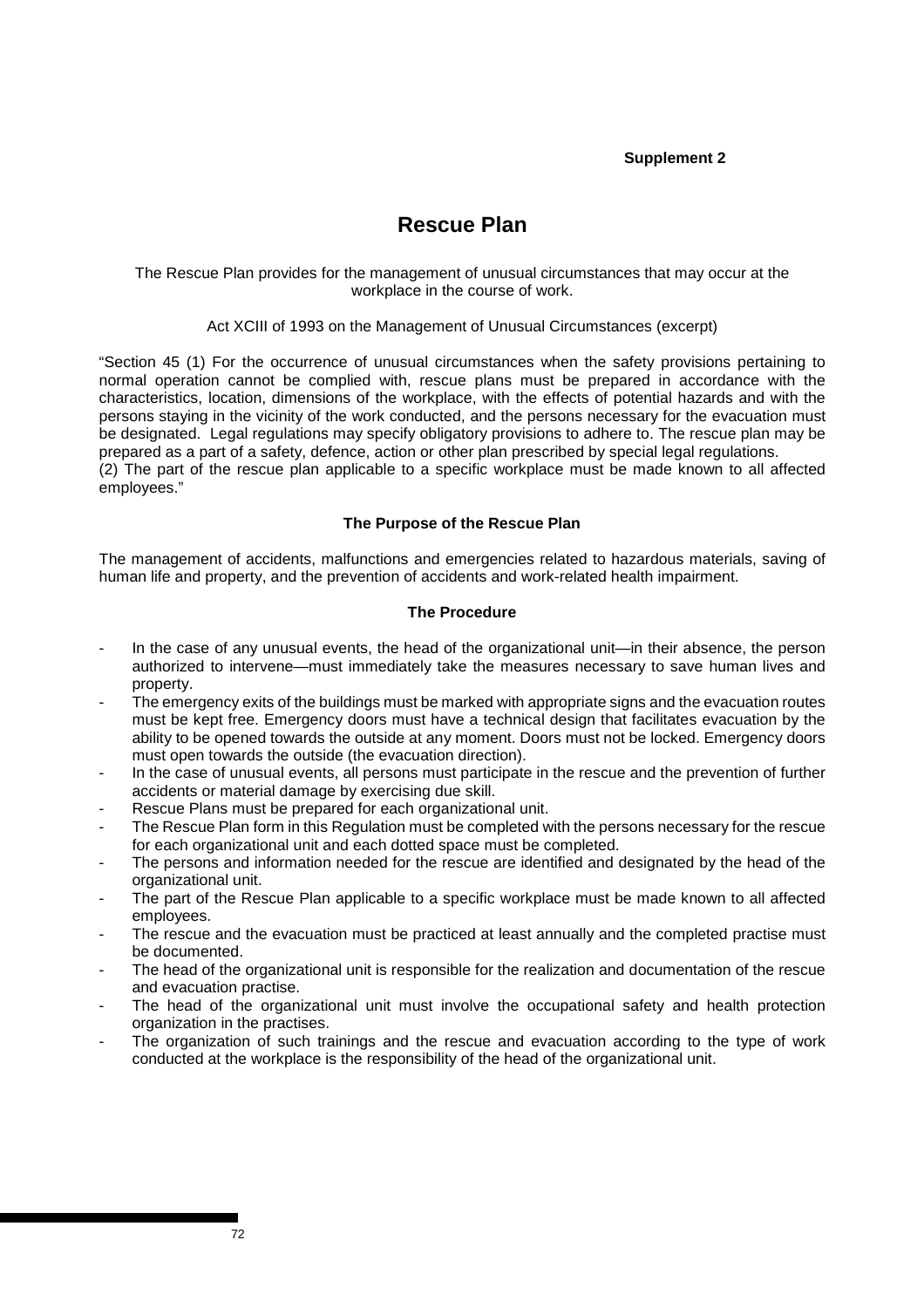## **RESCUE PLAN**

#### **for the management of accidents, malfunctions and emergencies related to hazardous materials**

#### **Budapest Metropolitan University**

….…………………………………………………………………………… (organizational unit)

applicable to the entire area and all subunits of the above

**To be applied by all persons**!

#### **Emergency:**

An abrupt event caused by natural disaster or human activity (e.g. explosion, hazardous substances in the atmosphere, traffic accident, work-related accident at the workplace, damage, violation of a technical regulation, technical malfunction), or an unusual circumstance potentially caused by intentional actions that may extend to a large area and endangers human life, physical integrity and material property.

Leader of the emergency response:

...................................................................................................................................................... In the absence of the emergency response leader, the substitute: ...................................................................................................................................................... **The following employees are designated to the following emergency response tasks:**  Life-saving and first aid: ...................................................................................................................................................... The maintenance of order and prevention of panic: ...................................................................................................................................................... Methodical rescue of property: ...................................................................................................................................................... Briefing the rescue units upon arrival:

......................................................................................................................................................

Persons detecting emergencies (fire, gas escape, etc.) at the work area of the organizational unit or its visible vicinity must alarm the fire services and the persons in the vicinity.

Person detecting other types of emergencies must provide for the notification of the persons cooperating in the emergency response. Other emergencies: the damage to buildings and equipment posing hazards, the malfunction of the electric network, hazardous substances escaping their transport and storage systems, dangerously damaged trees due to weather events, etc.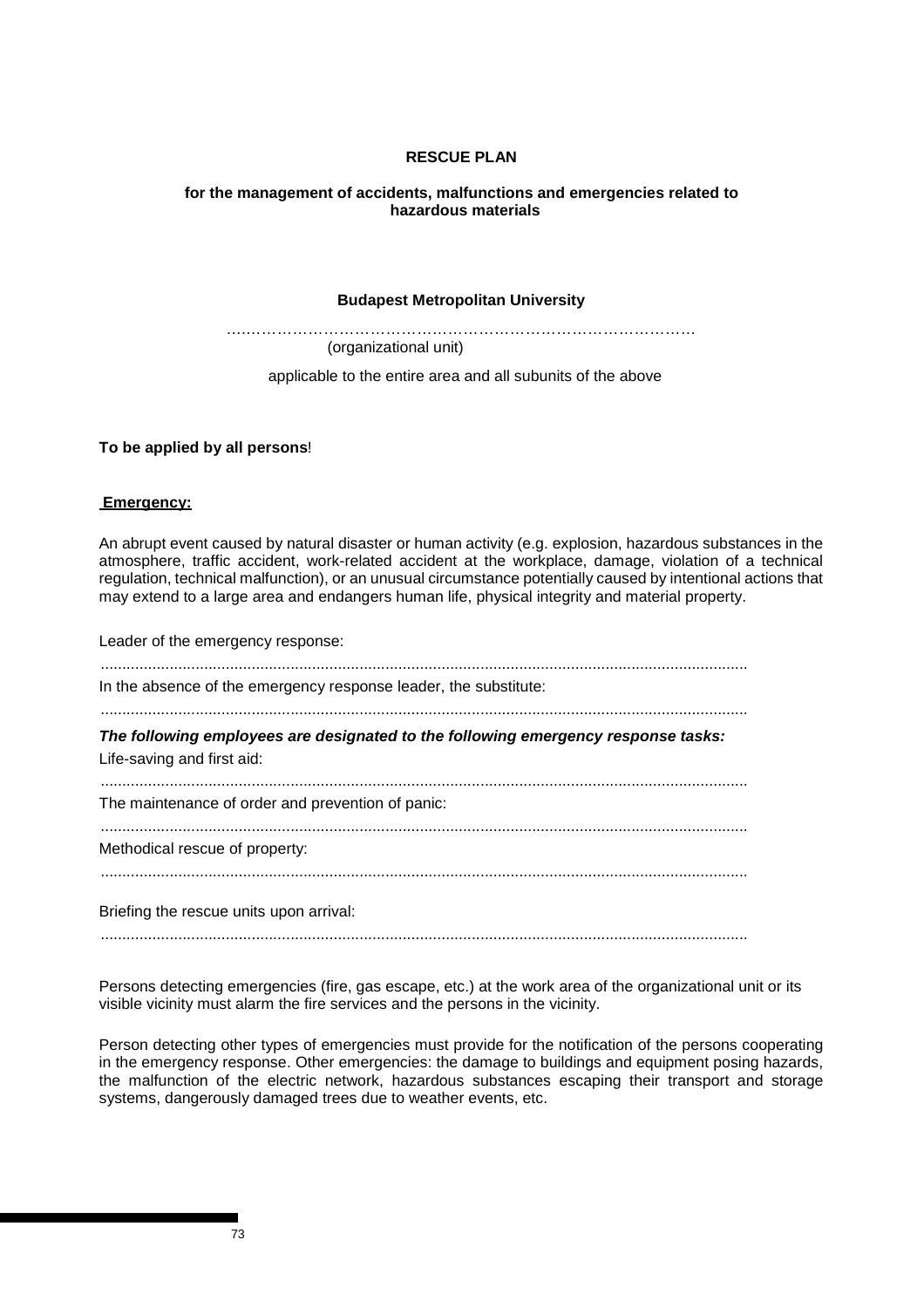Persons detecting an emergency must cooperate in the emergency response, the rescue and the prevention of the spread of the emergency according to their skills and the methods and devices available. They must also provide assistance in the case of personal injury.

Each person must cooperate in the elimination of the emergency by exercising due skill. Persons cooperating in the emergency response must not endanger their lives or physical integrity or those of others. No person may be obliged to endanger their lives and physical integrity. When persons are staying at an area affected by an emergency, they must participate in alarming, must leave the area and must cooperate in the rescue, if possible.

#### **EMERGENCY TASKS**

#### **1 Detection, Signalling, Alarm**

The person detecting an unusual circumstance must immediately signal it to the head, colleagues and persons in the vicinity. Signalling may be done in person, by telephone, and in the case of fire, by using the fire alarm device and/or by other quick methods such as loud shouting to the persons in the vicinity. Special care is to be taken to alarm any persons at an enclosed work area e.g. in the changing room.

Local alarm method:

......................................................................................................................................................

The location of telephones to be used for alarming:

......................................................................................................................................................

Other information:

......................................................................................................................................................

#### **2 Notification**

If the fire or other emergency cannot be contained by the persons present, the fire service or other external forces must be notified immediately. External emergency response services: Ambulance, Police, Disaster Protection, Public Utilities (e.g. E.ON Plc. etc.).

The first two external emergency response services to notify are the ambulance and fire services. Any person may notify these services. When persons at a site detect fire, they must immediately notify the fire services of it.

After the persons in the vicinity and the on-site workplace head have been alarmed, the reception and safety staff and the Occupational Safety and Health Manager (in their absence, the substitute) must also be notified. It is the responsibility of the reception and safety staff to gather information about the persons on-site and to verify whether the external emergency response services had been notified. If not, they must notify them immediately.

In the case of a fire, the signalling, alarm and notification must be performed according to the Fire Alarm Plan. It is the responsibility of the reception and safety staff to brief the external emergency response services upon arrival. Fires extinguished on-site must also be reported.

The notification of fires must be done by telephones within the organizational unit, or if it is quicker, by other telephones.

#### **Notifications of fires must include:**

- the exact emergency location;
- the main characteristics of the emergency (e.g. gas escape, fire, etc.);
- whether human life is endangered;
- the type and number of personal injuries;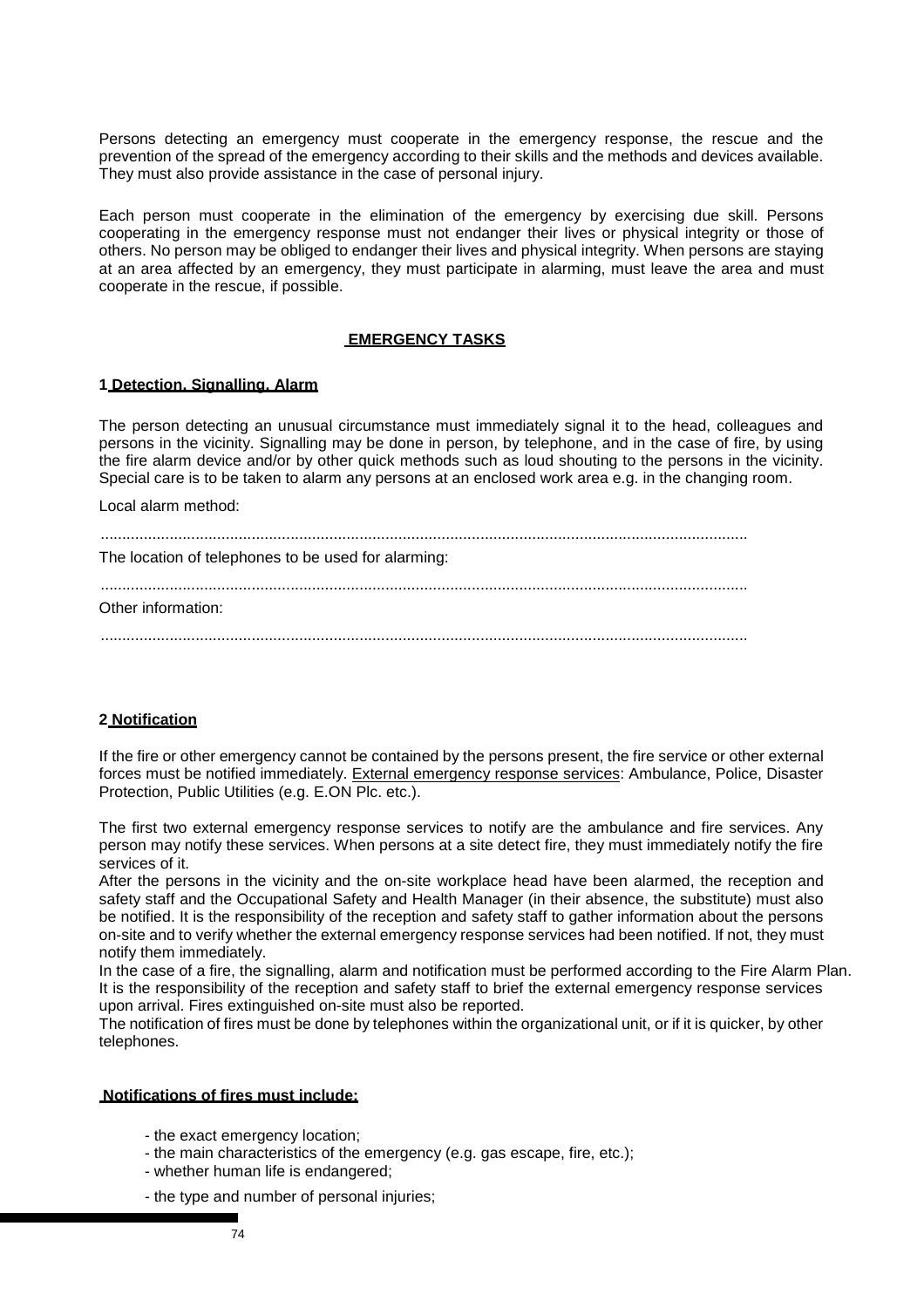- the extent of material damage or disaster;
- the dimensions of the hazard zone and the direction and rate of its spreading;
- the name, position and contact information of the person making the report.

The following must be notified: the workplace head, the employees and other persons staying at the unit, the leader of the emergency response designated in the Rescue Plan (if absent, the designated substitute) and the persons designated to work in the emergency response operation (the emergency response team).

#### **3. The names and contact information of the persons directing the local emergency response efforts:**

| <b>NAME</b>                                                                                                     | <b>CONTACT INFORMATION</b> |
|-----------------------------------------------------------------------------------------------------------------|----------------------------|
| Leader of the emergency response:                                                                               |                            |
|                                                                                                                 |                            |
| In the absence of the emergency response leader, the substitute:                                                |                            |
|                                                                                                                 |                            |
| The following employees are designated to the following emergency response tasks:<br>Life-saving and first aid: |                            |
| The maintenance of order and the prevention of panic:                                                           |                            |
| Methodical rescue of property:                                                                                  |                            |
| Briefing of the rescue units upon arrival:                                                                      |                            |
|                                                                                                                 |                            |

# **4. Depending on the nature of the emergency, the following organizations are to be notified (name, contact information)**

#### **Emergency telephone numbers:**

Ambulance: 104 or 112

Fire services: 105 or 112

Police: 107 or 112

#### **5. Intervention**

After a brief evaluation of the situation, the elimination of the emergency must be initiated according to the instructions of the emergency response leader until the arrival of the external emergency response services.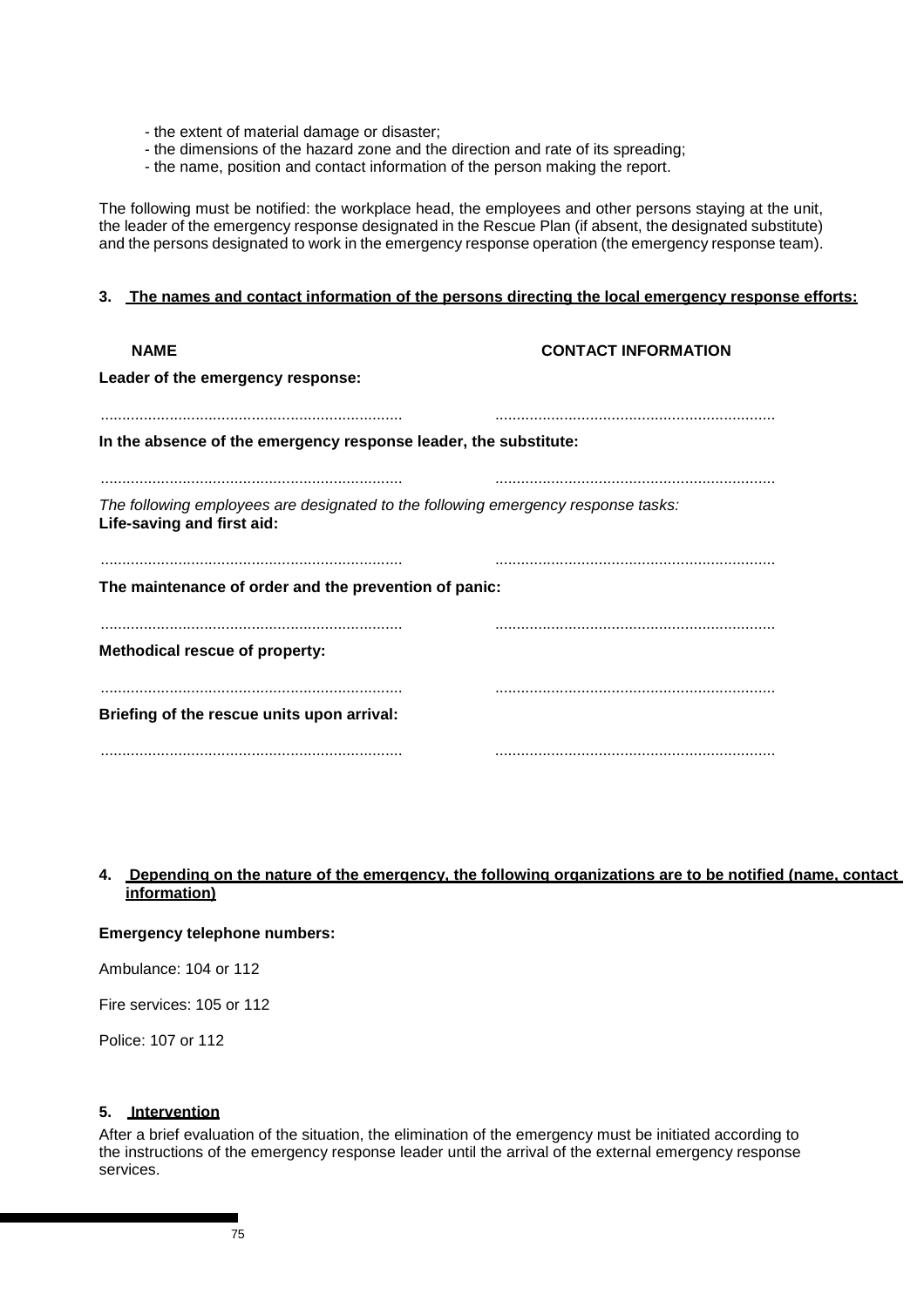The person who had detected the emergency and those who had received the alarm signal must initiate the elimination of the emergency and the prevention of its spread unless their lives or physical integrity is at danger. If the emergency cannot be expected to cease due to the emergency response efforts, the external emergency response services must be notified.

If the emergency cannot be expected to cease due to the emergency response efforts, the persons staying in the hazard zone must be called to leave it.

### **6. Emergency response**

The emergency response leader directs the activities of the emergency response team until this responsibility may be handed over to an authorized internal or external party.

Emergency response activities such as the rescue of material goods where the lack of effective personal protective equipment might cause accidents or health impairment must not be attempted without such equipment.

Rescue and evacuation operations must be carried out in an orderly and careful manner.

The entrances and gateways must be opened and if necessary, the doors fixed. The available escape directions must be determined, and the persons staying at the affected area directed towards the exits and safe areas.

The persons staying in the hazard zone must be called to leave it. All persons not involved in the rescue must leave the hazard zone and assemble at a safe area outside the hazard zone without hindering the rescue and evacuation operations. The person directing the evacuation must ensure that all persons had been made aware of the alarm situation and that they left the hazard zone. The leader of the emergency response and the evacuation must provide for the unlocking of any locked rooms as necessary, for maintaining order, for recording observations and witnesses in writing, for securing the perimeter, for the rescue of the injured and for keeping unauthorized persons from the area.

They must also provide for order and discipline, the safekeeping of property, the transparency of the situation, for preventing panic, for the rescue and first aid of any injured persons and for keeping unauthorized persons from the area.

Any operating machinery at the workplace that might impose further hazards must be stopped.

The electric network must be disconnected with care: cutting the current must not hinder rescue, quick evacuation and must not cause further hazards such as the stopping of artificial ventilation, switching the lights off, switching the power off of landline telephones.

Gas pipes must be closed off and if it may be done without further hazard, hazardous substances and gas cylinders must be removed from the hazard zone. All spilled hazardous substances must be collected with the damage control tools if it may be performed without imposing further hazards.

In the case of a fire, the provisions of the Fire Alarm Plan apply. In the case of initial or small fires, the extinguishing must be attempted with the available manual fire-extinguishers and devices.

The fire services must be notified immediately if the extinguishing of the fire cannot be expected with the devices available. (Extinguished fires must also be reported.)

Upon the arrival of the external emergency response service notified, they must be informed of the emergency, and continue intervention according to their leader.

The emergency response efforts must be continued until the leader of the emergency response team instructs the conclusion of the operation and as long as the cooperation in the emergency response does not pose a danger to human life or health.

#### **The central locations of the switches to turn of the energy supply:**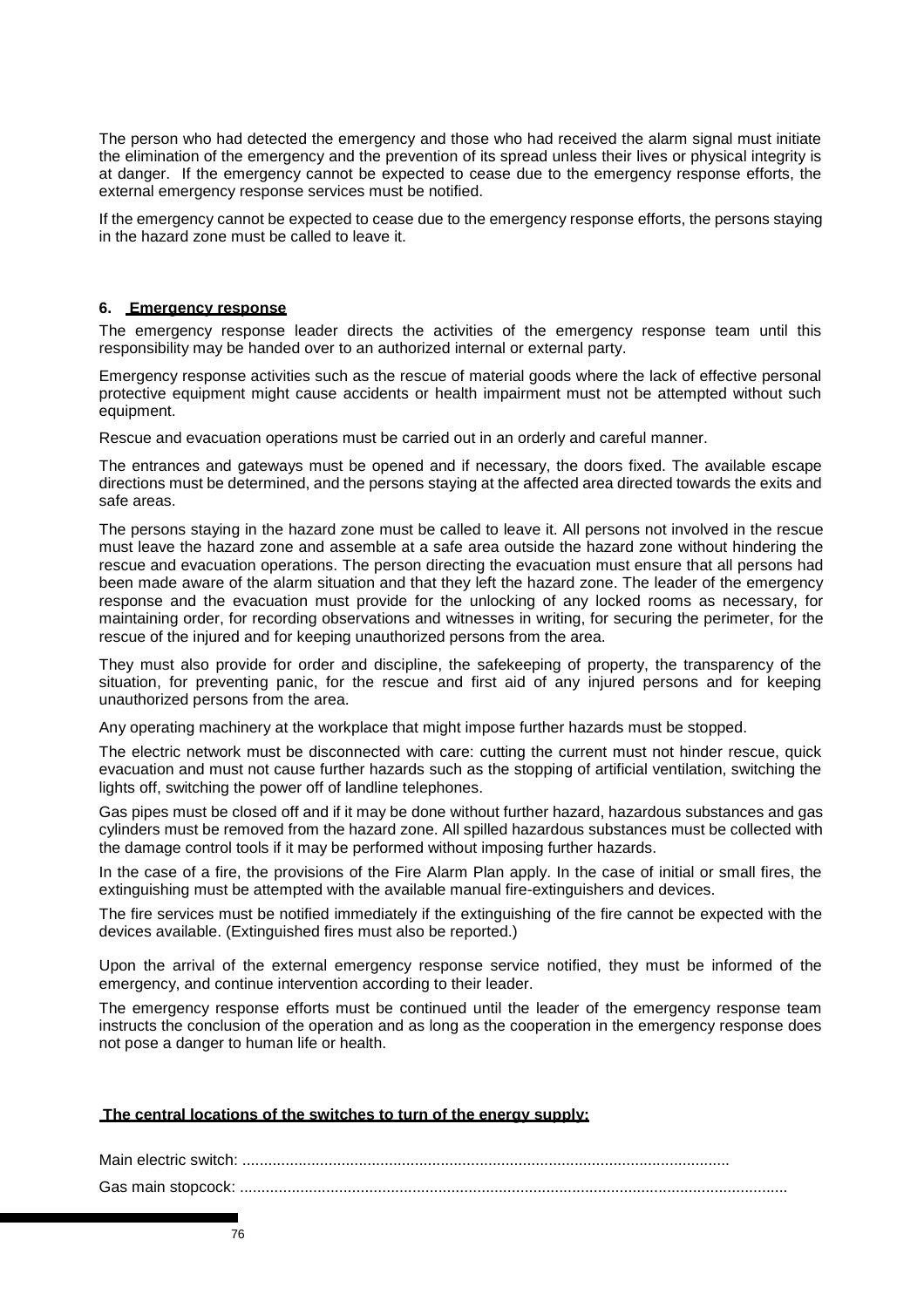Water main stopcock: ................................................................................................................................

Steam main stopcock: .........................................................................................................

**List of the rescue devices available with storage locations** (e.g. fire-extinguishers, fire hydrants, handcarts, personal protective equipment):

…………………………………………………………………………………………………. …………………………………………………………………………………………………. ………………………………………………………………………………………………….

## **Traffic and evacuation routes, emergency exits and assembly area:**

…………………………………………………………………………………………………. …………………………………………………………………………………………………. …………………………………………………………………………………………………. ………………………………………………………………………………………………….

# **First aid kit location:**

......................................................................................................................................................

# **The person designated for first aid from the organizational unit (name, contact information):**

......................................................................................................................................................

# **The evaluation of the emergency**

After an emergency ceases or is stopped, it must be evaluated, the damage assessed and the restoration options considered.

# **Special instructions for weekends and holidays:**

The person at the Reception is responsible for the detection, signalling, notification and first response to emergencies. The other necessary emergency response measures are determined by the emergency response arriving on site after the notification.

The name and telephone number of the person to be notified from the organizational unit:

......................................................................................................................................................

If the above person cannot be contacted, the name and telephone number of the person to be notified:

......................................................................................................................................................

# **7. Responsibility**

The emergency response leader is responsible for directing the emergency response: efforts. All members of the emergency response team must perform their tasks by exercising due skill.